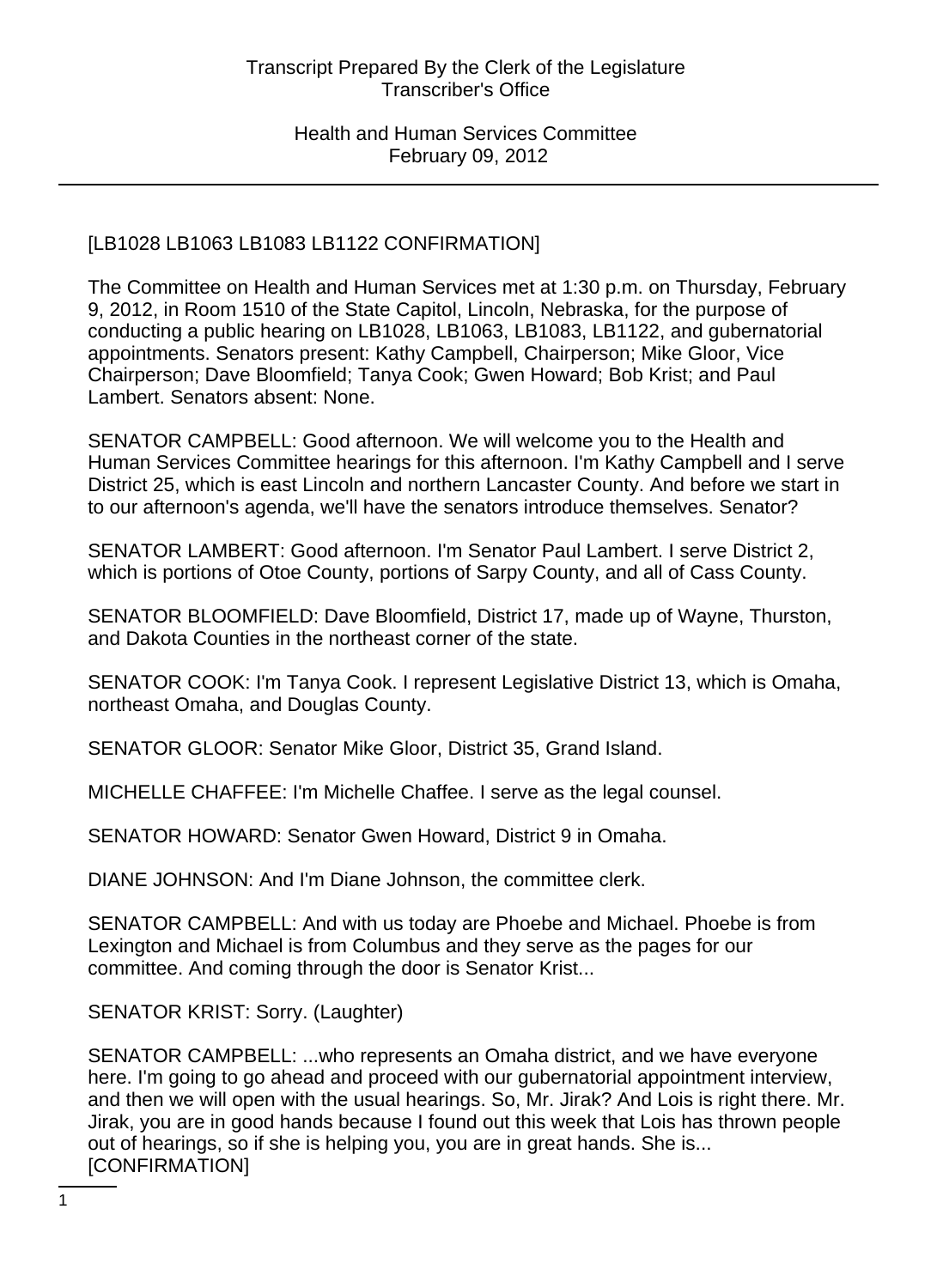JAMES JIRAK: Well, I was...I'll be honest, I was kind of nervous the other day and I called down and talked to Diane because this is my second go-around being considered for appointment to the commission board, and the first time I wasn't able to come because of illness and so on. And so I called Diane Tuesday and I said, now what's exactly involved in the process? I said I'm scared to death. She said well, it's a very nice committee, very friendly; they haven't thrown anybody out yet. (Laughter) [CONFIRMATION]

SENATOR CAMPBELL: And we don't intend to start to with you, sir, I'll tell you. [CONFIRMATION]

JAMES JIRAK: Yeah, I hope not. [CONFIRMATION]

SENATOR CAMPBELL: Your appointment is, I believe, for a return appointment to the Commission for the Blind and Visually Impaired. And you have served before? [CONFIRMATION]

JAMES JIRAK: Right. [CONFIRMATION]

SENATOR CAMPBELL: And how long have you been on the commission? [CONFIRMATION]

JAMES JIRAK: Two thousand eight is when my first term kicked in. [CONFIRMATION]

SENATOR CAMPBELL: It might be helpful if you could give us a little background about: your interest in serving on the commission and some of the topics that they are involved with that you feel is important for us to know. [CONFIRMATION]

JAMES JIRAK: (Exhibit 1) The Commission for the Blind is the state rehabilitative agency that serves blind and visually-impaired Nebraskans. What they primarily do is if folks have lost their sight or are in the process of losing their sight and they have concerns about how to adapt to everyday living, the agency has trained staff that will come in and will work with individuals on, i.e., cane travel and Braille skills, cooking skills, how to use computers with adaptive technology to be productive citizens in society. They've been around. They were initially under the Health and Human Services, and back in 2000, they became their own independent separate agency because of LB352. I think that some of the things that are important that Nebraskans need to know is they do good work. Obviously, you know, we have an executive director that's been with the agency since '79 in one role or another. She's got some knowledge and know-how to make things work and overall, they do a good job and it's...I think it's Nebraskans' responsibility to ensure that there's quality of service delivery, not just by that agency but any agency. And that's one of the reasons why I want, you know, to be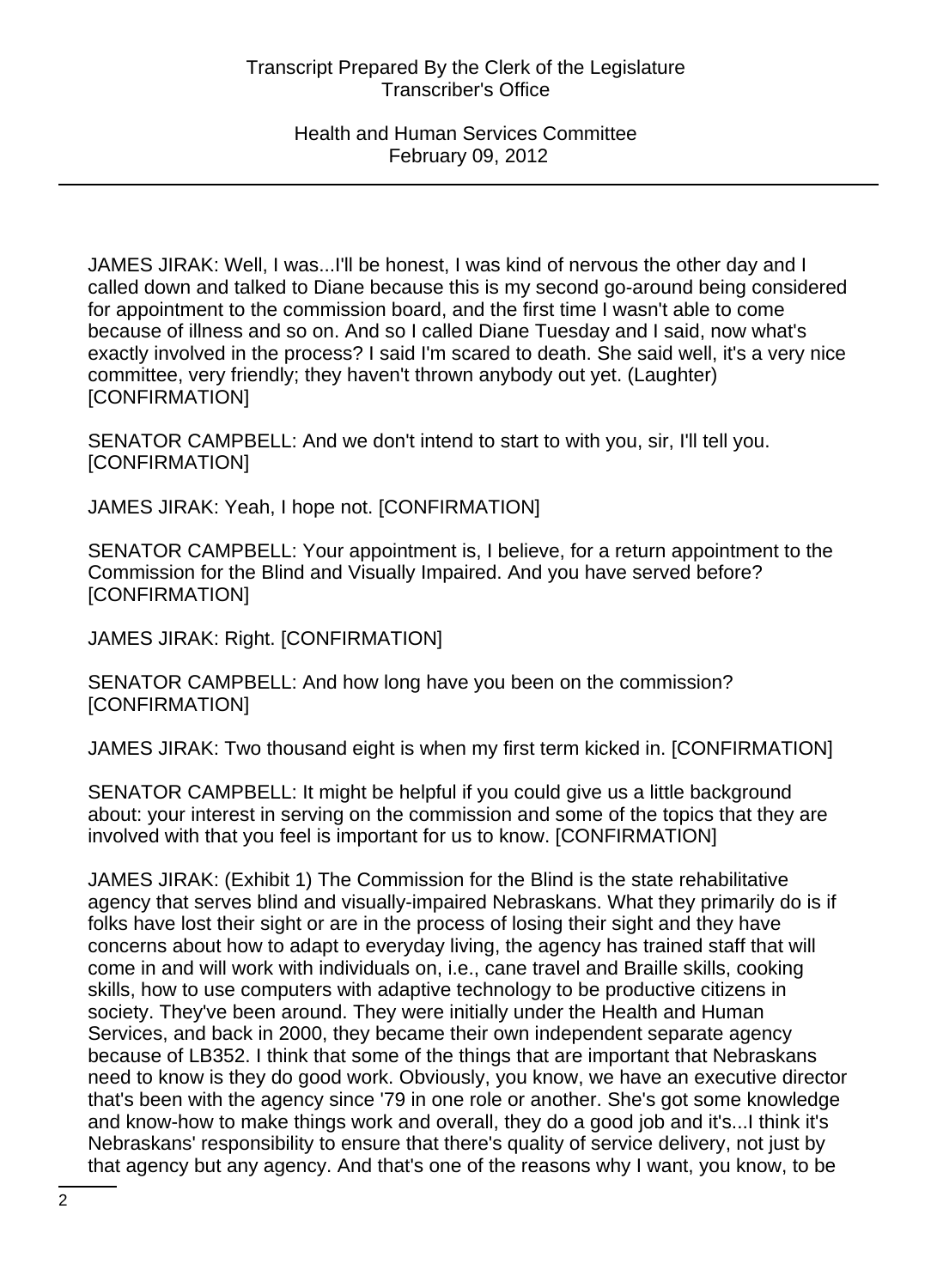considered for a second appointment is because, you know, just to make sure that we have the services people need to function in society. [CONFIRMATION]

SENATOR CAMPBELL: Excellent explanation, thank you. Are there questions from the senators? Senator Gloor. [CONFIRMATION]

SENATOR GLOOR: Thank you, Senator Campbell. Thanks for your service. I'll start with a comment. You're wearing a great looking pair of glasses, but I note that you're wearing a pair of glasses. Does that mean that you are visually impaired as opposed to legally blind or both? [CONFIRMATION]

JAMES JIRAK: Oh, I suppose it's a matter of how you phrase things. Blind, visually impaired, it's a matter of...you know, it's like "potato/potahto." It's all, I suppose, one and the same. A number of years ago...I'll answer your question this way, a number of years ago, I could read, for example, what was e-mailed to me by Diane in this letter with no problem. My vision eventually became worse and I could read it with magnified material. Now, if you...you know, if you give me a piece of paper and say read it, I couldn't do it, not even with magnified material. I have a lot of--not a lot--I have some vision by perception, so on and so forth. The glasses, mainly, are more of a, you know, protective type...I don't want to use the word decoration, but they're more just protective so as to, you know, not have any, you know, debris or what-have-you when I'm outside, flying and poke me in the eye, what-have-you. [CONFIRMATION]

SENATOR GLOOR: Okay, thank you. [CONFIRMATION]

SENATOR CAMPBELL: Other questions or comments that you have? How often, Mr. Jirak, does the commission meet? [CONFIRMATION]

JAMES JIRAK: Quarterly. [CONFIRMATION]

SENATOR CAMPBELL: Quarterly. [CONFIRMATION]

JAMES JIRAK: We meet quarterly. Of course, we had our recent meeting scheduled for last Saturday cancelled, not going to be rescheduled until, you know, our next one, but we do meet quarterly. [CONFIRMATION]

SENATOR CAMPBELL: And do you...do members of the commission visit with citizens in the state? [CONFIRMATION]

JAMES JIRAK: Absolutely. [CONFIRMATION]

SENATOR CAMPBELL: And I'm assuming from past testimony that that's one of the most important duties of the members of the commission. [CONFIRMATION]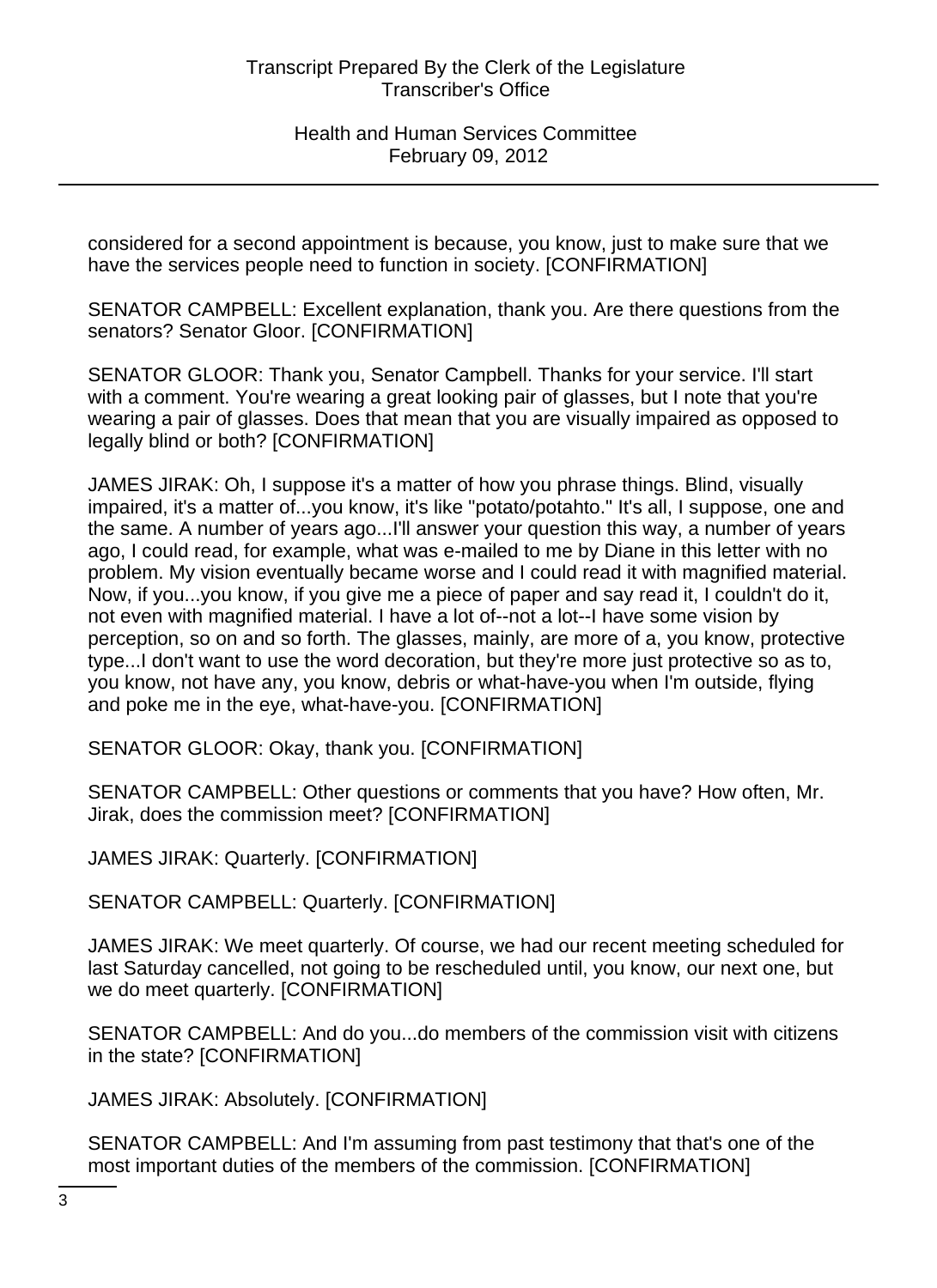JAMES JIRAK: Well, it's good if you're on staff or it's good if you're a commissioner to get public input. You know, it's always nice to know what people are thinking. It's always nice to have people question state government not, you know, just to make sure that they're doing what they're supposed to be doing and when they're not, you know, make sure there are checks and balances in place to...you know, if there's not, then we need to correct it. [CONFIRMATION]

SENATOR CAMPBELL: Exactly. And the number. Do you happen to know the number of members on the commission, sir? [CONFIRMATION]

JAMES JIRAK: You mean staff or commissioners? [CONFIRMATION]

SENATOR CAMPBELL: Commissioners. [CONFIRMATION]

JAMES JIRAK: There's actually five. There's two that are guaranteed by state law. One is the organization I represent, which is the American Council of the Blind. The other one is the National Federation for the Blind, and I understand he'll be here next week for his hearing. And then the other three are basically at-large memberships. They can or don't have to belong to a national blindness consumer group, but there is a provision in state law that three out of the five do need to have some sort of visual impairment. [CONFIRMATION]

SENATOR CAMPBELL: Mr. Jirak, my colleagues all have, I think, a copy of your application and I just want to say you are involved on a lot of boards and that's very impressive that you provide that much service. And I hope my colleagues take a look at the very back page because Mr. Jirak's got a lot of volunteer activities that you are involved with, and also that you were awarded the employee of the month and you work at the Hyatt--am I saying that correct... [CONFIRMATION]

JAMES JIRAK: Right. [CONFIRMATION]

SENATOR CAMPBELL: ...reservation center. [CONFIRMATION]

JAMES JIRAK: Right. [CONFIRMATION]

SENATOR CAMPBELL: So... [CONFIRMATION]

JAMES JIRAK: Twenty-two years. [CONFIRMATION]

SENATOR CAMPBELL: Senator Krist? [CONFIRMATION]

SENATOR KRIST: Thank you. Welcome, and I just have a very quick question for you.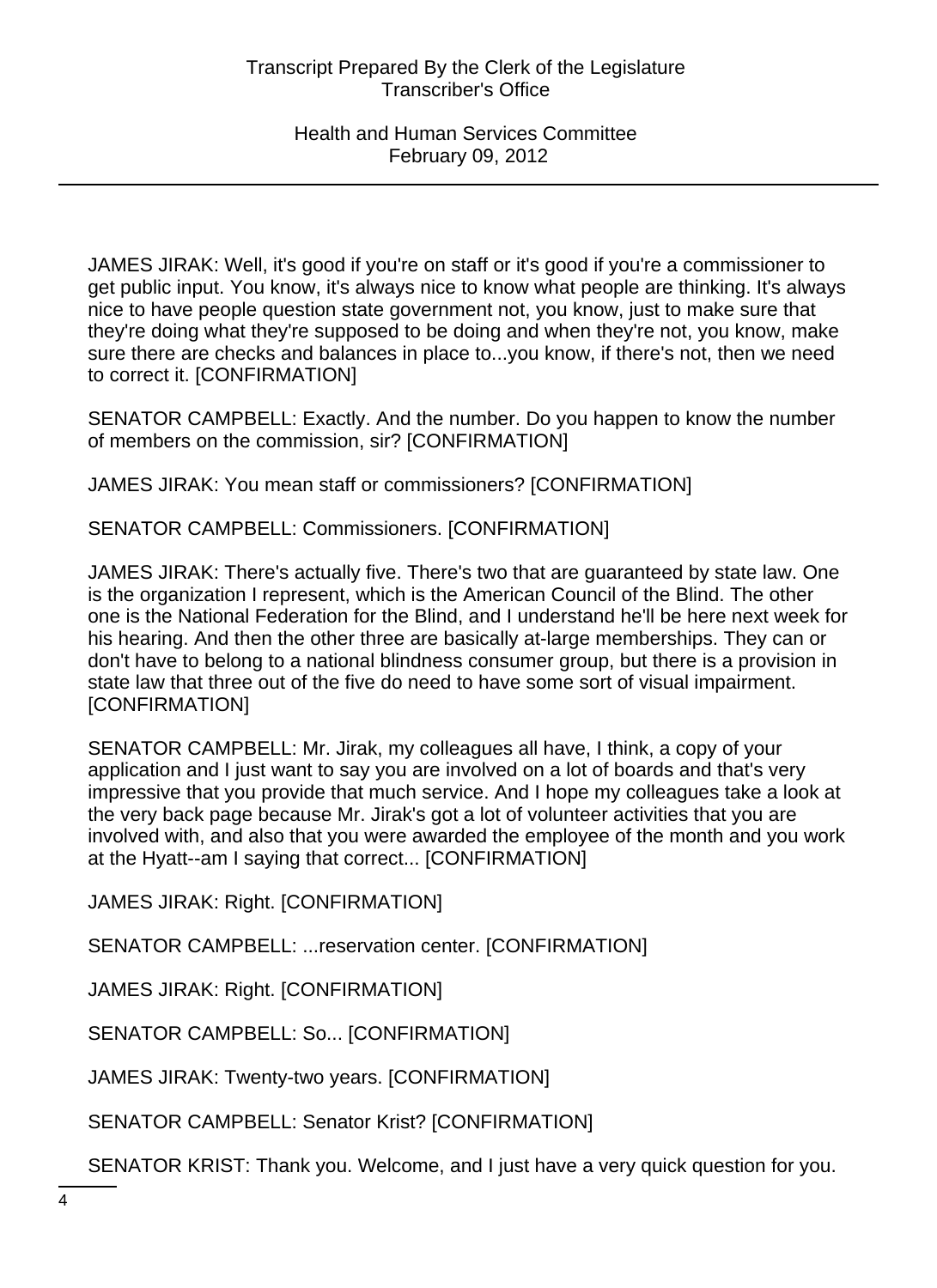In terms of employment opportunities for the blind, particularly in the greater metropolitan area, do we need help there? Are there enough opportunities? [CONFIRMATION]

JAMES JIRAK: Well, there's always room, I suppose, for, you know, more opportunities. I...the opportunities are there, I think. It's just a matter of looking for them, I think. When I first became gainfully employed back in '89, there...the opportunities weren't there as they are now. Case in point. When Marriott was approached with the concept of having a...someone with a vision impairment, you know, on staff, you know, doing what I do, taking reservations worldwide, Marriott basically told them it wouldn't work and don't waste our time. The state services--now the commission--approached another company in Omaha and they said the same thing. They finally approached Hyatt and Hyatt, you know, being the company that they are, they...there's a lot if you have somebody that, you know, can do the job and thinks you can--come on and we'll give it a shot. And 22 years later, it's still working out. I think, though, that there are opportunities now that there weren't back then because technology is evolving. There's, you know, screen reading material that will, you know, audibilize what's on the screen. There's, you know, programs out there that will enlarge the print and that sort of thing, so it's just a matter of finding the right applicant for the job. [CONFIRMATION]

SENATOR KRIST: Thank you. And I noticed that you're a Web master. That's...that, to me, is amazing, so the technology obviously is helping in that area. [CONFIRMATION]

JAMES JIRAK: I tell anybody if they know Word, they can have a Web page. [CONFIRMATION]

SENATOR KRIST: Thank you so much; thanks for your service. [CONFIRMATION]

JAMES JIRAK: All right, all right. [CONFIRMATION]

SENATOR CAMPBELL: Any other questions or comments? Mr. Jirak, it's been delightful to meet you and thank you very much for taking time to come down and talk to the committee. [CONFIRMATION]

JAMES JIRAK: Okay. [CONFIRMATION]

SENATOR CAMPBELL: The next process will be that the committee will vote to send your nomination to the floor of the full Legislature, and I'm sure that you will be notified. But we are very impressed with the service that you give, so thank you. [CONFIRMATION]

JAMES JIRAK: Okay. All right, thanks. [CONFIRMATION]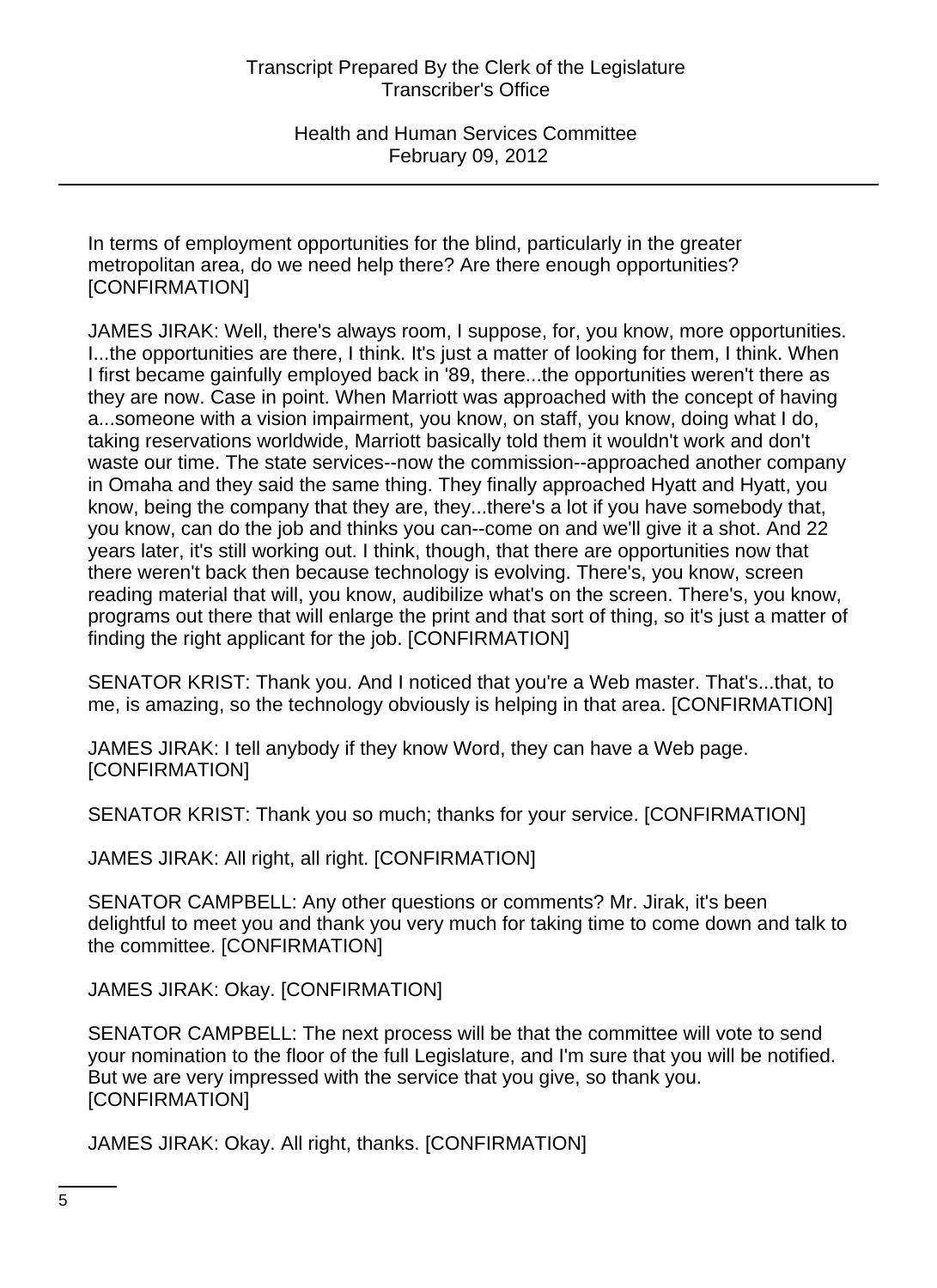SENATOR CAMPBELL: And Lois is here and she will help you. [CONFIRMATION]

JAMES JIRAK: All right. Appreciate it. Thanks. [CONFIRMATION]

SENATOR KRIST: Now she gets to kick you out. [CONFIRMATION]

SENATOR CAMPBELL: Yeah, she does. [CONFIRMATION]

JAMES JIRAK: Not yet, but I'm about ready to get kicked out. (Laughter) Okay, thanks. [CONFIRMATION]

SENATOR CAMPBELL: Thank you for coming. We will go ahead with the afternoon hearings, and before we do, I want to just give my usual reminders for everyone in the audience, and that is please turn off your cell phones or put them on silent. It's very disconcerting to testify and hear a phone ringing in the background. If you will be testifying today, you need to find on either of the tables the bright orange sheets, and please spell your name very legibly. And when you come up, if you have testimony, you do not need to have a handout, but if you do, we'd like 12 copies, and you give the orange sheet and the copies to the clerk. And then as you sit down to testify, we will ask you to state your name for the record and spell it. And I'm sure a number of people have gone, why do I have to do both? Can't you just read what my name is? The form is for the clerk because she enters it into the computer and follows as you give your testimony, but the transcribers need to have you hear your voice, spell your name for their records. And if you do not wish to testify, that's fine. You can leave a notation on the white sheets that are there. We do use the light system, five minutes, and when it gets to yellow, you will be at four, you've used up four minutes, and when you get to red, you'll probably look up, and I'll be going time, time, time. We so appreciate your courtesy in that five minutes, because it helps us get to everybody. And I see that Senator Cook is already up and ready to go, so we'll open the first hearing on LB1028, Senator Cook's bill to require the Department of Health and Human Services to apply for a grant relating to long-term care services. Senator Cook, we're ready when you are. [CONFIRMATION]

SENATOR COOK: Thank you very much, Madam Chair, fellow members of the Health and Human Services Committee. My name is Tanya Cook, and that's spelled C-o-o-k. I'm the State Senator representing Legislative District 13, and I'm here to introduce LB1028, the State Balancing Incentives Payment Program. This is a bill that enhances Nebraska's home- and community-based services for our seniors. The question before the committee with LB1028 is this: Should Nebraska take steps to improve the care of our elderly by seeking to serve more individuals in home- and community-based settings? Should the state apply for a noncompetitive grant to assist seniors in assessing the care that they require? Should we apply for \$6 million that will be applied to reforms that the state is already undertaking? LB1028 requires that the Department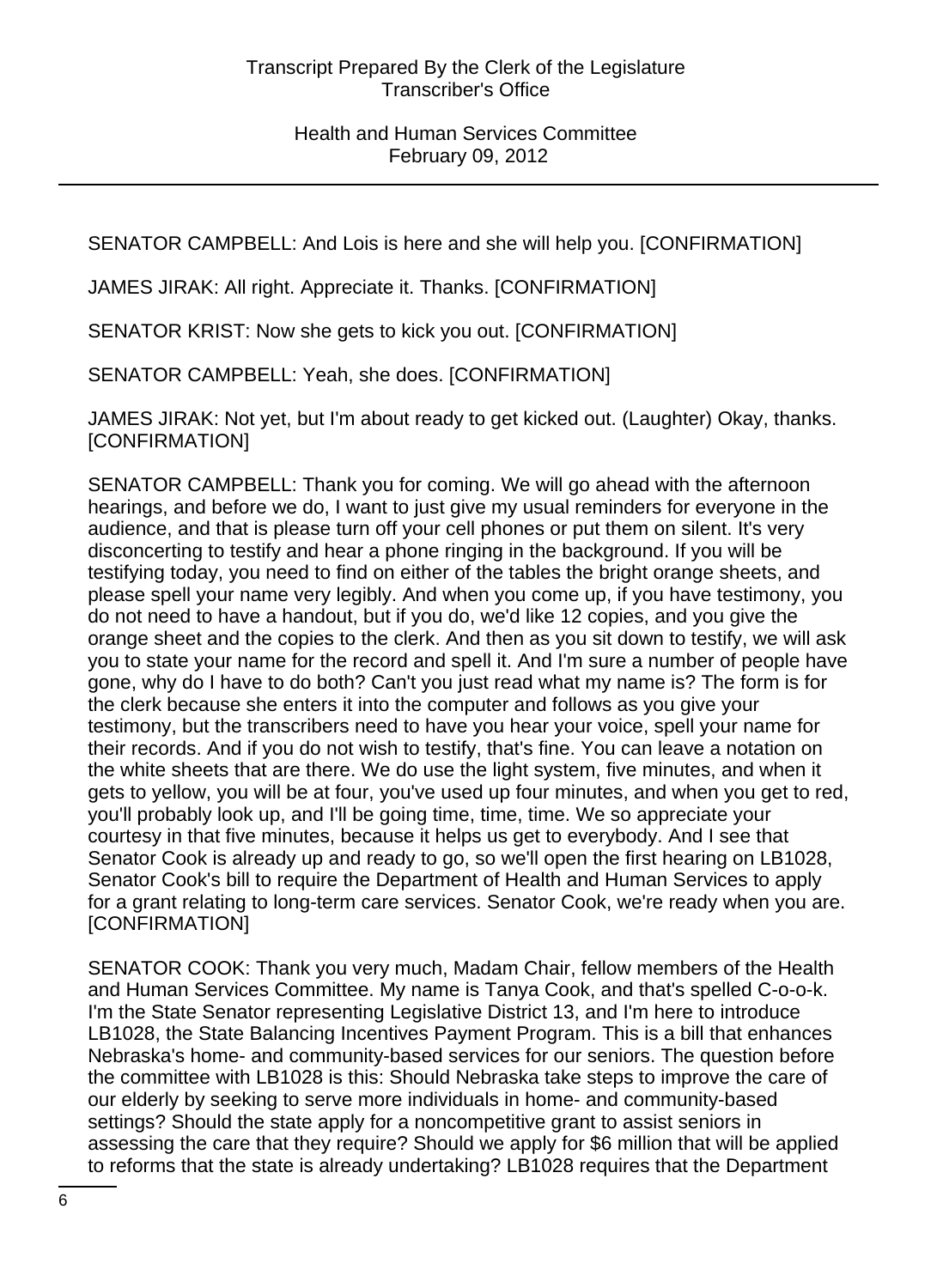# Transcript Prepared By the Clerk of the Legislature Transcriber's Office

Health and Human Services Committee February 09, 2012

of Health and Human Services apply for the Balancing Incentives Payment Program grant. The balancing incentive program will provide Nebraska with approximately \$6 million to assist our state in transforming services for our elderly. As I stated, Nebraska is already taking many of the steps required under the program, but the funds under the grant will greatly assist in the efforts already underway. The monies to implement these improvements come in the form of a two-percentage-point increase to Nebraska's federal medical assistance percentage payment. The balancing incentive grant is a noncompetitive grant available to all the states. The balancing incentive program payments will be used to improve seniors' access to home- and community-based services by standardizing assessment of seniors' needs and ensuring that there is no wrong door for a senior seeking assistance. I've been working with Nebraska AARP and the Visiting Nurses Association to identify this opportunity, and you'll hear from each of them about how this legislation will help improve the lives of Nebraska's seniors. AARP will testify to the steps that the state is already taking that can be augmented with these funds. The department has issued a fiscal note, which, in my opinion rarely to be not stated, is in gross disproportion with the analysis of our legislative fiscal note. I don't expect any of you to be surprised particularly by that, but I would like to point out a key assumption that is false that is represented in the agency's note. Their fiscal note assumes that the state would build an entirely new infrastructure of assessment for the seniors, and the whole point of being able to take advantage of it, the whole point of the balancing incentive, is to reform what we're already doing. The funds will augment the work of the area agencies on aging and the Aging and Disability Resource Center. Therefore, while some additional staff may be required, the hugely inflated figures of the department should be disregarded. It's not a particularly burdensome grant. Again, you'll hear more about that. Senators, we're living in an aging state. I'm not aging, but maybe some of you around the table are (laughter), and we even talked about that a little bit this morning on our floor debate about the judgeships. Let's set a policy that is prepared for the demographic shift of our state. We can take advantage of this grant opportunity to build a strong infrastructure for accessing home- and community-based services for our seniors. I appreciate your thoughtful consideration and support of LB1028. [LB1028]

SENATOR CAMPBELL: Questions for Senator Cook? I know that you will be around to close, so please resume. Oh, I'm sorry, did you have a question? [LB1028]

SENATOR GLOOR: Just a short question. Thank you, Senator Campbell. Did you say they're noncompetitive grants? Are they competitive or noncompetitive? [LB1028]

SENATOR COOK: Noncompetitive grants. [LB1028]

SENATOR LAMBERT: Noncompetitive. [LB1028]

SENATOR GLOOR: Thank you. [LB1028]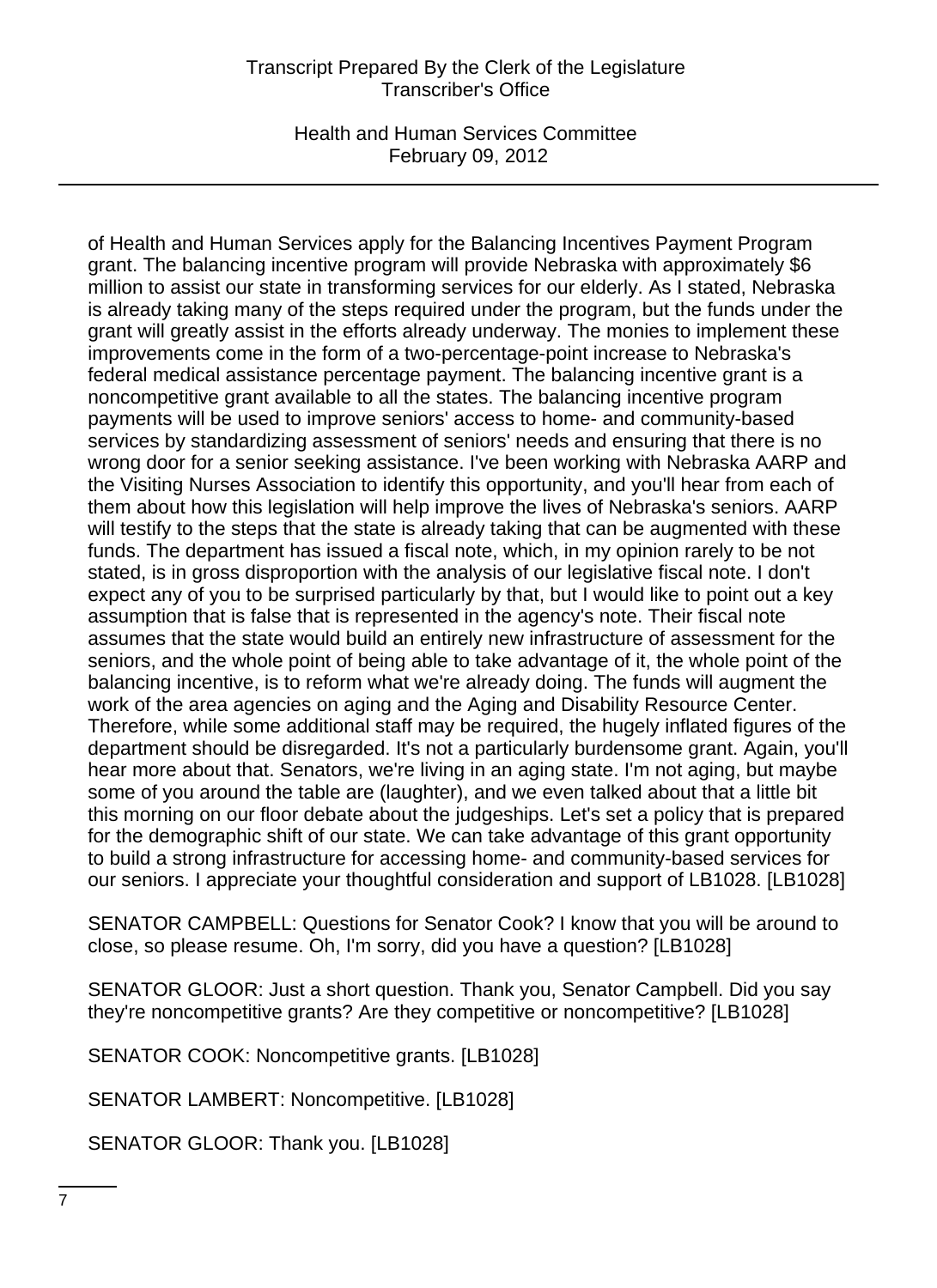SENATOR COOK: Thank you. I'm falling asleep. [LB1028]

SENATOR GLOOR: I couldn't hear. [LB1028]

SENATOR COOK: Thank goodness someone was listening, because clearly, I wasn't listening, necessarily, to my own speech. (Laughter). [LB1028]

SENATOR GLOOR: My hearing has aged, so that's my... [LB1028]

SENATOR COOK: See you are... [LB1028]

SENATOR CAMPBELL: It's a good thing we have that little voice from the side, isn't it, that helps us out? Thanks, Senator Cook. [LB1028]

SENATOR COOK: (Laughter) Thank you. So I guess I'll go back there and then come back here later. [LB1028]

SENATOR CAMPBELL: Oh, Senator Howard. [LB1028]

SENATOR COOK: Oh, I'm sorry. [LB1028]

SENATOR HOWARD: Thank you, Senator Campbell. Senator Cook, you mentioned that this fiscal note is inflated. I see there... [LB1028]

SENATOR COOK: Not ours, the administration's fiscal... [LB1028]

SENATOR HOWARD: Well, am I looking at the right one with the administration saying that they'll need 12 to 13 positions... [LB1028]

SENATOR COOK: Okay. [LB1028]

SENATOR HOWARD: ...the first year, and the second year 13 to 14 positions? [LB1028]

SENATOR COOK: I don't agree with that. [LB1028]

SENATOR HOWARD: So this is the department's? [LB1028]

SENATOR COOK: Correct. [LB1028]

SENATOR HOWARD: All right. [LB1028]

SENATOR COOK: The fiscal note that I was talking about was the...the one that I like is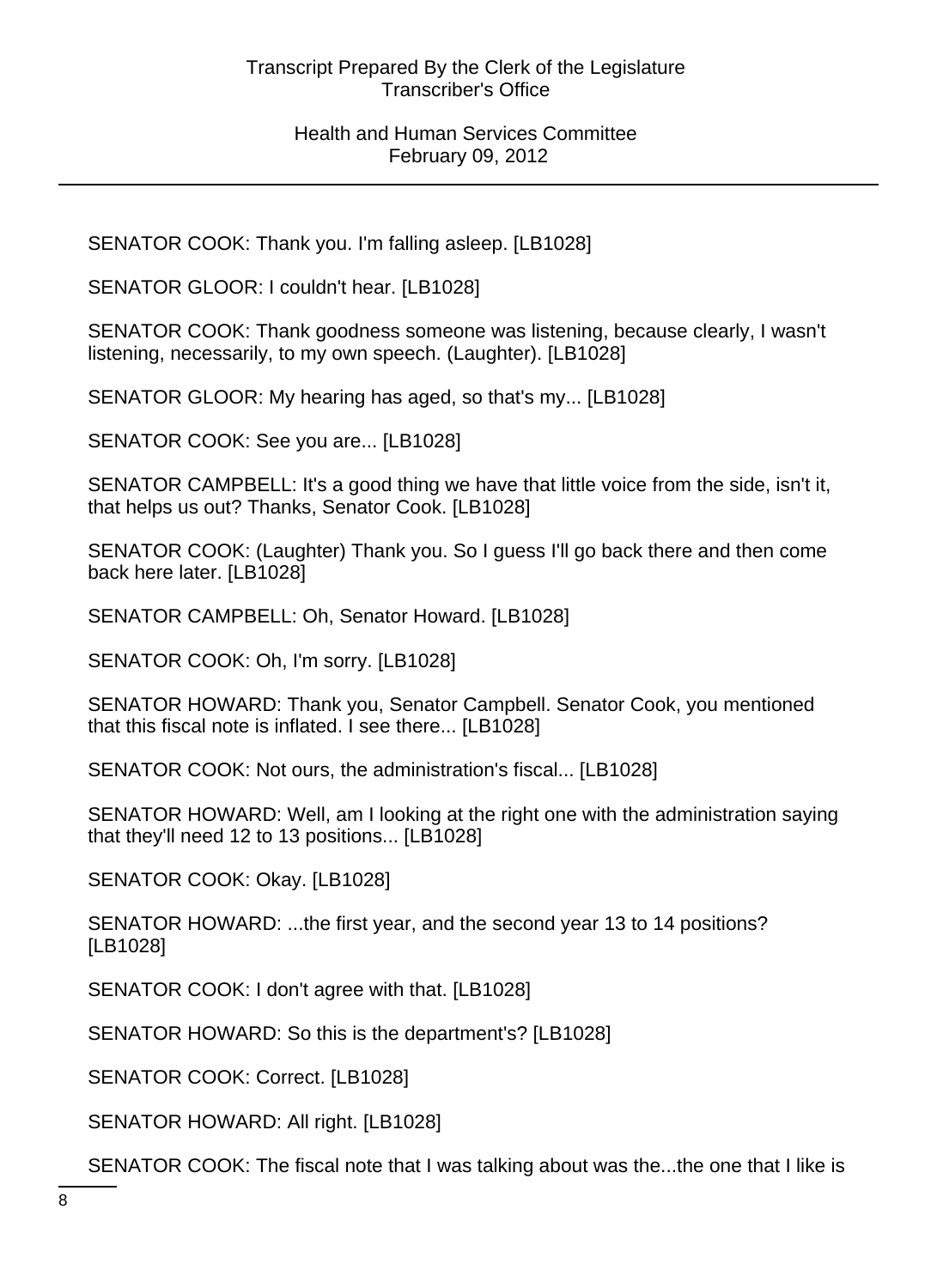the legislative fiscal note. [LB1028]

SENATOR HOWARD: Well, what I want to ask you, what I'm trying to ask you is where do they get these, all these vacancies or these positions? How would that... [LB1028]

SENATOR COOK: I wish that I could tell you that. Perhaps the department can address that. [LB1028]

SENATOR HOWARD: Oh, I see the department is here. (Laugh). They will shed some light on it. [LB1028]

SENATOR COOK: I saw Director Chaumont's vehicle parked over by the door, so she perhaps can offer to shed some light on that. [LB1028]

SENATOR HOWARD: I see her here in person, so thank you. [LB1028]

SENATOR COOK: Okay. Thank you very much. [LB1028]

SENATOR CAMPBELL: Thank you, Senator Cook. With that, we will proceed to the first proponent for LB1028. Good afternoon. [LB1028]

MARK INTERMILL: (Exhibit 2) Good afternoon. Thank you, Senator Campbell. My name is Mark Intermill, M-a-r-k I-n-t-e-r-m-i-l-l, and I'm here today representing AARP. We support LB1028. I have about 50 AARP members who advise me on issues that we need to become involved with. It's a diverse group. Sometimes we have spirited discussions; but on this issue, there was unanimity that this is something that we should work to support. I have a written statement. I'm not going to read that. I'll probably refer to it a couple of times, but I want to get into some handouts that I provided to you. The first one is a graph that shows the growth in the 80-plus population that we're likely to encounter in Nebraska. I celebrate my 80th birthday on September 5, 2035, so I'm a little bit beyond this chart, but starting about 2027, we're adding about 4,000 80-plus-year-olds per year. By the time I'm 80, we'll probably have about twice as many 80-year-olds-plus as we have today. We need to prepare for that, and the Balancing Incentives Payment Program grant allows us to do that. It gives us some focus in preparation for the future. The second handout that we have is a survey that AARP has done of our members. We have asked them their opinions, their experiences with long-term care services. These are four of the questions that were included in that survey that I think are pertinent to this issue. The first tells us that people aren't very confident about being able to find services that they need. The second one tells us they're even less confident of being able to afford them. And then the third and fourth tell us they really are looking for a place where they can go to get information about services and also somebody to help guide them through the system, to navigate the system. The balancing incentive payment program addresses that navigation process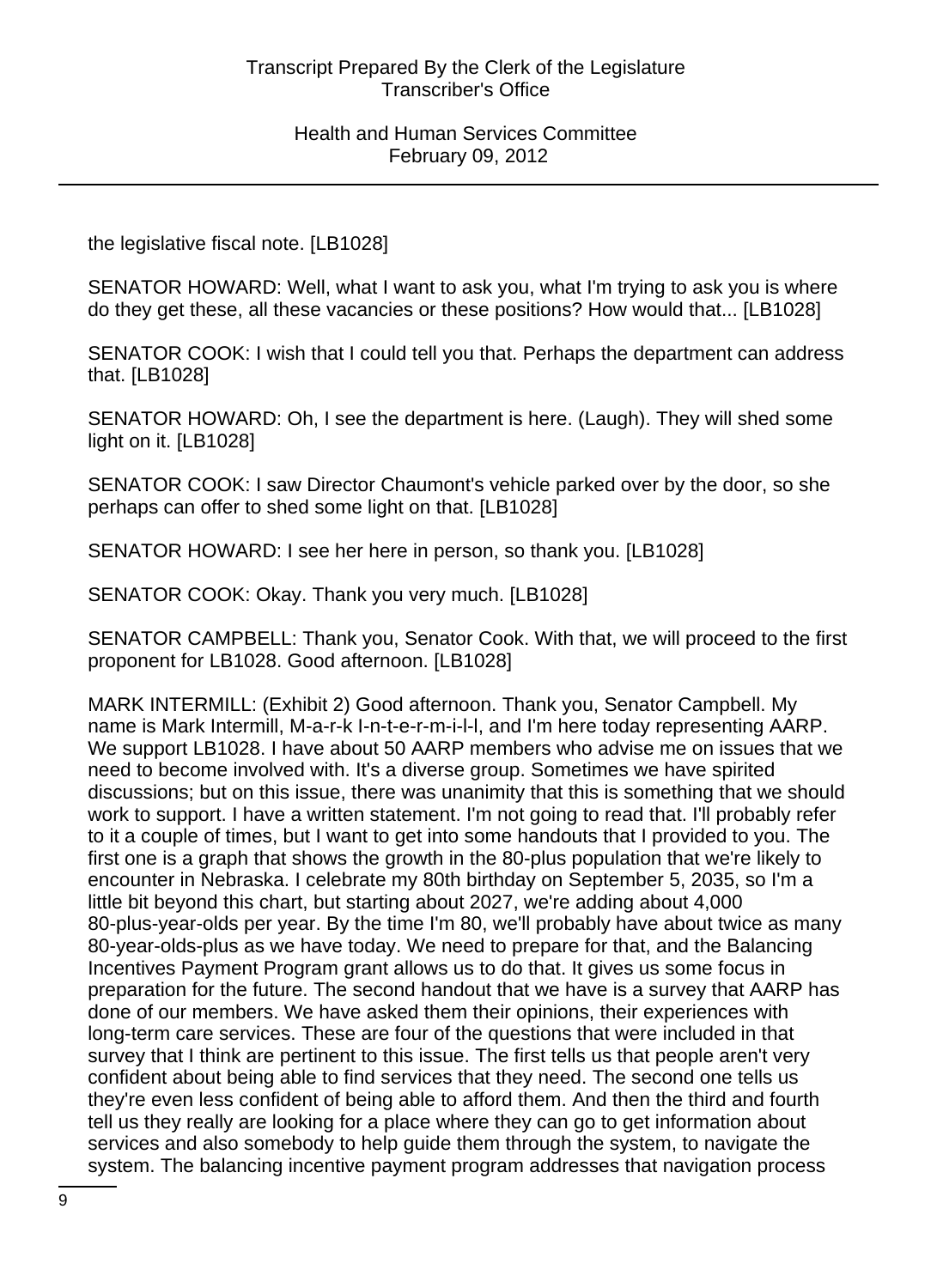#### Transcript Prepared By the Clerk of the Legislature Transcriber's Office

Health and Human Services Committee February 09, 2012

by looking at things like conflict-free case management and single-entry points or no-wrong-door systems of helping people navigate the systems of long-term care. The next item is a summary of a long-term services and support scorecard that has Nebraska's rankings. We had 25 different dimensions of long-term care that AARP looked at of ranked states accordingly. The ones that are in the pink color are ones that we're not doing so well in. The ones in blue are the ones that we are doing well in. You can see quality of life, quality of care, we do well in Nebraska. And I would point out some of the nursing home resident scores are exceptionally good. The number of nursing home residents with pressure sores or physically restrained, we're at the top of the list. The ones that we don't do well in are choice of setting and provider. Things like looking at the percentage of nursing home residents with low needs, also the percentage of Medicaid long-term service supports users first receiving services in the community, meaning they're going directly to a nursing home. Those are the areas that we need to do some work in. Again, the Balancing Incentives Payment Program will allow us to do that. The next chart that I have is the Medicaid spending for people over the age of 65. This is something that I think has some bearing on this issue because we had, in the late '90s an implementation in the early 2000s, a similar type of process to try to assess the growth and spending in Medicaid in long-term care. And as you'll see on the chart, beginning about 2002, spending for people over 65 flattened out, and we've actually bent the cost curve. We're actually going down, because we have been able to address these issues. I want to just move to...skip the next one, and the fiscal notice is something that I think I would like to spend a little bit of time on. And I've highlighted some of the sections of the note in different colors. And I'm going to start from the bottom, the section that's in blue, which indicated that system changes are estimated at \$192,000, that Web-based assessment products and Web site design for community-based, long-term care services would need to be developed. We are actually in process. These things are already in process. And I would mention www.adrc.ne.gov Web site for the Aging and Disability Resource Center that's in process that we are already engaged in. In the yellow section, we have the case management expense. And I've included just a list of...this is from an implementation manual that's been developed by CMS, that lays out what the states have to do in order to qualify for the project. And on page 60, this is obviously not the whole thing, but on page 61 of the handout, it talks about conflict-free case management and what's required there. And what the state has to do is to describe its current system of case management, including conflict-free policies and areas of potential conflict, and that has to be done by December of 2012, and establish a protocol for removing conflicts, and that's by 8-30-2013. It doesn't require the state to provide case management. It just...the idea is that if we have case managers, we want to make sure that they're not directing people to a service that they might have a financial interest in, so that's what we're looking at. So I noticed that my light is on, my red light is on; but those are...we think this is...makes a lot of sense. It's an additional \$6 million that the additional FMAP would provide. [LB1028]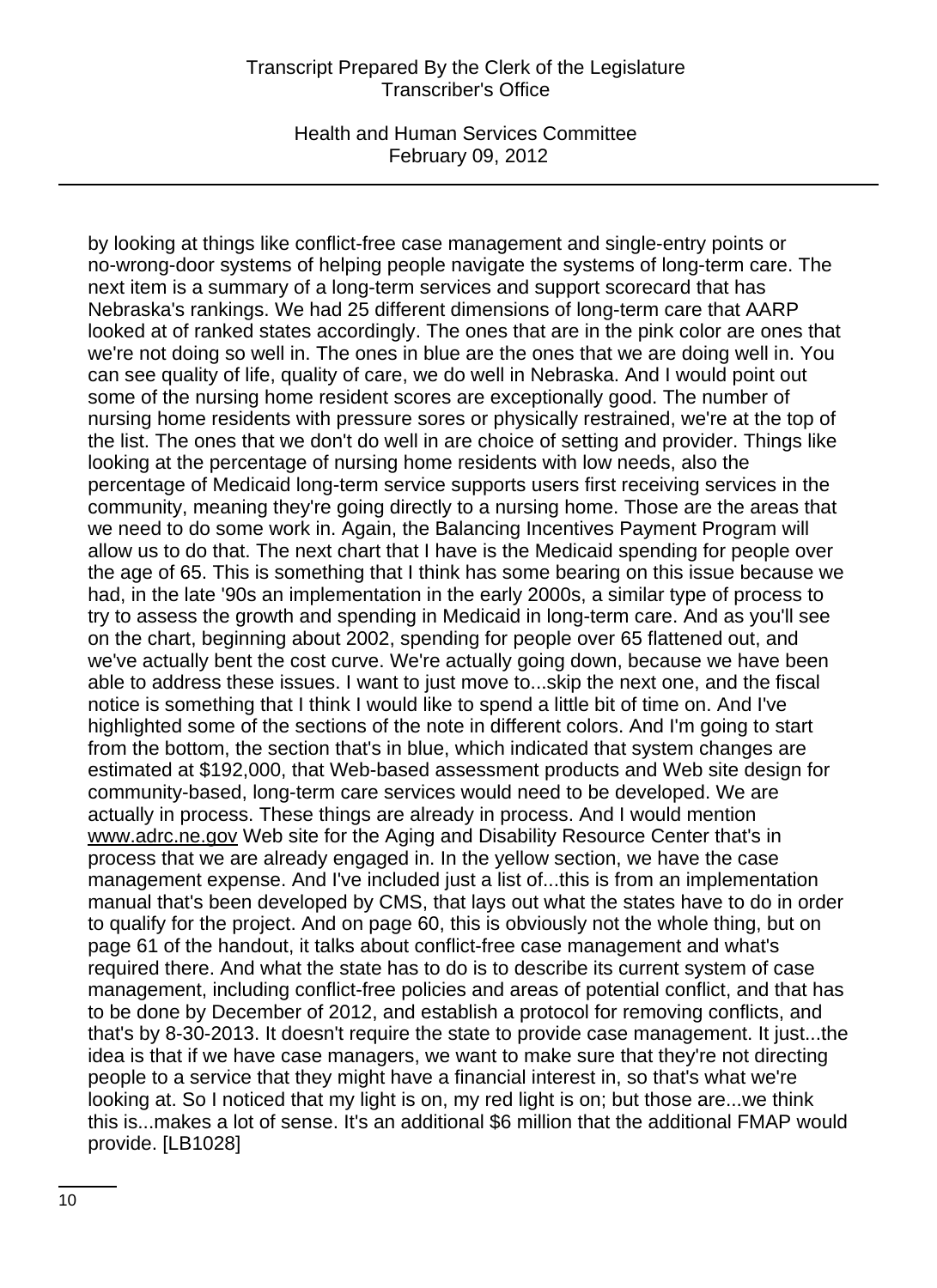SENATOR CAMPBELL: Okay. Questions? Yes, Senator Krist. [LB1028]

SENATOR KRIST: I'm going to ask you a question, but I want you to continue with your assessment on the fiscal note, because I think it's important. What you're telling me, or what you're telling us, is that you don't believe that the fiscal note is as dramatic as it needs to be because we are already accomplishing these things currently? [LB1028]

MARK INTERMILL: In the first case, I think we are. With the Web-based assessment products in the protocols, there is no requirement that we go to a Web-based protocol. And also in the Web site for community long-term-care services, I think we are...really are well on our way to getting there with an aging disability resource center grant that we've already received. With the case management, I don't...as I look at what CMS is requiring, it doesn't match up with what I see on the paper highlighted in yellow. In terms of the additional staff to implement and monitor, I think we absolutely need the additional staff to do this. That's something I think we do need. HHS, in my opinion, is understaffed. They need the support to be able to do some of these things, so I think that in the green is something that is required. The pink one, \$80,000 to prepare an application. Where do I sign up? (Laughter). That's...I would say this is probably about a week's worth of work. [LB1028]

SENATOR KRIST: Does AARP have the capability of assisting in this endeavor? [LB1028]

MARK INTERMILL: We absolutely would be happy...AARP nationally has, is working closely with CMS with the technical assistance providers. We have linkages to those organizations, and we would be happy at no charge to provide assistance. [LB1028]

SENATOR KRIST: Thank you. [LB1028]

SENATOR CAMPBELL: Other questions that we have for Mr. Intermill? [LB1028]

SENATOR HOWARD: Senator Campbell. [LB1028]

SENATOR CAMPBELL: Senator Howard. [LB1028]

SENATOR HOWARD: Thank you, Senator Campbell. You shouldn't be so quick. (Laugh) \$80,000, and you're not going to charge anything? Kind, very kind. That is just incredible to me. I have to agree with you. When Health and Human Services doing initial intake for people coming in and applying for any kind of benefit and they had case managers available, that was page after page after page of application. I'm sure you've seen them. And at that time, if you would have asked the price tag on what those case managers were doing, I'm sure it would be very, very low, so \$80,000 is unimaginable. [LB1028]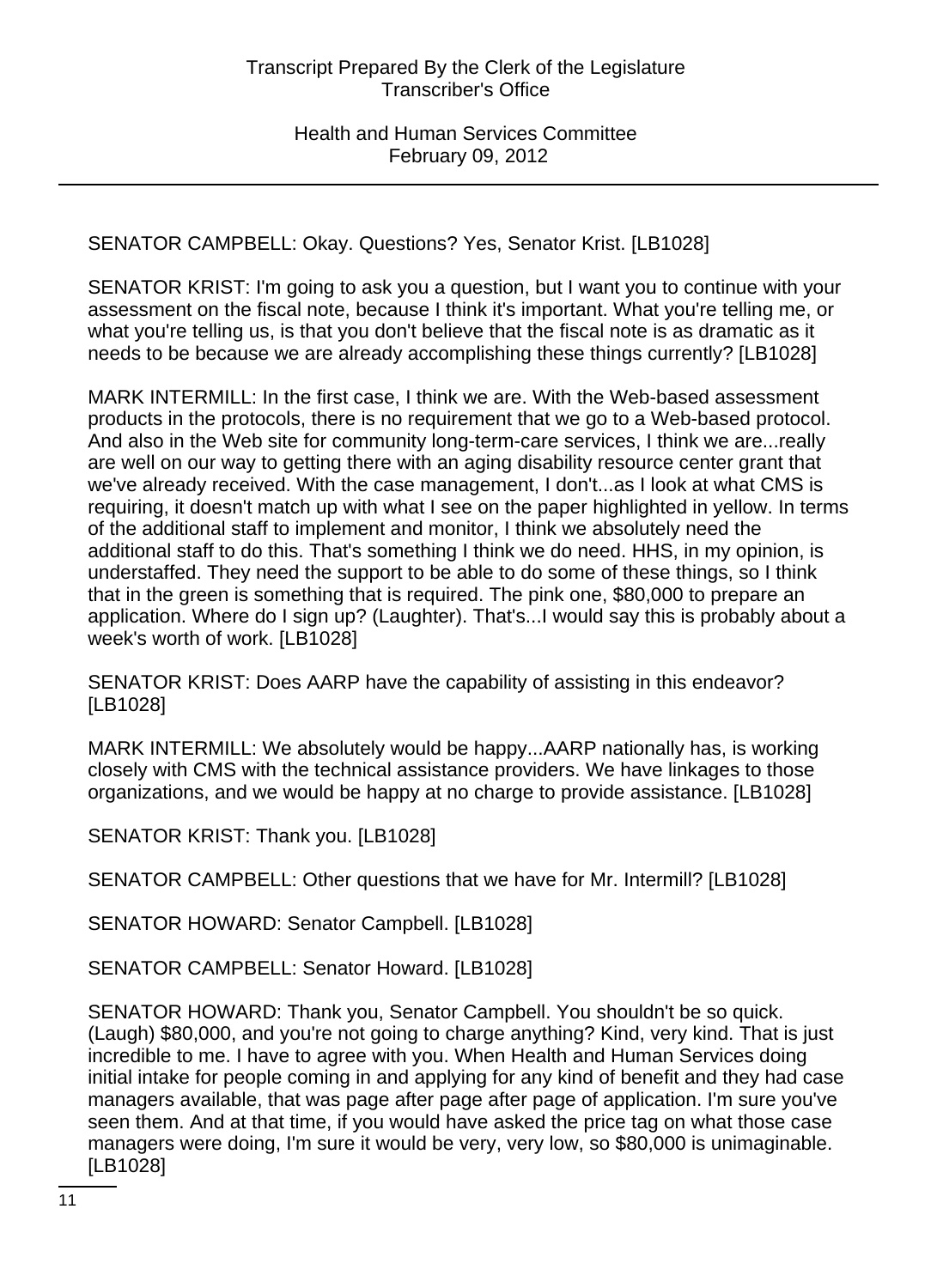MARK INTERMILL: And the...CMS has done a good job of laying out what the grant, what needs to be in the grant. It's fairly straightforward. I've got it back at my seat. It's a pretty simple process. [LB1028]

SENATOR HOWARD: Good. Good. Well, thank you for coming down. [LB1028]

SENATOR CAMPBELL: Mr. Intermill, if you have it with you, have you completed it? (Laughter). [LB1028]

MARK INTERMILL: No, I haven't. (Laugh) [LB1028]

SENATOR CAMPBELL: I just had to ask. [LB1028]

SENATOR HOWARD: Could you give us that Web site once again? I didn't...I wasn't fast enough to get it written down. [LB1028]

MARK INTERMILL: Yes. It is www.adrc.ne.gov. [LB1028]

SENATOR CAMPBELL: Thank you. [LB1028]

SENATOR HOWARD: Thank you. [LB1028]

SENATOR CAMPBELL: Thanks, Mr. Intermill, and for the handouts. [LB1028]

MARK INTERMILL: Thank you. [LB1028]

SENATOR CAMPBELL: Our next proponent for the bill? Welcome. [LB1028]

BETTY CERNECH: (Exhibit 3) Hello. Thank you. My name is Betty Cernech. B-e-t-t-y C-e-r-n-e-c-h. I remembered it today. I didn't spell it yesterday. And I am here representing the Visiting Nurse Association of Omaha in support of LB1028. LB1028 assures that the Department of Health and Human Services apply for a grant under the State Balancing Incentives Payment Program to develop a comprehensive and coordinated system of home- and community-based, long-term services that were described very completely in prior testimony. VNA has been providing community-based services in Omaha for 115 years. Our mission is to deliver community-based care that provides peace of mind, quality of life, and independence. We deliver care wherever people reside. And we have found, and the literature shows, that people want to stay in their homes as long as possible where they are most comfortable surrounded by familiar things and people. The literature tells us that people stay more healthy, are independent, and actually live longer when supported in their home. It also saves money to state systems. Often people come to need supportive services to stay in their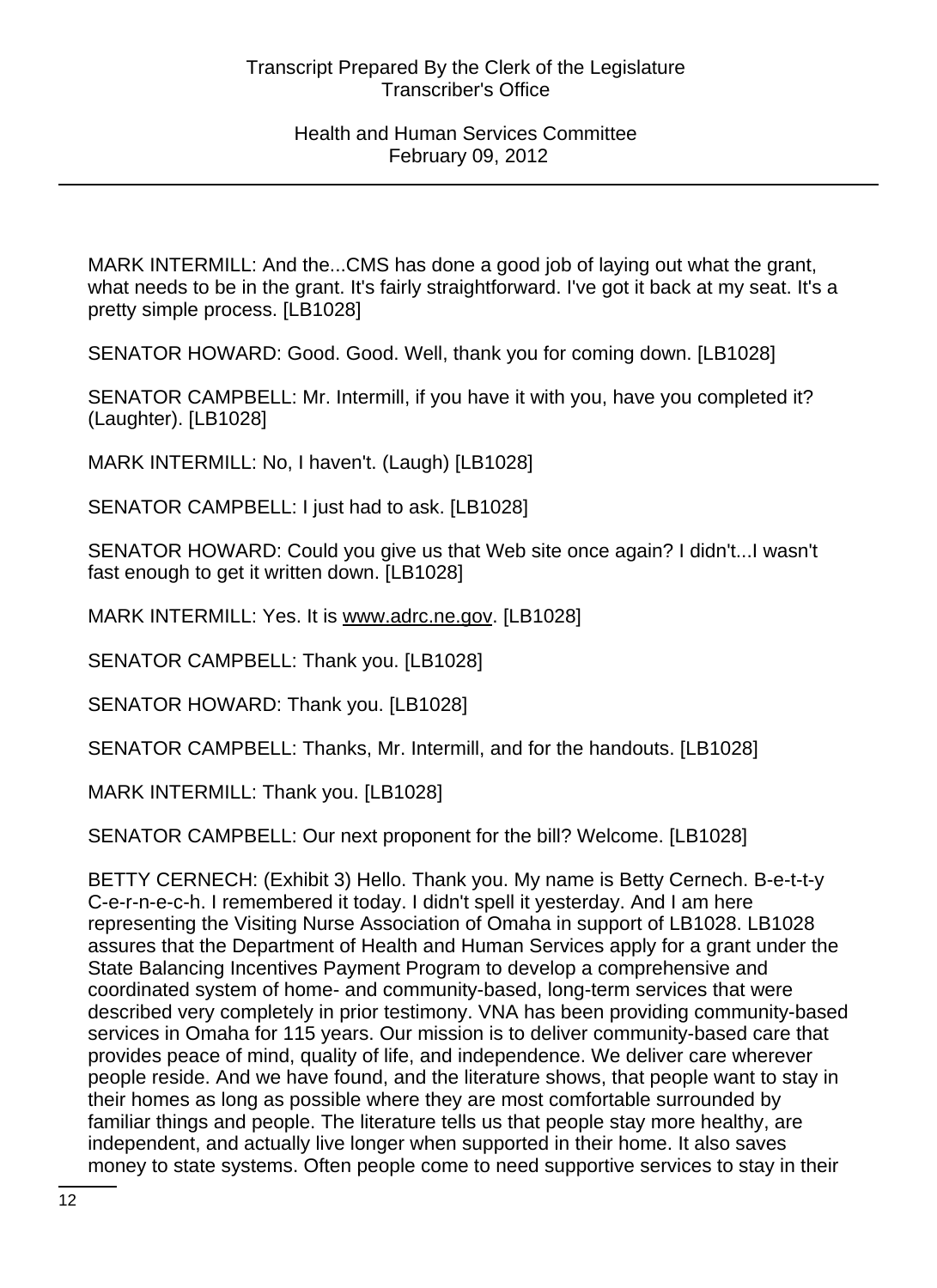# Transcript Prepared By the Clerk of the Legislature Transcriber's Office

Health and Human Services Committee February 09, 2012

home, so medication management, assistance with bathing and simple food preparation, and changing and washing of bed linens, for example. These are basic needs that are not currently funded, but actually keep people from moving to facility-based care. This program provides a strong financial incentive to stimulate greater access to non-institutionally based long-term services and supports for our state. The structural changes that are required are actually positive components which ensure access statewide and make the application process streamlined along with the standardized assessment that is so important for the elderly. The cost of institutionalized care is exponentially higher than care provided in the home. There are home healthcare providers across the state, like VNA, who have the expertise and experience to provide the kinds of services that would be covered in the home. We believe it would be beneficial to Nebraskans to take advantage of this opportunity. LB1028 is a positive step in the right direction for Nebraska to take a forward-thinking approach to dealing with the looming problems of Nebraska's aging population. With proper planning by the state of Nebraska and working with the many Nebraska home healthcare providers, we can ensure that our citizens can maintain a more cost-effective method for keeping this population safe and well as long as possible in their homes. [LB1028]

SENATOR CAMPBELL: Thank you, Ms. Cernech. Are there questions? Senator Krist. [LB1028]

SENATOR KRIST: Part of the fiscal note on the legislative side, and I'll just read you the last line, net impact of this bill is not known since more information is needed on any shifts from institutional care to home- and community-based care. That, to me, is a sentence that says that we don't know how much we actually would shift out of a high-priced care mode into a lower-priced care mode. Do you concur with that? [LB1028]

BETTY CERNECH: Well, you know, one of the things we know is that when folks have to leave home-based services and move into either assisted living or skilled care, the cost starts from \$67,000 to \$75,000 a year. We do know that depending on the kind of support that people need in their homes, we can do it less than that, but it would depend on what the services were required to keep them in their home. [LB1028]

SENATOR KRIST: So you concur. [LB1028]

BETTY CERNECH: Um-hum. [LB1028]

SENATOR KRIST: Thank you. [LB1028]

SENATOR CAMPBELL: Any other questions? Thank you for coming today and for your testimony. [LB1028]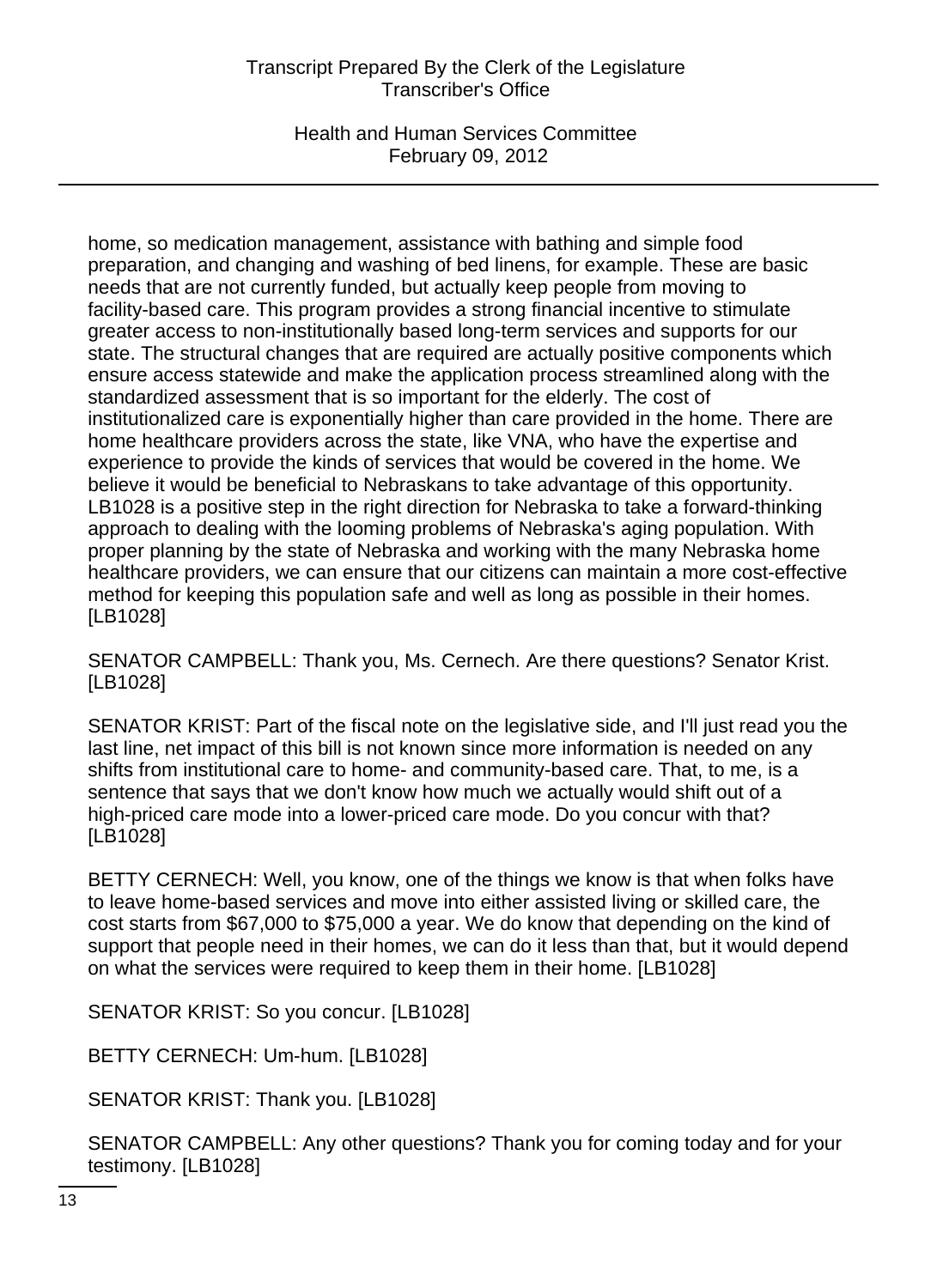BETTY CERNECH: Thank you. [LB1028]

SENATOR CAMPBELL: Our next proponent. Anyone else who wishes to testify in favor? Okay. Those who are opposed to LB1028. Those who are in a neutral position. [LB1028]

VIVIANNE CHAUMONT: Hold the chair. I'm slow. [LB1028]

SENATOR CAMPBELL: Oh, okay. I need to make sure you're in the right column. [LB1028]

VIVIANNE CHAUMONT: (Laugh) Yes, please. [LB1028]

SENATOR CAMPBELL: Good afternoon, Director. How are you? [LB1028]

VIVIANNE CHAUMONT: (Exhibit 4) Well, I'm good, and I've got my fiscal note right here in case anyone has any questions. [LB1028]

SENATOR LAMBERT: All right. [LB1028]

VIVIANNE CHAUMONT: (Laugh). Good afternoon, Senator Campbell and members of the Health and Human Services Committee. My name is Vivianne Chaumont, V-i-v-i-a-n-n-e C-h-a-u-m-o-n-t. I'm the director of the Division of Medicaid and Long-Term Care with the Nebraska Department of Health and Human Services. I'm here to testify in opposition of LB1028. LB1028 directs the department to apply for a federal grant under the Balancing Incentives Payment Program, also called BIPP, by September 1, 2012. BIPP would require Nebraska Medicaid to make substantial changes in three areas. First, we must implement a single-entry point for Medicaid clients wanting to access community-based long-term services and create a new standardized assessment to determine if the client qualifies for the service requested. In addition, we would need to provide conflict-free case management to all clients who are approved for community-based long-term services. In return for making these structural changes to the program, Medicaid would be eligible for an additional 2 percent match for certain long-term services and supports. Our estimates are that this would result in an additional \$5.9 million in federal funds. The enhanced match would be available through September 2015. Although this sounds good, BIPP actually results in a Medicaid expansion and is projected to increase expenditures by nearly \$42 million through fiscal year 2014. First, the enhanced match must be spent to add new services or to increase existing services. It cannot be used to reduce Nebraska's cost of existing services. Second, it is CMS's expectation that the additional services and the structural changes continue after the increased match is no longer available. Third, the enhanced match cannot be used to pay for any of the state's administrative expenses in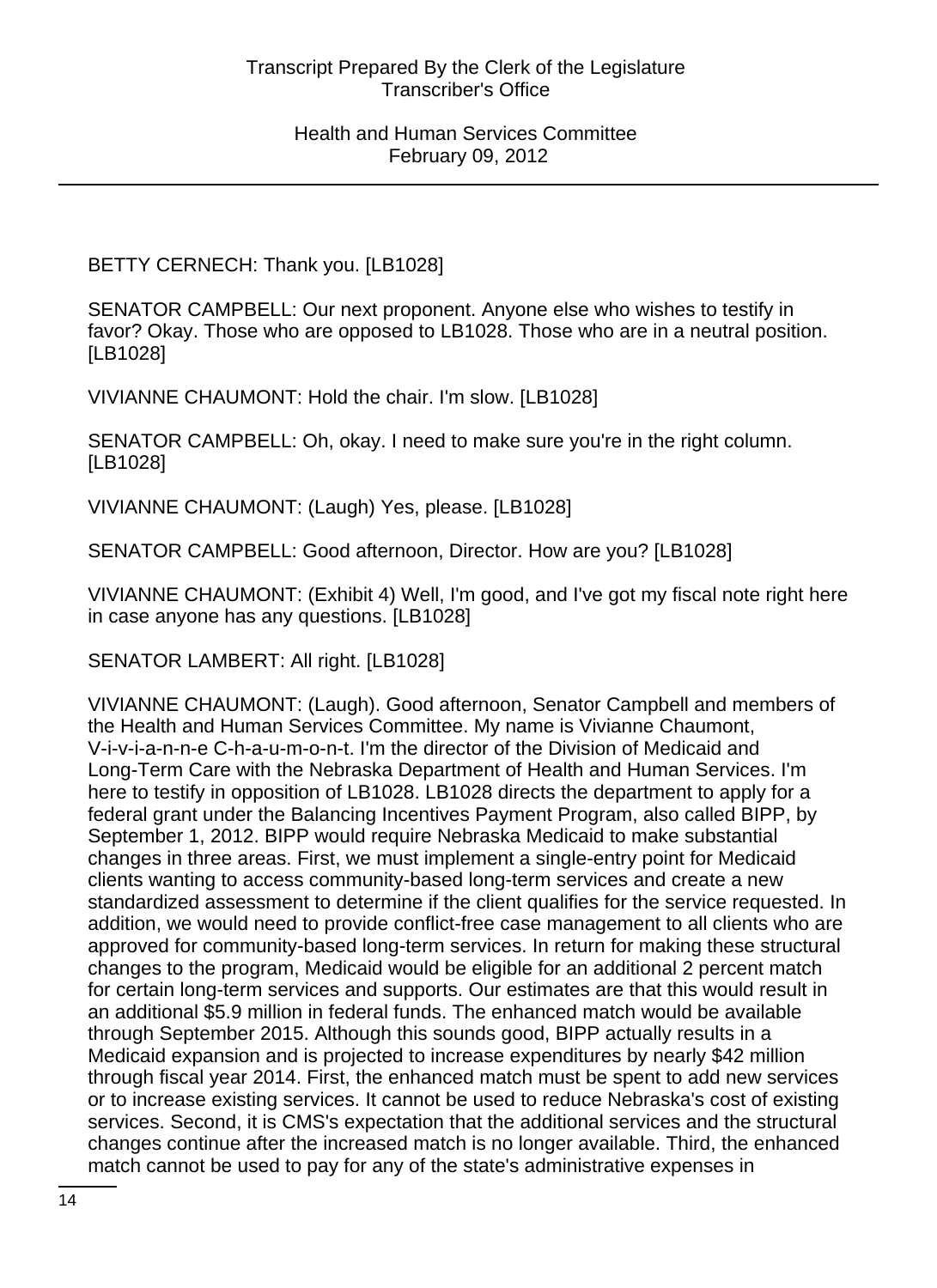# Transcript Prepared By the Clerk of the Legislature Transcriber's Office

Health and Human Services Committee February 09, 2012

implementing the program and cannot be used to pay for the costs associated with the required case management, the single-entry point, or the assessment. Nebraska's Medicaid program already offers a robust set of community-based, long-term care services through the state plan and through home- and community-based waivers. Based on that, Nebraska has the services available to reduce nursing home placements. What would be more useful to Nebraska are programs that manage clients who are in need of long-term services by managing their total health in order to keep them heathier longer in the community. We have evaluated the BIPP grant and do not believe this is the most cost-effective tool to accomplish those goals. Thank you for the opportunity to testify. I would be happy to answer any questions, and I would be happy to walk through my fiscal note. [LB1028]

SENATOR KRIST: Sure. [LB1028]

SENATOR CAMPBELL: Senator Krist. [LB1028]

SENATOR KRIST: Absolutely. The unevaluated part of this whole thing is that last line in there, the shift from what is an inevitable institutional care program or community-based, keeping people at home on the front side. I don't see that either implied or on...I don't see it calculated in yours. What...is there an advantage, obvious? [LB1028]

VIVIANNE CHAUMONT: Um, we are firm believers in the...in community care, in care in the community. I think that is one of the few areas where we think it's a win-win. Clients like it and it saves money. So absolutely, we believe that community care is saving money. There is no way to gauge how much...how much savings we would have if we implemented this at these costs, so we can't, you know, we can't put a number on that. [LB1028]

SENATOR KRIST: Okay. And the price tag we see on this side, how would you evaluate philosophically how one analyst comes to this point and one analyst comes to this point? [LB1028]

VIVIANNE CHAUMONT: I don't think that Ms. Hruska's fiscal note is that different from ours. [LB1028]

SENATOR KRIST: And how do you mean that? [LB1028]

VIVIANNE CHAUMONT: Well, she says right there that we've identified costs totaling \$5.8 million and \$11 million. Those are the costs that are basically in the third paragraph about case management and the other and the administrative-type costs that we're talking about. The rest of the fiscal note has to do with having to the...I think, to increase the services. So she doesn't say that the net impact, you know...I think that the costs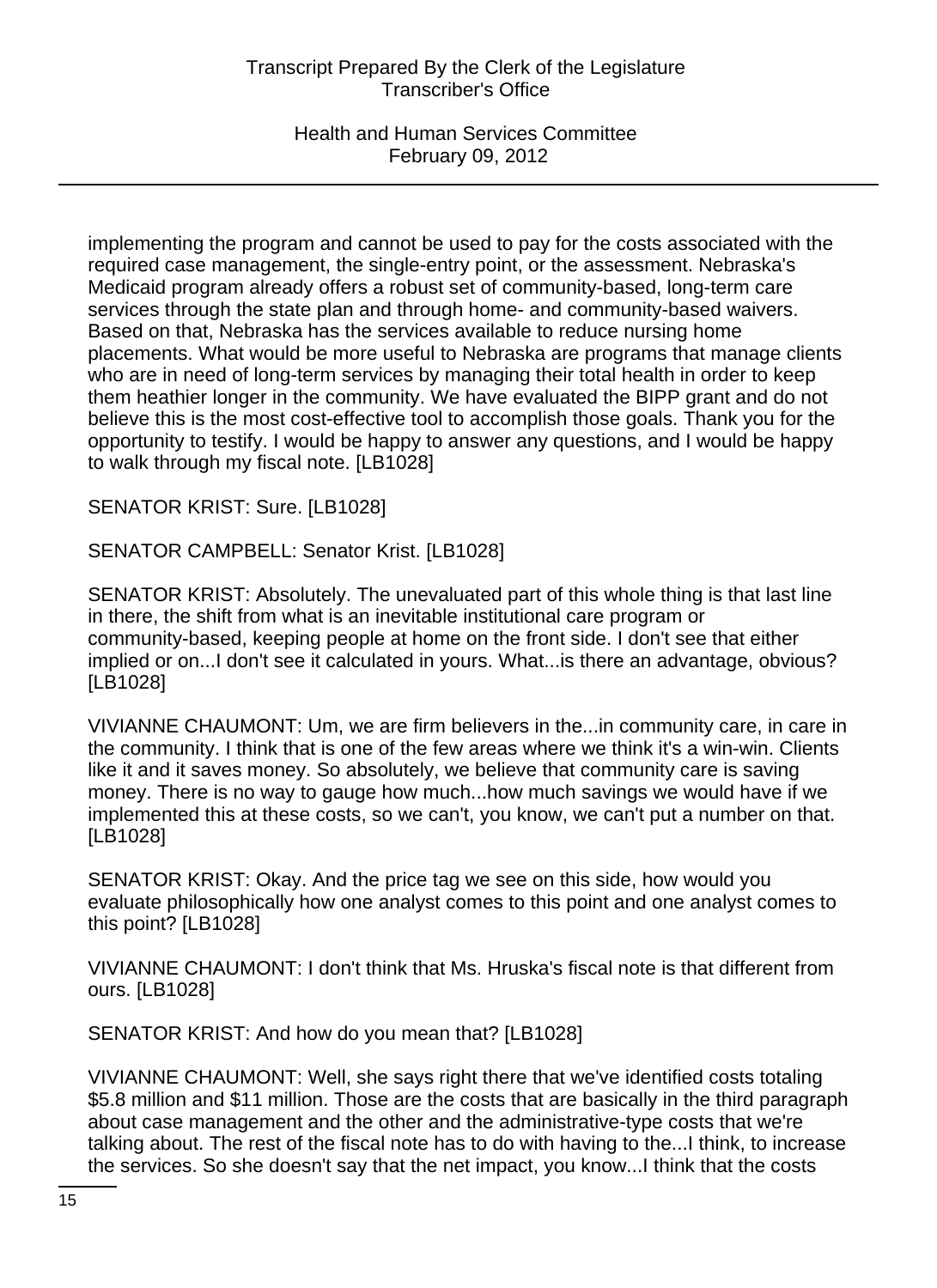that we identify are pretty much the same, \$5.9 million in enhanced and then the administrative costs. They are the same. [LB1028]

SENATOR KRIST: So paragraph three and four of her fiscal note should, if I get a calculator out, match your expenditure and line items on... [LB1028]

VIVIANNE CHAUMONT: The paragraph four, yeah, where she cites the agency's fiscal note. She's not arguing with it. [LB1028]

SENATOR KRIST: Enhanced match does not apply to the structural changes, and the grants are available through September of 2015. So what you're saying is that at some point, the escalation of the match or the match is going to end, and we're going to end up with the services on the backside. [LB1028]

VIVIANNE CHAUMONT: That's exactly right, sir. I mean, we can add \$5.9 million in services. The \$5.9 million can't be used to offset our current costs or any of these additional costs. You have to add \$5.9 million worth of services, and the \$5.9 million goes away September of 2015. [LB1028]

SENATOR KRIST: Okay, so follow me through this for just a second and tell me where my logic is flawed. [LB1028]

VIVIANNE CHAUMONT: Okay. [LB1028]

SENATOR KRIST: If I have three years to try to bring down 60 to 70 percent of the institutional care and/or out-of-home care, let's just call it, if I reach...if I try to...let's just use 50 percent. [LB1028]

VIVIANNE CHAUMONT: Um-hum. [LB1028]

SENATOR KRIST: If we try to reduce our out-of-home placement by 50 percent and keep them in, at the end of the day, with the figures that you've shared with us and that I think I've seen where we're talking about roughly half the money, it costs us about 50 percent more to put somebody in an out-of-home placement roughly. Aren't we preparing or won't we see that advantage when we reduce the out-of-home care and we have that period of time in order to do that? [LB1028]

VIVIANNE CHAUMONT: If, capital "I", capital "If", if in fact the out-of-home placements decrease by some amount, that will be a savings in the budget. But what we are talking about here is adding. For the waiver, we already have care management. What we're talking about here is adding the care management to clients who don't currently get care management. So those are clients that are already in the community, already receiving home health, already receiving PAS services. They're already not in an institution. So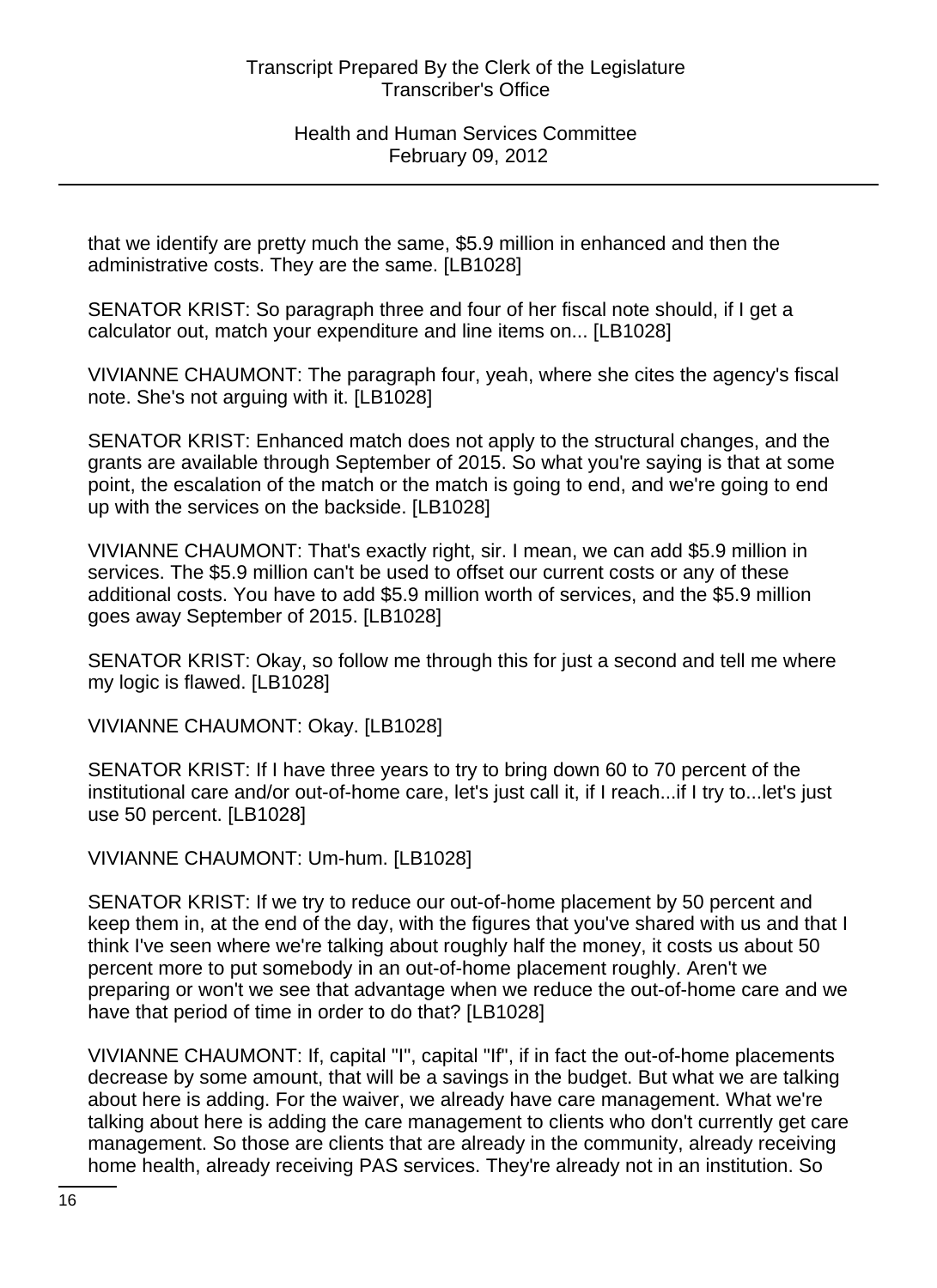where are the additional savings that we're going to be getting? [LB1028]

SENATOR KRIST: That goes to...and I don't mean to interrupt, but if I follow this logic through, that goes to...I'm not using a prop (laugh), but that goes to the increase of the aging community that we're talking about that AARP...and you can take this one for your use if you'd like to. [LB1028]

VIVIANNE CHAUMONT: No. I'm pretty...I think I...I think we can argue on the fact (laugh) that people are getting older, except us, Senator Cook. [LB1028]

SENATOR KRIST: Yeah, okay. So I...except you and Senator Cook, so the point being that if I see an increase in the number of people who are aging who are going to need this care, and I have a period of time that I can try to capture those and put them in that lower cost area, that that's what the fiscal notes...that's what this fiscal note highlights as potential savings, I think. I don't think we're talking about trying to capture. I understand your point. You're saying we're going to spend money on people we're not spending money on right now. But the edge that I see is that we're preparing ourself for a point where that aging community is going to be up here. [LB1028]

VIVIANNE CHAUMONT: I would agree with that, Senator, in some states. Nebraska...for instance, there are states, I don't know where they are now, but let's say three, four years ago, there were states, I can think of one back east with a lot of Super Bowl rings, that they were about 80-90 percent nursing home and about 10 percent in the community. So you do a program like this, you really shift that curve. They didn't have the services to keep people in the community. We luckily are not in that. We have services that other folks don't have. We have a very vital home- and community-based services program. We have a very strong home health program as we talked about, you know, through the budget cuts thing. We have stronger, you know, private-duty nursing programs than some people. Mostly, the home- and community-based services programs. We have personal assistant services as a state plan services that a lot of states don't have at all. So we are in a very different...you know, I think in some states, this would really help to shift to community care as opposed to nursing home care, a shift that everybody wants. I don't think that we are in that kind of a situation, and I just...I like the idea, trust me. If there's things that save money as painless as keeping people in the community might be, I'm all for that. I just don't see that this bill, that this grant does that. [LB1028]

SENATOR KRIST: Okay. Thank you. [LB1028]

SENATOR CAMPBELL: Senator Howard. [LB1028]

SENATOR HOWARD: Well, I'm trying to process this and you know, project ahead to both the aging population and then the resources. It occurs to me, if I can kind of boil it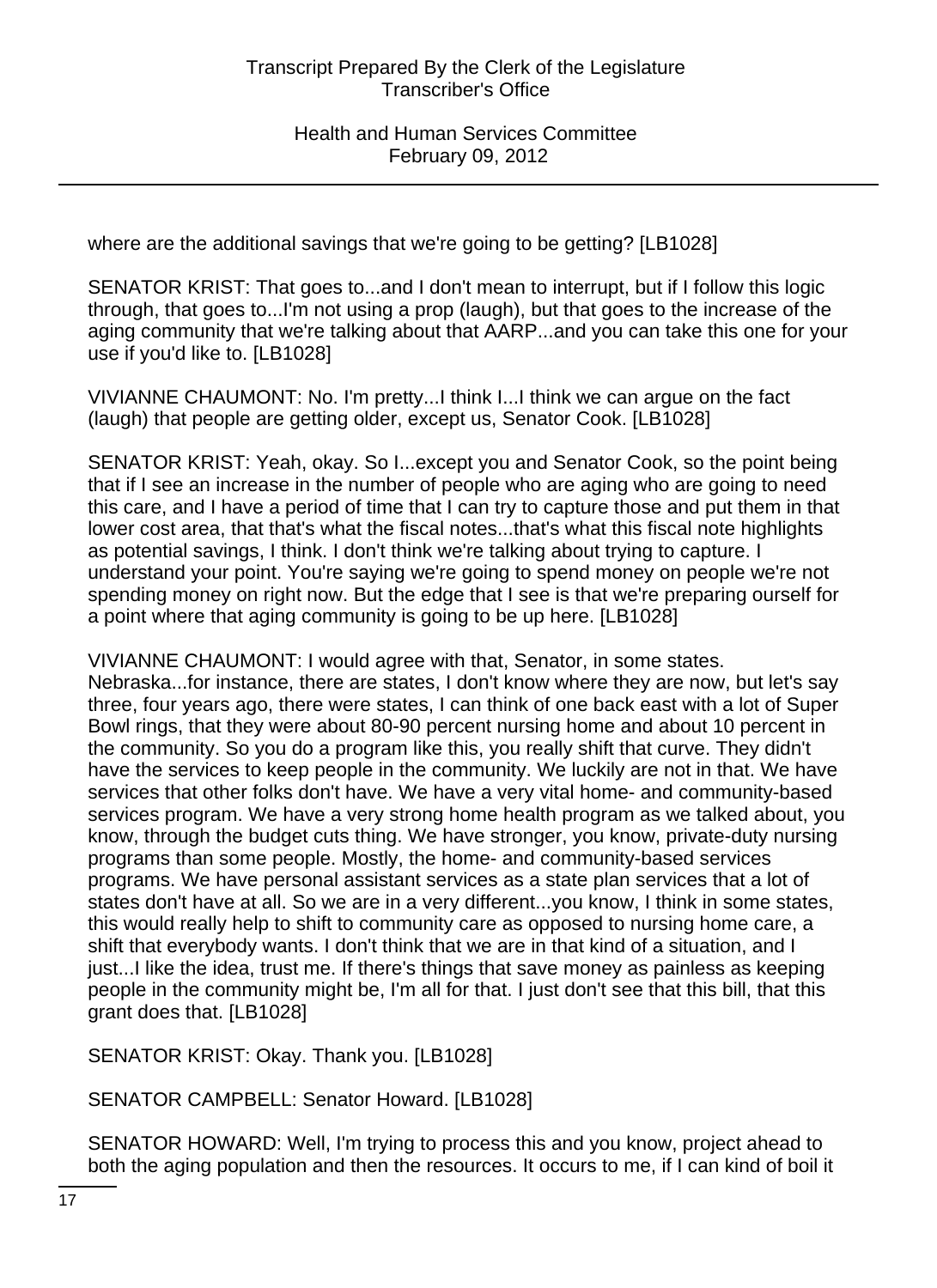down, what you're saying is it's cheaper for us to continue the way we are than to shift and then risk losing funding in just a few years for this program. Is that sort of on the trail here? [LB1028]

VIVIANNE CHAUMONT: No, I...no, no, and yes. Okay (Laugh). [LB1028]

SENATOR HOWARD: Okay, tell me what...(laugh). [LB1028]

VIVIANNE CHAUMONT: I think that there are things that we could do with our long-term care programs that would be really helpful. I think that we...well, you know one thing is at-risk managed care for the long-term care services. In states like Arizona, that has shifted the...you know, they have reduced nursing home placements by quite a large percentage. That saves money. I think that that's something that we should definitely explore. I think programs...that if we move along those lines, I think programs that CMS is starting to be interested in and helping, they call it their office of innovations, and you'll all be happy to know that the innovation is that Medicare should talk to Medicaid. After 45 years, that's the innovation. [LB1028]

SENATOR HOWARD: (Laugh). More silos. [LB1028]

VIVIANNE CHAUMONT: You know, we were very excited, but you know what? Those are good programs. A lot of our clients are dual eligibles. They're eligible for Medicare and Medicaid, and the incentives within each system are totally different. So when you bring those together and you talk about cost share...can't talk...that's a first. (Laugh). I know what you were thinking. (Laughter). When we're talking about sharing savings between the Medicare program and the Medicaid program, because Medicaid can do a lot of things that ends up saving Medicare a lot of dough that we don't get back at all. We get the expense, but not the savings. Those are the kinds of things. The PACE program, that's a kind of thing that we should be doing. I just don't see this...I'd like to see, I don't see this as the answer. This doesn't even set up an appropriate single-entry point. I think that we should have...that we should seriously look at an actual single-entry point to get to long-term care services. This doesn't really set that up that way. So I think it's a lot of expense. You know, it sounds like a good idea, but when you start really looking at implementing it and applying it, I just don't think it's where we need to be. [LB1028]

SENATOR HOWARD: Let me follow up with...there's a part two. Just yesterday, someone, and I wish I could remember which Senator it was, came to me and said that the nursing home facility in his community had given the notice they're going to be closing, because with the cuts that are coming down, they can't stay in business. Are we looking at losing more of those...aside from people obviously should stay and want to stay in their own homes; but for people that are, that's not really an option, are we going to be losing more of these facilities due to the cuts, and when you factor that in, does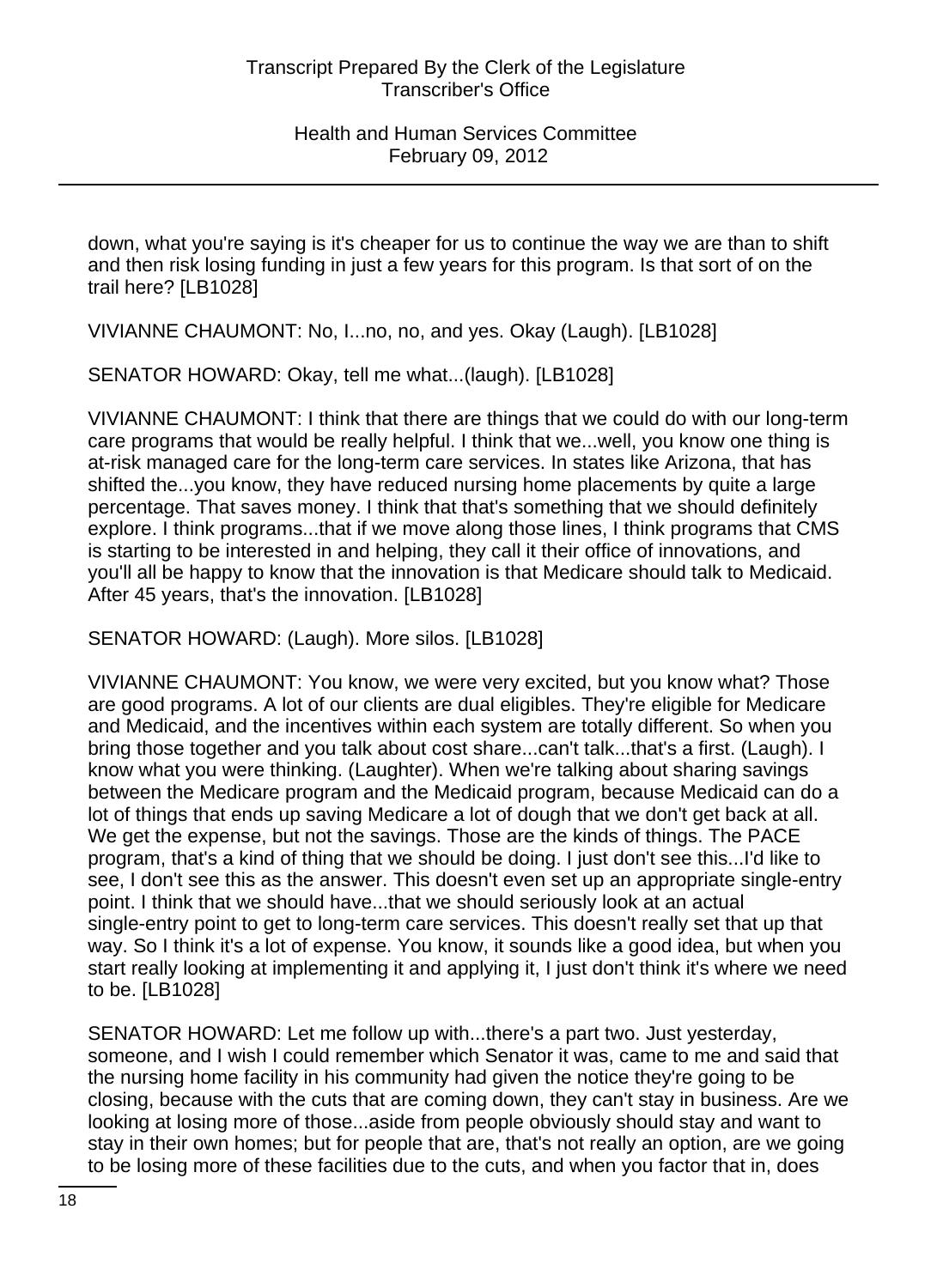this put a better light on this? [LB1028]

VIVIANNE CHAUMONT: Well, no, and I've testified (laugh) in this committee before to the horror of pretty much all of you that we're over-bedded in the state of Nebraska. We have more nursing home beds, I've said that before. We have way more nursing home beds than, in fact, we need. And actually, having a bunch of little homes that are, you know, 40 percent full, costs the Medicaid program a lot more money than having more full homes. So, no, I don't see that. [LB1028]

SENATOR HOWARD: Thank you. [LB1028]

SENATOR CAMPBELL: Senator Cook. [LB1028]

SENATOR COOK: Thank you, Madam Chair, and thank you, Director Chaumont. I have a question from the fourth paragraph of your fiscal note. To clarify some of your testimony, I thought I understood you to say that your estimate was based on some of the same people that are currently receiving state services being able to be served through this plan. But how I'm understanding the--one, two--third sentence in that paragraph, it is estimated that to provide ongoing conflict-free case management for clients not currently receiving this service, but who would be eligible for it under BIPP requirements. And then I think I...I'm not a gambling woman, but I think I'm going to have to play the number \$42 million, because it's like my second bill that costs (laugh) exactly \$42 million. Would you answer that question? [LB1028]

VIVIANNE CHAUMONT: We put \$42 million on everything just as a matter of course. There. (Laugh). [LB1028]

SENATOR COOK: Okay. It is like Senator Cook, and then you threw a dart and it landed at the \$42 million one. [LB1028]

VIVIANNE CHAUMONT: No. Let me. [LB1028]

SENATOR COOK: Did I misunderstand you with that third sentence? [LB1028]

VIVIANNE CHAUMONT: Yeah. Let me explain that again. Okay. What BIPP requires is that folks receiving community services get case management, okay? So we have to provide, in order to qualify for this grant, we have to provide these people with case management. Home and community-based services clients already get case management. They are not in this fiscal note. What are the other community services that BIPP requires us to provide case management for? Home health. We do not provide case management for home health except if they are in a managed care company which obviously provides care management for all of their services. So in order to qualify for this grant, we have to start providing the, however many it says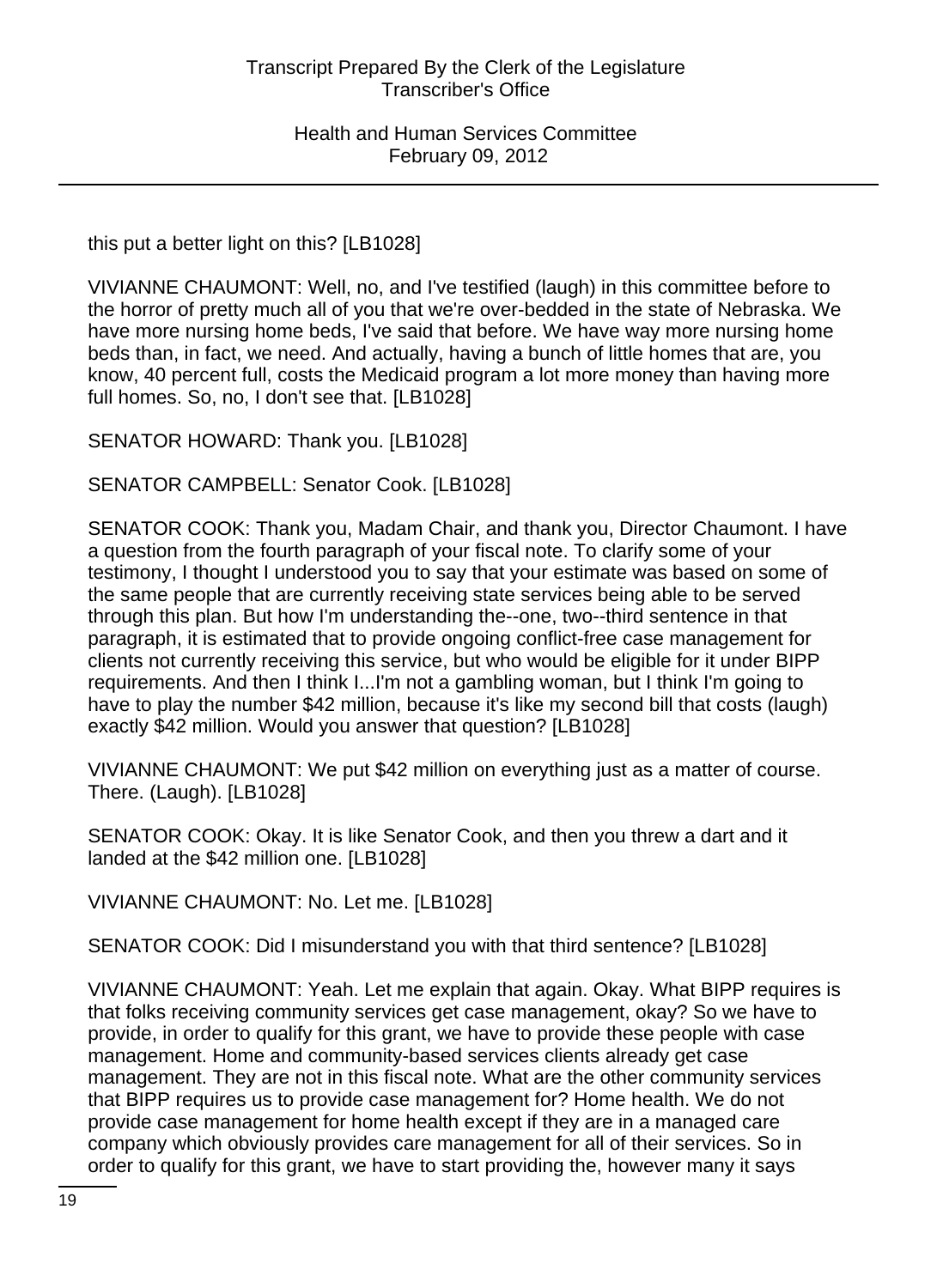there, people that the...I see 7,768 clients were receiving personal assistance services. The clients receiving home health, we have to now start providing...yes, they're getting home health. Yes, they're getting PAS, but no, they are not getting case management, which they have to get, the state has to say they're going to get, in order to qualify for the grant. And that addition of providing them case management at the AAA rate of \$193 per month is the fiscal note. That's what AAAs get, and that's what the other folks that do HCBS and things do for care management, the League of Human Dignity, the Independent Living Centers. So that service isn't free, and it's required under the grant. [LB1028]

SENATOR COOK: Okay, and it has to be a brand new human being, not somebody who's already doing case management? [LB1028]

VIVIANNE CHAUMONT: We reimburse per person. We pay the AAA, for instance, \$193 per month per client. So you're going to bring in 10,000 new people, you're going to pay the AAAs or the League of Human Dignity or the ILC \$193 per month for each and every single one of those people. That's what this grant requires. [LB1028]

SENATOR COOK: Thank you. [LB1028]

SENATOR CAMPBELL: Other questions? [LB1028]

VIVIANNE CHAUMONT: Can I just say one tiny little thing? [LB1028]

SENATOR CAMPBELL: Oh, sure. [LB1028]

VIVIANNE CHAUMONT: Just as we were walking through, the \$192,000 is for N-FOCUS changes, so. [LB1028]

SENATOR CAMPBELL: I'm sorry, is what? [LB1028]

VIVIANNE CHAUMONT: N-FOCUS changes. [LB1028]

SENATOR CAMPBELL: N-FOCUS changes. [LB1028]

VIVIAN CHAUMONT: So those are the systems that we deal with. [LB1028]

SENATOR CAMPBELL: And, Director, do we have people who are currently in our community-based programs that request a case management service? [LB1028]

VIVIANNE CHAUMONT: Home and community-based services waiver clients, that is part of the package. [LB1028]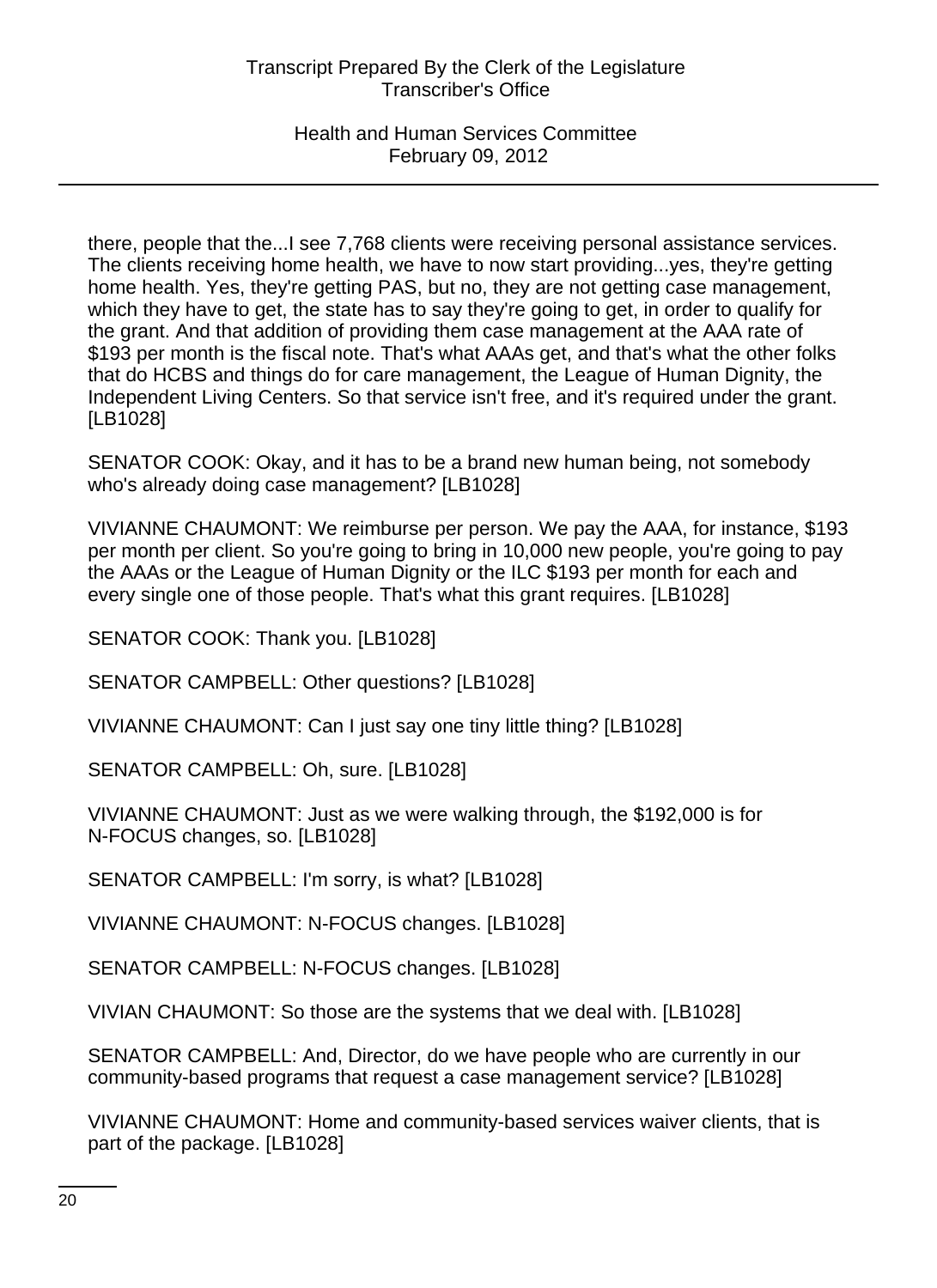SENATOR CAMPBELL: Okay, so they get that. [LB1028]

VIVIANNE CHAUMONT: So I don't know if we get requests from anybody else. [LB1028]

SENATOR CAMPBELL: How many people would that be who don't have any case management? Do we know that number in community based...? [LB1028]

VIVIANNE CHAUMONT: That get what? [LB1028]

SENATOR CAMPBELL: That get community-based services that are not in the waiver. [LB1028]

VIVIANNE CHAUMONT: Yeah. I think this is some of the numbers here that we were talking about. [LB1028]

SENATOR CAMPBELL: Is the number there? [LB1028]

VIVIANNE CHAUMONT: And I don't know. I can't see it. [LB1028]

SENATOR CAMPBELL: That's okay. We can double-check that. [LB1028]

VIVIANNE CHAUMONT: Right, 7,768 who received PAS services, home health, private duty nursing, who weren't enrolled in the HCBS waiver, they would now get... [LB1028]

SENATOR CAMPBELL: They would now get it. Okay. [LB1028]

VIVIANNE CHAUMONT: ...case management. [LB1028]

SENATOR CAMPBELL: Okay. So one of the programs that you talked about that I have to say I know you really like and that I really like is the PACE program... [LB1028]

VIVIANNE CHAUMONT: Yes. [LB1028]

SENATOR CAMPBELL: ...which would we be better off to make a greater investment in PACE? [LB1028]

VIVIANNE CHAUMONT: PACE, we are working to get PACE. I really do like the PACE program. But the problem with the PACE program is...that is the one currently existing program where Medicare and Medicaid come together to provide overall care for a client. And you have to have a provider willing to do that. We are working with Alegent? Immanuel? I can never remember which one. [LB1028]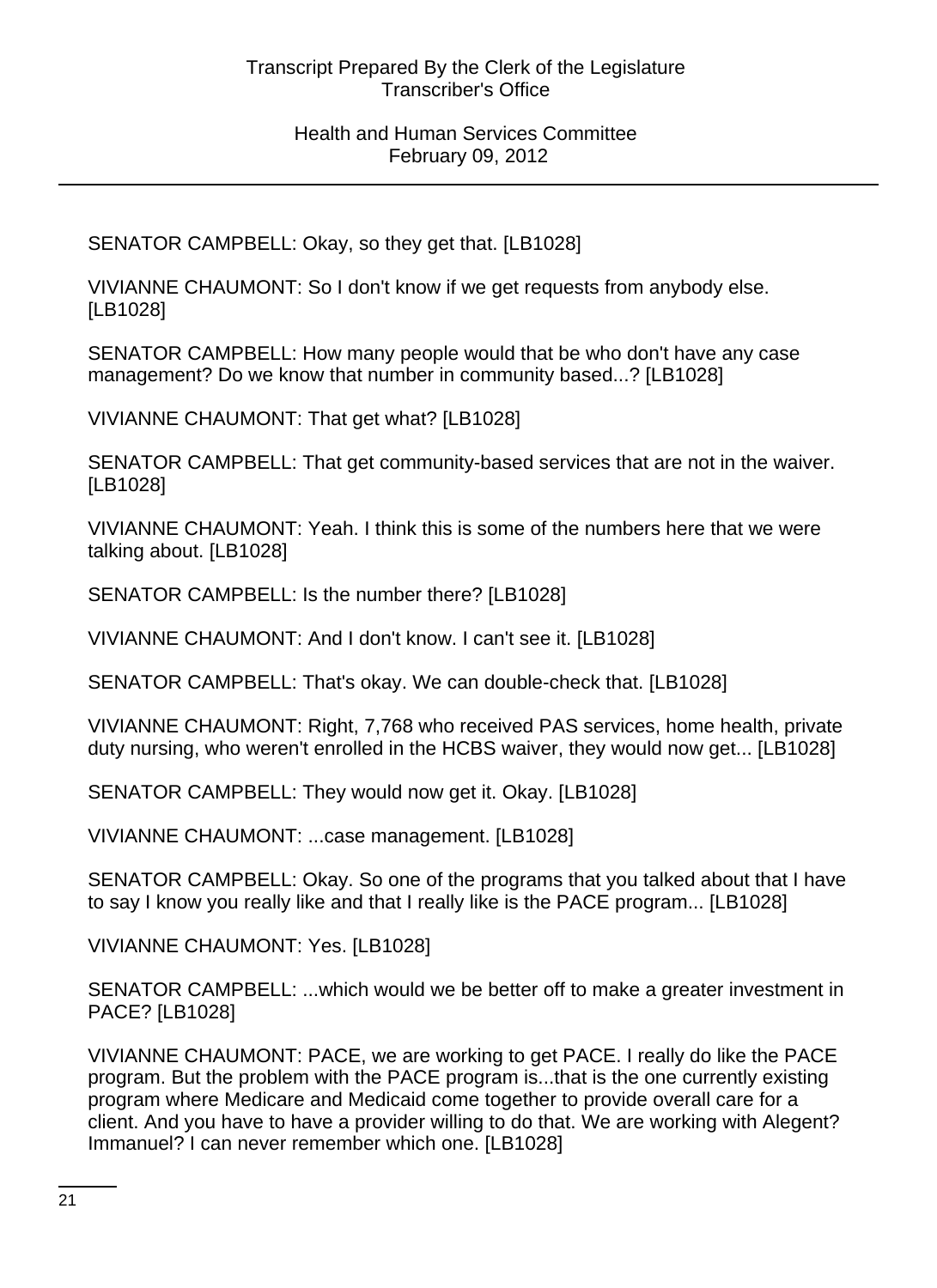SENATOR LAMBERT: Immanuel. [LB1028]

SENATOR COOK: Well, it's Alegent Immanuel. It's part of... [LB1028]

VIVIANNE CHAUMONT: One is part of, yeah, yeah. [LB1028]

SENATOR LAMBERT: Yeah. That's in Council Bluffs now. Yeah. [LB1028]

VIVIANNE CHAUMONT: Yes, and they are doing the PACE program in Council Bluffs, and then they're going to...getting that approved, it is a horrendous encounter with CMS, very, very difficult. And then, it's just time consuming. I won't say it's difficult, but...and so then they are...we are scheduled to have them go...and we hope to be live in the Omaha area in a year, 18 months. And then, they have talked about...they have talked about then expanding, once they get going, expanding to Lincoln. And now there's other programs called...part of the problem with PACE, it's a very capital-intensive program, because you have to have, you know, just the way they do it with clinics and adult day care and all kinds of things in a facility. For rural communities, that doesn't work, and so there is sort of a developing PACE without walls, it's called, so that it works in the rural communities, and that...once we get this going, that would then be another thing to explore. [LB1028]

SENATOR CAMPBELL: Senator Lambert was kind enough, you visited one of the PACE centers? [LB1028]

SENATOR LAMBERT: Yes. Very impressed with the one in Council Bluffs, outstanding. I understand what you say about rural areas, but they run buses out. And I was impressed, because even the bus drivers are trained to you know, well, Mary was slurring her words today or it took her longer to get her coat on. [LB1028]

VIVIANNE CHAUMONT: Yes. [LB1028]

SENATOR LAMBERT: I mean, it's a full-fledged team effort and I was very impressed with it. [LB1028]

VIVIANNE CHAUMONT: Yeah. It really is an overall care in every aspect... [LB1028]

SENATOR LAMBERT: Yeah. [LB1028]

VIVIANNE CHAUMONT: ...behavioral health, drugs, institutional care, everything for a client. I'm glad you were impressed. I haven't seen the Council Bluffs one. I would like to go out... [LB1028]

SENATOR LAMBERT: Yeah. And they had that day, I think there were four or five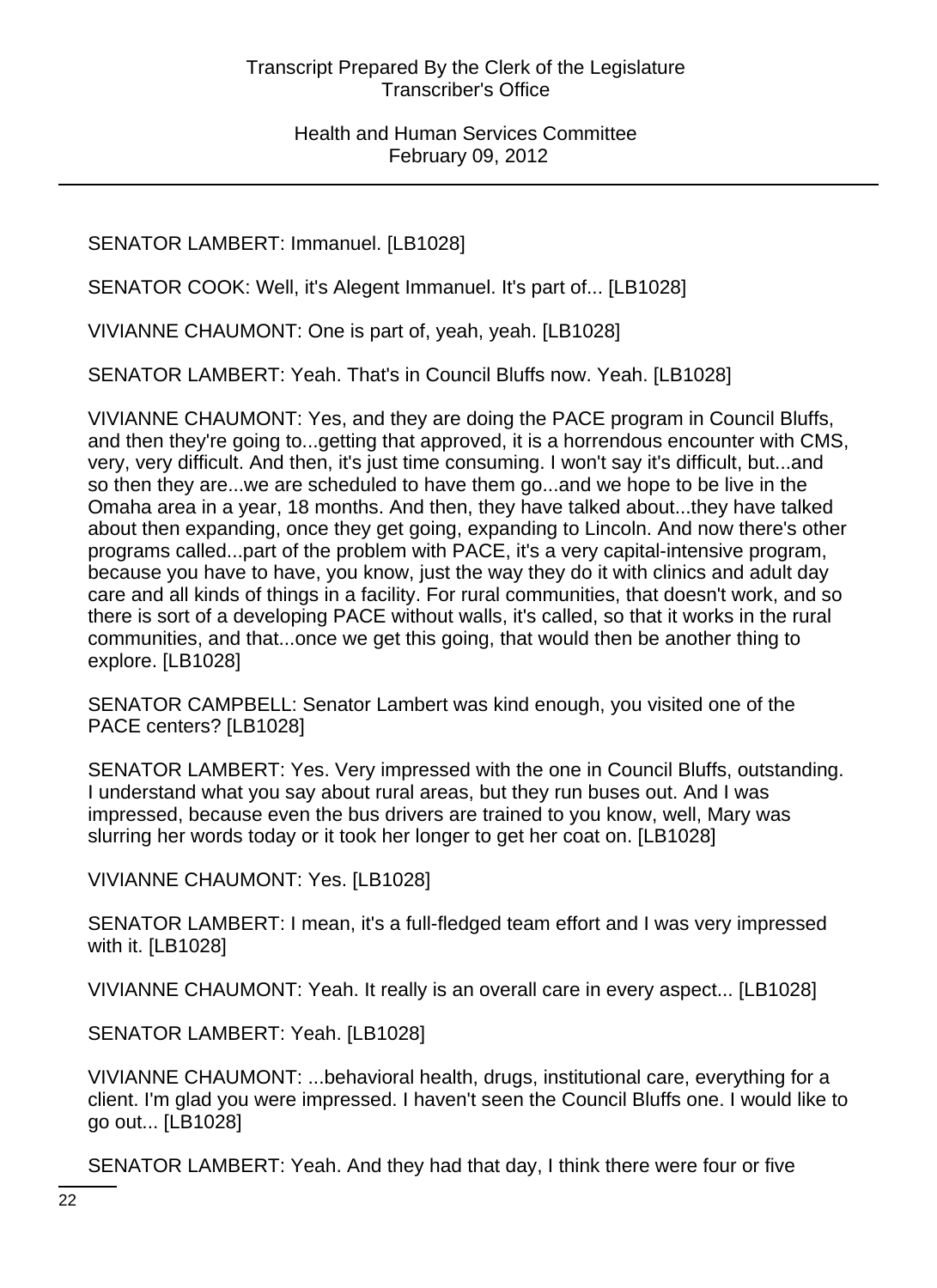patients in there with Alzheimer's just to give the caregivers some time off. And you know, they may come one day a week, three days a week, and it's just a co-combined thing and was very, very impressive. And I think what they're looking at one place in Omaha and another in the metro area, and then come this way. [LB1028]

VIVIANNE CHAUMONT: Yep. Yep. [LB1028]

SENATOR CAMPBELL: That's why I bring it up every chance I get. [LB1028]

SENATOR LAMBERT: Yeah. [LB1028]

VIVIANNE CHAUMONT: (Laugh) I appreciate that. [LB1028]

SENATOR CAMPBELL: Because I really like the program. [LB1028]

VIVIANNE CHAUMONT: Yeah. Uh-hum. [LB1028]

SENATOR CAMPBELL: And I think that it's the program for the future for a lot of our citizens. [LB1028]

SENATOR LAMBERT: Well, and...oh, excuse me. [LB1028]

SENATOR CAMPBELL: No, finish out, Senator. [LB1028]

SENATOR LAMBERT: It keeps the people at home that want to be home. You know, provide so much that they aren't in a nursing home. They can be where they want to be. The quality of life, it appears to me, is much greater. [LB1028]

VIVIANNE CHAUMONT: And it is like a managed-care contract like, you know, we talked about. That company is at risk. They get a per member per month from Medicare. They get a per member per month from Medicaid. And they are at risk, so if the person gets, you know, has poor health and has to go in the hospital, that company's at risk. If they can't stay in the community anymore and they have to go to the nursing home, that company's at risk, so they have every incentive to keep people healthy, happy, and at home. [LB1028]

SENATOR CAMPBELL: Senator Gloor. [LB1028]

SENATOR GLOOR: Just curious. Your experience with PACE comes from Colorado, your experiences. [LB1028]

VIVIANNE CHAUMONT: Yeah. Huge, huge PACE program in Denver. [LB1028]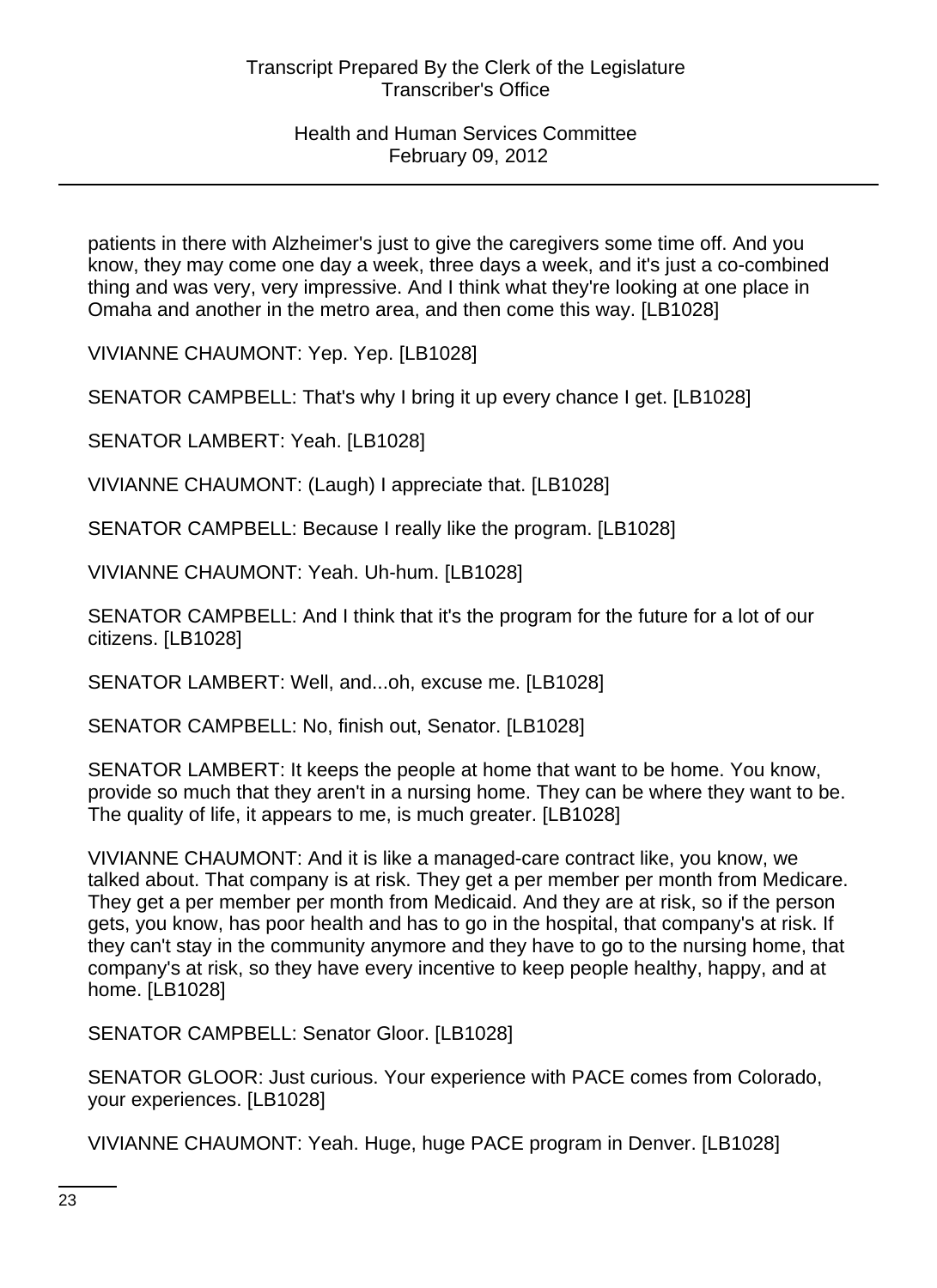SENATOR GLOOR: Yeah. I'm well aware of it. [LB1028]

VIVIANNE CHAUMONT: And the little buses all over the place. (Laugh). [LB1028]

SENATOR CAMPBELL: Senator Howard. [LB1028]

SENATOR HOWARD: Thank you. Thank you, Senator Campbell. Just an inquiry. Can this program be put...can it be utilized in community...senior facilities that are already operating? I'm thinking of the Heartland Family Services as a senior center, and it's very personal. I mean, a lot of the things that you're describing, they know everybody personally. And I'm just wondering how that would work. [LB1028]

VIVIANNE CHAUMONT: You know, I haven't brushed up on my...exactly how PACE works in a long time. They do contract with various... [LB1028]

SENATOR HOWARD: Existing. [LB1028]

VIVIANNE CHAUMONT: ...existing providers, but I don't know that. I don't want to say, because I don't remember for sure. [LB1028]

SENATOR CAMPBELL: Any other questions for the director today? Thank you for your testimony. [LB1028]

VIVIANNE CHAUMONT: Thank you. [LB1028]

SENATOR CAMPBELL: (Exhibit 5) Anyone else in the hearing room who wishes to testify in a neutral position? Seeing none, Senator Cook, would you like to close on LB1028? And while she's making her way there, we received a letter of support for LB1028 from the Nebraska Hospital Association. Senator Cook. [LB1028]

SENATOR COOK: Thank you, fellow committee members. And I agree PACE is a great program. There's going to be one coming up in Legislative District 13, very excited about that. This, however, is a hearing about a program through the federal government that I'm hoping that we will be able to take advantage of. Certainly not to...we could go back and forth on where the numbers came from and the assumptions that go into the...that calculus. What I wanted to reinforce are some kind of essential...an essential philosophical reason why I think this is a good approach or a good idea for us to consider. First of all, I think that we as policymakers, and we as people in general, should make action in the direction of a longer term approach to all of the state's challenges. We are attempting to do that with child welfare, even in an emergency situation, in my case. So most certainly as you age, the people around the table are very thoughtful, you've been very active in your communities your entire life. You're going to want to continue to do that to the degree that you can determine on your own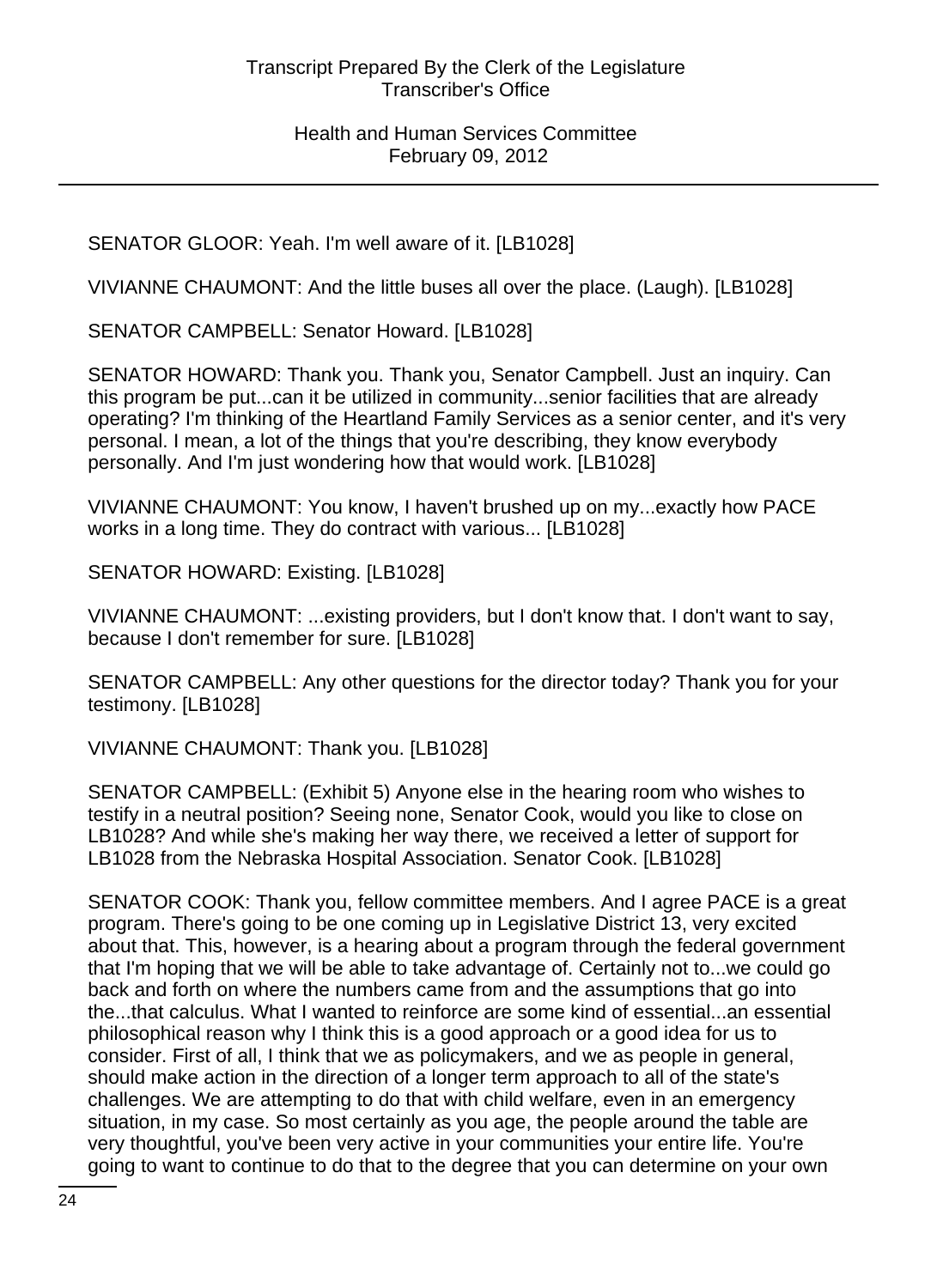# Transcript Prepared By the Clerk of the Legislature Transcriber's Office

Health and Human Services Committee February 09, 2012

terms in your own homes. So I'm hoping that as we set policy it doesn't continually fall back on long-term care or family care giving, that we set policies that drive in the direction of keeping people in their own homes. And secondly, I...when we talk about the ongoing conflict-free case management for clients, of course, each of us would love one of those for whatever issue we are undertaking as a citizen or resident with the state. In my opinion, many of the people who are doing casework, not that they're not overworked, could probably take additional cases, be assigned to work additional cases that are things that are already going on. So with that, I would ask that you consider it, and there are some questions that have emerged, and we'll get you some follow-up information on those differences. Maybe a nice colored graphic of a side-by-side comparison of the fiscal notes for Senator Cook, the \$42 million woman. Thank you. [LB1028]

SENATOR CAMPBELL: Thank you, Senator Cook, and we will close the hearing on LB1028 and proceed to LB1063, Senator Cook's bill to adopt the Children's Health and Treatment Act. And Senator Cook is in the right spot, so whenever she's ready, we'll start. [LB1028]

SENATOR COOK: Seat's already warm. That's my audience... [LB1063]

SENATOR CAMPBELL: I know. They're very quiet today. They're good. [LB1063]

SENATOR COOK: ...going out to the lobby. (Exhibit 6) Thank you again, Senator Campbell and fellow committee members. I am Tanya Cook, spelled C-o-o-k. I am the state senator representing Legislative District 13, and I appear before you as the introducer of LB1063, the Children's Health and Treatment Act. Nebraska, in short, is shirking a major responsibility to our low-income children by denying the behavioral health treatment prescribed by their doctors. Federal law is very clear that if a state participates in the Medicaid program, they must provide medically necessary treatment to children eligible for Medicaid. The requirement for a state to provide medically necessary treatment is shown through the plain meaning of the federal Medicaid Act. The requirement for a state to provide medically necessary treatment is shown through federal court of appeals cases where parents challenge a state's denial of care, care which would correct or ameliorate a condition prescribed by a physician. The LR37 study made all of us, including our constituents, made it clear that there are major problems with the delivery of behavioral health treatment to Nebraska's most vulnerable children. The members of this committee who participated in the LR37 process heard from across the state that Medicaid is denying needed and prescribed behavioral health treatment. Too often, Medicaid-eligible children are denied behavioral health treatment by the state. As a result, parents are placed in the untenable position of making their children wards of the state in order to get the treatment prescribed by that child's physician. In the LR37 report, it was noted that 25 percent of our children in foster care are there because of their own behavior, not because they were abused or neglected.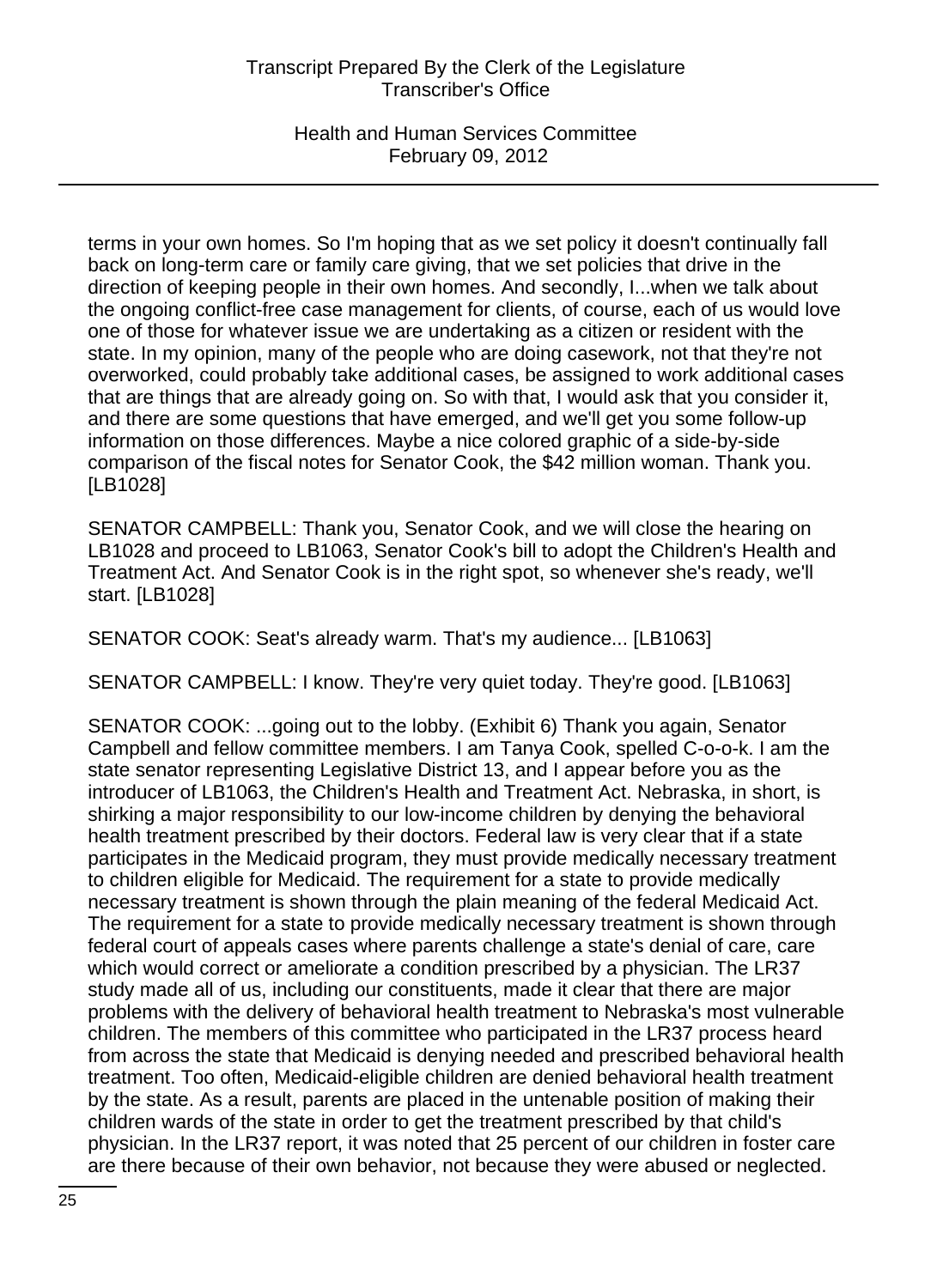# Transcript Prepared By the Clerk of the Legislature Transcriber's Office

Health and Human Services Committee February 09, 2012

Given this fact, it should be no surprise that lead contract agencies are having trouble meeting the needs of the contract and meeting their expenses. The state is quite simply shifting the cost to providing this care from the Medicaid budget to the child welfare budget. With the passage of LB1063, Nebraska will provide the prescribed care before another crisis occurs. If we're serious about lowering the numbers of our children in the child welfare system, this is a solution. Passage of LB1063 will go a long way to prevent crisis and will provide the care that our children need. Not only is defining medical necessity the right thing to do for Nebraska's Medicaid-eligible children and a much needed part of child welfare reform, LB1063 will ensure that Nebraska is in compliance with the requirements for states participating in the Medicaid program. Let me address the fiscal note for a minute and offer an amendment. Can the pages help me out? You can all look at it at the same time, being careful to keep one for myself. Thank you, Phoebe. Let me address the fiscal note for a minute and offer an amendment to alleviate the impact noted in the fiscal analysis. The introduced legislation included children up to age 21. For those benefits, that was an inadvertent expansion, and the amendment takes it to our current ages, up to that 19th birthday that we've been using. This will prevent this being viewed as an expansion and alleviate the fiscal impact that you see. The testifiers to follow will outline further the needs for these reforms. They will share with you the mechanics of implementing the policy. James Goddard with Nebraska Appleseed will testify following the opening statement to detail the complexities of the legislation and to clarify our legal requirement to provide care under this federal standard. In addition to that, we will hear from some advocacy groups and parents, so with that, I appreciate your careful consideration of LB1063. Thank you. [LB1063]

SENATOR CAMPBELL: Questions? Senator Howard and then Senator Krist. [LB1063]

SENATOR HOWARD: Thank you, Senator Campbell. I'm not sure I heard you correctly. Did you say 25 percent of children who are state wards are... [LB1063]

SENATOR COOK: That is the number that we are... [LB1063]

SENATOR HOWARD: ...in the system due to no fault of the parent, not due to neglect or abuse? [LB1063]

SENATOR COOK: I'll read you the exact words, and that is how maybe your knowledge of the system would interpret that differently, but from our analysis of that...of the report, it is noted that 25 percent or one-fourth of the children who are in foster care are there because of their behavior as opposed to maybe the perception of the greater world that there would be neglect or abuse on the part of their family member or their caregiver. [LB1063]

SENATOR HOWARD: So these are children with a court filing, they're state wards.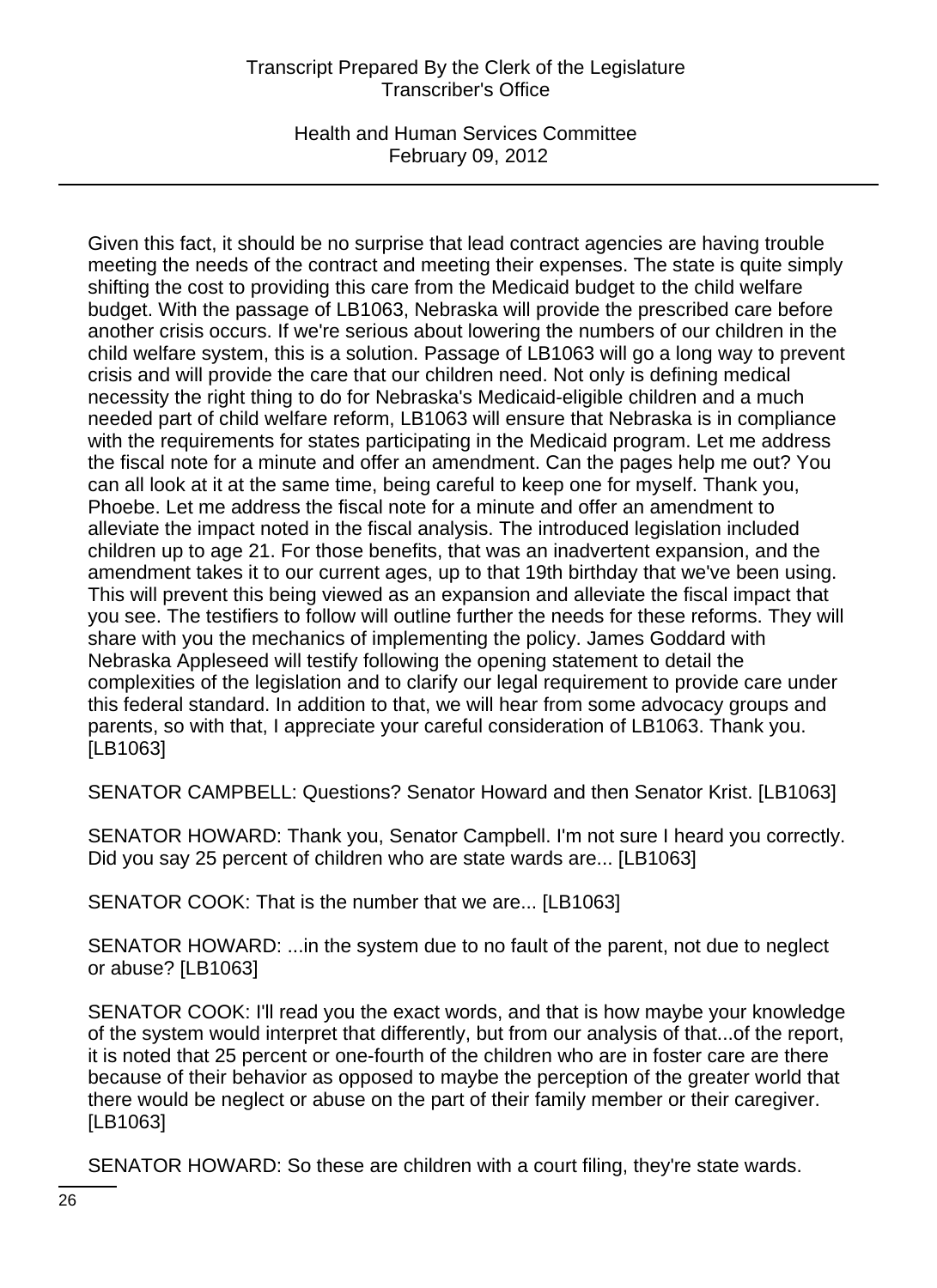[LB1063]

SENATOR COOK: Well, you're talking about where the number... [LB1063]

SENATOR HOWARD: I'm asking you. Are these...that's how you're defining this? [LB1063]

SENATOR COOK: These are children that are...that we have in the system, because they're foster care children, so 25 percent of them according to the LR37... [LB1063]

SENATOR HOWARD: Are filed under what category? [LB1063]

SENATOR COOK: I don't have the report in front of me, and I don't have all of the categories memorized. (Laugh). [LB1063]

SENATOR HOWARD: Okay. So I think what you're talking about are dependency filings. [LB1063]

SENATOR COOK: Okay, well... [LB1063]

SENATOR HOWARD: That's a no fault for the parents. Are we on the same wavelength here with that? [LB1063]

SENATOR COOK: Okay. All right. I think you're very much more familiar with the language of the courts and the language of the system and the language of the...what they're called in the reports, and I guess I... [LB1063]

SENATOR HOWARD: Well, is the intent here that children will receive services without being made state wards? [LB1063]

SENATOR COOK: Yes. That's what the testimony goes on to say that. [LB1063]

SENATOR HOWARD: Okay. [LB1063]

SENATOR CAMPBELL: Senator Krist, was that your point? [LB1063]

SENATOR KRIST: I'm going to make it a little...I hope I will make it clearer. The first point of this is that we, the state of Nebraska, give to an independent contractor the definition that they use to qualify a person for treatment. That definition is what you're changing here in terms of medical, the medical definition, urgency, or medical necessity determination. [LB1063]

SENATOR COOK: Medically, yeah, medically necessary or a medical necessity.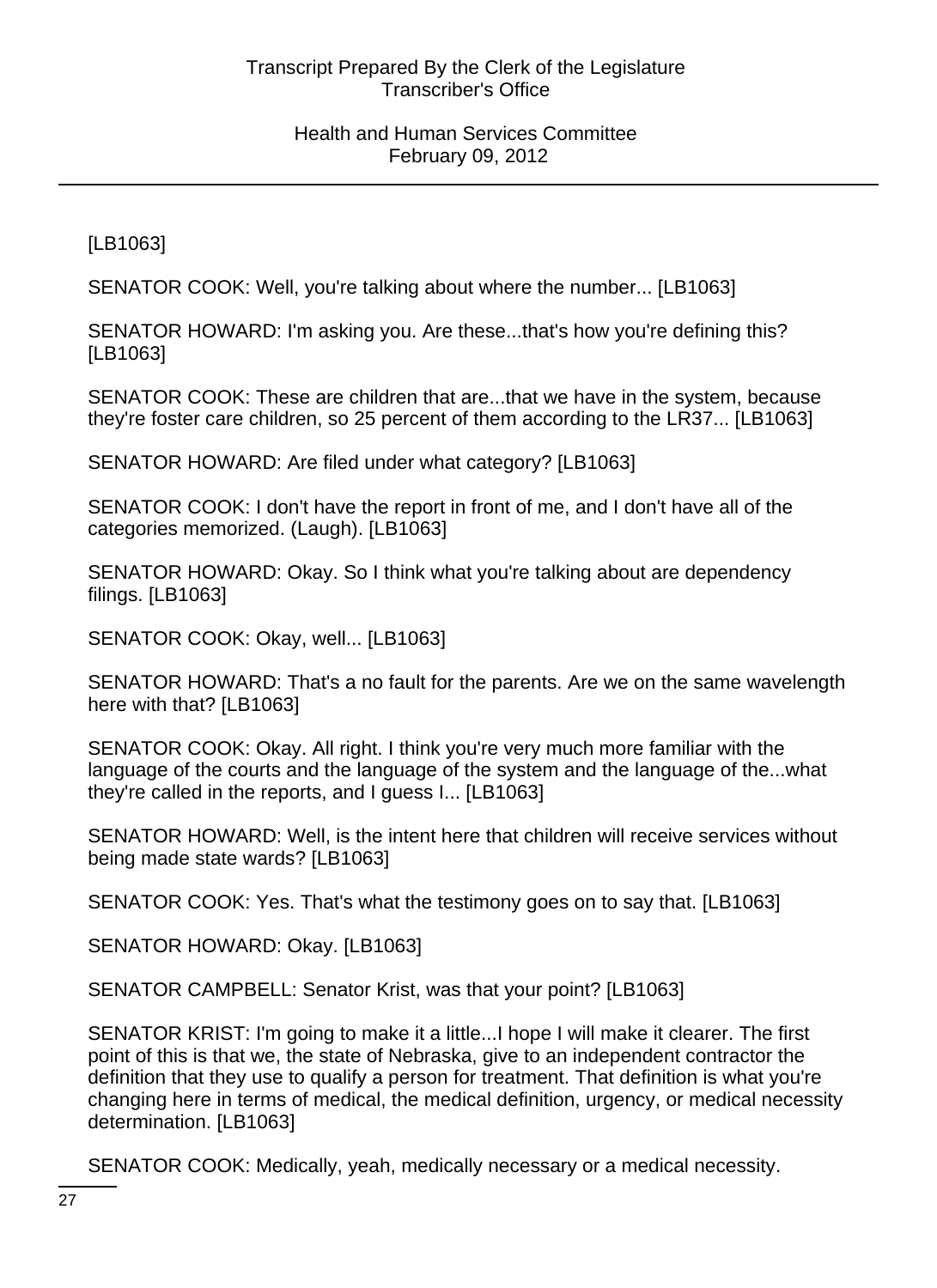[LB1063]

SENATOR KRIST: Okay, and we have talked in LR37 and in the committee that that definition needs to change, because children can be, if the definition fits...then they can be assisted through the Medicaid program, which you and I both agree on. It's a wonderful bill. To the point,... [LB1063]

SENATOR COOK: Thank you. [LB1063]

SENATOR KRIST: ...we are trying to do everything we can with other bills to make sure that kids do not become wards of the state, and this goes back to an original conversation and conclusion that we were drawn in. They cannot receive treatment unless they are made wards of the state, because of the definition. That would follow that if we change the definition and we qualify them to be treated and keep them out of being wards of the state, we are saving money. There is no question about it overall, and you said it very well. [LB1063]

SENATOR COOK: Right, that and just...thank you. And the idea that we, even though we are bound to serve these children and families, would ask that of parents in order that...I think of, I guess, the biblical story of King Solomon. The two mothers show up, it's my baby, no it's my baby. This is obviously the new version of the Bible, and how the king was wise enough to know that the real mother is going to say absolutely, because he was going to cut it in half. Putting in our parents in a position where they have to make their child a ward of the state... [LB1063]

SENATOR KRIST: Absolutely. [LB1063]

SENATOR COOK: ...when they would never have brought the child into the world to abandon it in any way, even on paper. [LB1063]

SENATOR KRIST: Thank you. [LB1063]

SENATOR CAMPBELL: Senator Howard. [LB1063]

SENATOR HOWARD: Thank you, Senator Campbell. A follow-up question. When, say that we enact this bill and the children do not have to be made wards of the state in order to access services that they need, would the...we like to call them the gatekeeper in Health and Human Services, Magellan be a player in this? Would the families have to go through the Magellan portal in order to receive services? [LB1063]

SENATOR COOK: My assumption, not really. [LB1063]

SENATOR HOWARD: So it would be a decision between the family and the doctor that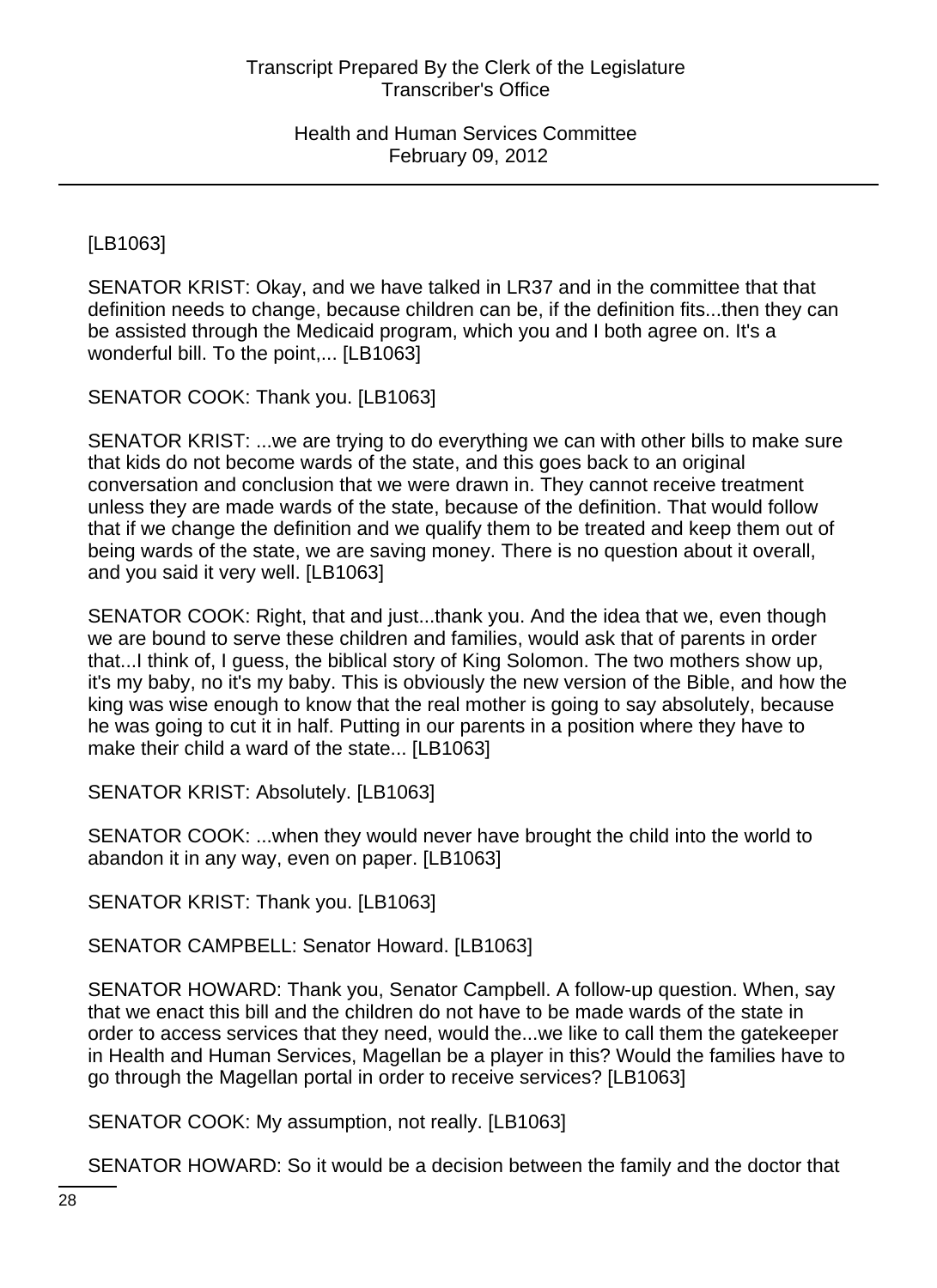recommends the services? [LB1063]

SENATOR COOK: It's my understanding that the family, the state would pay for the services that they are eligible for but not having it being shift to Medicaid. They would not have to give up their... [LB1063]

SENATOR HOWARD: Custody. [LB1063]

SENATOR COOK: ...custody of the child. So however the state pays for that, whether it's Magellan, or maybe another contractor comes along, or maybe through some miracle the state does it in a different fashion. [LB1063]

SENATOR HOWARD: But there would be a managed care piece in this. [LB1063]

SENATOR KRIST: Magellan. [LB1063]

SENATOR COOK: Yes. [LB1063]

SENATOR CAMPBELL: I think there...perhaps we wait and hear all the testimony and then come back to this issue. [LB1063]

SENATOR COOK: Right. [LB1063]

SENATOR CAMPBELL: Because I'm hoping that some of the testifiers will get to some of the questions... [LB1063]

SENATOR COOK: As am I. [LB1063]

SENATOR CAMPBELL: ...or puzzled looks (laugh) on people's faces. If that's okay, Senator Cook, and then we come back... [LB1063]

SENATOR COOK: Oh, it's fine. I can understand that. [LB1063]

SENATOR CAMPBELL: Did you have anything else you wanted to add before we go to testimony? [LB1063]

SENATOR COOK: No, I did not. [LB1063]

SENATOR CAMPBELL: Okay. All right. [LB1063]

SENATOR COOK: I think Appleseed is going to come up next and address some of those questions. [LB1063]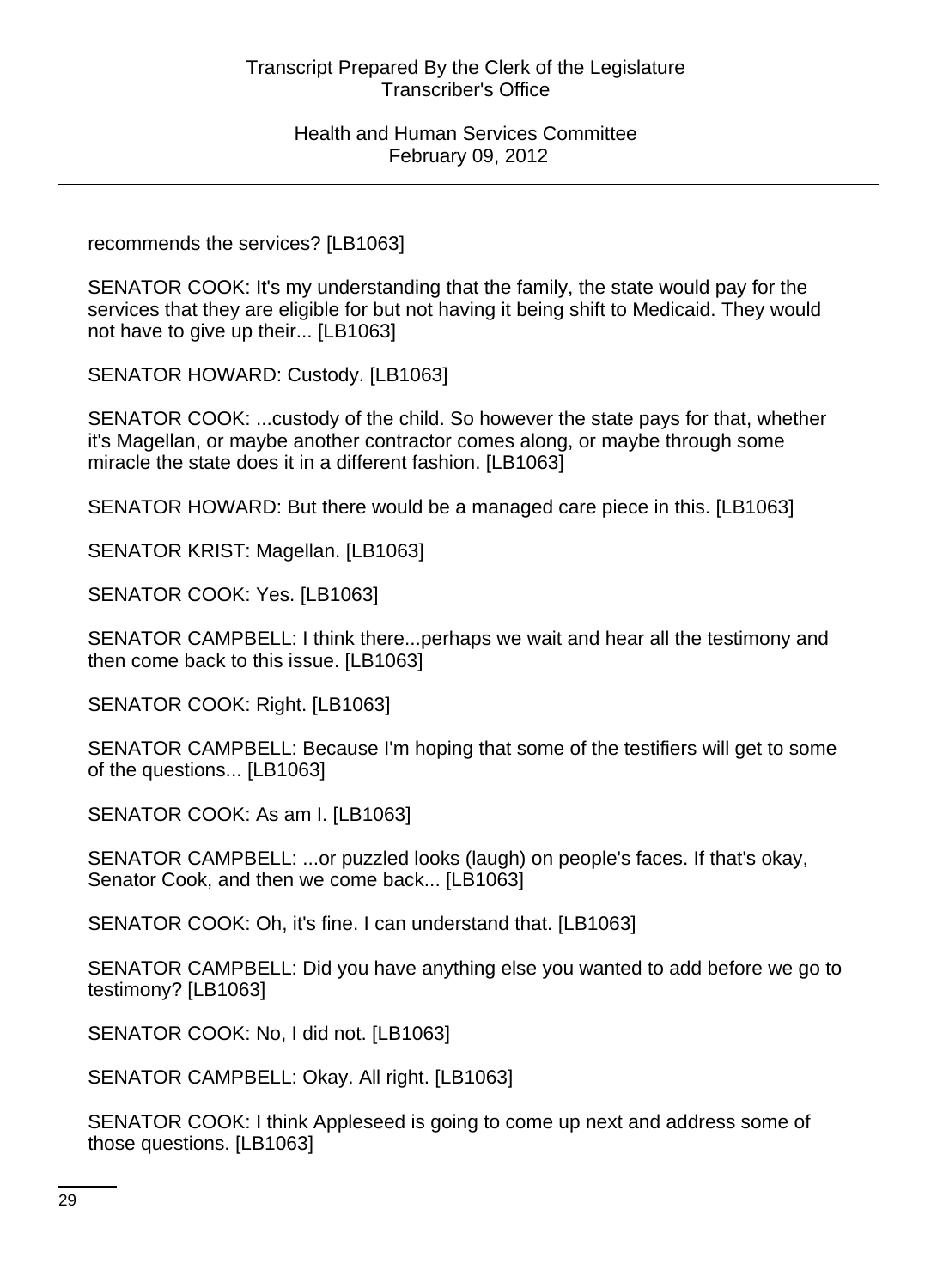SENATOR CAMPBELL: Okay. Thanks, Senator Cook. [LB1063]

SENATOR COOK: Thanks. [LB1063]

SENATOR CAMPBELL: We will now take the proponent testimony for LB1063. Welcome, good to see you. [LB1063]

JAMES GODDARD: (Exhibit 7) Thank you. Good afternoon. My name is James Goddard, that's G-o-d-d-a-r-d. I'm an attorney at the Nebraska Appleseed Center for Law in the Public Interest. I'm here today to testify in support of LB1063. As this committee is well aware, the child welfare system is in great need of reform, and a vital component of effective reform is preventing children from entering the system unnecessarily. LB1063 addresses gaps in Medicaid services for children, gaps that needlessly force children into the child welfare system to get the mental health services they need. This bill ensures Medicaid plays its vital role in providing services, preventing the breakup of families. I first just want to emphasize that this bill draws together a number of pieces of federal law current obligations. It pulls from statutes, from regulations, and from case law. It's meant to be consistent with federal law, not to create new obligations that don't already exist. But nevertheless, the bill is still important for three reasons at least. One, we're not currently following the federal rules. That's obviously a problem. Also, current department policies and regulations are contrary to federal law. And, third, this will clarify our obligations, prevent harm to children, and avoid liability for the state. With that, I'd like to give just a little bit of background. EPSDT is a special component of the Medicaid program, and it's special and intended to provide preventative screening, diagnosis, and treatment for children's physical and mental health conditions. It mandates that every single type of coverage or medical assistance category allow, that's 29 categories, a child can access if they need it. Importantly, states must provide all treatments necessary to correct or ameliorate a child's physical or mental health condition. LB1063 affirms that this is the standard that must be applied in Nebraska. Under the correct and ameliorate standard required by federal law, the department must provide necessary treatment, whether it cures or simply makes a disorder better or more tolerable. In making that decision, there's a presumption in favor of the medical judgment of the treating provider. That's based on Eighth Circuit precedent, but the department does not apply this standard. Instead, it applies broad exclusions based on diagnosis and age, which I'll talk about more in a minute. It also systematically overrules the recommendation of the treating provider. In reviews of treatment denials from July 1, 2010, to June 30, 2011, outpatient treatment was denied 73 percent of the time; day treatment was denied 80 percent of the time; inpatient treatment was denied 69 percent of the time. That is alarming. In addition, the department has a practice and policy of giving only short-term, problem-focused treatment for behavioral health. This means if a child isn't progressing as quickly as the department thinks the child should, then they're not going to get any more treatment or they're just going to bump them down a level of treatment. In short, when the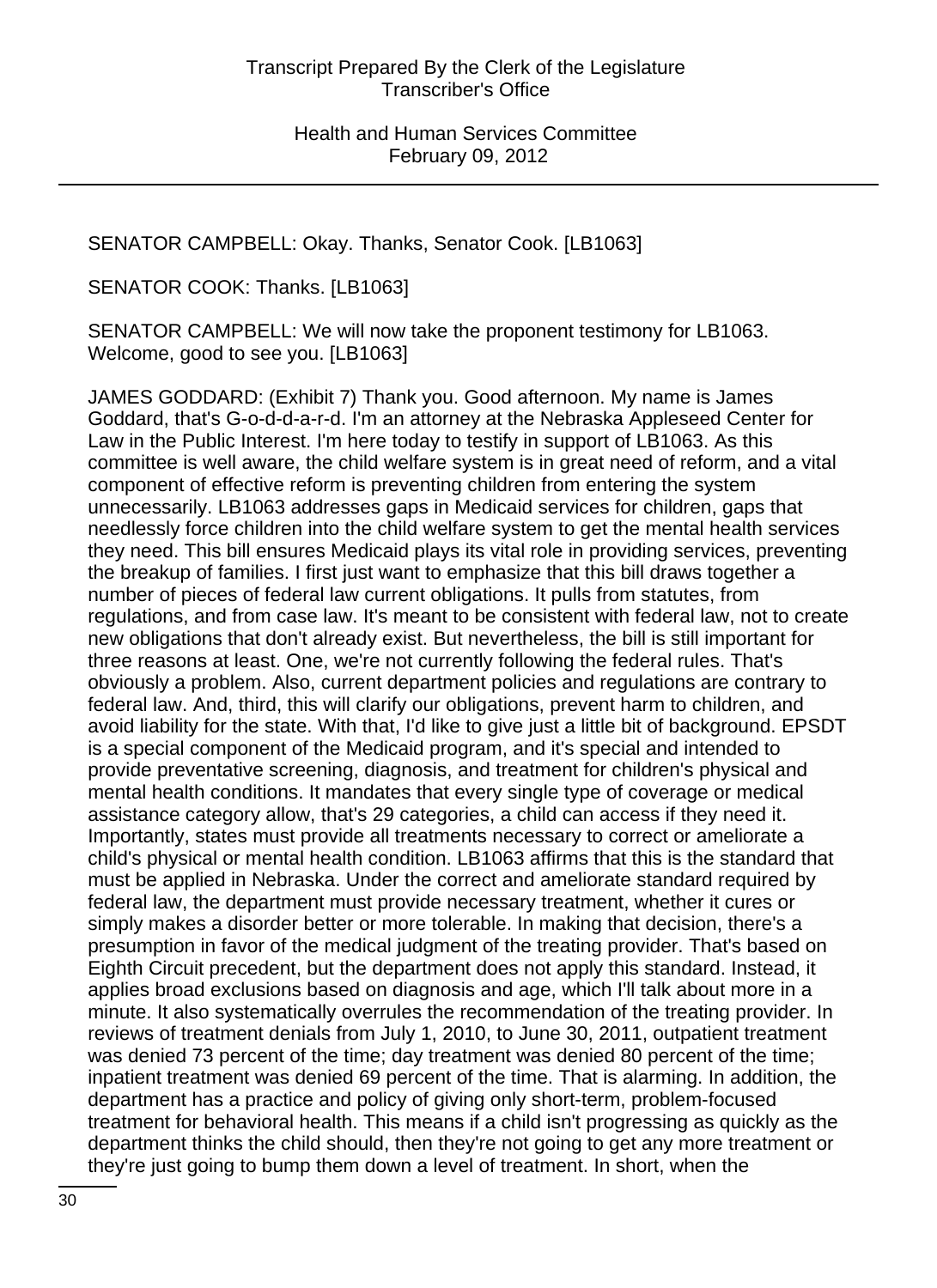# Transcript Prepared By the Clerk of the Legislature Transcriber's Office

Health and Human Services Committee February 09, 2012

department determines whether or not to grant a service to a child, they're not applying the federal standard. Children are being denied services that they need, and parents are being put in a position to choose whether or not they can keep the child that has all these needs in their own home or put them in the child welfare system. LB1063 aims to correct this by requiring the department to follow the appropriate federal standard and presume that the treating provider's medical judgment is correct. In addition, LB1063 prohibits discrimination based on the basis of condition and diagnosis. Under federal law, limitations on services have to be reasonable, and you can't discriminate arbitrarily solely on the basis of diagnosis or condition, but current state regs do just that. Services for developmental disabilities or pervasive developmental disorders such as autism are not covered. That is not reasonable under federal law. The department also has a policy and practice of denying services to young children or children under five. This is also not consistent with federal law, because the types of medical assistance or the categories of medical assistance should provide services for those young children. I can see that I'm running out of time. I just briefly want to mention that it also requires a transparent process. Currently, there are clinical guidelines that are used to determine whether or not a child gets a service, but those guidelines are not developed in an open or transparent manner, they are not promulgated under the Administrative Procedure Act, they can be changed overnight and have been. These criteria are very important to determine whether or not a child gets the care that they need, so LB1063 would require public input on these guidelines and that they must be promulgated according to the Administrative Procedure Act. Thank you. [LB1063]

SENATOR CAMPBELL: Questions. I'm going to take Senator Gloor, and then we'll come back to Senator Krist. [LB1063]

SENATOR GLOOR: Yeah, I'm still trying to figure this out, James. The medical necessity issue is a nice clean one for me; but after that, it gets a lot more uncomfortable. [LB1063]

JAMES GODDARD: Okay. [LB1063]

SENATOR GLOOR: For us to say, if I'm understanding this right, that if you're a medical provider, the presumption is you say this needs to be done, it's going to be done. But, you know, one of the reasons that we...and I have to think this is in place in managed care contracts for Medicaid all across the country, is that if the provider said we need one more diagnostic examination when the patient is already showing up having already had that medical diagnosis, or that examination, there's a degree of redundancy there. And some would say, in some cases, even profiteering if that provider also owns a, let's say, imaging center. That is inappropriate management of taxpayer dollars. I'm also concerned about not flat out denying services that are necessary; but I am concerned that we are basically saying, provider, you can order anything you want, even if you're going to make extra money doing it, that's the way it should be, because it's in the best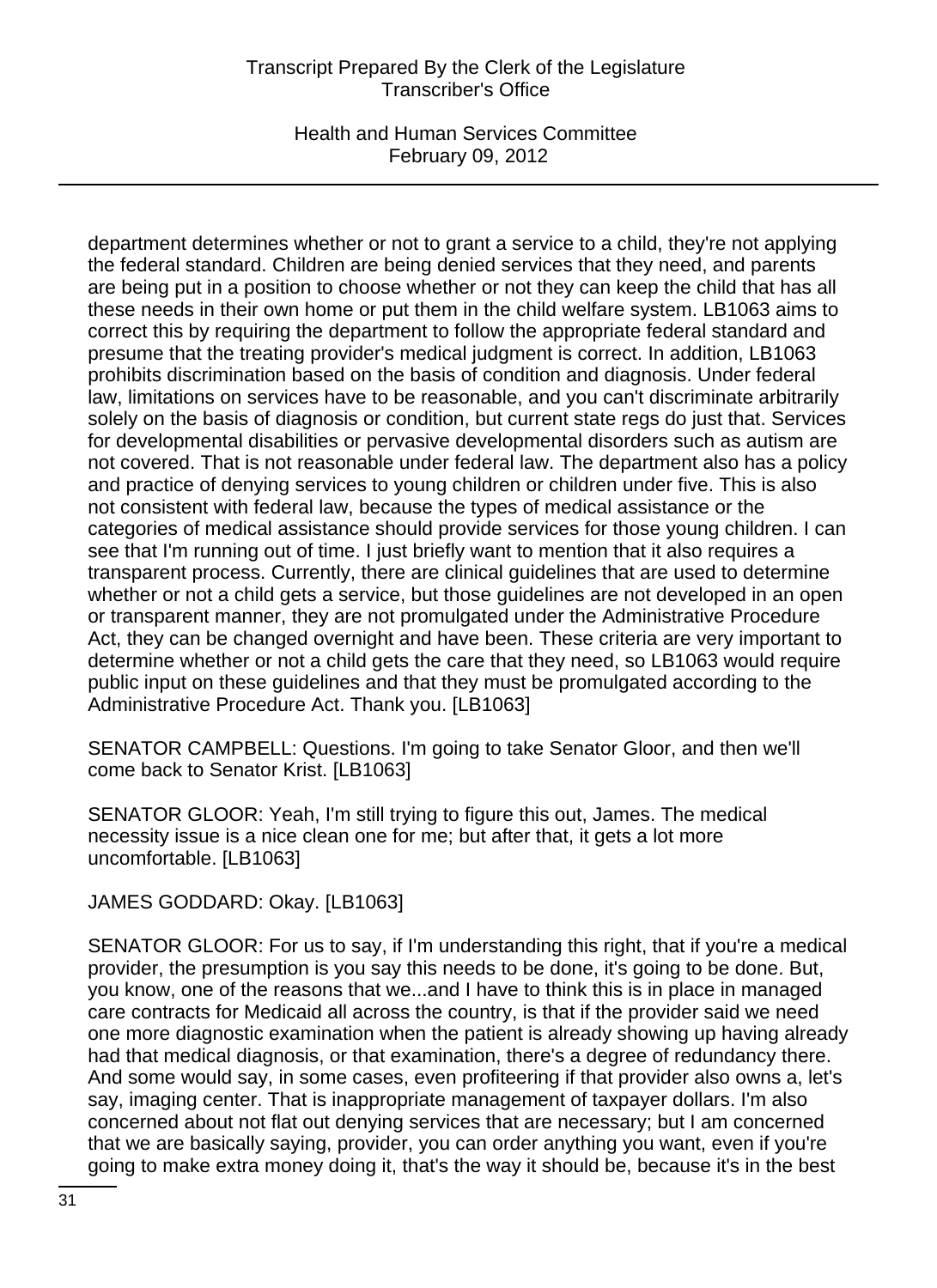interest of the patient. So that's the area where I'm concerned we may be backing into. [LB1063]

JAMES GODDARD: I can see your concern on that, Senator. It's not intended to be a blank check. That's not, it's a presumption, and a presumption can be overcome. The actual language here, presumption in favor of the treating physician or provider, comes directly from an Eighth Circuit case; so that is the current good law on how the balance is struck between the state saying yes or no and what the provider is asking for. Currently, we have an ASO, not an MCO, and so it's possible that the way things work in an MCO might be somewhat different; but it's not intended to be a blank check where, hey, anything you want you get it. It's a presumption, and any presumption can be overcome. What I see right now in the investigation we've done is the flip side, is that the presumption is that the provider is wrong and that we're not going to get the service. And this is not only following Eighth Circuit precedent, but it's trying to rebalance how these decisions are made, and not giving a blank check, but presuming that the treating provider who works with the child is correct versus a Magellan case manager or peer reviewer that's doing a cold-case review without having even met the child most of the time. [LB1063]

SENATOR GLOOR: But how common is that in...let's just go into the private sector, how common is that with managed care companies that people may enroll with? [LB1063]

JAMES GODDARD: The presumption? [LB1063]

SENATOR GLOOR: Yeah. [LB1063]

JAMES GODDARD: I really couldn't tell you that. I don't know if it works that way in the private sector, but I can say that this is the Medicaid program, and the way it's been interpreted in many courts in the U.S. is the presumption in favor of the treating provider. That doesn't mean that there's no role for the state to determine the necessity of treatment. As I said, presumptions can be overcome; but part of what I think you might hear after me is the reasons we see from Magellan for denying services are completely vague, are not helpful to a trained provider nor to a parent that has difficulty understanding what...you know, what the reasons even are. And so this is an attempt to balance out, rebalance how decisions are made so that we don't just assume the doctors are wrong, but that we assume that they know what they're doing. And if...you know, if you order a service, an x-ray day one, you get the x-ray, then day two you order another one, well there's a pretty good reason not to presume that that's the right thing to do, if you follow what I'm saying. The presumption can be overcome. [LB1063]

SENATOR GLOOR: That part I'm not so, I have to be made more comfortable with the presumption being overcome. Again, I'm looking at this as a former provider, and so I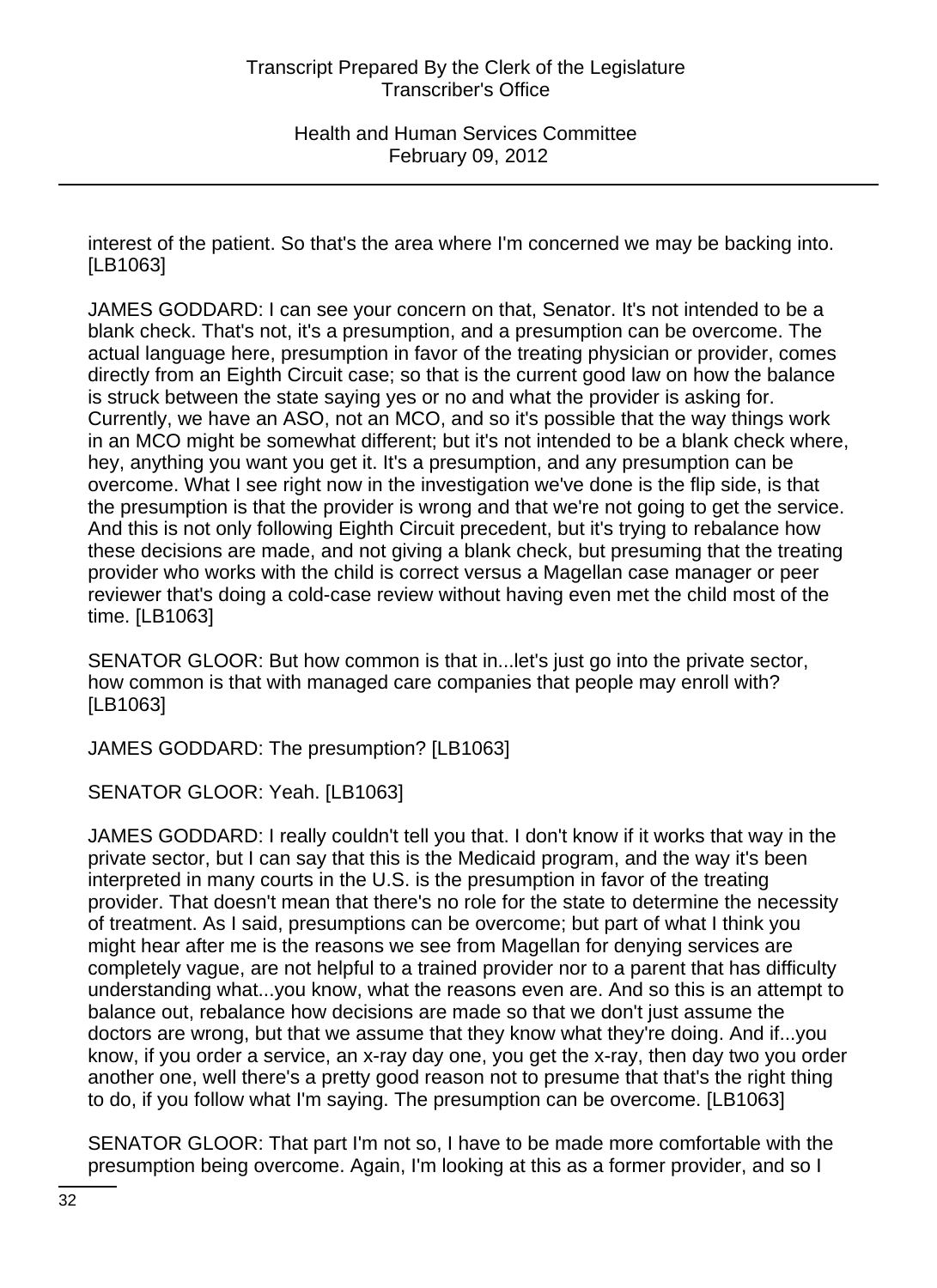have enough experience in this to be concerned about that, clearly. But we probably need to talk more. I need a little more hand-holding and understanding of this. [LB1063]

JAMES GODDARD: Happy to do that. [LB1063]

SENATOR CAMPBELL: Senator Krist, you had a question. [LB1063]

SENATOR KRIST: In making a medical necessity determination, this is straight from the change that you gave us which replaces the green copy of the bill, is that correct? [LB1063]

SENATOR COOK: Yes. [LB1063]

SENATOR KRIST: In making a medical necessity determination, there shall be a presumption in favor of the medical judgment of the treating physician or treating healthcare provider, and b) medical necessity shall be determined on an individual case-by-case basis for each child. That's not being done right now. There's a clear, cold-case checklist that says these are not, these are. Is that correct? [LB1063]

JAMES GODDARD: There is certainly some things where the policy is if you're trying to treat symptoms related to autism, you don't get it, period. [LB1063]

SENATOR KRIST: Okay, so categorically. [LB1063]

JAMES GODDARD: Right. [LB1063]

SENATOR KRIST: The Children's Health and Treatment Act does not limit the authority of the department to limit coverage of treatments or services that are unsafe, experimental, or not generally accepted as treatment within medical community, so we've thrown out the witch doctors. [LB1063]

JAMES GODDARD: Absolutely. [LB1063]

SENATOR KRIST: And we've also said at this point that...actually, the next one was redundancy, so the department may not arbitrarily deny or reduce the amount, duration, or scope of the required service to an otherwise eligible recipient solely because of the diagnosis type or illness of the condition. Explain that to me. [LB1063]

JAMES GODDARD: Well, it's meant to...well first of all, it is a direct quote from a federal regulation, and it's meant to not...to disallow a Medicaid department from providing a service to one group but not providing it to another that's equally needy. For example, we're going to give...I think there are cases on this, we're going to give people with an astigmatism glasses, but people who have some other eye problem, we're not going to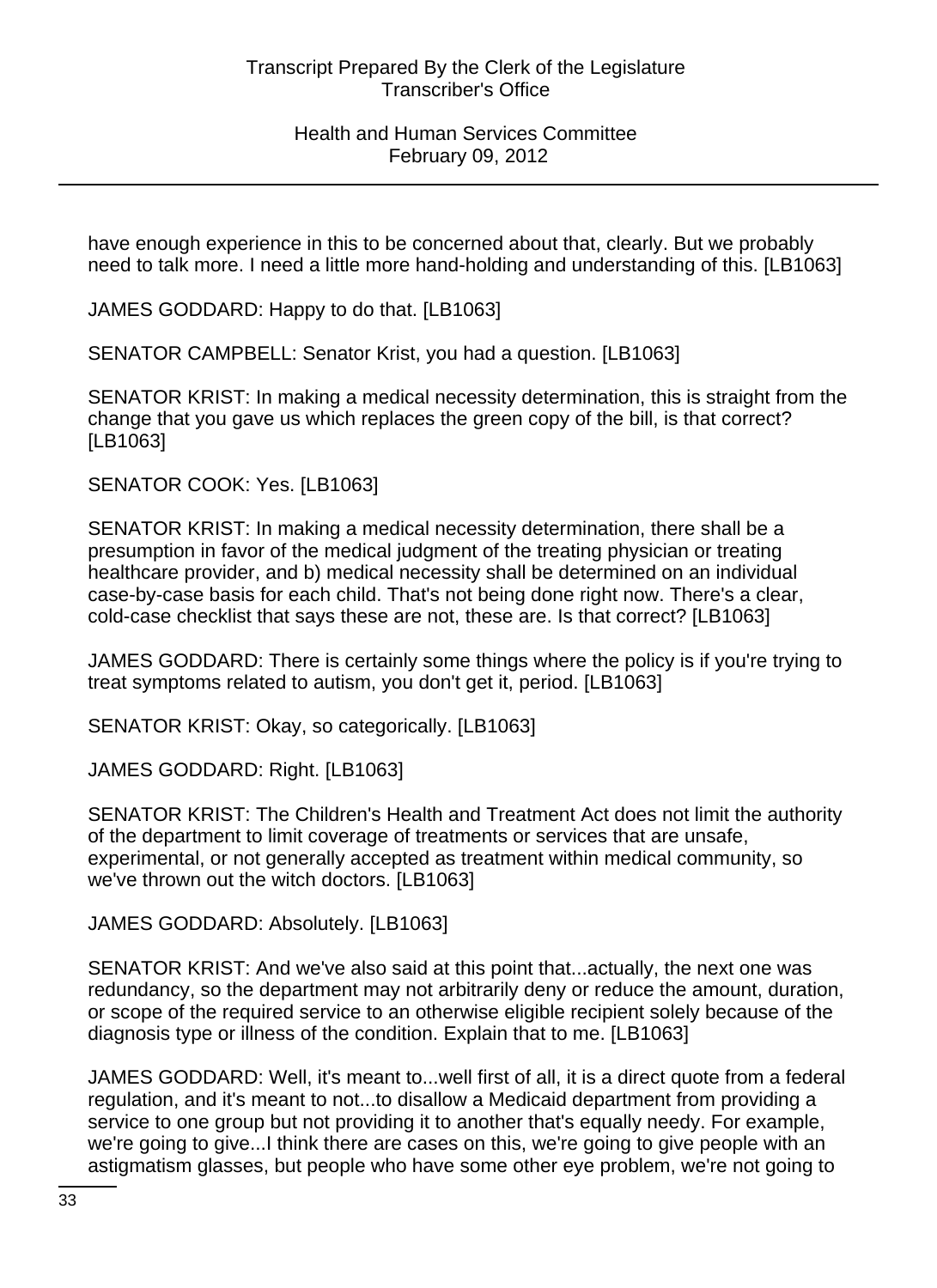give them glasses, even though the second group is just as needy. [LB1063]

SENATOR KRIST: The department shall not deny, reduce the amount, duration, or scope of the required service to an otherwise eligible recipient under 19 years of age based solely on the recipient's age. That's straight out of the federal language as well. [LB1063]

JAMES GODDARD: That actually is an addition. That is not straight out of federal language. And that is something that we thought was important, as I think you'll hear from other testifiers. The department doesn't have a policy that's written down as far as I know; but they have a policy in practice that denies very young children services, and it seems to be, the reasons I hear is what you're doing there is parent education or what you're doing there is behavior management. And from what I understand about those sorts of services, those are services under the Medicaid act, and if they're medically necessary, you have to provide them. So it's not enough to say it's this type of service, I'm not giving it to you. [LB1063]

SENATOR KRIST: And I think it's important too. And for the record, we challenged treating a child under the age of five with a psychotropic drug and then denying the child the services going to a psychiatrist or a psychologist for therapy, which you would think would help get him off of the psychotropic drug, never mind the fact that they're not recommended for pediatric use under that age. So I think that's an important point. Thank you. [LB1063]

JAMES GODDARD: Thank you. [LB1063]

SENATOR CAMPBELL: Other questions at this point? Mr. Goddard. [LB1063]

JAMES GODDARD: I did just want to mention to Senator Howard's questions, Magellan, this doesn't take Magellan out of the picture. Magellan is still the gatekeeper as long as they have a contract with the state to do that, but this gives them different rules within which to operate. [LB1063]

SENATOR CAMPBELL: Senator Howard. [LB1063]

SENATOR HOWARD: Just a follow-up question. And they would operate with...under these different rules both for wards and nonwards? [LB1063]

JAMES GODDARD: Yes, this applies to any child Medicaid eligible. [LB1063]

SENATOR CAMPBELL: Any other questions? Thank you, Mr. Goddard. [LB1063]

JAMES GODDARD: Thank you. [LB1063]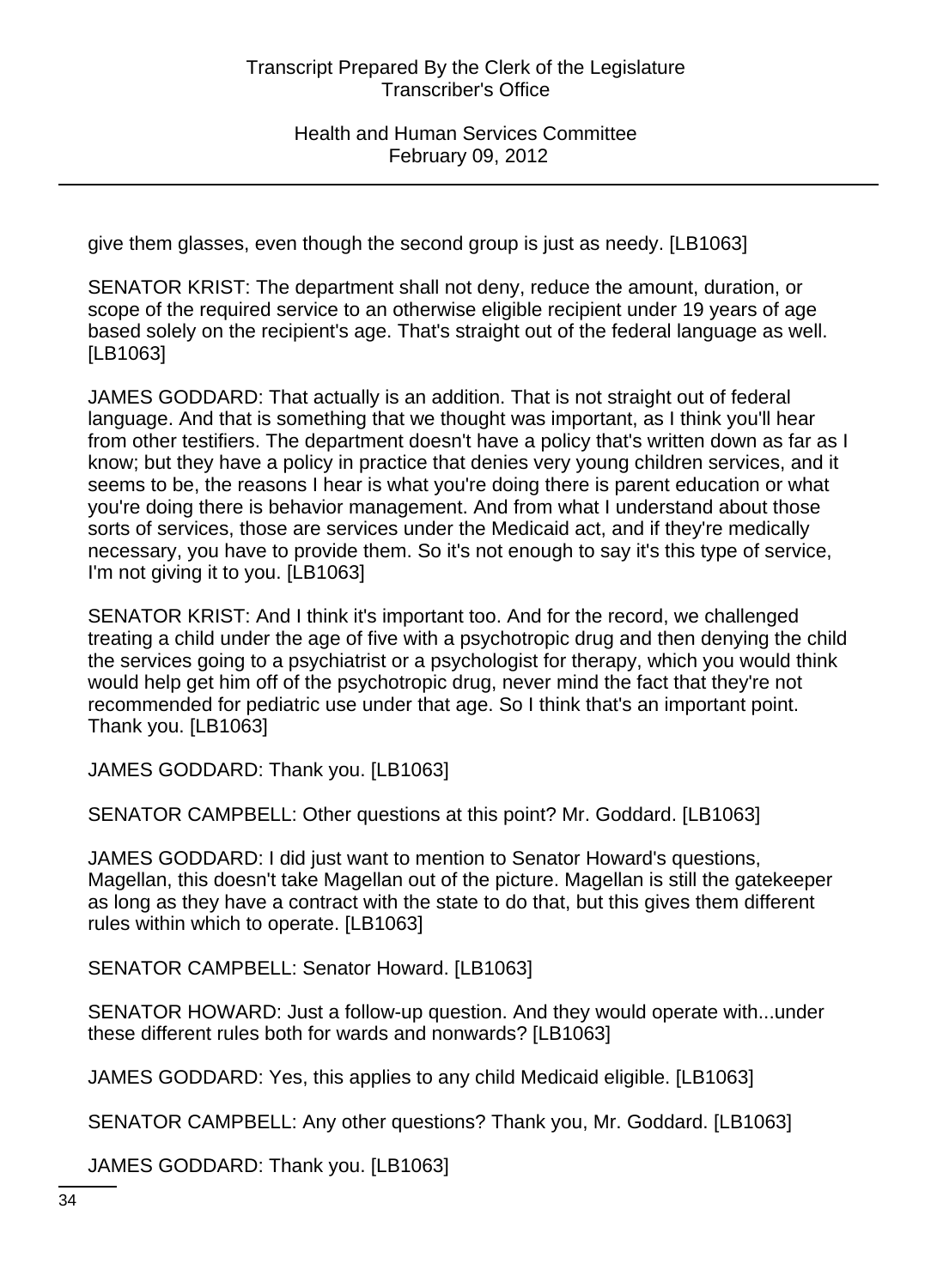# SENATOR CAMPBELL: Our next proponent. Good afternoon. [LB1063]

AMY RICHARDSON: (Exhibit 8) Good afternoon. Senator Campbell and members of the Health and Human Services Committee, my name is Amy Richardson, A-m-y R-i-c-h-a-r-d-s-o-n, and I'm vice president of program at Lutheran Family Services. I'm here today on behalf of the Nebraska Association of Behavioral Health Organizations, which is a statewide organization representing 49 members. I'm also here for CAFCON, Children and Family Coalition of Nebraska, representing 11 members. The simple truth today is that it's very sad we're in this state of affairs that we need to have legislation defining medical necessity. Early intervention is critical in treating the children seeking services. The ramifications of children not being treated early and not receiving the services they desperately need are staggering. Providers deal with changing guidelines on almost weekly basis. It's time that we all know the parameters we must work under and not arbitrarily deal with changing ways to deny care to children. There is a handout, and I believe Pat Connell will speak more about this. This is a draft regulation. This is an example of a regulation that was received and then changed and working under a draft regulation that has been, I think, out since July. Lutheran Family Services provides what they call evidence-based treatment for very young children. Please let me note that it is very difficult to treat children that have had significant trauma in their lives. They have experienced sexual assault, death of a parent. When we call in, we may be authorized for just an assessment for that child and maybe three sessions. Very, very seldom do we receive anymore authorizations for sessions. And those treatment sessions, parents cannot be treated alone. Those sessions are not allowable, as it is not medically necessary. We have a federal grant right now, and it is what we call the RSAFE, and it is to treat victims and children with sexually reactive behaviors. Sexually reactive behaviors are children that themselves have most likely been sexually abused. They sexually may abuse or inappropriately behaviors with other children. These children, because it's behavior, do not meet medical necessity. And they do not meet the guidelines, and it is not deemed as their treatment is necessary nor are their parents allowed to have separate sessions to talk about that behavior or meet as a group, as a treatment group, to talk about how to remedy this situation in their homes to keep children safe. To date, we have served 47 children in this federal program, and this program is being evaluated. Our sexually reactive children's program is being evaluated by a set of evaluators from another university in another state. Out of these children in these two years that have completed the treatment with their families in full wraparound treatment and care, not one has had another incident of sexually acting out on another child. On behalf of NABHO and CAFCON, we thank Senator Cook for the introducing of LB1063 and urge the advancement of this very important legislation. [LB1063]

SENATOR CAMPBELL: Questions? Thank you very much for your testimony. [LB1063]

AMY RICHARDSON: Thank you. [LB1063]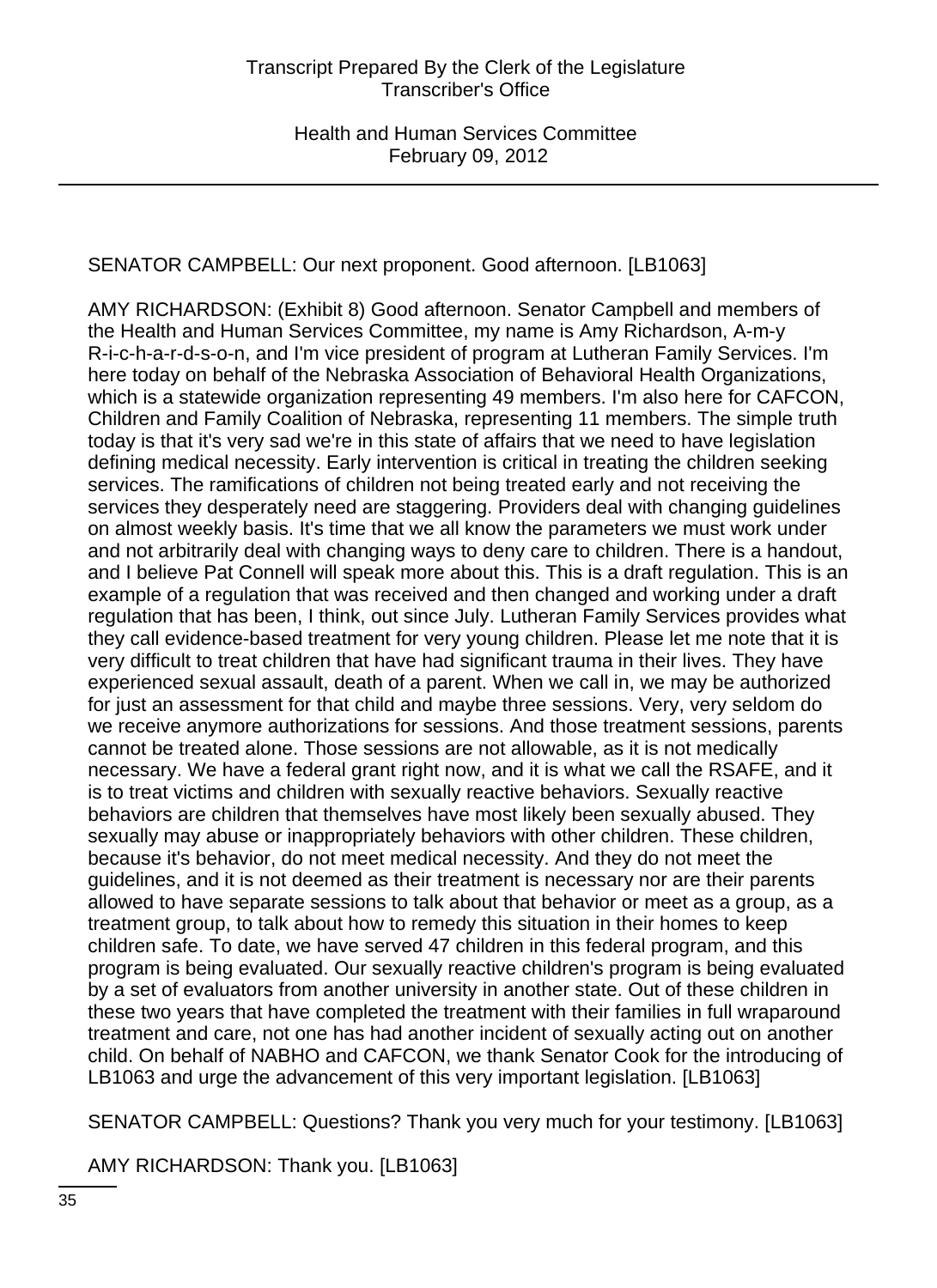SENATOR CAMPBELL: (Exhibit 9) And we also do have a letter from CAFCON. Our next proponent. [LB1063]

PATRICK CONNELL: (Exhibits 10 and 11) Good afternoon. My name is Pat Connell, that's spelled C-o-n-n-e-l-l, and Pat as in Patrick, P-a-t-r-i-c-k. I am here today on behalf of the Nebraska Child Health Alliance which is a group of Building Bright Futures, Boys Town, Creighton University, and other healthcare providers who are interested in not only providing healthcare but making sure kids are successful in school. And we see good health as a precursor to being successful in school. I have also submitted a letter on behalf of Boys Town National Research Hospital in support of this bill. I'm going to be very brief, because I do not want to repeat what has already been said. I do want to emphasize two things. Amy Richardson just handed out testimony from NABHO, which Boys Town is a member of. In there, there's an attachment to that. In the attachment, it says Magellan statements of denials. These are the common explanations that are given by Magellan to families and to healthcare providers as to why they're not...why they're denying services. And I do not go a week without getting a call from a family member who says, we've applied for getting services or my child is in services someplace in the state, and Magellan comes back and says we're denying on the basis that the child is not making reasonable progress. And you can see the exact language in this attachment. That is really disconcerting to families, because what happens is then they get a reason from Magellan which has...it's on the second document where it says Psychiatric Residential Treatment Facilities as an example, and it will say, well, we're denying care on the basis of one, two, four, seven, and eight. So then they go out, and they say, well, where do we find this? So you go out to the Magellan of Nebraska Web site, and as of this morning, this is what you find there. It's a document that says draft on it. So then the families come back, and they say, wait a minute, my child is being denied access to care based upon draft regulations. Well wait a minute, that's not fair. You're making public policy by using draft regulations and interpreting draft regulations without going through the normal process. The second thing they say is, if my child had diabetes, or if my child had cancer, or if my child had an orthopedic problem, we would be outraged if a managed-care company denied continued care on the basis of that they're not getting better. So if the blood sugars on diabetic patients are still through the roof after the third day, do we throw them out of the hospital or do we try alternative treatment strategies in order for them to get better? The last thing is, is that I feel very personal...I have a personal connection to these families that make these calls. I have served in the past as president of NABHO. I am currently chair of the Nebraska Behavioral Health Coalition. And years ago, I had a personal family member not needing mental health services, they needed medical services, and I had to argue with the managed-care company in order for that person to get treatment access. And what that really taught me was that if I wasn't a Medicaid official or an administrator, if I wasn't a managed-care executive, or if I wasn't a healthcare professional, I as an individual would have real problems trying to navigate these systems. So clarity in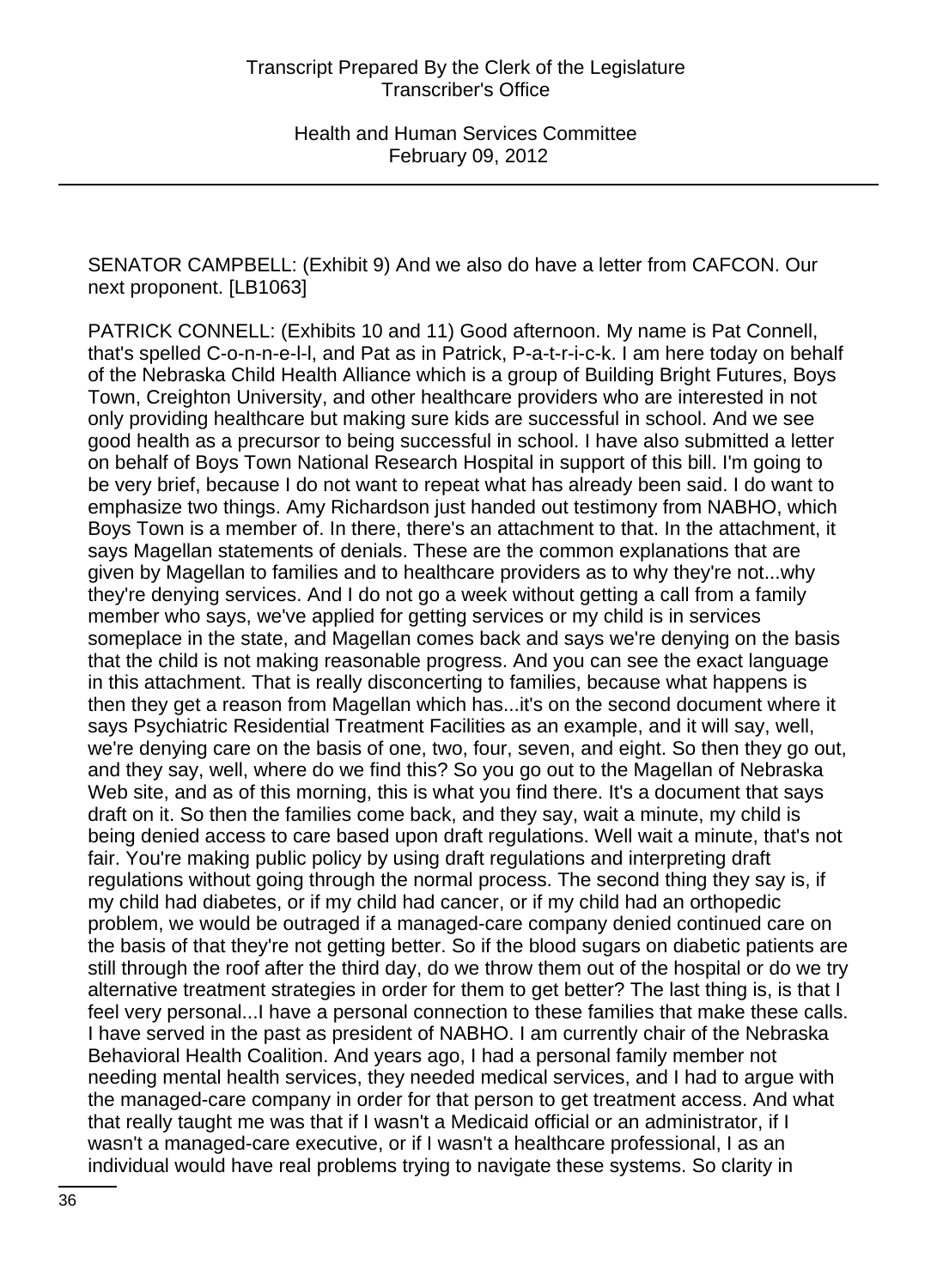language is critical. It should be addressed and written as if the family member is first and foremost in trying to understand how they access care, when they can access care, and how do they access care. I appreciate your time today, and I thank Senator Cook for introducing this bill. It's needed, and whatever we can do to help you, we stand ready. Thank you. [LB1063]

SENATOR CAMPBELL: Questions for Mr. Connell? Senator Krist. [LB1063]

SENATOR KRIST: In your testimony, you alluded to Magellan denying. Isn't it true that Magellan doesn't do anything that's not called for in the contract in terms of the screening process that's put in place by the state? [LB1063]

PATRICK CONNELL: Well, this screening process that's put into the state, this criteria is still draft. It is not official policy. [LB1063]

SENATOR KRIST: No, I understand, but... [LB1063]

PATRICK CONNELL: They're operating as an agent of the state, I'm sorry. [LB1063]

SENATOR KRIST: ...they're hired as a gatekeeper. [LB1063]

PATRICK CONNELL: Yes. [LB1063]

SENATOR KRIST: And the criteria that they're using are the criteria that the state gives them to use in terms of approving or denying, as it was stated on a cold-case basis. [LB1063]

PATRICK CONNELL: Right. So if that's true, then they shouldn't be draft. [LB1063]

SENATOR KRIST: We'll see. We'll ask a few more people, and I agree with you. [LB1063]

PATRICK CONNELL: Yeah, and it's been draft since July. [LB1063]

SENATOR KRIST: Thank you. [LB1063]

PATRICK CONNELL: Um-hum. [LB1063]

SENATOR CAMPBELL: Other questions? Mr. Connell, I know that you've served on several national committees and been very involved and have taken a look at the definition of medical necessity in other jurisdictions, and at one point, also provided some information to us with regard to that definition as it may have been used by Magellan in other states. Does the definition that's included in Senator Cook's bill more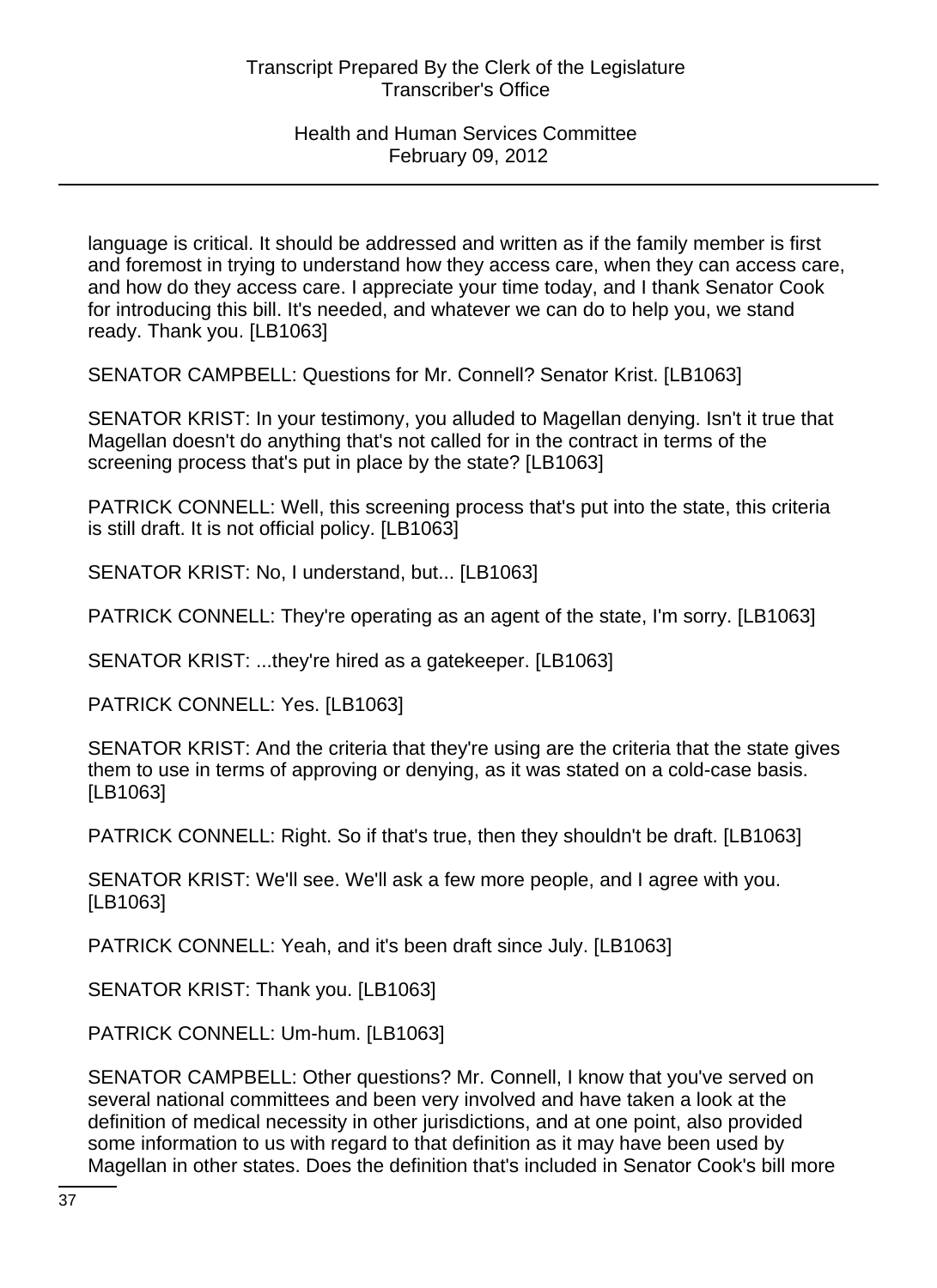accurately reflect other states or what Magellan uses in other states? [LB1063]

PATRICK CONNELL: We did a 15-state comparison, as per your request, Senator Campbell, and presented that in December. And that report that was provided indicates that the definition that we're using for medical necessity in the state of Nebraska is much more restrictive than what we found, for the most part, with other states. [LB1063]

SENATOR CAMPBELL: Okay. Anything else you want to add about that study? [LB1063]

PATRICK CONNELL: Well, I think the other thing I would add to that is that, so then what happens? Okay. A family that is eligible for Medicaid applies for, they go through the Medicaid application process, they get denied, and you're right. What happens is they look at the way the current system is designed, and they decide to make a child a state ward. Well then the child's a state ward, and Magellan denies, and they go before the judge. As part of making this child a state ward, the judge orders treatment. And then that treatment is shifted to the child welfare system, which is the other part of Boys Town, and KVC and NFC and the state, and we lose the federal match. [LB1063]

SENATOR CAMPBELL: I want to go back to Senator Gloor's question at the very beginning of Mr. Goddard, and that is, in your research of other states that you've looked at, how many would have the kind of presumption that Senator Gloor was questioning Mr. Goddard about? Do you remember that exchange, Mr. Connell? [LB1063]

PATRICK CONNELL: Yes, I do. You know, all states have a very similar process in which, and I would say some are more collegial, and more than others, but there is a definition of what kind of services are provided. There is an opportunity to fully interact, and there's chances to appeal, etcetera. And I would tell you that Nebraska providers are very much doing those appeals on behalf of patients and families. I don't know if that answers the question. [LB1063]

SENATOR CAMPBELL: Well, and I think we'll probably have to do some more research in terms of Mr. Goddard's testimony and Senator Gloor's question. I just thought you might know in your research how other states might handle that. [LB1063]

PATRICK CONNELL: We can look into that for you. [LB1063]

SENATOR CAMPBELL: That would be great. Thank you very much. Thanks, Mr. Connell. Any other questions? [LB1063]

PATRICK CONNELL: Thank you. [LB1063]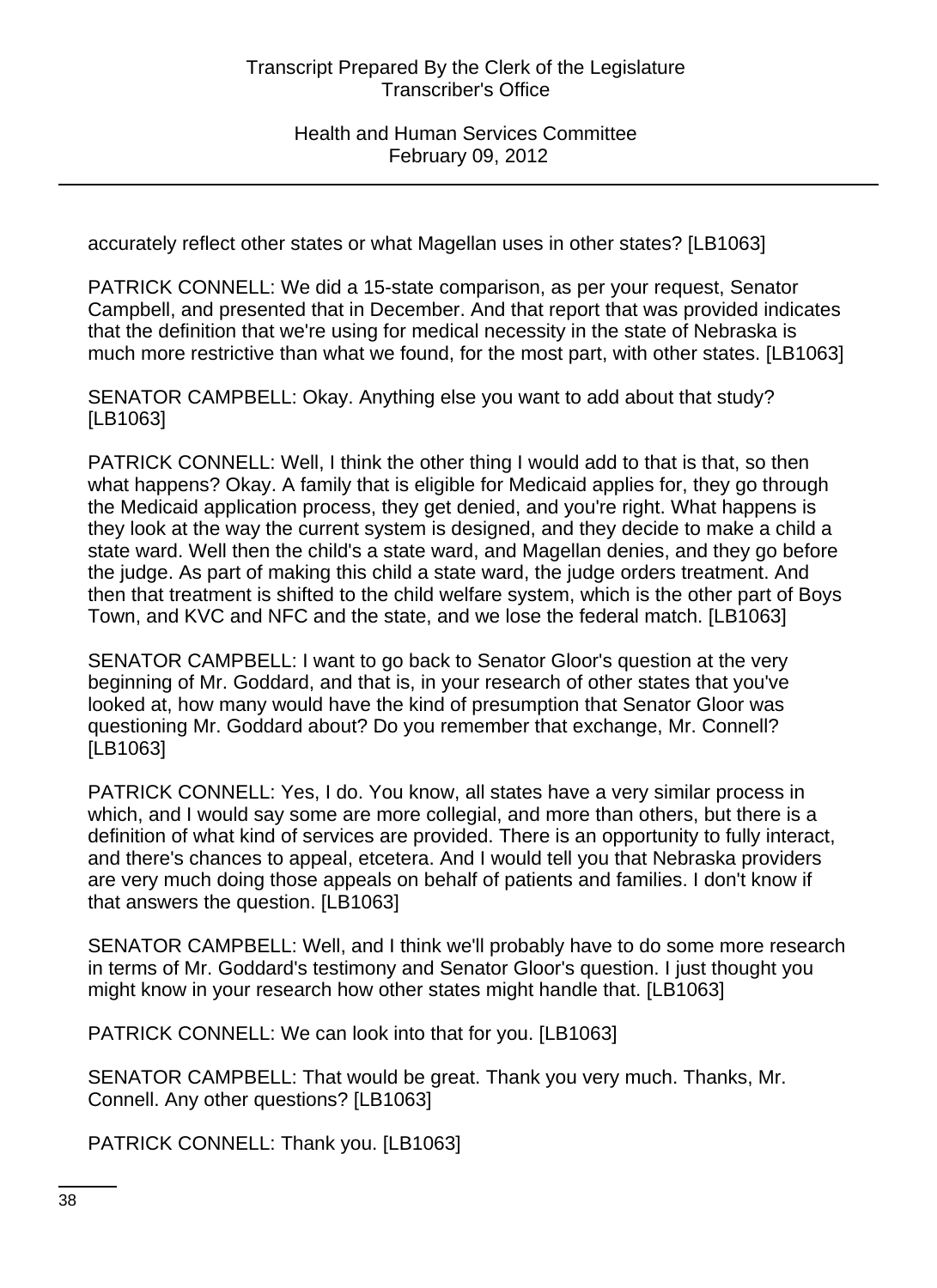SENATOR CAMPBELL: Our next proponent. Good afternoon. Go right ahead. [LB1063]

JUDY DOMINA: (Exhibit 12) Good afternoon. Good afternoon, Senator Campbell and council. I'm Judy Domina, D-o-m-i-n-a, first name Judy, J-u-d-y. The current criteria used to determine if treatment is meeting medical necessity is causing families in Nebraska to take extreme measures. I'm executive director of Nebraska Family Support Network. This nonprofit organization is a family organization created by families, staffed by families, working with families that are affected by mental, emotional, and behavioral health issues, and we do this through peer mentoring, education, and advocacy. Families calling the Helpline are referred to our agency for peer mentoring. The families we are assisting navigating the system of care are frustrated and stressed with the difficulty they are having accessing and receiving treatment for their children. To illustrate a current case that is unfortunately not unusual, I'd like to share my own family story. Ten days prior to his 13th birthday four years ago, and 127 days after his adoption, my son was made a state ward. He was made a state ward because authorization for his care was denied. I have been advocating for my adopted son for two years on mental health issues. It's been a constant struggle to get authorization for treatment that professionals treating him recommended. He was sent home in August 2011 with me receiving the threat, after calling DHHS for help, to either pick him up, bring him home, or face charges of abandonment. I was promised in-home services that would wrap our family, provide services needed, by the DHHS family permanency specialist. These services were not in place for the first week, and at the end of the second week, my son needed to be transported to the hospital by police in handcuffs from his therapist's office. September 1, 2011, he was admitted to Boys Town residential treatment. Three days prior to Christmas, my son became violent and assaulted a staff member at Boys Town. This violent behavior continued until it was necessary to hospitalize him. I was advised to make him a state ward to ensure he would continue to get treatment he needs due to constant struggles to get authorization from Magellan for his care. Reasons for his denials have been not responding to treatment, not meeting medical necessity. This child had a forever home and is now another child in the system. He will always have a forever home in my heart, and I will not abandon him. I was there for his 13th birthday on January 28, and I attend family therapy, call him to say good night, take pictures of his cats to him, and advocate for him. A team meeting was held this morning at 7:30. I was informed that his authorization at the hospital runs out Monday. Magellan has denied residential treatment. This level of care was recommended by three psychiatrists who have been treating him for over the past six months. This level of care has also been ordered by the court. Due to the current July 1, 2011, draft regulations, my son's care is not being determined by his treating physicians. His healthcare is being determined by a group of people sitting in an office building that have never seen him, talked to him, examined him, or experienced one of his violent rages. My son celebrated his birthday in the hospital. Due to the location, we were not allowed to light the candles on his birthday cake. I wonder what his 13th birthday would have been like if he had received the level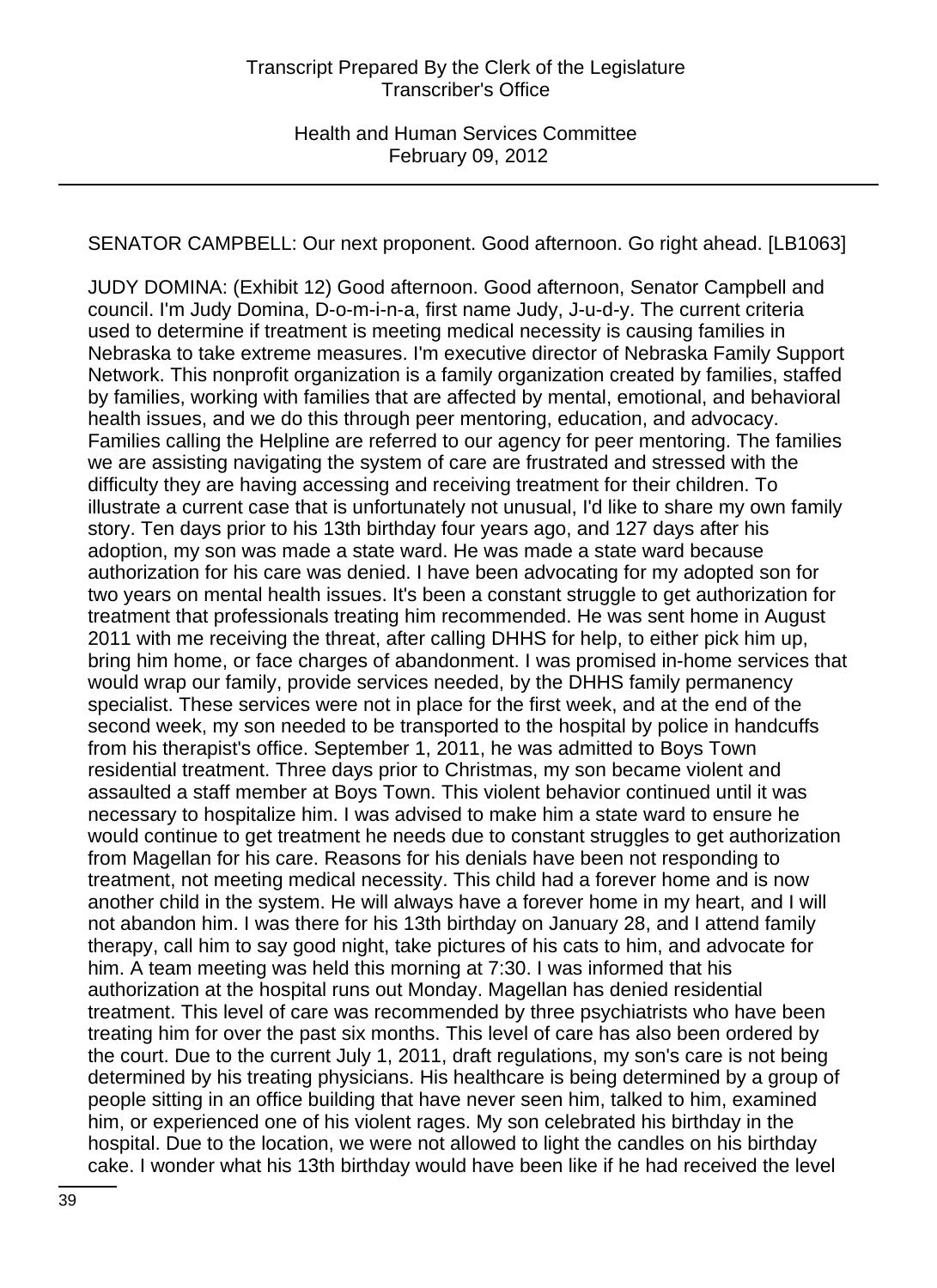of care he needed and was recommended by professionals treating him when it was requested, if he had not had to continually suffer through failures before getting authorization for a higher level of care. His candle has been snuffed out. To light his candle, he needs treatment, treatment that is determined by the physicians treating him. His treatment should not be in jeopardy if he does not show a certain amount of progress in a certain time frame, not responding to treatment. If he were suffering from cancer and was not responding to treatment, his treatment would not be halted. My son is ill. He has pain. He needs treatment. Thank you. [LB1063]

SENATOR CAMPBELL: Thank you, Ms. Domina. Any questions? Thank you for coming. Oh, sorry, Senator. I can't see your hand sometimes. (Laugh). [LB1063]

SENATOR HOWARD: I know, I know, I wave, wave. Thank you, Senator Campbell. Now that he's a state ward, you made him a state ward to get services for him,... [LB1063]

JUDY DOMINA: Yes. [LB1063]

SENATOR HOWARD: ...do you have any input into his medical care? Are you a decision maker? [LB1063]

JUDY DOMINA: Yes. I still have medical and educational rights. [LB1063]

SENATOR HOWARD: Maybe I'm not asking this correctly. Who makes the medical decisions? Do you or the case manager or...? [LB1063]

JUDY DOMINA: Well, medical decisions that have been made thus far, I've been making, and I was asked today to look at the options that we have for his treatment this morning and will be looking at those options. [LB1063]

SENATOR HOWARD: Okay. Do you... [LB1063]

JUDY DOMINA: When it comes down to the bottom line, I don't know. [LB1063]

SENATOR HOWARD: Do you have a case manager? [LB1063]

JUDY DOMINA: Yes. [LB1063]

SENATOR HOWARD: He has a case manager? [LB1063]

JUDY DOMINA: Yes. NFC is... [LB1063]

SENATOR HOWARD: Okay, and you work with that person? [LB1063]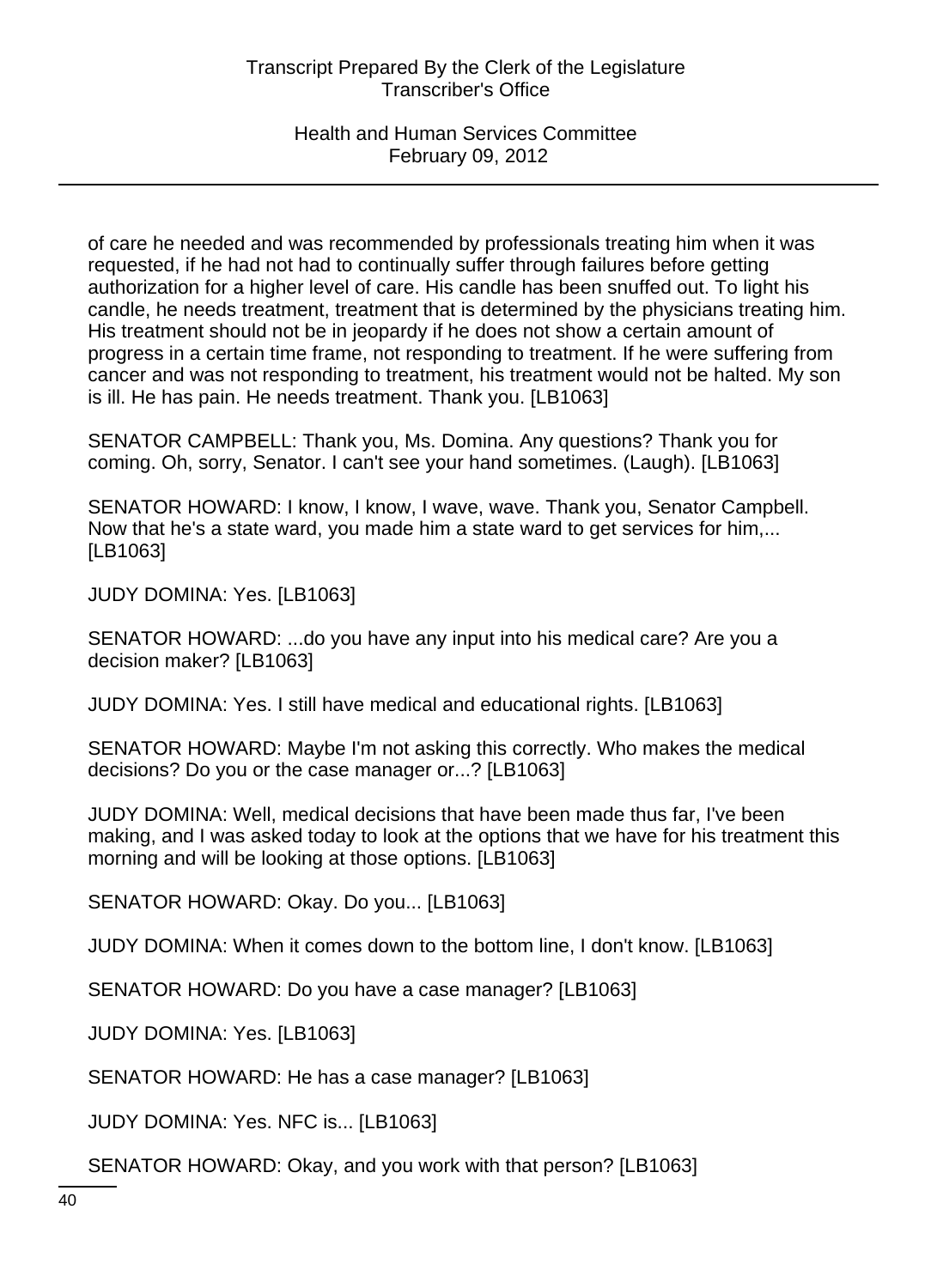JUDY DOMINA: Yes. [LB1063]

SENATOR HOWARD: Okay. [LB1063]

JUDY DOMINA: Yes. [LB1063]

SENATOR CAMPBELL: Any other questions? Thank you, Ms. Domina. Our next proponent? Welcome. [LB1063]

LEE SEARCEY: Thank you. I don't have a fancy title. Sorry. I'm just a dad of seven, so (laugh). My name is Lee Searcey, L-e-e S-e-a-r-c-e-y, and I'm concerned about the Magellan issues that other people are talking about, but my situation is more with the young child that we have in our home. I am a foster parent, been a foster parent since 2005. Since then, we have adopted four children ages one, four, five and six. We also have three biological children as well. We've had many other children temporarily in our home throughout the year since then. Many of those children, because of the chaotic situations they came from, were removed and exhibited many behavioral mental disorders, even at a very early age. This shouldn't be a surprise to most people. In dealing with this, you know that. A child's mind is very fragile, and dealing with these issues that they come from at a very early age causes a variety of mental issues. One child in particular is my own daughter, Lydia Angel Searcey, who has been with us since she was born. She is now five. She had her last visit with her mental health provider yesterday that Magellan authorized, and she is being cut off from that. But her mental provider, Dr. Judith Bothern, Ph.D., on January 5, 2008, said that, this was when Lydia was two years of age, quoting here she referring to Lydia, "exhibits significant signs of anxiety along with many other mental disorders." On her BASC test, which is the Behavioral Assessment System for Children test that she, that we provided...that she provided, excuse me, from two other family members independent of each other rated her at at-risk range for anxiety and social skills. On the other assessment, in the clinical range for anxiety and social skills. Both ratings indicated that she is much higher than normal for a child her age. This was at two years of age. On October 14, 2009, from her family physician, Dr. Matthew Jacobsen, M.D., Lydia...this is quoted from him, "Lydia's family history indicates that she will most likely have mental issues to include, but not limited to, the same ones her biological mother exhibited." Her mother was diagnosed with schizophrenia, bipolar disorder, and anxiety disorder. Her family physician, Dr. Matthew Jacobsen, quoted again here, "I want to bring these things to your attention, because both her current problem list as well as her family and social history, which was reviewed above, will have lifelong implications." He continues, "This problem is not expected to be cured, but will hopefully be managed to the best of her ability as well as her new family and multiple specialists involved." There seems to me...this is my opinion, it seems to me that the link to mental disorders from inherited traits, even at an early age, that lead to higher-than-normal tendencies to these disorders. Couple this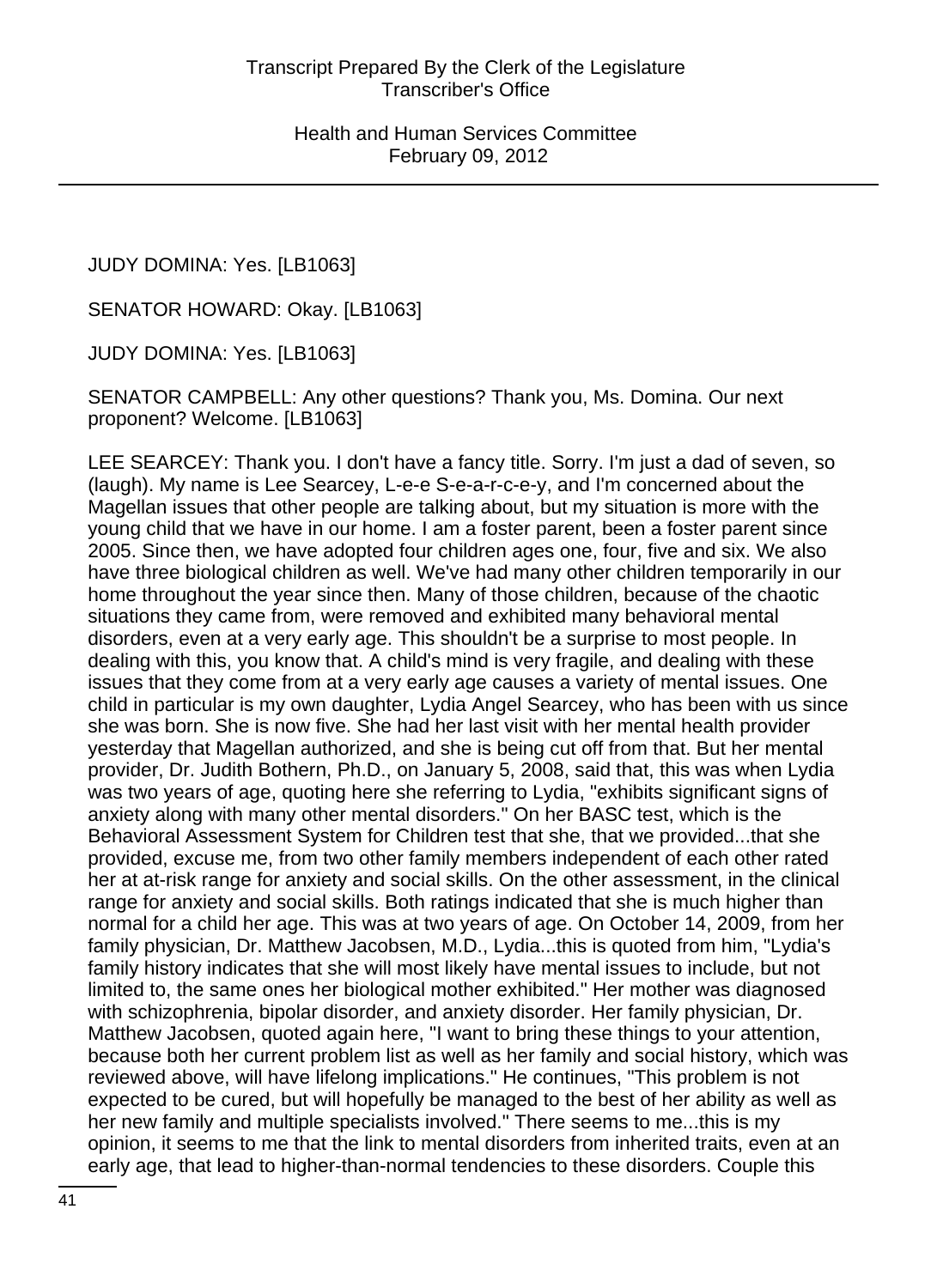Health and Human Services Committee February 09, 2012

with the higher-than-average likelihood of mental disorders from the traits that the kids get from their parents with an abnormal social life these children come from, it seems to me that these children are at a very high risk and in need of help, even at an early age. Diagnosing and treating these children early is key to growing productively to adults, which will save the taxpayers in the long run. Like I said, she's been diagnosed with these issues at age two, and we're already being told by Magellan at age five that she's done. I think that going on, plus some of the other children we have in our house are exhibiting some of the same issues, that we're going to have to deal with this, and I think that denying them at an early age like this, knowing that our family physician and our behavioral specialist is saying we are going to be dealing with this probably for a long time, needs to be reevaluated. That's all I have. [LB1063]

SENATOR CAMPBELL: Thank you, Mr. Searcey, for your story. Any questions that the senators have? We very much appreciate you bringing your information. The next proponent. Good afternoon. [LB1063]

CONNIE KROKSH: (Exhibit 13) Good afternoon. Thank you for allowing me to speak. My name is Connie, C-o-n-n-ie, Kroksh, K-r-o-k-s-h. I am from Ashland. I've spoken previously to this committee of my two adopted daughters whom I will refer to as Lynn and June. They are biological sisters aged 14 and 16, respectively. Both were considered special-needs children; and, thus, we adopted them under a subsidized adoption agreement. Identified in that adoption agreement were their diagnoses and at-risk behaviors. As I told you previously, life continues to be challenging for them because of the sexual abuse they were subjected to as young children. They have consistently been in need of mental and behavioral health services. They require very close supervision due to their struggle with perpetration, boundaries, safety, and other issues. Approximately two-and-a-half years ago, my daughter Lynn was placed in a residential treatment center out of state. This placement was approved by Magellan, because unfortunately, there were no facilities in Nebraska who could provide the care and treatment she needed. Late this fall, as her discharge date from that facility neared, her treating mental health therapist strongly recommended that she needed to remain under 24-hour supervised care, the least of which should be in a therapeutic group home setting. Even after numerous meetings involving myself, representatives from Omni Behavioral Health, Magellan, DHHS, Nebraska Family Support Network, Right Turn, the Ombudsman, and the treating therapist, the authorization for residential care ended on January 16, 2012. I was informed around that time that if I were to make her a state ward, I could then access child welfare funds that would assist in paying for care in a therapeutic group home or possibly a high level of foster care. I picked my daughter up from the out-of-state facility and brought her back to Nebraska. I, as well as representatives of Right Turn and Nebraska Family Support Network and the Ombudsman, contacted my county attorney, which is Saunders County, to request that he do a dependency filing so that my daughter could get the care her therapist recommended. My county attorney has refused to do so. A DHHS worker was assigned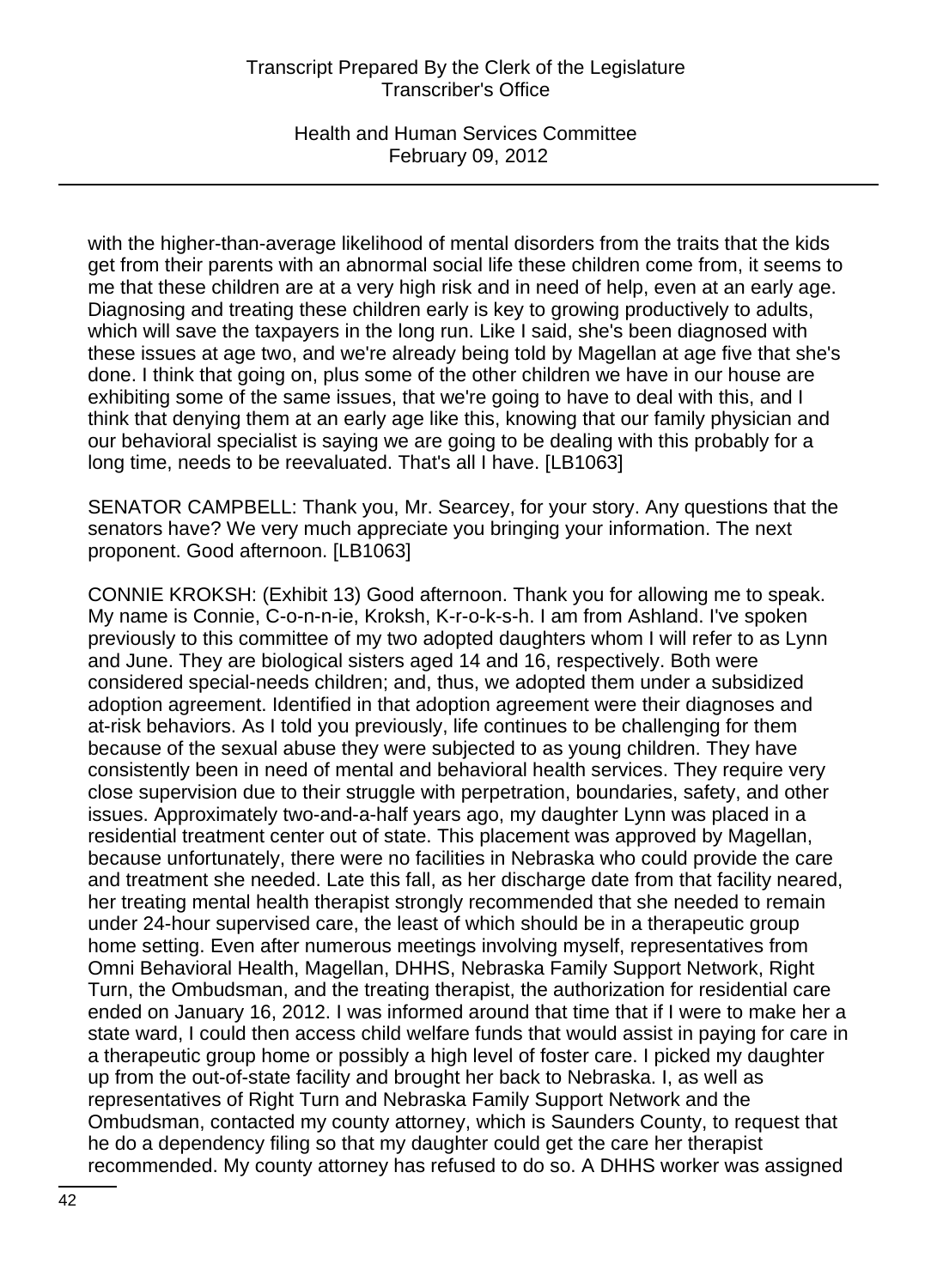Health and Human Services Committee February 09, 2012

to us at that time, and we met with her on January 19. She and a Saunders County deputy sheriff, after meeting with my daughter for 20 minutes that day, determined that we needed to take her home, and they would not make her a state ward. So I am caught in the middle. I cannot get services. I cannot get her made a state ward. On the evening of January 30, we were at home when my daughter began cutting herself. This was a recurrent behavior she was exhibiting at the residential treatment center. It was one of the reasons her therapist said she still needed 24-hour supervised care. I took her to BryanLGH where she proceeded to ransack the emergency waiting room. She had to be restrained by two police officers who happened to be there, one of whom she assaulted. She was immediately admitted into the adolescent psychiatric unit where she remained until February 3. Requests were then made to the Lancaster County Attorney's Office and again to Saunders County Attorney to do a dependency filing in order for my daughter to receive the recommended level of care. The treating psychiatrist at BryanLGH even wrote a letter on February 3 and submitted it to Lancaster County wherein she stated she agreed with the recommendations of the therapist at the out-of-state treatment facility for a higher level of care, that being therapeutic group home. To date, no dependency filing has been made. So you see, my family is falling apart. Magellan will not approve a level of care recommended, and my county attorney will not do a dependency filing so that I can access child welfare funds. The toll this is taking on my family is immense. It is unbelievable to me that no one is giving us the help we need. I took these children in, I've attempted to give them a loving home, and I was assured at the time I did that that I would get all the services I would need. I implore you to consider and pass legislation that will change what is happening to my family and other families across this state. Families are not getting the recommended help they so desperately need, and they are falling apart. We need help. Thank you. [LB1063]

SENATOR CAMPBELL: Questions? Yes, ma'am, did the county attorney in Saunders give you an idea why he denied the request? [LB1063]

CONNIE KROKSH: Initially, before my daughter was brought back to Nebraska, he said he did not have jurisdiction. That was disputed by a Douglas County judge, but that judge could not intervene. When I brought her back into the state, they said there was no need. What she had done was two years prior. There was no need, she hadn't committed a crime. We needed to take her home. And I don't know the reason why the Lancaster County Attorney will not file. Now Saunders said because that incident occurred in Lancaster County, Lancaster needs to do it. Lancaster will not. [LB1063]

SENATOR CAMPBELL: They're probably looking at the jurisdiction of the person, but we can follow up and make some inquiries in terms of the county attorney. [LB1063]

CONNIE KROKSH: That would be great. [LB1063]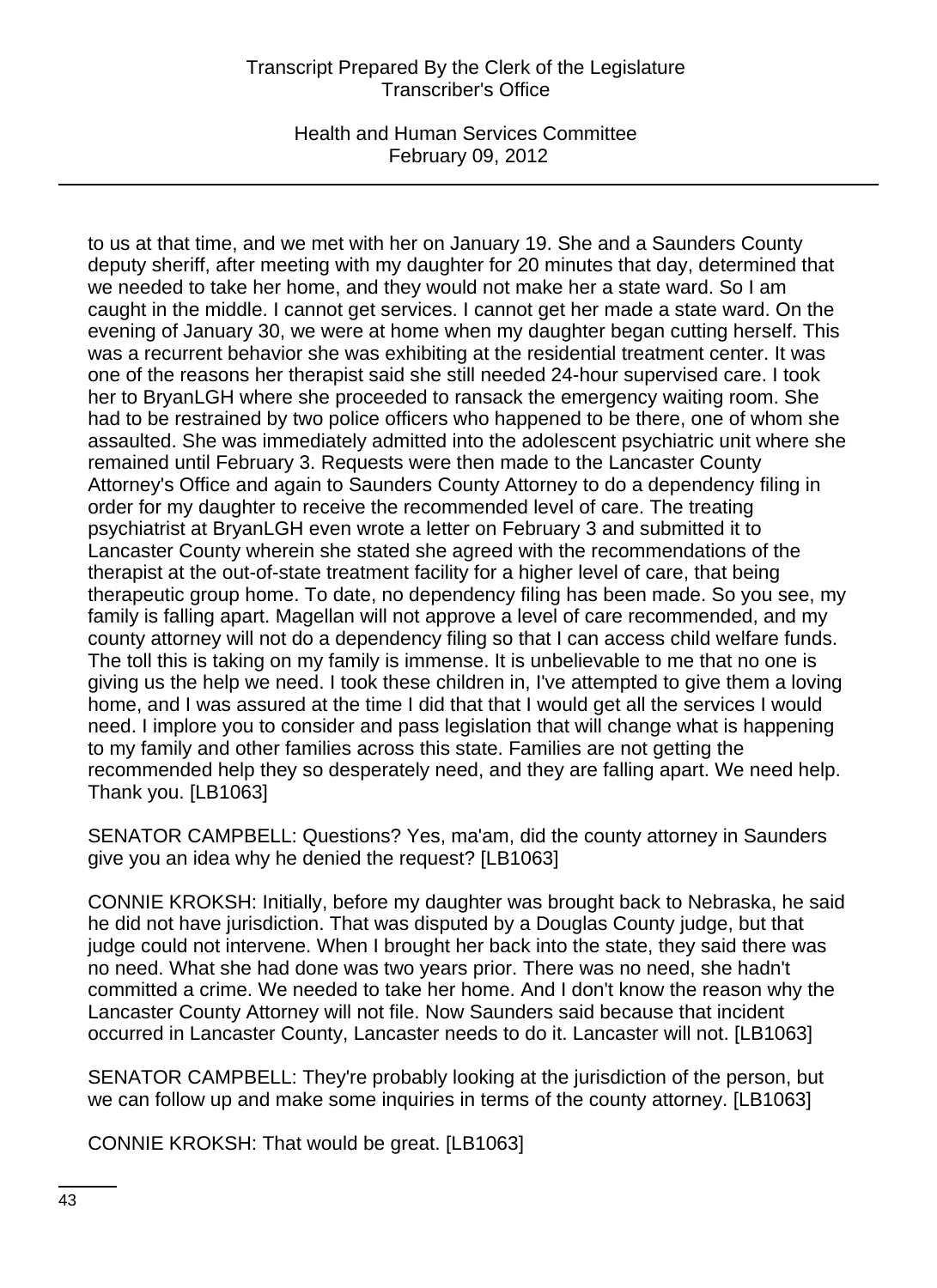SENATOR CAMPBELL: I was just questioning if they had written a letter or stated something to you as to why. [LB1063]

CONNIE KROKSH: I have gotten nothing in writing. [LB1063]

SENATOR CAMPBELL: Okay, Senator Krist. [LB1063]

SENATOR KRIST: Was there an assault charge filed? [LB1063]

CONNIE KROKSH: There was a police report made. There was no charge filed. If they would have, maybe that would have gotten...they said they would do a report and file it with the Lancaster County Attorney's Office. [LB1063]

SENATOR KRIST: But they... [LB1063]

CONNIE KROKSH: I got confirmation that the report was received at Lancaster County Attorney's Office along with a letter from the psychiatrist at BryanLGH. [LB1063]

SENATOR KRIST: And they told you that they were filing an assault document? [LB1063]

CONNIE KROKSH: They haven't told me anything. [LB1063]

SENATOR KRIST: Okay, thank you. [LB1063]

SENATOR CAMPBELL: Was the request to the Lancaster County Attorney to declare a dependency? [LB1063]

CONNIE KROKSH: That was my intent, yes. [LB1063]

SENATOR CAMPBELL: Okay. But do you know that that's what was in the letter that went to the Lancaster County Attorney? [LB1063]

CONNIE KROKSH: The letter that went to the Lancaster County Attorney was from the psychiatrist... [LB1063]

SENATOR CAMPBELL: Okay. [LB1063]

CONNIE KROKSH: ...indicating and agreeing with the therapeutic group home level of care that was being recommended. [LB1063]

SENATOR KRIST: And the Ombudsman's Office has been involved since that time? [LB1063]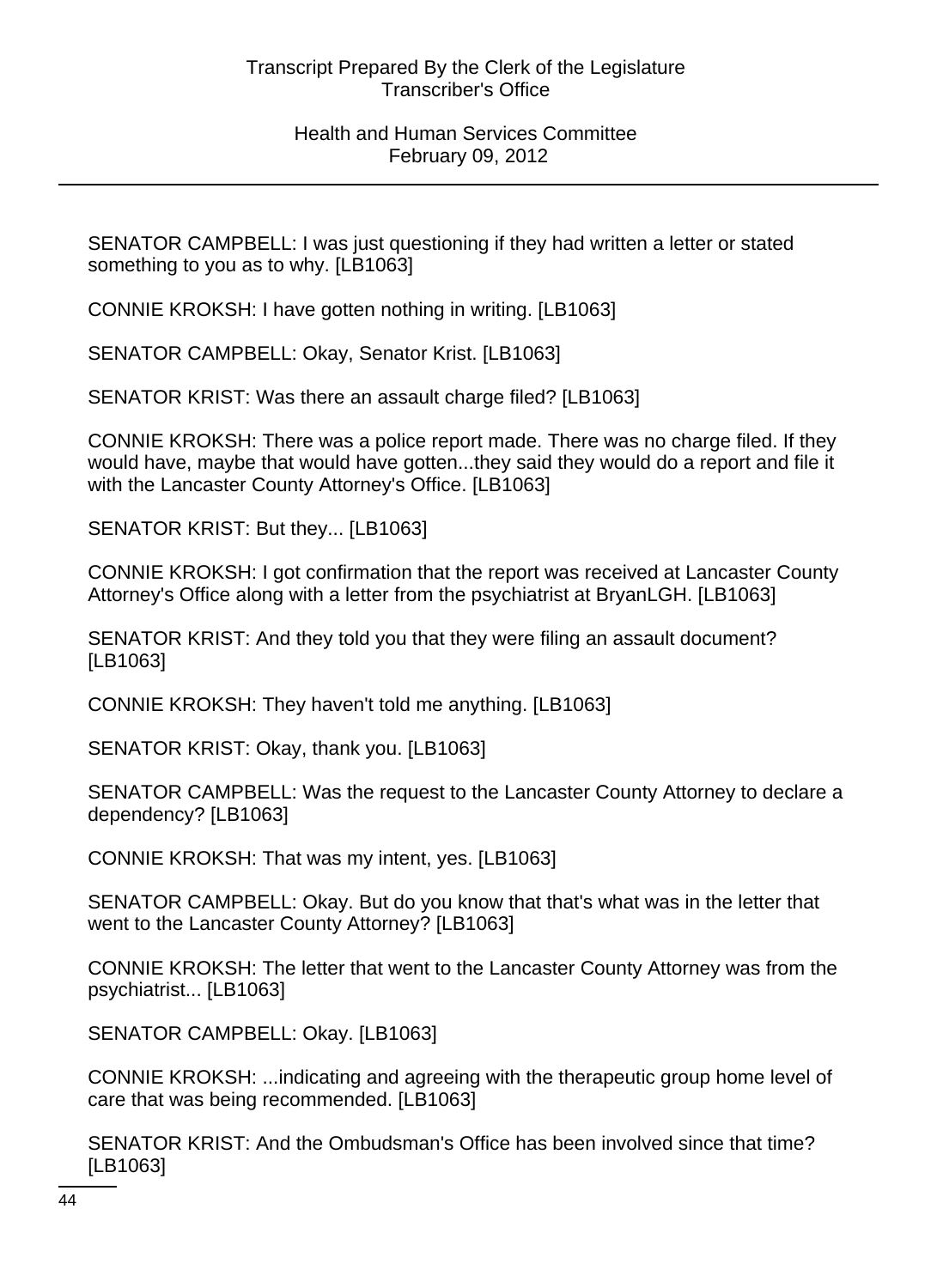CONNIE KROKSH: Yes. He has tried to put pressure on the county attorneys, and we are getting nowhere. [LB1063]

SENATOR CAMPBELL: We will follow up for you on that one. [LB1063]

CONNIE KROKSH: Thank you. [LB1063]

SENATOR CAMPBELL: Because the Ombudsman would have a report, and we can check on that for you. [LB1063]

CONNIE KROKSH: Thank you. [LB1063]

SENATOR CAMPBELL: Go ahead. [LB1063]

SENATOR HOWARD: Thanks, Senator Campbell. Did you have an adoption agreement with the department? [LB1063]

CONNIE KROKSH: Absolutely. [LB1063]

SENATOR HOWARD: And did it make a note in there, did it note what the children had been...if they had a prior diagnosis? [LB1063]

CONNIE KROKSH: Absolutely, yes. [LB1063]

SENATOR HOWARD: And that the department would remain involved and provide services? [LB1063]

CONNIE KROKSH: Absolutely. They would provide the services recommended by their mental health professionals. That is not happening. [LB1063]

SENATOR HOWARD: Okay. I think that's your leverage. [LB1063]

CONNIE KROKSH: Yep. [LB1063]

SENATOR CAMPBELL: Any other questions? Thank you very much for coming today. [LB1063]

CONNIE KROKSH: Thank you. [LB1063]

SENATOR CAMPBELL: Other proponents? Good afternoon. [LB1063]

JUDITH BOTHERN: (Exhibit 14) Good afternoon. I'm Judith Bothern, and that's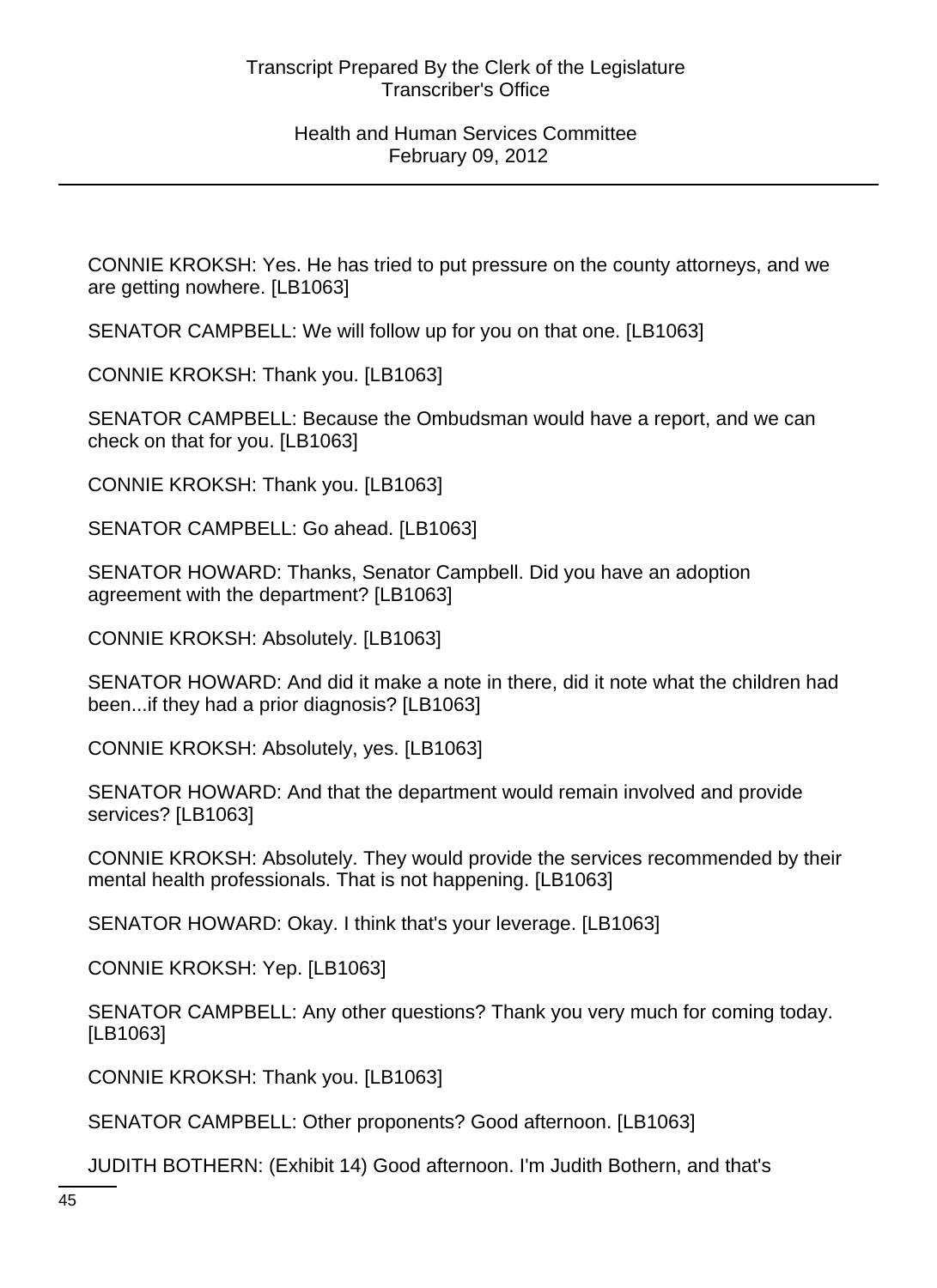Health and Human Services Committee February 09, 2012

J-u-d-i-t-h B-o-t-h-e-r-n. Thank you for listening to me and, Senator Cook, thank you for the bill. You have seen me before. I'm going to avoid things I've already testified on, and I'm going to testify on something different, and that's the children under the age of five. And I have in my letter outlined where the literature shows that even infants can show depression, anxiety, and posttraumatic stress response. There is increasing evidence that they can respond to psychotherapeutic intervention or psychological interventions, and it can return them to a normative developmental level. These children, when they're traumatized for whatever reason, it interrupts their development, and that interrupts their brain development. If we can intervene and we can help these children, we can often move them forward. Mr. Searcey was testifying, what I'm not sure he made clear was her treatment was interrupted from age two to age five because they wouldn't service this child. She may not be in services today had she been treated. What I find when I apply for a child under the age of five is I have to send it to a special person. They have special criteria, I guess, that they use to determine whether these children can have treatment; but they won't give it to me in writing. They will give me afterwards the verbal comments of the person who reviewed it, but they won't give it to me in writing. I've demanded it, and they won't give it to me. I have been told the last six months for a child under the age of five, six months ago, family therapy. That works for me, supported by the literature. Then I was told parent-child interaction therapy. I don't do that. And the last thing I was told was play therapy. I said where did the change come from? Our medical director, that would be Dr. Fetters (phonetic). I said, can you get me that in writing? Nope. Will you put it on your Web site? Nope. I'm sorry, tell me what you want from me, and I will give it to you. Nope. I'm sorry, that's the truth. That's what we deal with day in and day out. Now they say, six months ago you couldn't do this, you can't have family therapy; but you can go back and get a CAP session, which is Community Assistance Program, which pays about two-thirds of family therapy, and you're capped at five sessions. So I was told at one point, well, we're not going to give you that; but you can have these. However, if you appeal it, it's off the table. So of course, being me, I appealed it (laughter), and it wasn't off the table. And I was told, well, do the five, and if you need more, apply for more services. So I said to the family, this is what they've offered us. At the end of five sessions, if we can't address this child's problems, who happened to have hormonal situation at the age of three had already started menstruating, so we have medical necessity, I think; and they said then you can apply for more, except my treatment plan had already been denied. It's not going to be approved after five sessions later, so we appealed again. We finally won that one, the first one in 19 years I have ever won on reconsideration. There's something wrong with that appeal system. The first one. I'll stop. [LB1063]

SENATOR CAMPBELL: Questions? Thank you very much for your testimony, and we will take a chance to read through the letter, and if we have any questions, I hope you won't mind if we follow up,... [LB1063]

JUDITH BOTHERN: Please do. [LB1063]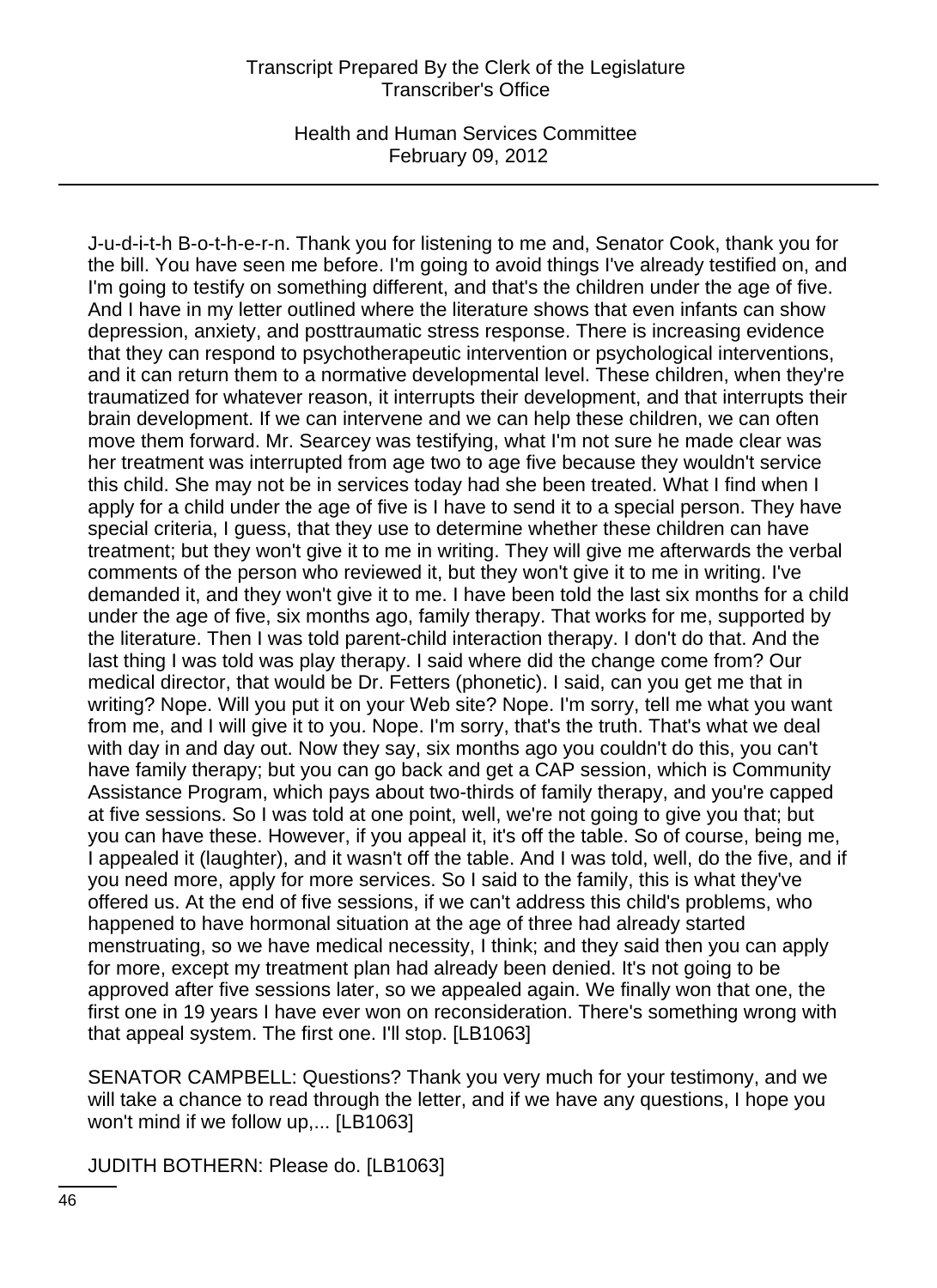SENATOR CAMPBELL: ...because I'd like a chance to take a look at the letter. [LB1063]

JUDITH BOTHERN: And if you want the research, I will provide it for you. [LB1063]

SENATOR CAMPBELL: Thank you very much. Do you have it electronically? [LB1063]

JUDITH BOTHERN: I don't know. I'm electronically impaired. (Laughter). Maybe. [LB1063]

SENATOR CAMPBELL: Oh (laugh), well then any copy would be fine. [LB1063]

JUDITH BOTHERN: All right. [LB1063]

SENATOR CAMPBELL: Because we'll take a look at it. [LB1063]

JUDITH BOTHERN: Okay. [LB1063]

SENATOR CAMPBELL: And don't apologize... [LB1063]

JUDITH BOTHERN: Thank you. [LB1063]

SENATOR CAMPBELL: ...for being electronically... [LB1063]

JUDITH BOTHERN: I am terribly electronically impaired. Computers hate me. Thank you. [LB1063]

SENATOR CAMPBELL: Thank you. Any other proponents? Good afternoon. [LB1063]

KELLY BREY LOVE: (Exhibit 15) Good afternoon. Thank you very much for allowing me to speak today. My name is Dr. Kelly Love, L-o-v-e. I don't know Dr. Judy Bothern, but I think I need to get to know her, because I think that we would get along very well. (Laughter). I have never testified before, so this is obviously an issue that I'm very passionate about to actually get me here in front of everyone. So I'm not going to rehash the things that Dr. Bothern just spoke about, but I am pretty e-savvy, and I do have a lot of those references and research demonstrating the efficacy of early intervention and how that actually works for kids under the age of five, so I can definitely send that to you if that would be helpful, so I'll make a note of that. I am a licensed psychologist here in Lincoln. I currently am employed as a behavioral health faculty member at the Lincoln Family Medicine Program. I practice as an outpatient psychologist at the Lincoln Behavioral Health Center, and I also am a supervising psychologist at an intensive outpatient program here for children in Lincoln, so I have a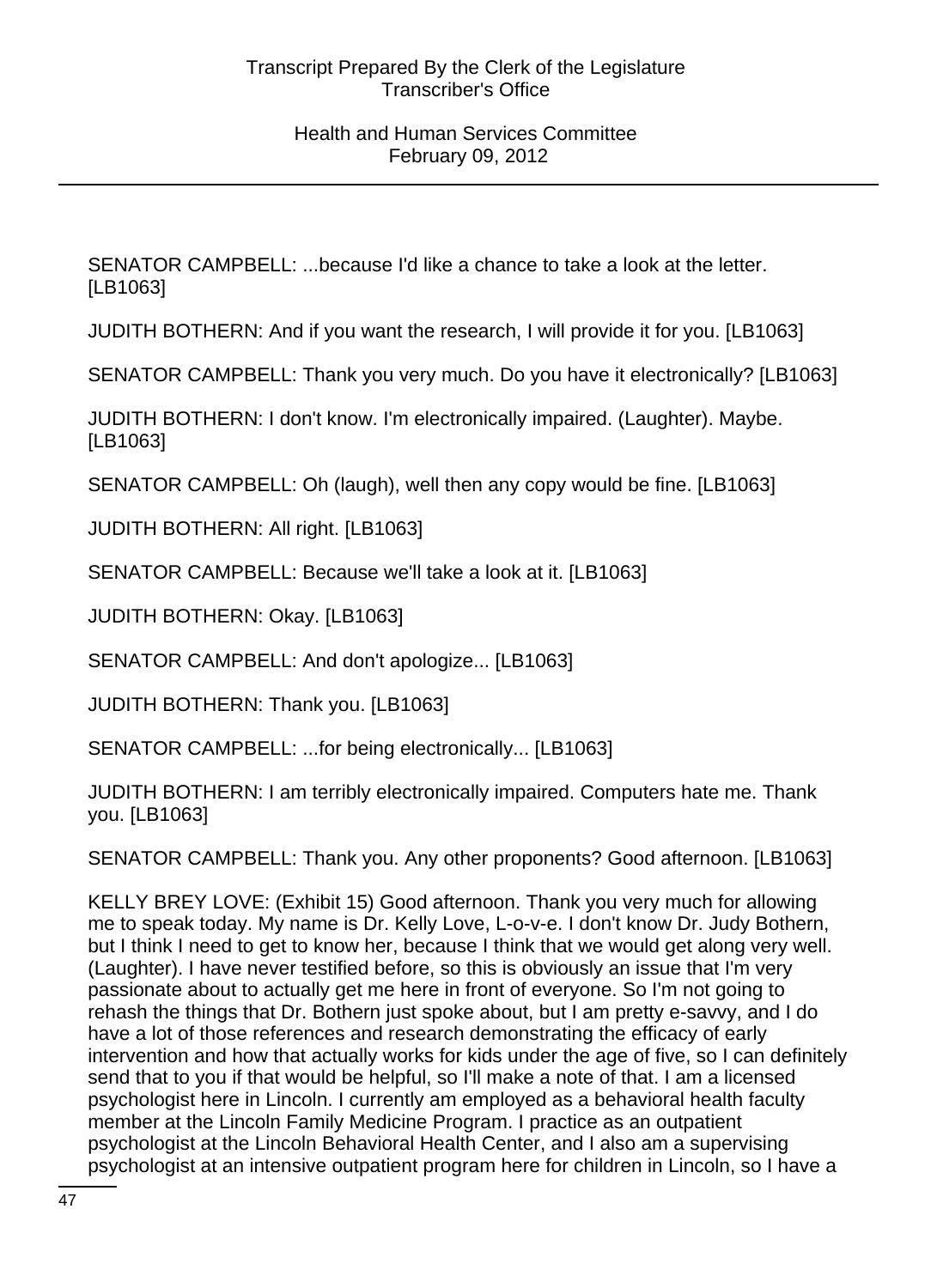Health and Human Services Committee February 09, 2012

couple jobs, and I have a two-year-old, so I like kids. I'm testifying on behalf of myself, however. So we know, well, we know from my work, but you've also heard today, early intervention is very, very, very valuable regarding management and amelioration of behavioral and mental health disorders for children. In the last several years, though, DHHS has dramatically limited the diagnosis and ages of patients it will provide reimbursement for treatment for us in the mental health community. Examples of diagnoses that I personally have had deemed not suitable for coverage from DHHS have been autistic disorder, which the research has demonstrated without a doubt, if you miss that critical window between the ages of two and five, it's really unfortunate for the children, so that's a really unfortunate one that they don't serve. Adjustment disorders of any type, disruptive behavior disorder not otherwise specified, sexual abuse of a child, as testified earlier, and ADHD. So any of those have had just refused because they're not suitable for coverage. For decades, research has evidenced these disorders and conditions are extremely amenable to treatment. However, as a psychologist, I can't help them. I can't...if they come in, if the family actually has transportation to get them in there, if the family presents and shows up, I can't help them because I can't get reimbursement for the sessions for the kids who are Medicaid eligible. The rationale, as has also been stated, I don't want to beat a dead horse, it's extremely variable. Some common denials that I've seen are that the child is not showing any symptoms for a mental illness. One that I particularly like is a child I was seeing, she was two-and-a-half-years old at the time, I had diagnosed her with adjustment disorder with disturbance of conduct. She was born addicted to meth. She had lots of other behavioral concerns, but we had documentation that she had bit other children 92 times in a six-month period at day care in addition to lots of other things, but that apparently wasn't enough to constitute a behavioral concern. Another child, there was a reviewer at Magellan that determined that the child's behaviors appear to be autistic. I don't know the credentials of this reviewer that superseded my way too many years in college that I'm still paying the loans on, but they decided this child appeared to be autistic even though I had no concerns for any kind of autistic spectrum disorder for this child whatsoever; so therefore, I wasn't allowed to treat him because they thought he was autistic. Or another child, lots of my children they say they think the presenting problems are covered under the umbrella of parent training, which is also not covered. And they have often been told that I should recommend the family find and attend free parenting groups in the community or to...my favorite is to read a book on parenting, so that's something I've been told quite a bit. Regardless of diagnosis, I can't get authorization for kids under the age of four years, nine months, haven't been able to do so for several years. It's not just me, it's providers throughout the Lincoln community. Unfortunately, I know several practitioners, several practices that no longer even attempt to treat any children under the DHHS insurance under the age of five, because it's just not...they can't get reimbursed for it. I'm going to skip ahead because I've got my yellow light on. Lincoln has been declared an underserved area for mental health needs by the federal government since 1978. We have an increasing shortage for the pediatric mental and behavioral health needs in the last several years. If DHHS continues to limit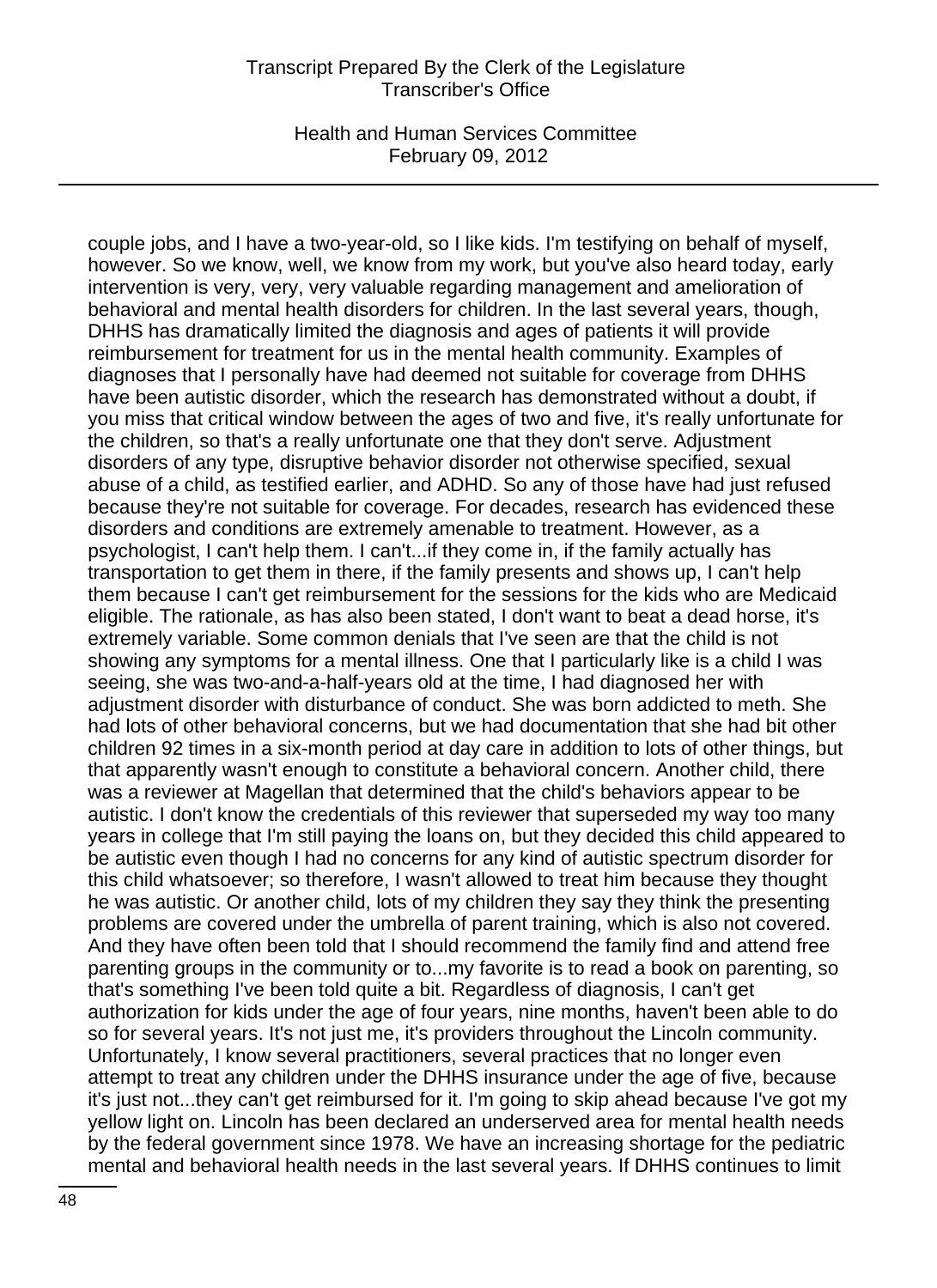who we are able to treat, what diagnoses we're able to treat, this already significantly limited pool of providers, it's going to completely go away. These kids are going to have no one to actually treat them. It's going to most assuredly cause significant strain on families, schools, and communities left to manage children with untreated psychopathology. Passage of LB1063 ensures youth and families in Nebraska will receive services needed to treat emotional, behavioral, and mental health disorders in a timely manner to best maximize youth and family functioning. Thank you very much. [LB1063]

SENATOR CAMPBELL: Thank you, Dr. Love. Are there questions? Senator Krist. [LB1063]

SENATOR KRIST: Dr. Love, in your opinion... [LB1063]

KELLY BREY LOVE: Yes. [LB1063]

SENATOR KRIST: ...as a doctor, what I've read is in the last few years when we have started to understand autism, a lot of those tendencies are in special-needs kids and kids who act out in different ways. It seems to me that we hear a lot about they might be autistic, they might be autistic. In reality, we're finding out that there are some of those traits that are...we've thought would be autistic that are in those kids. Can you comment on that? [LB1063]

KELLY BREY LOVE: So what's your question? [LB1063]

SENATOR KRIST: Well, the question is, if they continue to deny for tendencies of autism, they will continue to deny, because we're now seeing some of those tendencies, some of those characteristics in kids that didn't have a diagnosis of autism to begin with, but almost any one of those tendencies could throw them out of the system for treatment. [LB1063]

KELLY BREY LOVE: Yeah, that's a concern. What I say is...I have the very lucky position that I actually work in the...at the Lincoln Family Medicine Program, so I actually supervise the family practice residents, and so I get to actually see the screenings that they do in the physicians, the appointments that they have there. So, I mean, I advocate for the early screenings, you know, starting at the age of 12 months. So you can catch a lot of those autistic disorders at that point. Do I think that diagnosing a kid with straight-up autism at 12 months of age, do I do that quite often in my practice? No, I don't, but I definitely flag that as something that is causing impairment, likely in their social and their communication, in their overall functioning. But if I even have that as a rule out on my diagnostic criteria, if I even identify that as I'm watching it, it's flagged and it's out of the system. [LB1063]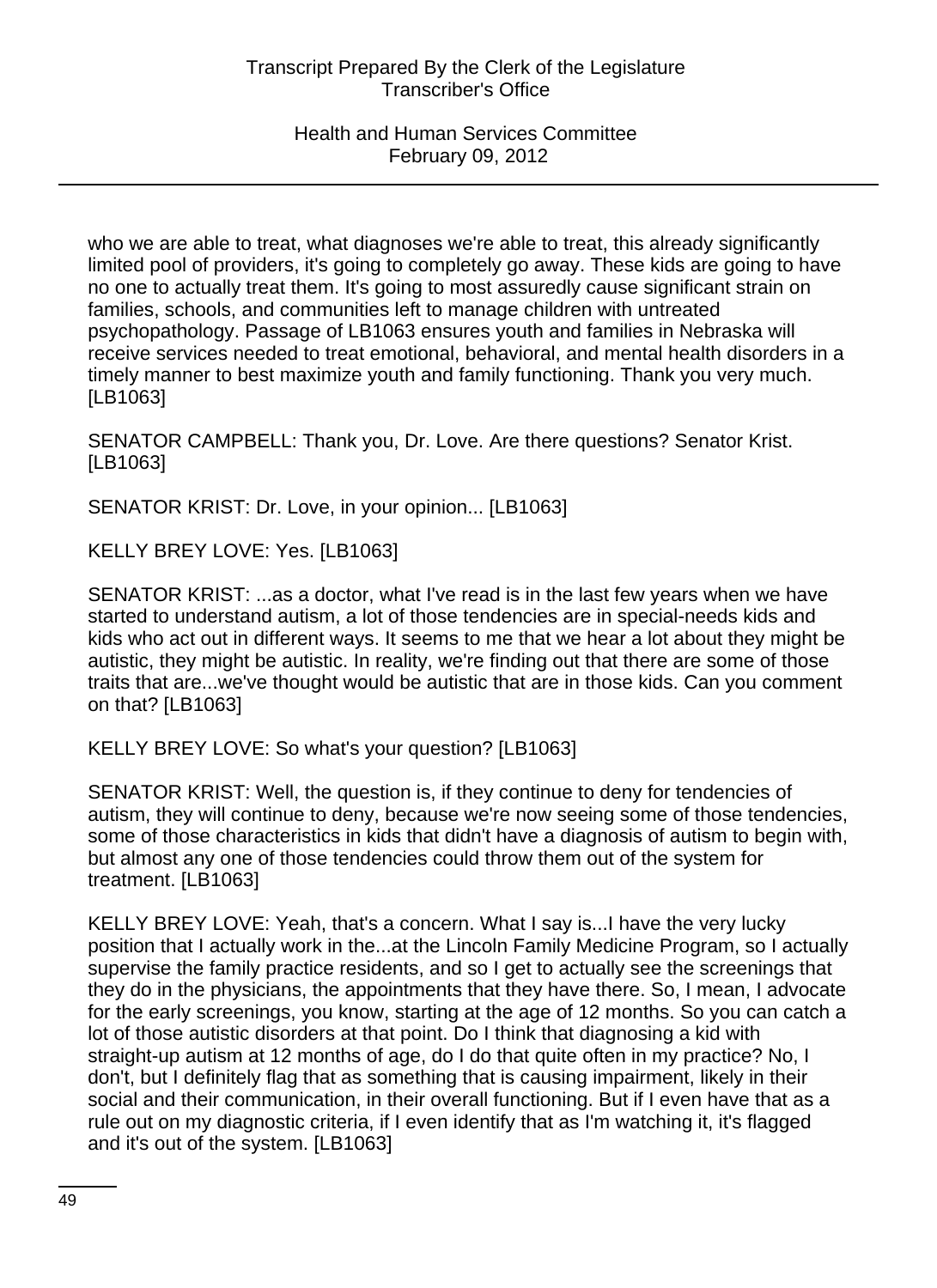SENATOR KRIST: That's... [LB1063]

KELLY BREY LOVE: If I don't do that, then I'm remiss as a practitioner. I mean, then it shows that I'm completely missing some, so I'm kind of...I'm out of luck either way. [LB1063]

SENATOR KRIST: That's answering the question. Thank you very much. [LB1063]

KELLY BREY LOVE: There you go. Um-hum. [LB1063]

SENATOR CAMPBELL: Thank you, Dr. Love, for your testimony today. [LB1063]

KELLY BREY LOVE: Thank you. [LB1063]

SENATOR CAMPBELL: Other proponents? Good afternoon. [LB1063]

MARY FRASER MEINTS: (Exhibit 16) Hello. Hello, Senator Campbell and members of the Health and Human Services Committee. My name is Mary, M-a-r-y, Fraser, F-r-a-s-e-r, Meints, M-e-i-n-t-s, and I'm here in support of LB1063. Thank you, Senator Cook, for introducing this bill. I'm the president of Uta Halee, which is in Senator Cook's district. We provided services to the public population for 60 years. We provided residential services for girls and community-based services for boys and girls. We have now closed, as of December 16, our services to the public population. However, we continue to provide services to girls whose parents can pay, and that program is now full, has been for a while. I'm here to talk about what happened with the Nebraska Medicaid decision to change medical necessity without public input. In 2011, Nebraska Medicaid asked the administrative services organization they contract with, Magellan, to develop a criteria for medical necessity for the highest level of care called psychiatric residential treatment facility. This level of care was...this medical necessity was developed without any input, discussion, public hearing from providers or parents. It was just decided on. It was hospital-based criteria, and PRTF is subacute, just a step below hospitalization. The providers have expressed concerns about this criteria. We asked Medicaid to use a previous criteria. We asked for a workgroup on this, and there was finally a workgroup set up on conduct disorder, but not on the restrictiveness of this care. There was a dramatic decline in referrals when this PRTF started in July 1. Uta Halee received our first referral from Magellan on August 26. We had received...we had been admitting one to two girls a week prior to that. A little bit different level of care, and we had a smaller number of beds. We went from 48 to 36, but there were kids not coming through the system. I've testified before that in April, May, June--actually Magellan testified to this--there were 97 applications for PRTF or RTC before July 1, and 90 percent of those were approved. After July 1, 47 applications were submitted, and 34 percent were approved. These kids didn't get better. They shifted somewhere else. What happened to them? We still don't know. We've been asking that question for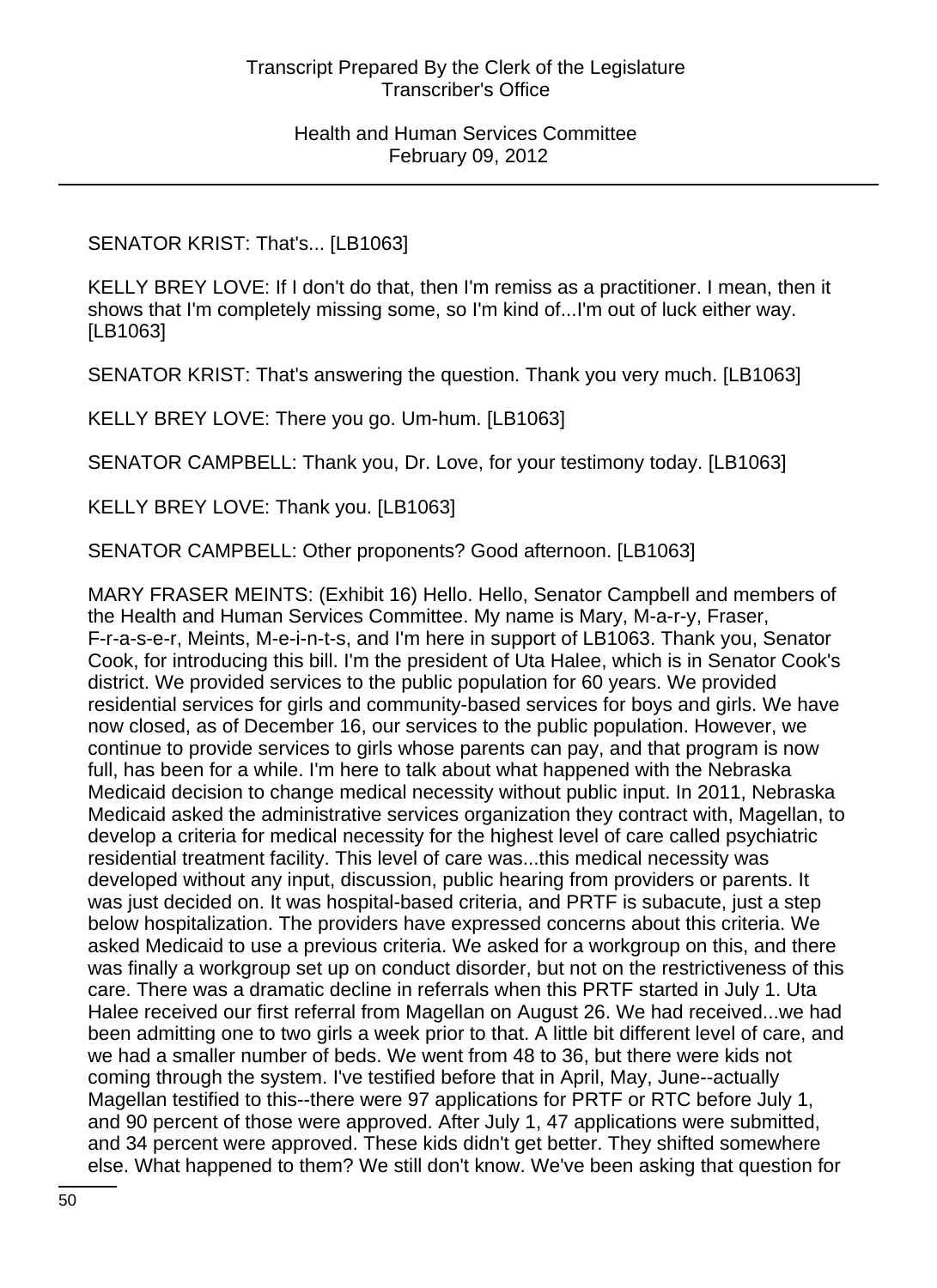Health and Human Services Committee February 09, 2012

quite a while. I did a survey of all the providers of PRTF in mid-September and found out that half the beds were empty. This is after reduction in the beds. When I talk about medical necessity for PRTF, there's a difference between hospitalization. Those are kids who need immediate attention, suicidal, homicidal, and they need the care right now, and it's three to five days. PRTF is a longer term, three to four months. It addresses the trauma, the longstanding issues we've heard about from other folks. And the PRTF definition that was developed arbitrarily by Magellan and Medicaid was not used for this level of care. The arbitrary change negatively impacted all providers, but was devastating to Uta Halee. We couldn't recover from this change. At the same time, we were still continuing to grow our community-based services, and our day treatment criteria changed, and the referrals to day treatment stopped. And we tried to develop IOP treatment, and that took two months to get that set up. So, again, the medical necessity criteria was developed without public input, without the input of providers, and you heard from Pat Connell that other states do other things. We all have been part of committees, and we know what other states do. I support this bill because it sets the standard of correcting or ameliorating defects or physical or mental illnesses or conditions and requires all treatment to be individualized. Nebraska's goal should be to provide access to the right level of treatment when a young person needs it rather than excluding and denying treatment. This bill is vital to ensure that the children of Nebraska receive the treatment services they need. There must be a public process for determining medical necessity. Uta Halee is an example of what can happen without an open and transparent process, without input from public and professionals, from families. Uta Halee won't be the last program to close unless you take action. The need for treatment services continues. We still get faxes every week from two or three workers across the state and county attorneys requesting our services. We're not there, but they are still requesting our level of care. So thank you for this opportunity to share my perspective. I'd be glad to answer questions. As you can tell, I did not read my letter, so there is more information in there (laugh) that you can read later at your own convenience, so I'd be glad to answer questions. (Laugh). [LB1063]

SENATOR CAMPBELL: (Laughter) Senator Krist. [LB1063]

SENATOR KRIST: Where do the preponderance of the faxes come from? Outstate? [LB1063]

MARY FRASER MEINTS: They're coming from the non...yes, from the noneastern and southeast service areas, so I don't think those workers know yet. [LB1063]

SENATOR KRIST: Where we destroyed the services during the privatization process, and now... [LB1063]

MARY FRASER MEINTS: Where we don't have services, yeah. [LB1063]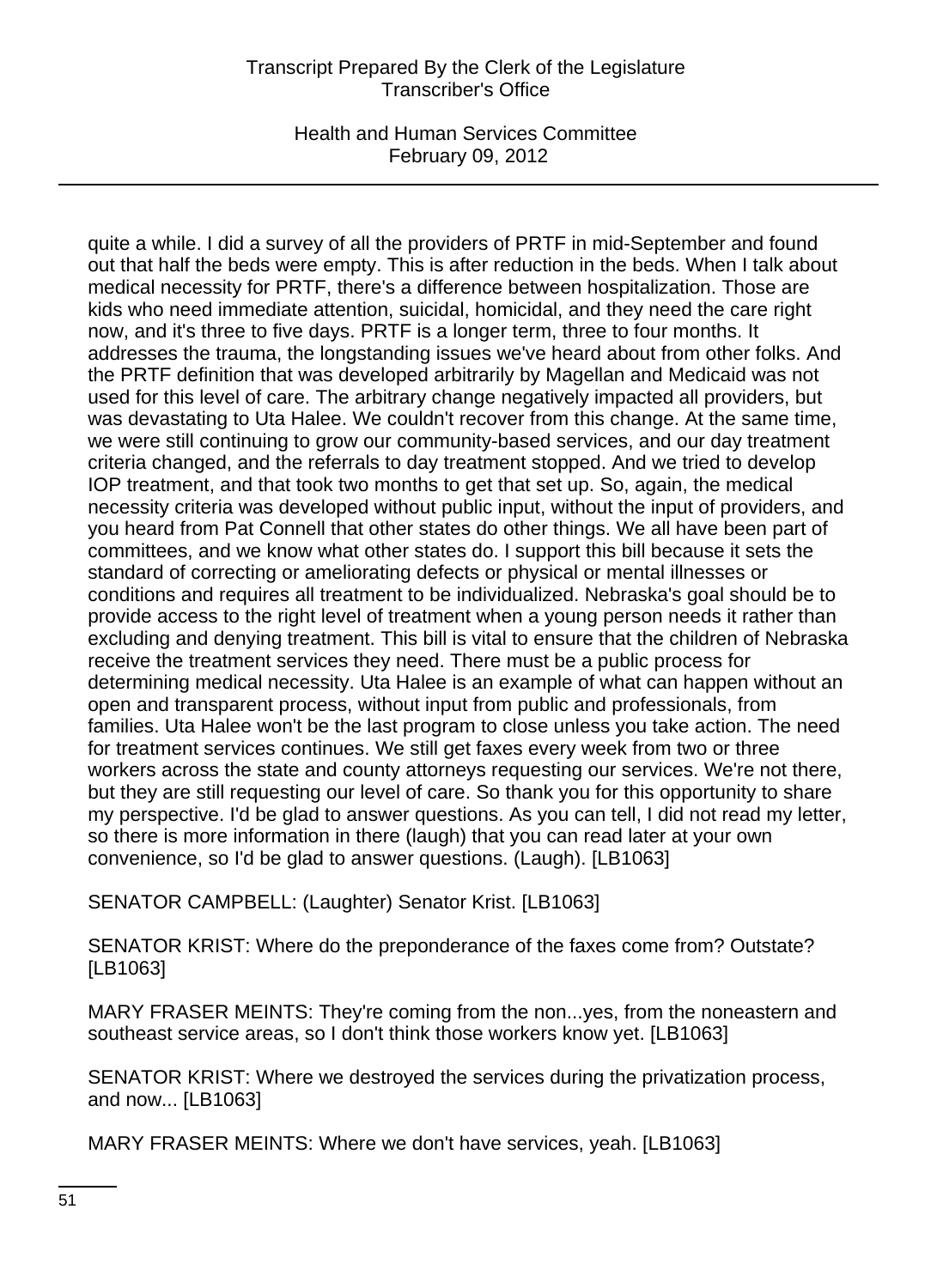SENATOR KRIST: Now they're needing services, so they're...okay. [LB1063]

MARY FRASER MEINTS: One was from York. The York County Attorney called and said, Mary, "da da da da da," can you take this girl? I said, no. (Laugh). Sorry. Unless they can pay privately, we can't, so. [LB1063]

SENATOR KRIST: Thank you. [LB1063]

SENATOR CAMPBELL: Any other questions? Thank you very much for your testimony. [LB1063]

MARY FRASER MEINTS: Thank you. [LB1063]

SENATOR CAMPBELL: Other proponents? While we're getting set up, are there those who wish to testify in opposition? Okay. And those in a neutral position? Neutral? [LB1063]

CAITLIN PARDUE: (Inaudible). [LB1063]

SENATOR CAMPBELL: Oh, okay. No, I was just trying to get there. We won't leave you out. Yes, go right ahead. [LB1063]

CAITLIN PARDUE: (Exhibits 17 and 18) Good afternoon. Thank you, Senator Campbell and the committee for hearing me. I will be very brief. My name is Caitlin Pardue, C-a-i-t-l-i-n P-a-r-d-u-e, and I'm the behavioral health policy associate at Voices for Children in Nebraska. I'm providing my written testimony as well as a letter of support from Munroe-Meyer Institute. Voices for Children wants to ensure that all children have access to health services, what they need at the right time; and we are very encouraged by the efforts made by this committee, and I want to especially thank Senator Cook for supporting this bill. We think that this is a very important bill that will address all the things that have been said previously and that LB1063 would clarify Nebraska's obligation not to discriminate the availability of appropriate and quality services on the basis of diagnosis or age. Not only is this a good ethical policy, but it's also a wise economic policy. We urge you to support this bill, and I'd be happy to answer any questions. [LB1063]

SENATOR CAMPBELL: Are there any questions? Thank you for bringing your letters. [LB1063]

CAITLIN PARDUE: Thank you. [LB1063]

SENATOR CAMPBELL: (Exhibits 21, 22, 23, 24, 25, and 26) While Mr. McBride is getting set up, we'll note for the record that we received letters of support from the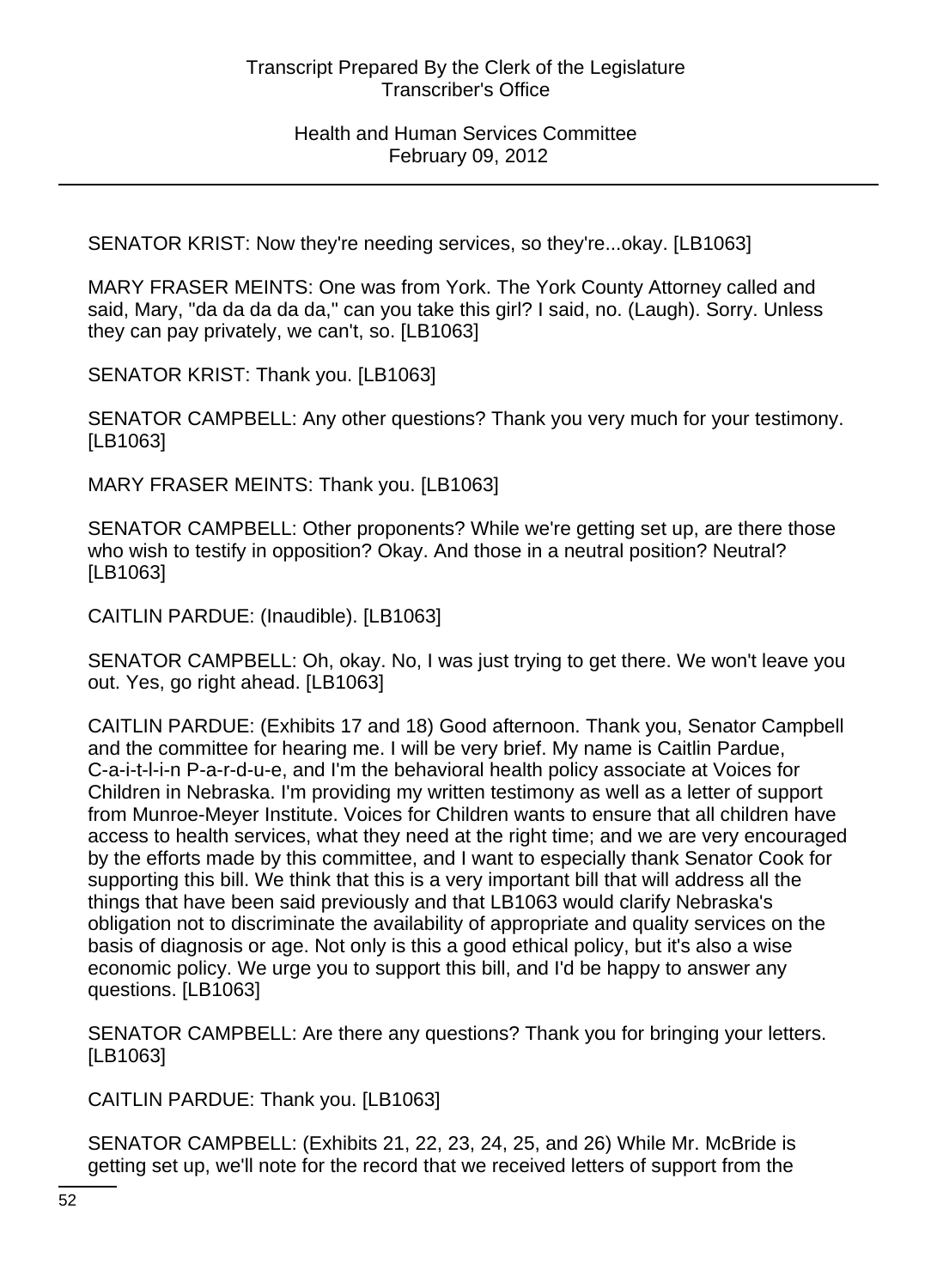National Association of Social Workers Nebraska Chapter, the Nebraska Medical Association, Early Childhood Services, and Building Bright Futures, as well as the Nebraska Hospital Association. We received a letter from Blue Cross Blue Shield of Nebraska and Coventry in opposition. Good afternoon, Mr. McBride. Go right ahead. [LB1063]

TOM McBRIDE: (Exhibit 19) Good afternoon. Thank you. My name is Tom McBride, T-o-m M-c-B-r-i-d-e. I'm the president and chief executive officer of Epworth Village located in York, Nebraska, but we receive and work with children from all over the state. Senator Cook, thank you very much for bringing LB1063 forward, and I would like to thank Mr. Goddard for his work on this as well in the Appleseed Center. I feel somewhat like I'm representing a dying breed. As far as Epworth Village is concerned, we work with children from the whole array of services from in-home, community-based, foster care, up to the higher level of need in residential psychiatric treatment facilities. Currently, Epworth operates the furthest west psychiatric residential treatment facility and therapeutic group home in the state of Nebraska save for the substance abuse program that's from YRTC-Kearney that's housed in Hastings. You know, when I look at medical necessity, there are some people that think that the definition should be there so that we keep people out of receiving services and keep that door closed. And I look at it from a standpoint of, you know, medical necessity ought to be defined to enable access of care for young people for, you know, whoever is in need of that. Everybody recognizes that we've got federal regulations that we have to follow, but those federal regulations don't place us in a choke hold on what medical necessity is defined at. To put things in a little bit of perspective, you know, there are those that think that the medical necessity, we've got to redefine that and keep it down to a...you know, so it's so restrictive, to keep kids out of higher levels of care. There are over 420,000 kids under the age of 17 in Nebraska today. Using the President's New Freedom Commission study, they found that between 5 to 9 percent of the population of youth in the United States is going to have a severe emotional disturbance, and underline severe. So if you use 7 percent in that, there's 29,400 youth in Nebraska that are going to...that need treatment for a severe emotional disturbance. If there's 350 beds in psychiatric residential treatment facilities and therapy group homes combined, that represents the ability of less than 1 percent of those 29,400 kids to be placed in a residential program. You know, it's not like, you know, they're, you know, the vast majority of kids that meet medical necessity are going to be at that level of care. When I think about the other things that this bill does, is it requires a process for regulations to change, and as a provider, that's tremendously important that the regulations go through a hearing process and go through that Administrative Procedure Act, as they should. Previously, we had families refer youth that were Medicaid eligible into our program, be approved by Magellan, and we would treat them and, you know, and the family on a voluntary basis to date in 20 kids in PRTF services and 10 kids in therapeutic group homes services, every one of them is a state ward. We have no voluntary placements, you know, receiving treatment through families. Everybody has found that to get those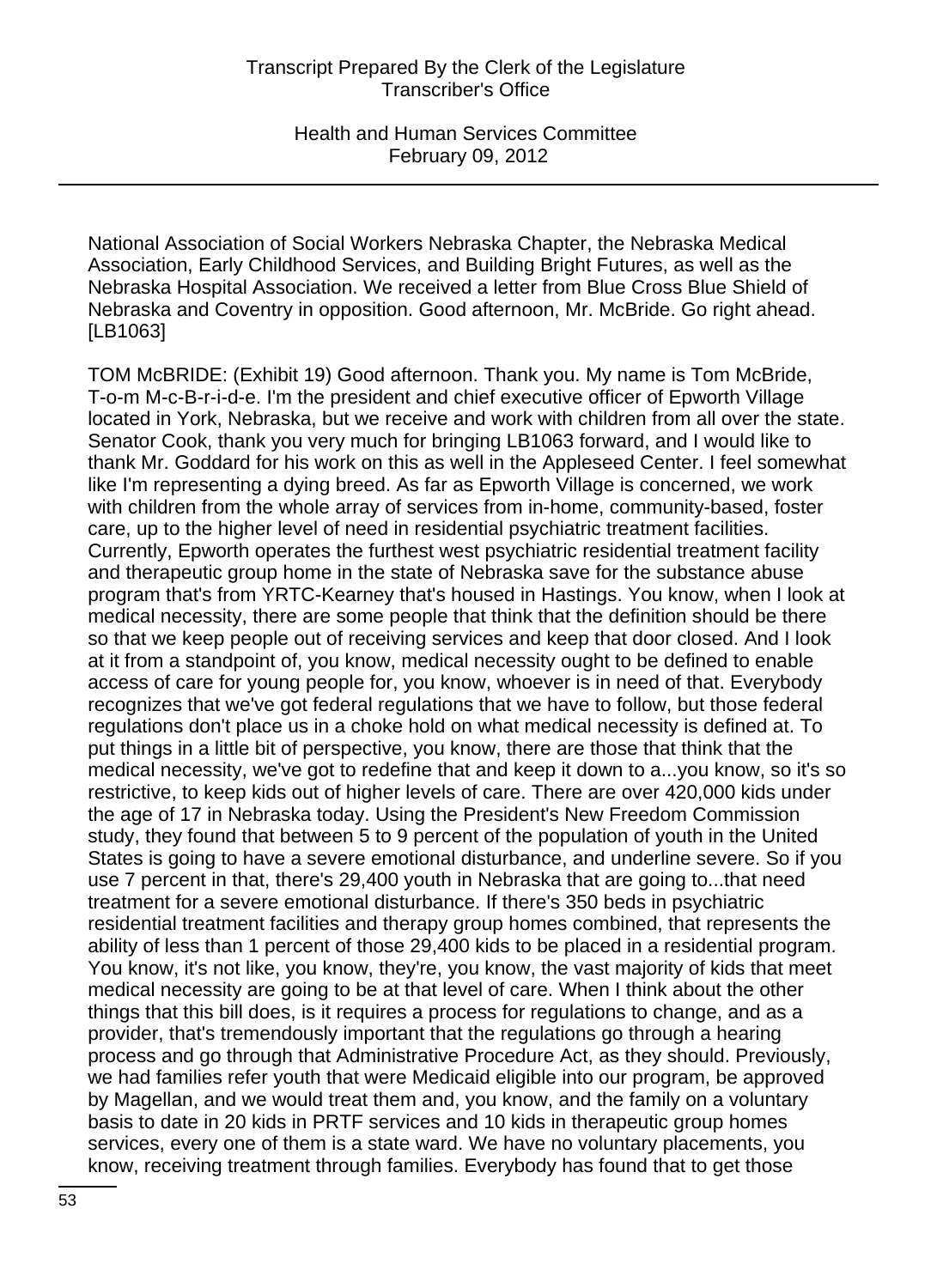Health and Human Services Committee February 09, 2012

services, the youth has to be a ward. I have a huge concern with the restrictiveness that we're seeing that the huge cost shift between Medicaid approved and provided services over to the lead agencies. If a judge finally has to order that a child is going to receive services that are medically appropriate and then the lead agencies or the state themselves in the north-central and western service areas have to provide that, we're paying 100 percent of that out of the state budget rather than capturing that 60 percent or 70 percent, you know, federal match, so it's a significant loss to the state for youth that would be, you know, Medicaid eligible. You know, I hope that we look at this not as an opportunity for...you know, an opportunity to further restrict youth, seniors, whatever, you know, to receive care; but we really make that medical necessity determination, that definition, based on how we can appropriately and effectively and efficiently give them the physical and mental health treatments that, you know, that they need. [LB1063]

SENATOR CAMPBELL: Thank you, Mr. McBride. Any questions from the senators? We'll take a look at the letter, because you covered a lot in the letter too. [LB1063]

TOM McBRIDE: Thank you. [LB1063]

SENATOR CAMPBELL: Thank you, Mr. McBride. Our next proponent? Welcome. [LB1063]

JONAH DEPPE: Good afternoon. My name is Jonah Deppe, J-o-n-a-h D-e-p-p-e, and I'm representing NAMI Nebraska today. I find it very regrettable that Senator Cook has had to introduce a bill like this, because I'm old enough to know the history of EPSDT, and EPSDT was...and I think that's one of the biggest issues that we're looking at here, that this state, as well as several other states, are not really implementing what CMS is requiring. If the child is on Medicaid, they are eligible for EPSDT, the early periodic screening diagnostic and treatment. And also, their families are to be informed that this is eligible, their child is eligible, and that they should have access to it. One of the things about EPSDT when it began many years ago was that the assumption was that the docs would be the people who were determining the medical necessity, determining the kids needed this. And, in fact, I was looking through my old box of books, and CMS had even worked with Georgetown University in Washington, D.C., and developed guides for doctors on how to do the screenings for mental illness and for the physical piece of it. And, Senator Gloor, a number of states have questioned what you were concerned about, is this an open door? But I think the assumption in the beginning was that doctors would be the ones determining, and there was a trust in the medical community for that. So what's happened is that, at least in Nebraska, we're seeing that medical necessity is getting to be what opens and closes the door. So it becomes a little more necessary to have...and I'm also thinking that from just listening to people that we're looking at persons besides the doctors making the determination that the child needs the screening, the diagnostics, and the treatment as is prescribed. The one thing that isn't happening is these kids are not getting the screenings on prescribed basis that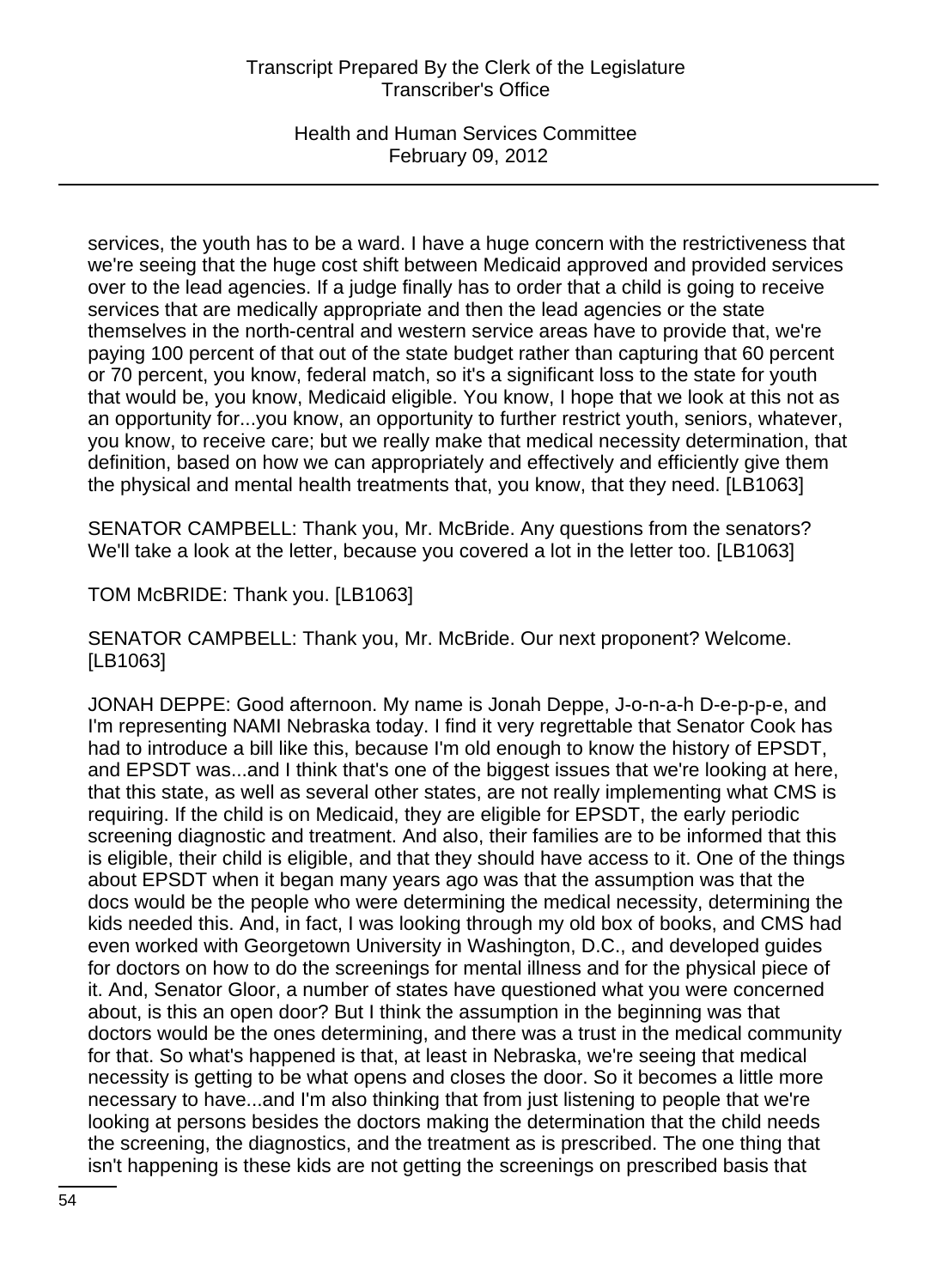Health and Human Services Committee February 09, 2012

EPSDT requires. And part of that is I don't think that doctors and families are even aware of that. They look at it as a health check. That's what it's called in Nebraska, so it's a healthy child check. And there are certain other things that should be done at certain times in that child's lifetime up through age 21 which then makes them eligible for services. And I just felt like we've listened to stories, but I think still the biggest piece of this is we need to be implementing the EPSDT, and that's what Senator Cook is trying to get us to do, of the way that it's required by the federal government. It's not that it's something new that we're trying to get done here, but we are trying to say we need to define the medical necessity because that's become the opening or shutting the door. I have spent most of my professional life working with really young children and their families; and I have been kind of...more than kind of, I've been very concerned that we're kind of saying that kids that young aren't going to benefit. I happened to leave Nebraska in the eighties and move on to Iowa and then to Illinois, and it was partially because of what was happening in Nebraska, we were really looking at services for young children. I was kind of surprised not long ago to find that there are over 400 children age...or five and under in this state who are receiving psychotropic meds. They're not being prescribed through the behavioral health piece with Magellan. They're being prescribed through the medical piece with other doctors. These kids aren't getting treatment. They're getting drugs, and are they appropriate? No one's looking at that, yet we're denying them the kind of treatment that we know does work. And so I just want to commend Senator Cook for taking this on, because it is something that we need to be looking at, and why are we not following what the federal government is requiring us to do? Why are they not saying, why are you now following this? Thank you. [LB1063]

SENATOR CAMPBELL: Thank you, Ms. Deppe. Any questions? Thanks for coming today. Other proponents? Okay. Oh sir, you are? Do you need a page to pick up the...? [LB1063]

ROGER MEYER: Oh, I've got to give you my... [LB1063]

SENATOR CAMPBELL: Thank you. [LB1063]

ROGER MEYER: I'm Roger Meyer, R-o-g-e-r M-e-y-e-r. I had no intentions of saying anything today. I'm physician of the day here, and I happened to be sitting here; but I had some...I do have a few comments that came to mind as I heard all this. I don't know how long ago it's been, but during my practice, and I have been out of everyday practice now for about eight years, but I still do locum tenens work, fill-in work, but at one time I know Nebraska was considered to be 49th out of 50th as far as mental health care. That's really sad, you know. On the other hand, as far as cardiac care is concerned, I would say Nebraska's probably got the best cardiac care of any state or as good as any state. There seemed always to be such a big discrepancy there. Most of the third-party payers, as I remember, they would have a limit on how many mental health visits you could have. You know, maybe you could have 12 visits a years. And, well, that's not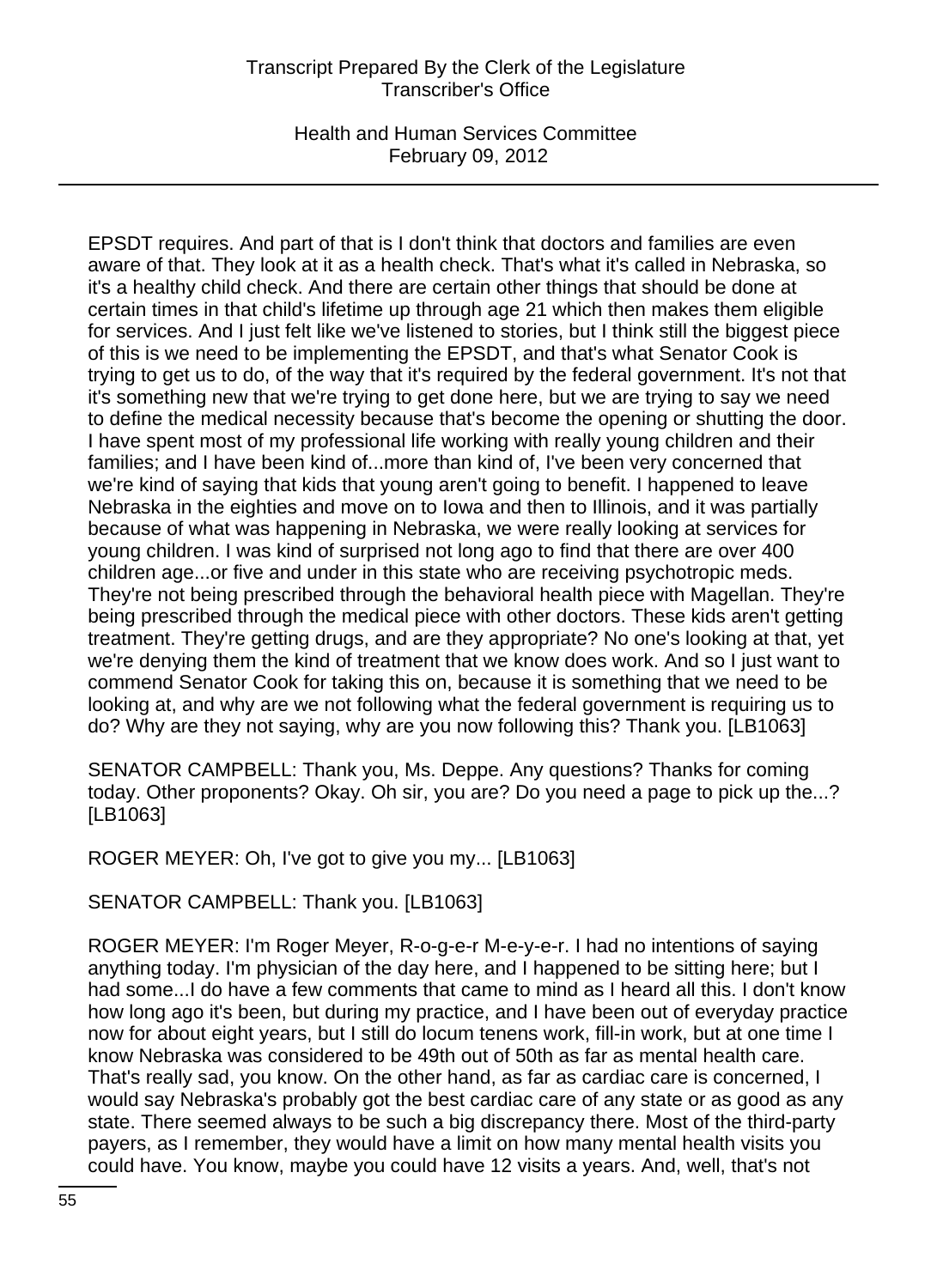Health and Human Services Committee February 09, 2012

enough, you know, I mean if you've got a psychiatric illness, you need a lot more than that. Kind of had to chuckle when Blue Cross Blue Shield doesn't want this bill to pass, that's pretty obvious, you know, because it's going to cost them more. There's also, I feel, not near enough providers of mental health care in Nebraska; and, you know, maybe that's because the climate for doing good mental health care is not here. If you can only see the patient 12 times a year, your hands are tied on how many times you can see this patient. I happened to be out where Rivendale was, and I don't know if you people remember the Rivendale episode or not, I don't know. I thought they were doing a wonderful job, and then apparently there was some fraudulent activity, and it came to an abrupt halt. But the thing where I was involved was that these kids would come in, they all needed a general physical. So we took turns from the Seward Memorial Healthcare system taking care of these...or doing exams on these kids. I can't just remember the age levels, but it seems like it was like five to nine or something like that; but the appalling thing was that these five- and six-year-old kids would be coming in because they had attempted suicide, they had threatened homicide, you know, sexual abuse, and on and on and on. And I made the comment, where in the world do these kids come from; and the answer was, well, most of them come within a radius of 50 miles of here. Now I was wondering who took care of those kids before Rivendale. Now I'm wondering who in the world sees them after Rivendale. It's obvious that if these kids were taken care of early on, that would be, there would be a lot less problem later on. And you know, I know psychiatric care is expensive; but how expensive is it to have someone be on the Medicaid system for the rest of their life because they didn't get taken care of early on? I happen to have a lady who lives in a trailer house close by me that was told she just as well leave high school because she wasn't paying attention and she was doing drugs and that sort of thing. Well, at any rate, she got into some problems and was put on probation, and I learned after they sentenced her to go to prison for three years because she hadn't followed the probationary thing, what this probation thing was. I'm not so sure I could have followed it. Her caseworker didn't really help her, so she was in jail, whatever you want to call it, for three years because she hadn't followed her probation for being on drugs. I mean, this woman needed psychiatric help. All she got was put in jail for that length of time. Now I have no idea what it costs to take care of her, I've heard anyplace from \$70,000 a year to \$200,000. I have no idea what it is, but why wasn't that spent on psychiatric care? I think all of Nebraska is at fault here. I think physicians have come to assume that mental health care is something that we aren't going to pay too much attention to. Apparently, Nebraskans don't expect mental health care to be equivalent with cardiac care or anything else. I think we really have a problem, and so I only heard half of your bill; but I kind of got the gist of it from everybody else. So that was pretty disjointed, but thank you. (Laughter). [LB1063]

SENATOR CAMPBELL: Thank you, Dr. Meyer. Any questions? Thanks for testifying. Any other proponents for the bill? Those who oppose LB1063. Madam clerk, how are you doing, Ms. Johnson? Okay. I'm just trying to figure out if we're going to take a quick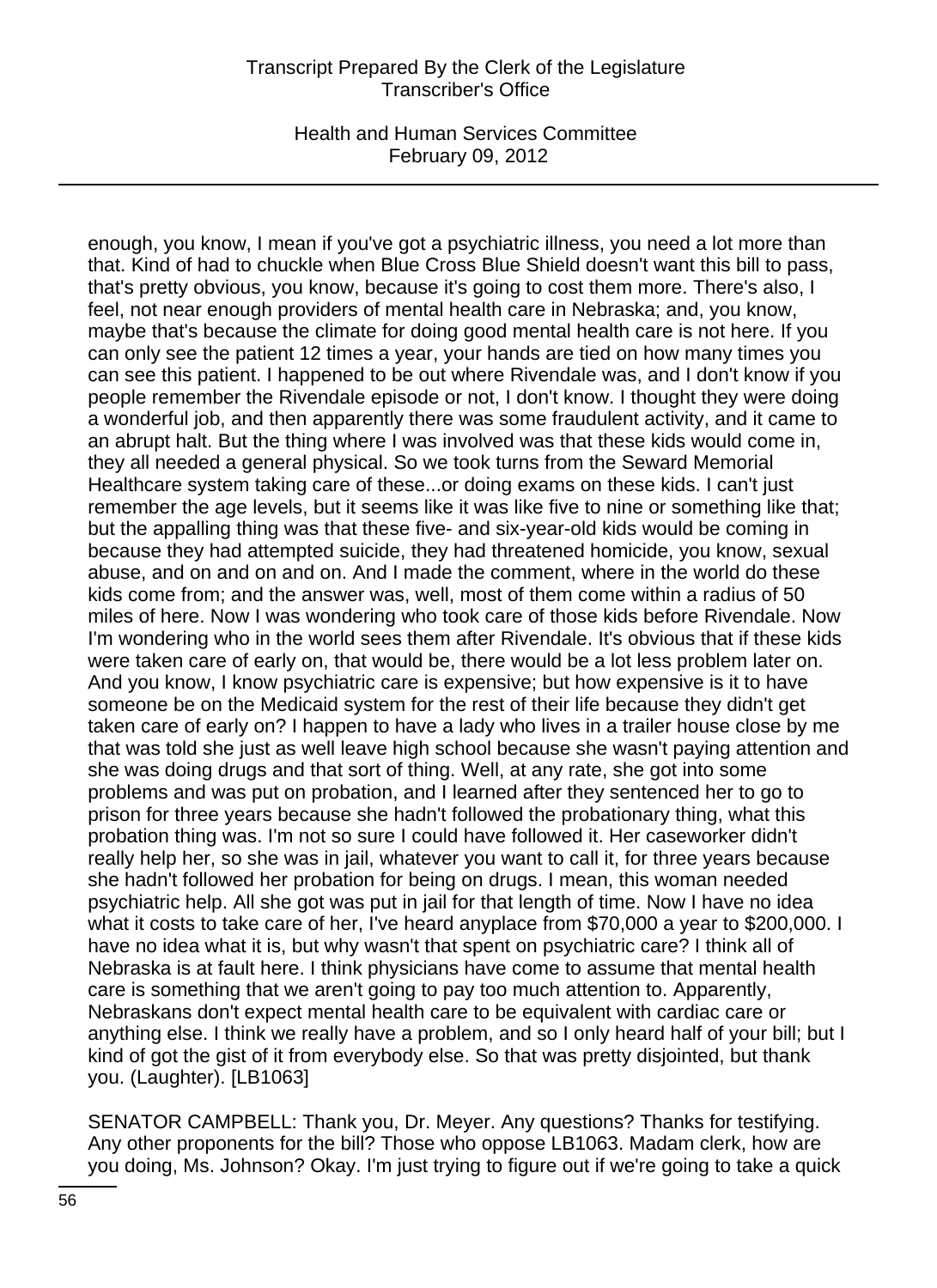break after we finish this bill. Okay, (laugh) I'm seeing her nod. For the audience, I mean, we can all leave at certain periods of time; but obviously, the clerk cannot, so I pay very close attention to if she tells me she needs a break. Director, welcome once again. [LB1063]

VIVIANNE CHAUMONT: (Exhibit 20) Good afternoon, Senator Campbell, members of the Health and Human Services Committee. My name is still Vivianne Chaumont, V-i-v-i-a-n-n-e C-h-a-u-m-o-n-t, and I'm the director of the Division of Medicaid and Long-Term Care for the Department of Health and Human Services. I'm here to testify in opposition to LB1063. LB1063 appears to try to do two things. First, it requires the department to provide early and periodic screening, diagnostic, and treatment services known as EPSDT to all Medicaid-eligible children under the age of 21. Second, it legislates a definition of medically necessary for all services provided to children. You should first note that in Nebraska, children are eligible for Medicaid and CHIP to age 19. The reference to 21 in the statute is confusing and could be misleading, and it's my understanding that that's going to be amended. Every state Medicaid program is required to offer EPSDT services to eligible children. Nebraska already recognizes that mandate in Section 68-911 of the Nebraska statutes which states that medical assistance shall include EPSDT services for children. It is a mandatory service under federal law. It is a mandatory service under Nebraska law. Medical necessity is a fundamental concept underlying all health insurance programs including Medicaid. Although federal law does not define medical necessity, the state's definitions of medical necessity are strikingly similar. The medical necessity definition of Nebraska's Medicaid program is similar to that of many states and is almost word for word the definition of the largest health insurer in Nebraska. Nebraska Medicaid defines medical necessity with a comprehensive definition set forth in the Nebraska Administrative Code. Medical necessity is defined as healthcare services and supplies which are medically appropriate and 1) necessary to meet the basic needs of the client; 2) rendered in the most cost-efficient manner and type of setting appropriate for the delivery of the covered service; 3) consistent in type, frequency, duration of treatment with scientifically-based guidelines of national medical research, or healthcare coverage organizations, or governmental agencies; 4) consistent with the diagnosis of the condition; 5) required for means other than the convenience of the client or his or her physician; 6) no more intrusive or restrictive than necessary to provide a proper balance of safety, effectiveness, and efficiency; 7) of demonstrated value; and 8) no more intense level of service than can be safely provided. Additionally, health insurance companies as well as other Medicaid programs specifically state that the fact that a provider has prescribed, recommended, or approved medical care, goods, or services does not in and of itself make such care, goods, or services medically necessary. This concept has been upheld by federal courts which have upheld state Medicaid determinations of medical necessity where the program and the physician disagreed. I provide you with two examples. There are more. In 1979, the United States First Circuit Court of Appeals held that federal Medicaid statutes grant states some discretion to limit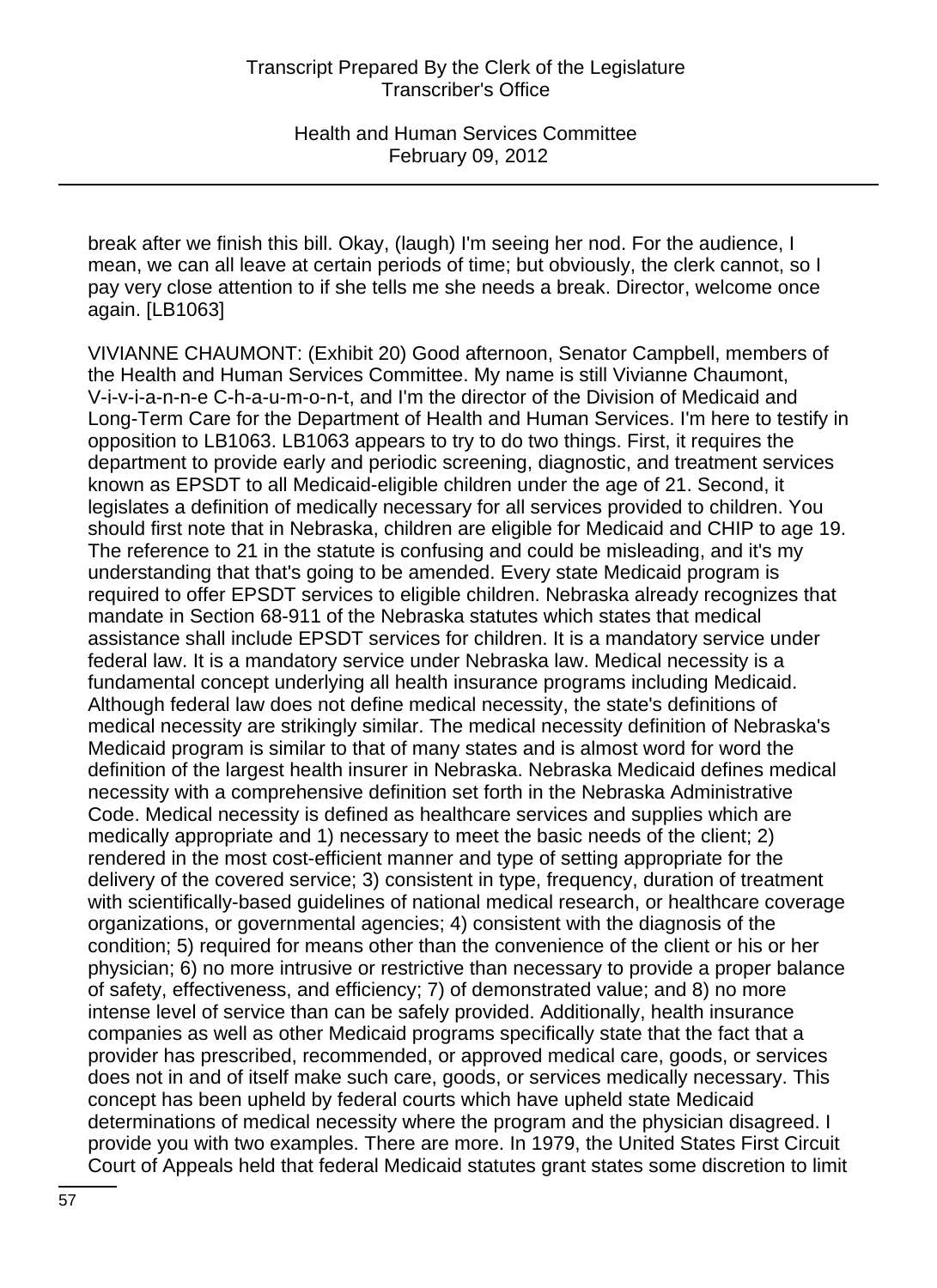Health and Human Services Committee February 09, 2012

medical services based on their judgment as to whether a particular medical service is medically necessary. The court rejected the argument that a state Medicaid program must cover any medical procedure certified by a doctor as medically necessary. In 2009, the United States Court of Appeals for the Eleventh Circuit made short shrift of the argument that the physician's opinion regarding medically necessary treatment was the end of the discussion. The court held that the Medicaid agency may place appropriate limits on a service based on such criteria as medical necessity or on utilization control procedures. It stated, "A private physician's word on medical necessity is not dispositive." We are, therefore, very concerned about the provision in the bill that states that in making a medical necessity determination, there shall be a presumption in favor of the medical judgment of the treating physician or treating provider. A presumption assumes that the provider's opinion is correct. Is the presumption envisioned in the bill rebuttable? Is there room for the department to do prior authorization? Is there room for utilization control? Every state's Medicaid program is required by federal statutes and regulations to have a utilization review program that safeguards against unnecessary or inappropriate use of Medicaid services. This is particularly true of admission to and continued stay in institutional care settings such as hospitals, ICF/MRs and mental health facilities. A presumption that a provider is correct is contrary to those requirements. If the inquiry ends with the presumption that the provider's opinion is correct, there are several important consequences. First, Nebraska Medicaid could be in violation of federal law as discussed above. Also, the bill establishes a standard of medical necessity for children. This standard is different than that would be applied to adults. I know of no insurance company or other state Medicaid program that creates different standards of medical necessity for children and adults. Federal regulations require comparability of services to clients within categories. There is a good chance that federal regulations do not allow different medical necessity criteria between adults and children, and we would be out of compliance with federal requirements on this issue. Second, if the discussion on medical necessity begins and ends with the opinion of the provider, there are serious implications to the Medicaid program. The rationale for managed care programs would disappear. If we were to take children out of the managed care contracts, it would be difficult to sustain managed care contracts only for adults. This is equally true for physical health and behavioral health managed care contracts. Physical health managed care contracts save money. Without a behavior health at-risk contract, our Medicaid program will not be able to comply with our corrective action plan related to Institutes for Mental Disease. Lastly, there would be a fiscal impact to the state, the extent of which cannot be determined today. In fiscal year '11, Nebraska spent approximately \$500 million providing services to children through the Medicaid and CHIP program. This bill appears to be intended to provide children with more services. If the bill results in a 10 percent increase in services, that's \$50 million fiscal dollar impact; if it's a 5 percent increase in services, that's a \$25 million fiscal impact; if it's a 1 percent increase, that's \$5 million fiscal impact. To these numbers, add the loss of savings from managed care and other programs to review utilization that the department currently has for children and adults. LB1063 overturns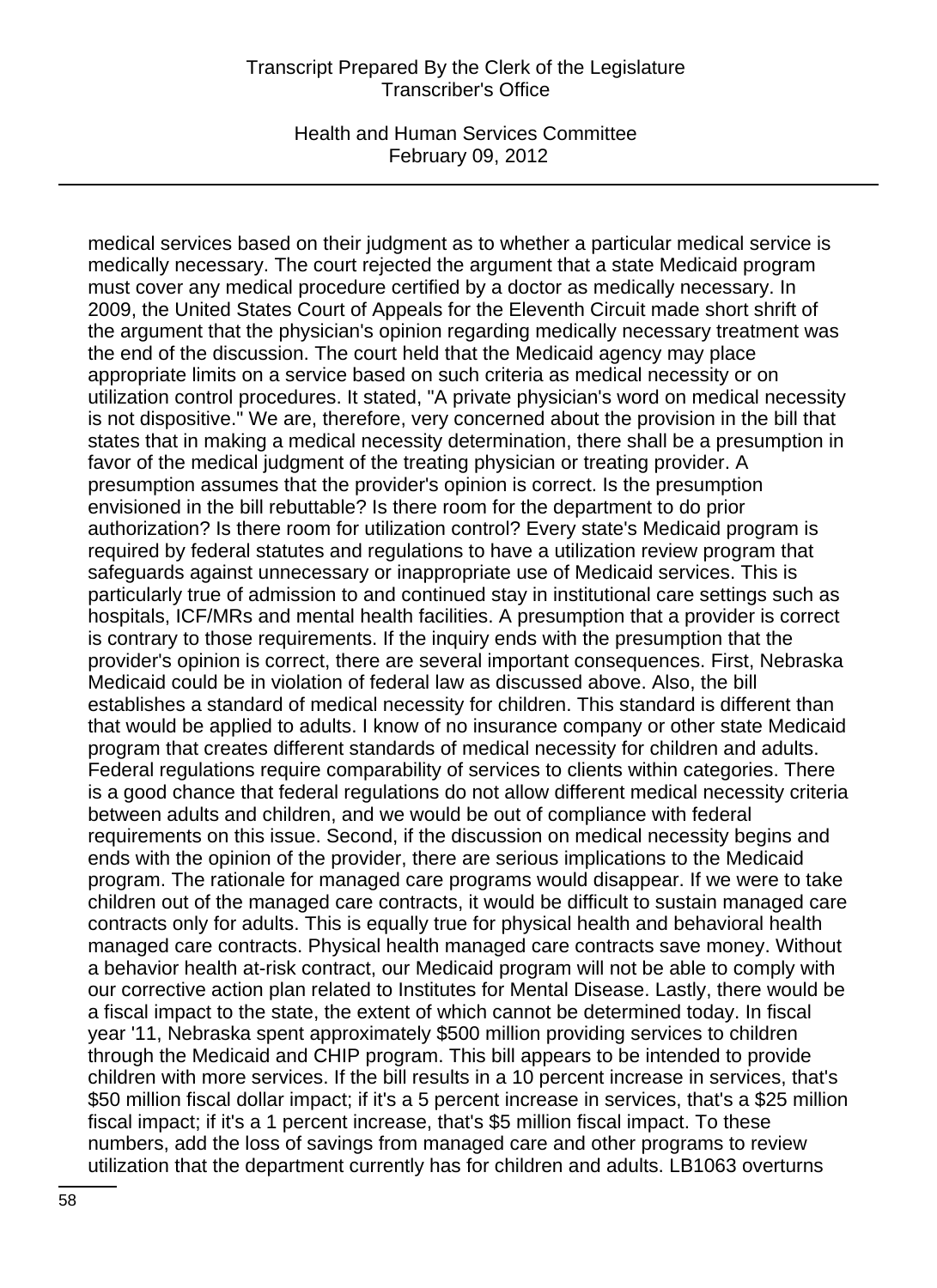standard practices of health insurance companies and Medicaid programs around the 50 states. It puts the Nebraska Medicaid program at risk of being out of federal compliance, and it will cause an indeterminate, but substantial fiscal impact. For all the mentioned reasons, the department opposes LB1063. I appreciate the opportunity to voice our concerns, and I'm happy to answer questions. [LB1063]

SENATOR CAMPBELL: Thank you, Director. We'll start with Senator Krist. [LB1063]

SENATOR KRIST: The definition that you currently have for medical necessity, and we have to disagreed...to agree to disagree on this issue, you and I personally, and your staff. It needs to be changed. It needs to be more flexible to allow an interpretation that would give treatment where treatment is due and needs to be there. I disagree with your presumption that just because the doctor goes in with some credibility that you can't fight back. The department shall adopt and promulgate rules and regulations to carry out the children's health treatment on page three, and then as it goes on on page four, the department may establish premiums, copayments, and deductibles for goods and services provided in medical assistance program limits on the amount and the duration of scope of goods and services that are received. I mean, the language here says pretty clearly you can as a department, and I'm talking to the amended copy, not the green copy, so if I'm putting you at odds because you're not prepared for it, I understand. But it's my personal opinion that Magellan, who does exactly what we tell them to do, nothing more, nothing less. It's a cookie-cutter approach on who's qualified and who's not qualified for service. They, in other states, have different interpretation for the same services. So someplace, and we again, we had this discussion on the mike before, someplace between where you are and where other states are more lenient is someplace we need to be. If in this program Magellan continues to do what they're doing right now, and you've heard all the horror stories, and they're all probably very, very true, and they touch you as much as they touch me. But if we continue to do this, then we are telling kids in the state that the only way you're going to get any treatment is if you are made a ward of the state, which is taken out of another pot of money, understandably; but there is some federal match on the Medicaid side that we're not seeing in general funds when a judge says, I don't care what you say, this kid needs to have treatment. So, you know, I understand it's your job to come in and disagree with the bill; however, I think there has to be some middle. [LB1063]

VIVIANNE CHAUMONT: Two things, I think. The first thing that you were talking about, and the testimony seemed to be focused on admissions to PRTF, basically. That's what the providers here, other than the ones that talked about the under five, those two things. That is one tiny part of the Medicaid program for children. This isn't talking about PRTFs. This isn't talking about mental health services. This is talking about Medicaid services for children. That's \$500 million worth for children. The behavioral health services are not even half of that. So if we want to talk and we have actually in response to the committee's urging and hearing the input that we have, we have been working on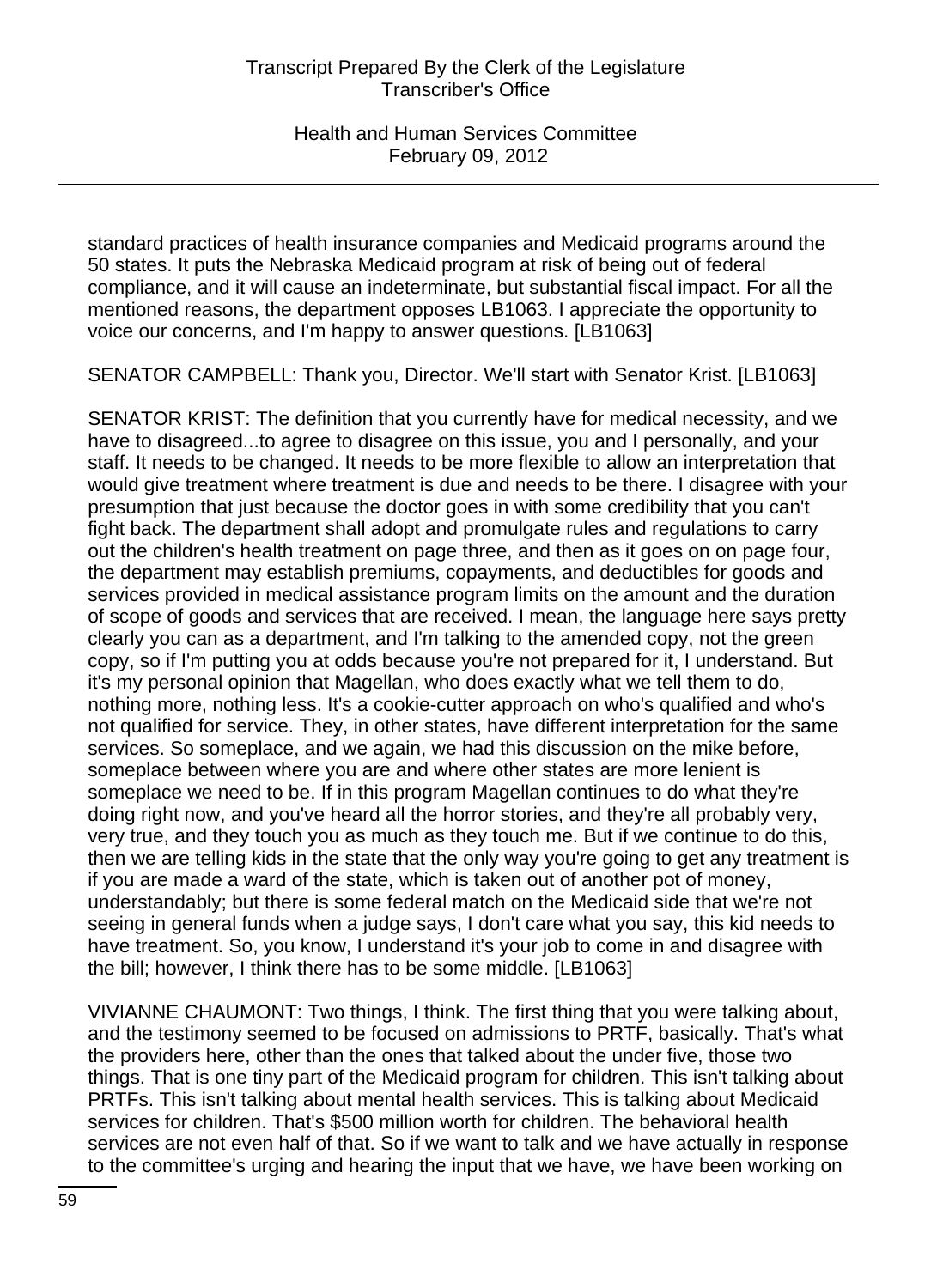revising the criteria that you need to get into a PRTF, and we are more than willing to work with that. And that's the standards that, you know, the side by side that had been offered before by Mr. Connell and others. But this isn't what this bill is about. This bill isn't about admission to PRTFs or for behavioral health services. This bill changes the medical criteria to look at all Medicaid services for children, and I don't believe...and you know, I meet with state Medicaid directors and see what other states are doing, and I can tell you that that definition in my testimony is pretty standard among the states. [LB1063]

SENATOR KRIST: Okay, so what you're saying is that we're applying the definition in this bill, we have changed the definition to be so broad that we're going to see an increase of kids coming into the system. [LB1063]

VIVIANNE CHAUMONT: See, you're focusing on behavioral health. This bill is about Medicaid and CHIP for children. I believe, you know, are we going to see more kids come in the system? Yes, we might see more kids. I can tell you this. We are looking at everything that we can to make sure that we are in compliance with federal regulations and are stretching the limits for the behavioral health services. [LB1063]

SENATOR KRIST: I just don't see that I'm focusing on mental health. I see that...I see the total system and the total program being, if we have to treat a kid and we can't do it because a parent can't get the child treated in their home, then the obvious, the obvious, and the state is...it's not your office that's saying it; but in conjunction with another office, we're saying if you can't qualify it, if Magellan can't put you into some kind of system, and we can't use part Medicaid funds and part maybe something else to treat you, you don't have a choice. You're going to make them a ward of the state. [LB1063]

VIVIANNE CHAUMONT: And I don't...I understand that part of it, but what also comes at play in this, and we've gone through this before, is that we had to come into compliance with federal requirements. Our previous children's behavioral health system was out of compliance with federal law, and the threat was we were going to lose all the money, so we had to move this, the system to a system...that's right, we don't pay for the same things that we used to pay for prior to July, because we have to comply with federal law. And the way we were doing it previously didn't comply with federal law, and they told us so, so that's why some of the change has been. But this definition, so we can talk about the definition to get admitted into a PRTF, which is basically set out in federal law, and we're going to be sharing our revised criteria here shortly, but this we're talking about a definition for services in the medical program, which is the underlying definition. And then for particular services, there might be a particular additional criteria, and we are focusing on the bill that just is talking about Medicaid services for children, all \$500 million of it. [LB1063]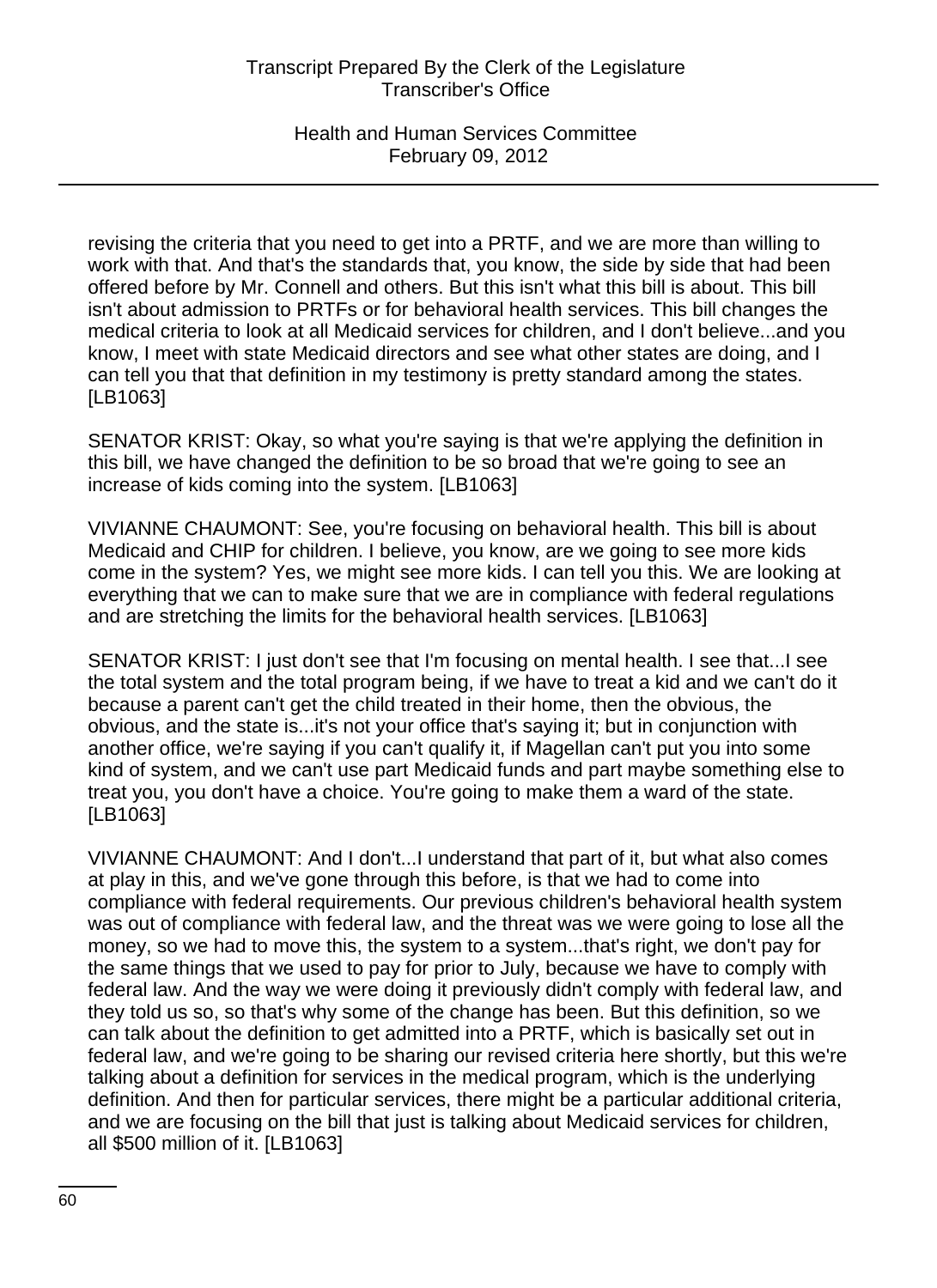Health and Human Services Committee February 09, 2012

SENATOR CAMPBELL: And Director, I guess what I would like to add here, and it was...I know you think it was an unfortunate day for you (laugh); but on the day that we were supposed to discuss this is, of course, the day that you had your accident. And I honestly think that the discussion among the committee members was, do we need to look at the definition of medical necessity? And one of the things that was talked about at that meeting was, we'll go back to the department, and we'll look at this issue. And I know...I take you certainly at your word that you're working on it; but at some point, I think the committee and Senator Cook probably said, well, let's put something in here, because we have to know where we're going on this issue. And so I guess I would implore that there be perhaps another discussion here in terms of all that you're working on here and all that we might be seeing in the bill. I understand your duty today is to raise the issue of how this affects the total program; but certainly from that day, we've not heard anything. And to Senator Cook's defense, I think she was listening to the committee and said, let's put a bill in. [LB1063]

VIVIANNE CHAUMONT: I understand that. And I just want to say that in my defense, I thought we were going to schedule another hearing. We have been working on it. We're about ready. I have the data regarding the drugs for children under five that I know was raised on December 5, when I wasn't here. So I am more than happy to send the information to you in writing or to schedule a hearing, either way. [LB1063]

SENATOR CAMPBELL: I'm going to let Senator Gloor in here, because he has to leave, and I have some follow-up questions, but... [LB1063]

SENATOR GLOOR: Got to go to a funeral. That will be sort of the fitting ending to the way this whole week has been. (Laughter) [LB1063]

VIVIANNE CHAUMONT: I'm sorry. [LB1063]

SENATOR GLOOR: No. It's been interesting to sit here watching you in the back bounce around. I can tell you're getting better, because you're starting to move around a lot more in your seat. (Laugh) And so I'm not so sure I liked you... [LB1063]

VIVIANNE CHAUMONT: (Laugh) You have very uncomfortable chairs I think. [LB1063]

SENATOR GLOOR: Well, you're bouncing around based upon some of what was being said here in the testimony. [LB1063]

VIVIANNE CHAUMONT: Uh-huh. Yeah. [LB1063]

SENATOR KRIST: And I understand your frustration. And you know from my line of questioning that I have this uncomfortableness about the presumptive issue. But that wasn't what this bill was really focused on. And your whole response to us, written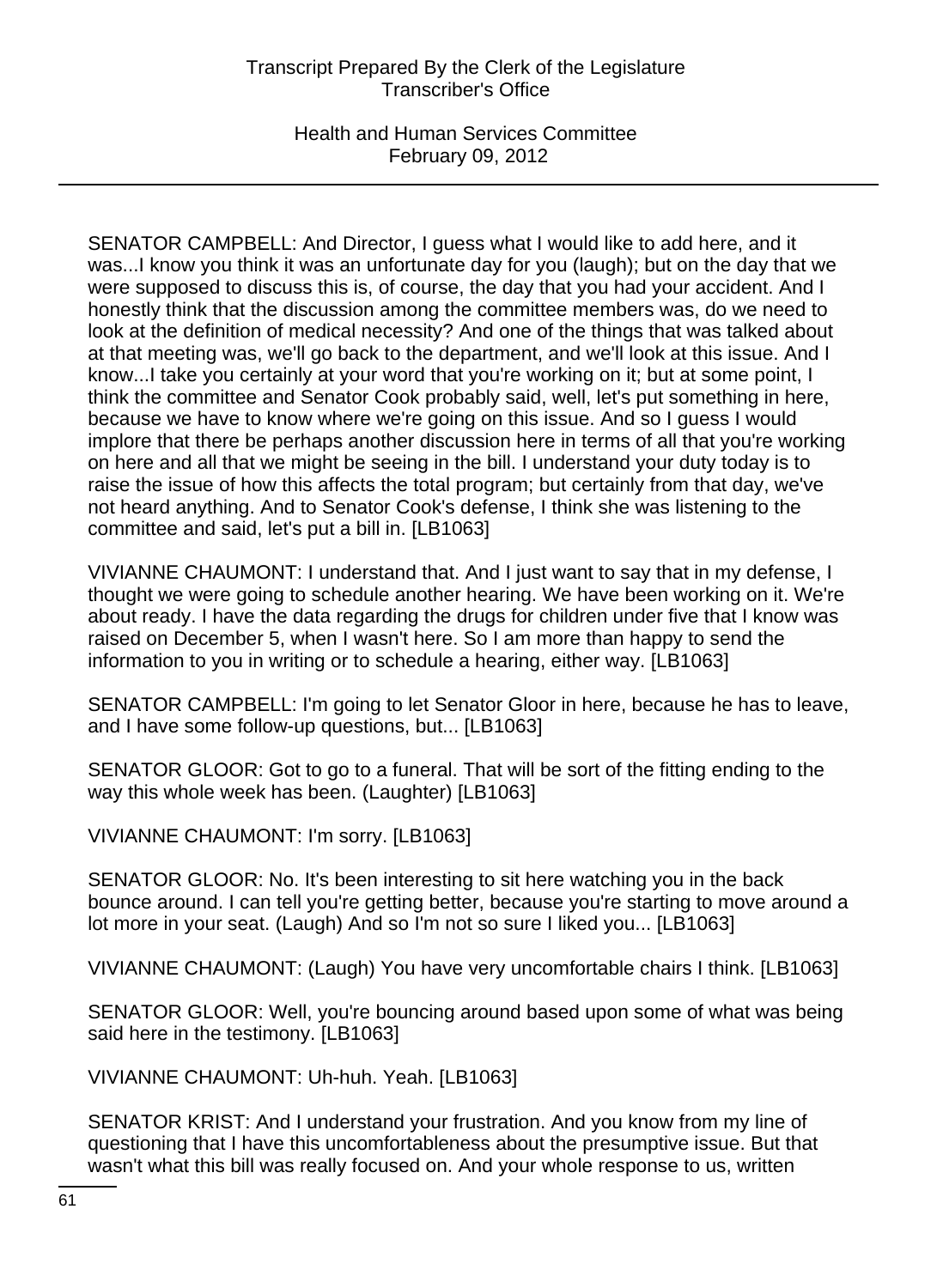Health and Human Services Committee February 09, 2012

response, was almost solely on that issue. I would reiterate the comments made by Senator Campbell and I think others that there are bigger issues here that are I think more important to what we're interested and what you can help us with. And it's unfortunate that our focus has drifted towards that. And I think there is opportunity for us to sit down and maybe have a lot more productive dialogue about this. This is a sticky, sticky issue that I would hate to see us sink good dialogue about some of the things that we, I think, all would like to try and accomplish. [LB1063]

VIVIANNE CHAUMONT: Thank you, Senator. I totally agree with you that, you know, I read the bill and it's this...you know, it's not a focused bill on the issue that we're talking about. It's a bill that establishes different standards, that appears to change things completely. And I'm very, very uncomfortable with that. If we want to focus on the issues about the residential care for children and how that's changed since the federal...since that corrective action plan with the feds and the work that we've done on it, I'd be more than happy. And I think that the conversation would probably be better if we were focused on that. [LB1063]

SENATOR CAMPBELL: But in all honesty, though, Director, at the end of that conversation that day we did sit and visit about the definition of medical necessity. And I think part of the idea was to come back and try to talk about that issue. So just so that you know that was a part of it. And I also think we wanted to set a briefing, and that's certainly remiss on my part, on the issue of the waivers and I think probably Senator Bloomfield's, that issue. I didn't think that we were to come back with the review, but we will set it up. The question I want to follow up, though, is on...in the note you talk about the EPSDT. And yet we continue to hear from people that some of the behavioral health services for children should be covered under EPSDT and we are not covering in certain...I think Mr. Goddard's testimony. So can we go back to that? [LB1063]

VIVIANNE CHAUMONT: Sure. EPSDT requires services to be medically necessary. EPSDT has a whole screening, you know, vision, all of that. There's that part of EPSDT. And then there's the part of EPSDT that says if a child...if there is a medically necessary service for a child that the plan doesn't cover for adults, you still have to cover it for a child. So let's say that this is why when we make benefit changes most of the time we're not talking about children. Let's say dental, just to take a nice noncontroversial topic, because there are no dentists in the room... [LB1063]

SENATOR CAMPBELL: Today. [LB1063]

VIVIANNE CHAUMONT: ...today. We don't...if we...okay. If a state doesn't cover dental services for adults, all states cover dental services for children through PSDT if it's medically necessary for a child to have a procedure that that will get paid for. If it's medically necessary for a child to be in a PRTF, you don't need to go to EPSDT, because that is a service already in the state plan that we cover. But EPSDT doesn't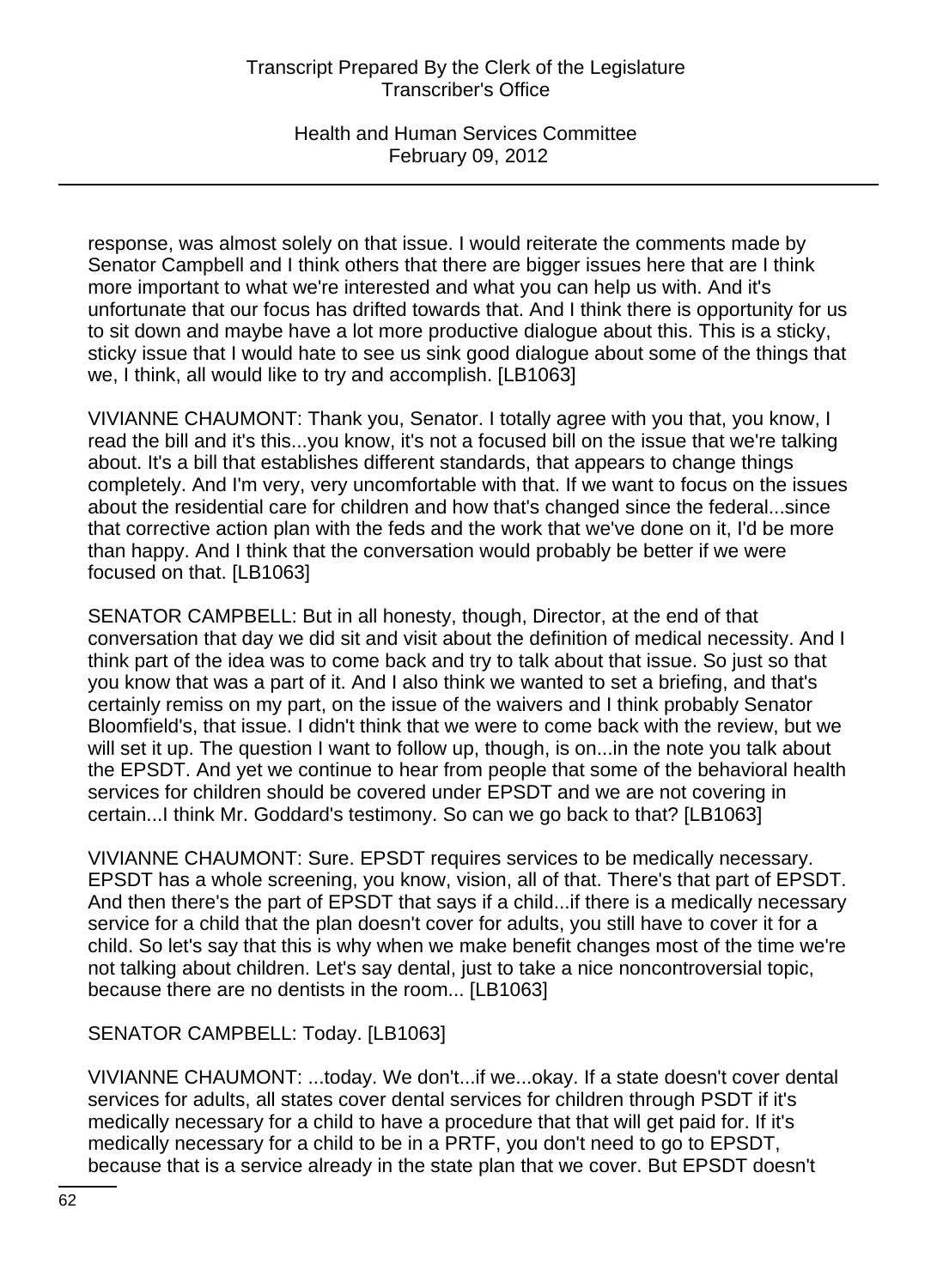eliminate the need for medical necessity. Every Medicaid service needs to be medically necessary. And EPSDT is a class of medical benefits. [LB1063]

SENATOR CAMPBELL: So in other words, the children who are under the age of five, who we've talked about today, who some have said to me should be covered on EPSDT, you're still saying that meets the medical necessity. So those children under five aren't covered because they don't qualify under medical necessity? [LB1063]

VIVIANNE CHAUMONT: Right. And... [LB1063]

SENATOR CAMPBELL: Am I following that train correctly? [LB1063]

VIVIANNE CHAUMONT: That's exactly right. That's exactly right. And we do cover services for children under five. We don't cover probably services to the extent that some might want us to cover the services; but we do not say, you are under five, you don't get a service. We do cover services for children under five... [LB1063]

SENATOR CAMPBELL: And I think that... [LB1063]

VIVIANNE CHAUMONT: ...if we find that they're medically necessary. [LB1063]

SENATOR CAMPBELL: Yeah. And I'm just going to finish and then we'll come back. But part of the concern that I think this committee has seen is one of the comments when a physician is prescribing psychotropic drugs for children under five, and yet we can't get behavioral health services for them. And I know that that's been brought up here and greatly bothered by it. [LB1063]

VIVIANNE CHAUMONT: And that's...there is some data about how many kids under five were getting, at a certain point in time, were getting psychotropic drugs. And we have that data and exactly what they were getting and whether or not, you know, we can agree to disagree again, whether or not, you know, whether or not they need it. The large...there were...I don't...I have the correspondence ready to go to Senator Krist, it just needs to go out. Well, I figured he...I thought we were going to have a hearing. But I figured I better get it to him quick. [LB1063]

SENATOR CAMPBELL: Senator Krist, you want to follow up on that, and then I'll come back to Senator Cook? [LB1063]

SENATOR KRIST: Your stand-in who came to that meeting on the fifth, that immortal day, and the Magellan person who sat next to her when we asked the question, I was sitting over there on that side and I said, the definition of medical necessity needs to change. And we need to take care of more kids. We're taking care of them over here or we're taking care of them over here. So we need to come to a new definition. And she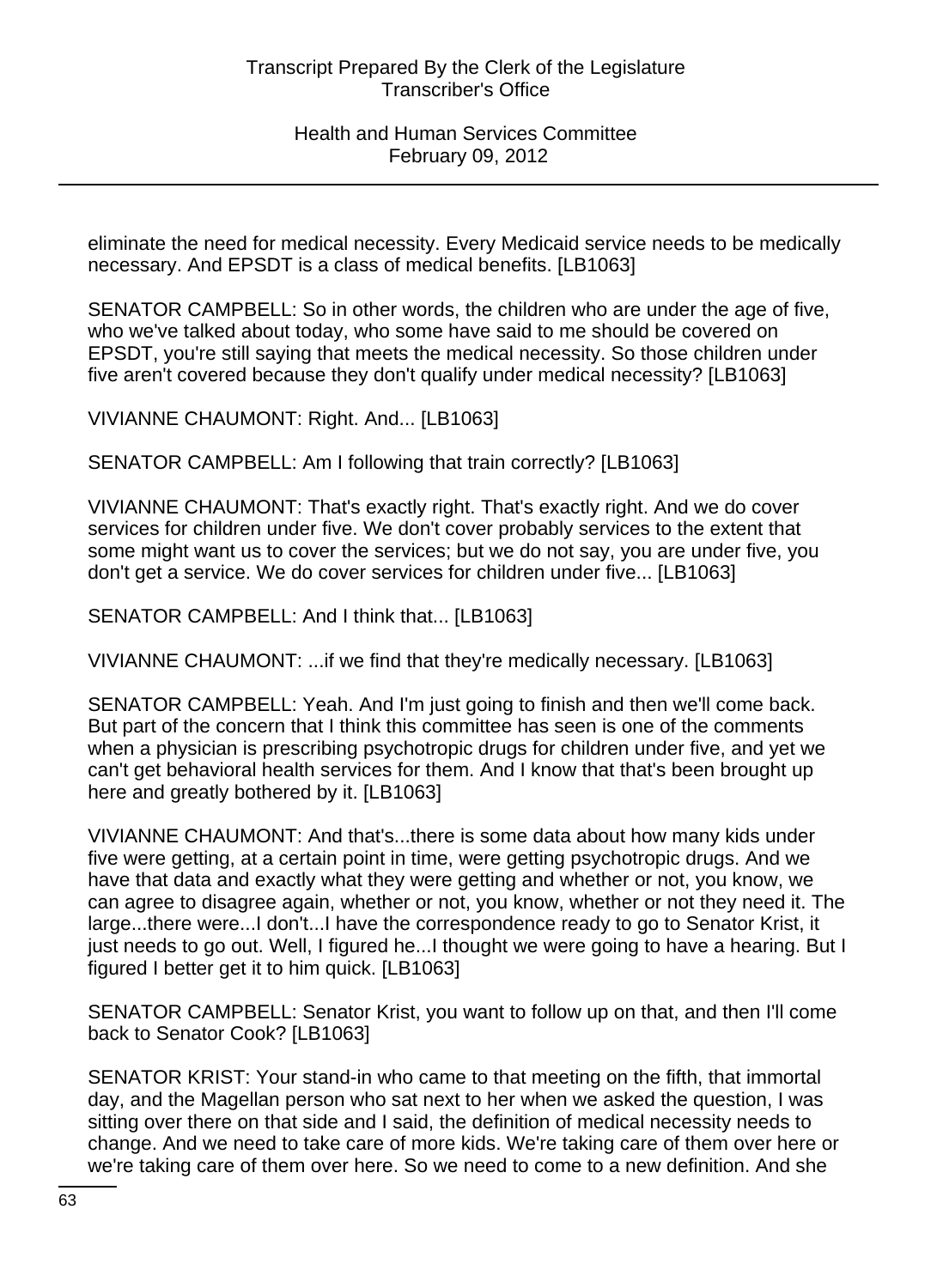said, and you can check the records and the transcripts, we don't agree, I'm just following the directions. [LB1063]

VIVIANNE CHAUMONT: Who said that? [LB1063]

SENATOR KRIST: Your person sitting at the table the day you had your accident. We don't agree, we think the definition is fine. And I said, well, I'm going to tell you I don't agree. Now we can argue about whether there should have been a hearing. We can debate or talk about whether,... [LB1063]

VIVIANNE CHAUMONT: Yeah. It doesn't matter. [LB1063]

SENATOR KRIST: ...there should have been a hearing there was a...you know. But the Magellan person sitting right next to her said, you're telling me that it's the definition that you're listening to, and that if the definition changed you could approve more services? And she said, we approve more services in other states based upon different definitions. So I'm just telling you from my perspective that I don't think we're doing everything that we can to help the people who need help. And I'm not suggesting that we have to expand this into a \$100-million program, but that is the crux of my frustration with this whole thing and the fact that we're handing out candy to kids, but we're not trying to get them off of the candy. And that goes back to the point on the five-year-olds. [LB1063]

VIVIANNE CHAUMONT: And I think when you see the data we can have the discussion. [LB1063]

SENATOR KRIST: Okay. [LB1063]

VIVIANNE CHAUMONT: We'll have more basis for data. But I think the lesson is not to ever have an accident before I'm supposed to be here. (Laugh) [LB1063]

SENATOR CAMPBELL: Senator Cook, did you have a follow-up or was that your question? [LB1063]

SENATOR COOK: I've got maybe more of a... [LB1063]

VIVIANNE CHAUMONT: And I'm sorry, because... [LB1063]

SENATOR CAMPBELL: Oh, I'm sorry. Go ahead. [LB1063]

VIVIANNE CHAUMONT: ...I am on the record as saying that we were trying to look...I mean I've said that in letters to people, to look at what we can be in federal compliance of and, on the PRTF issue anyway, and expand that. [LB1063]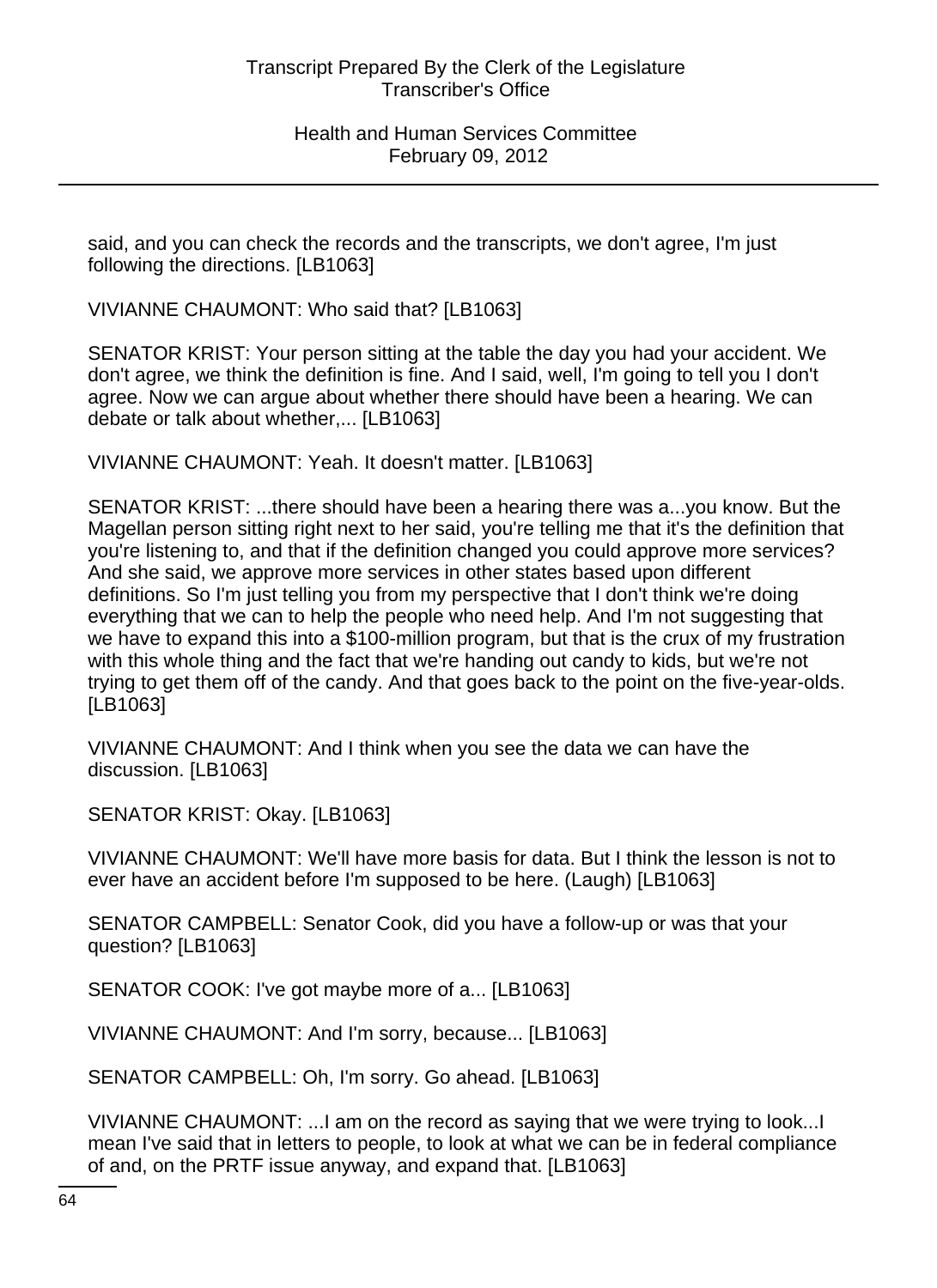SENATOR KRIST: And in all fairness... [LB1063]

VIVIANNE CHAUMONT: And be as flexible I think are my words,... [LB1063]

SENATOR KRIST: I understand. [LB1063]

VIVIANNE CHAUMONT: ...as flexible as possible. [LB1063]

SENATOR KRIST: I understand. And I can appreciate the fact you're a professional, you're doing exactly what you think you need to do. But we've been hearing that from the Department of Health and Human Services for a long time--we're getting better, we're working at it, we're moving ahead. It's just time that we...I don't know what it takes. But we're getting to the end of a 60-day period here where we can't do anything. And then we're not going to be able to help the people that do. So I... [LB1063]

VIVIANNE CHAUMONT: I will get you the revised criteria for PRTF next week. [LB1063]

SENATOR CAMPBELL: Senator Cook, did you have a follow-up? [LB1063]

SENATOR COOK: I think I have a question. Thank you, Madam Chair. I have a question, and I think it is probably a question on the minds of many constituents and parents and advocates. And it goes to the idea that one would get approval through this rubric for a psychotropic drug, a drug therapy, and not get approval for a different kind of nondrug therapy, whether it's talk therapy or some of the behavioral therapies that we've learned about. So...and I understand the changes that happened at the federal level. We've also heard testimony today with families that have been, way before we saw that piece of letterhead from D.C. in 2010, have been struggling with getting their children served. So to the extent that you'd be able to help us understand that or...I'd appreciate it. [LB1063]

VIVIANNE CHAUMONT: Well, the psychotropics for...and I wish I had the letter and I wish, you know, that we had that data in front of us. We actually do things through prior authorization to try to keep the psychotropics out of young children, not five-year-olds, I think it's to seven. We have a drug utilization review board. There are instances where...well, I can tell you that the large majority of drugs that are prescribed to adults and children, psychotropic drugs, are prescribed outside of the mental health system. So they are prescribed...and I haven't done it here; but we did a data poll one time in Colorado. And, I mean, you had dermatologists prescribing psychotropic drugs, you had, you know, pathologists, all kinds of people. And the large majority of them were family practice and I guess that's what they're called, not GPs, but family practice doctors. So there is that kind of disconnect between our...but the data that we have, I don't think we're in as bad a shape as we think that we are on that. The issue with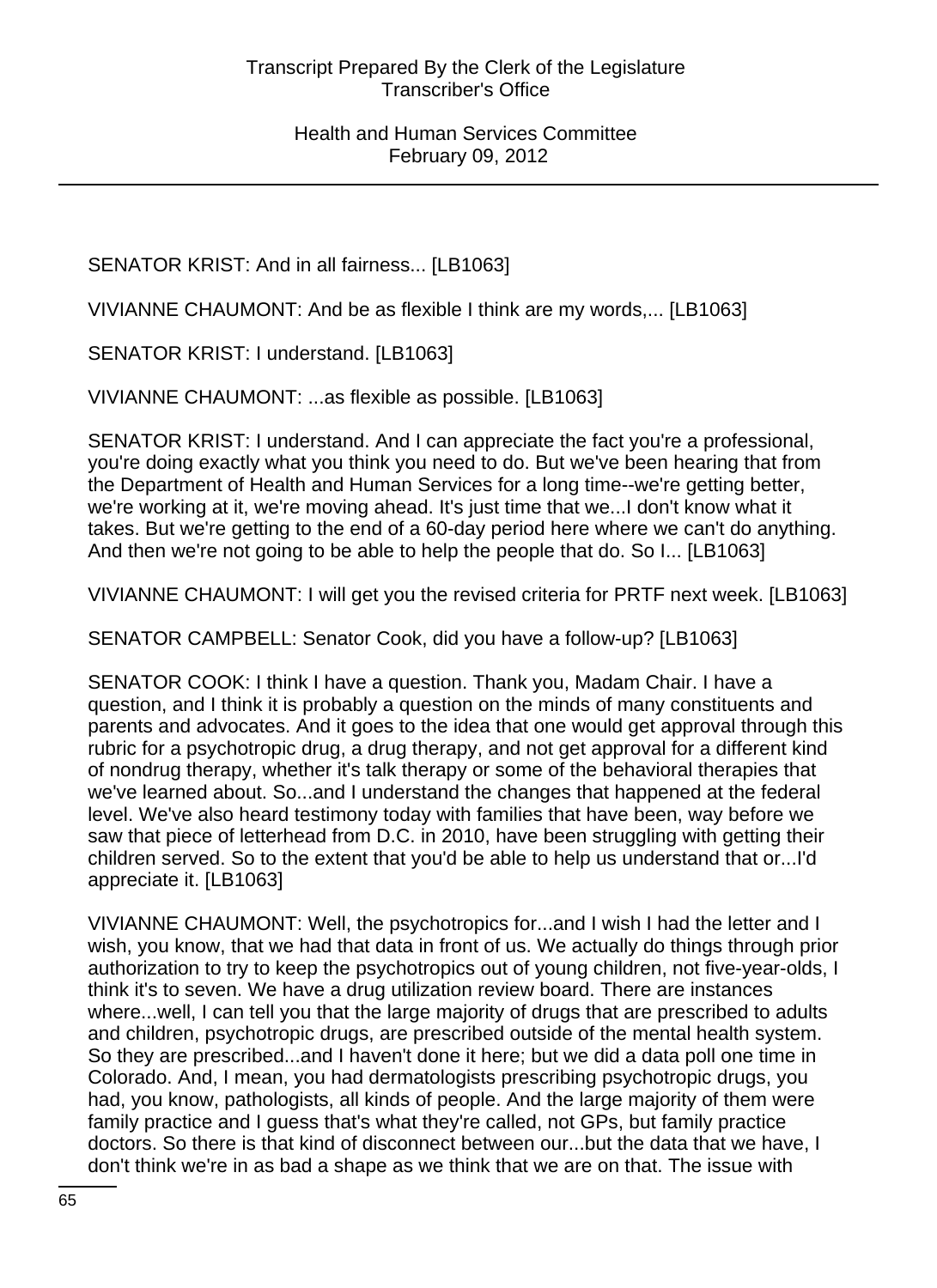Health and Human Services Committee February 09, 2012

providing therapy for under five years old is this, if we believe the experts that we hire...and don't forget, you know, that we think that it's Magellan sitting in some building, but it's...but the prior authorizations are done by Nebraska psychiatrists who are in private practice. They review a lot of the things. Depending on the type of therapy that's offered, some you can say, you know, is helpful and some isn't. Now I know that sometimes, you know, parental education is really what the therapy that someone is asking for. Well, that is not a Medicaid-covered service. So that is not a medically necessary service for the child. Could we all sit here and talk about whether that's a good idea or a bad idea? Yeah, I'm not going to disagree with you that that's a good idea. And managed care will help with that because they can pay for things that fee-for-service can't pay for. So it's that kind of thing. If there is talk therapy or family therapy or play therapy or any other kind of therapy that's helpful for a child, even a young child, we will authorize that. And if we're not authorizing it, and I know we are authorizing it. But I will go back and make sure that we are authorizing it because we should be authorizing it. [LB1063]

SENATOR COOK: Thank you. [LB1063]

VIVIANNE CHAUMONT: It should...every determination needs to be made based on that individual. You know, you shouldn't have five-year-olds get this, six year, you know. You look at every child that comes in the door. [LB1063]

SENATOR COOK: And so the reports of getting kind a tick, a punch list and then not being able to understand that because the interpretive document is stamped draft? [LB1063]

VIVIANNE CHAUMONT: No. I'm guilty as charged on that one. I'm sorry. [LB1063]

SENATOR COOK: Oh... [LB1063]

VIVIANNE CHAUMONT: I have seen the Magellan...some of the denial letters. I'm a lawyer, I work in healthcare, and I find them hard to understand. And I have asked Magellan to redraft and we are working on redrafting to make those more understandable to your average person. And that I hate to, you know, say we're working on that. But you know, there's a lot of things on our plate. And that's one of the things that we are working on. And actually hearing that testimony reminded me that I need to check what is the status of that project, because I have a hard time arguing on that one. I'm not going to argue that one. [LB1063]

SENATOR COOK: Okay, thank you. [LB1063]

SENATOR CAMPBELL: We can identify with a full plate. [LB1063]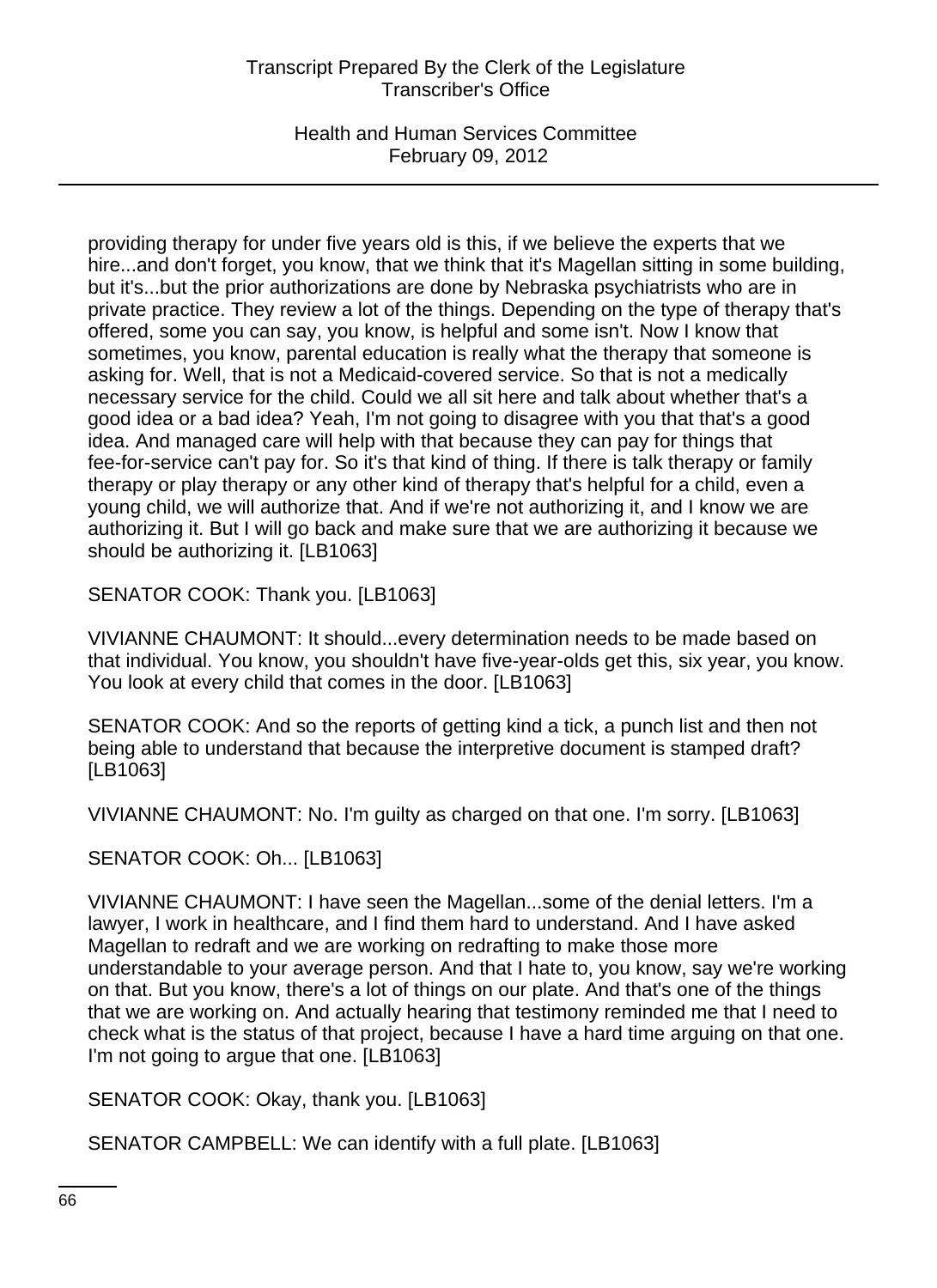VIVIANNE CHAUMONT: Um-hum. [LB1063]

SENATOR CAMPBELL: Senator Lambert. [LB1063]

SENATOR LAMBERT: Comment and then I need some help understanding something. You said we're not in as bad a shape as we think we are. I hope that's true, but I've not seen anything to tell me anything different. [LB1063]

VIVIANNE CHAUMONT: About the drugs. (Laugh) [LB1063]

SENATOR LAMBERT: You know? [LB1063]

VIVIANNE CHAUMONT: About the drugs. [LB1063]

SENATOR LAMBERT: Well, any of it. I've not seen anything to show me that we aren't...I guess and maybe I think the sky is falling. But I don't have anything to tell me that the sky isn't falling. This change in medical necessity criteria, I see that we were approving 90 percent of the applications; after July we're approving 34 percent by this letter. I assume it's correct. [LB1063]

VIVIANNE CHAUMONT: I don't know what letter that is, but I can tell you that July was when the federal government gave us to come into compliance with the new service definitions. And the service definitions of what CMS will cover, we were paying for a lot of residential care that we simply cannot cover any longer. If you want to get Medicaid services in a residential setting, you're basically limited to places that aren't an IMD, so less than 16 beds, or being a PRTF. And that's why the change, why those requirements, because the level of care that is needed to be in a PRTF is an inpatient psychiatric level of care. The level of care prior to that, in a bunch of different facilities, was a much lower level of care so we could approve people. But they're not reimbursable under federal law. We had to change our children's behavioral health, our entire system basically, to come into compliance with federal law or we would have lost our Medicaid funding. [LB1063]

SENATOR LAMBERT: So this care that we're not giving these people is because of the federal government. Is that what you're telling me? [LB1063]

VIVIANNE CHAUMONT: The care that the...some of it is, some of it is. When we had... [LB1063]

SENATOR LAMBERT: What is the rest of it then? [LB1063]

VIVIANNE CHAUMONT: Well, the rest of it, some people will argue, is that we are being too strict with the definition to a PRTF. And that's the...those are the criteria that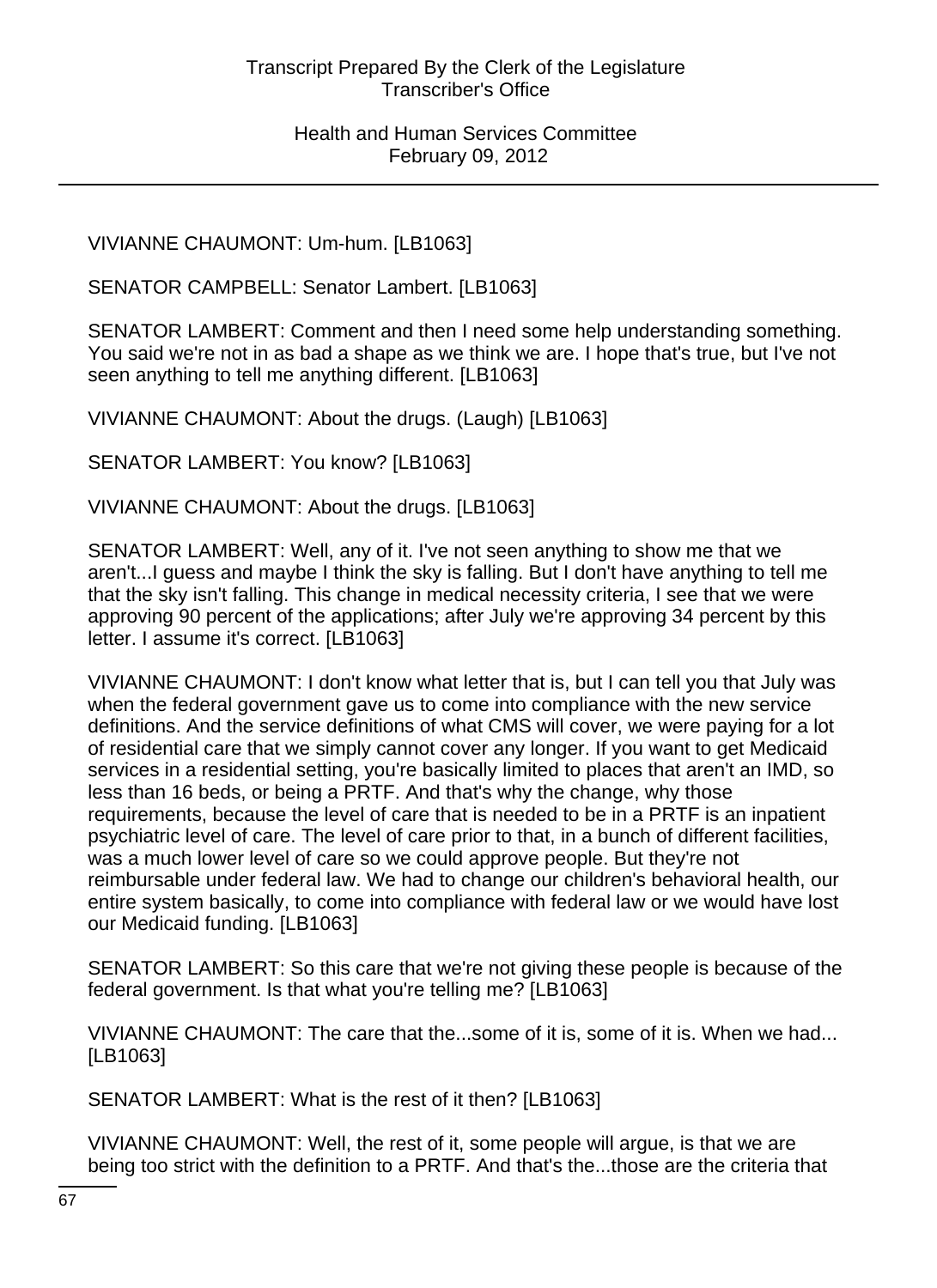we are...that we have taken a look at and tried to make as flexible as possible. But the biggest portion, I mean I believe that the reason why the services went down is because we had to come into compliance with federal law. That's the experience of every state that's had to come into compliance with those requirements. [LB1063]

SENATOR CAMPBELL: Director, I'm giving you...you can take that with you, that's the letter that Senator Lambert is referring to. And, Senator Lambert, we probably should set up a separate orientation for you, only because this committee has had like three or four on the PRTF issue. And so it would help I think. Perhaps the Director can sit down with you... [LB1063]

SENATOR LAMBERT: Well, yeah, I don't understand a lot of what's going on here. [LB1063]

SENATOR CAMPBELL: And we'll get some information for you. Director, were you...I know you were here. Did you hear Doctor, and I'm not going to say, Bothern's, I think, report that she had one approved in 19 years? I mean, do you think that's... [LB1063]

VIVIANNE CHAUMONT: You know what, I don't know. I don't know. [LB1063]

SENATOR CAMPBELL: Yeah, you might want to look at that one. That's... [LB1063]

VIVIANNE CHAUMONT: I can sure look that up. Right. [LB1063]

SENATOR CAMPBELL: That might be... [LB1063]

VIVIANNE CHAUMONT: Well, I...you know, after today, I'm going back and asking questions. [LB1063]

SENATOR CAMPBELL: Okay. How long would you like us to set up to come back and talk about the work that you've done on PRTF and follow up anything that you might find on medical necessity? How long should we plan? An hour to visit with you or 45 minutes or 10? (Laugh) It's not going to be ten, but we'll try to get something set up next week when...just think about it, and I'll have my staff e-mail you. We'll probably come back to this pretty quickly in order to know what we need to do with Senator Cook's bill. She would probably like to know that too. Anything else? Thank you, Director. [LB1063]

VIVIANNE CHAUMONT: Thank you. [LB1063]

SENATOR CAMPBELL: Anyone else in the room who wishes to testify in opposition? Okay, with that, we will close the public hearing. Oh, sorry. Senator Cook, would you like to close on your bill? [LB1063]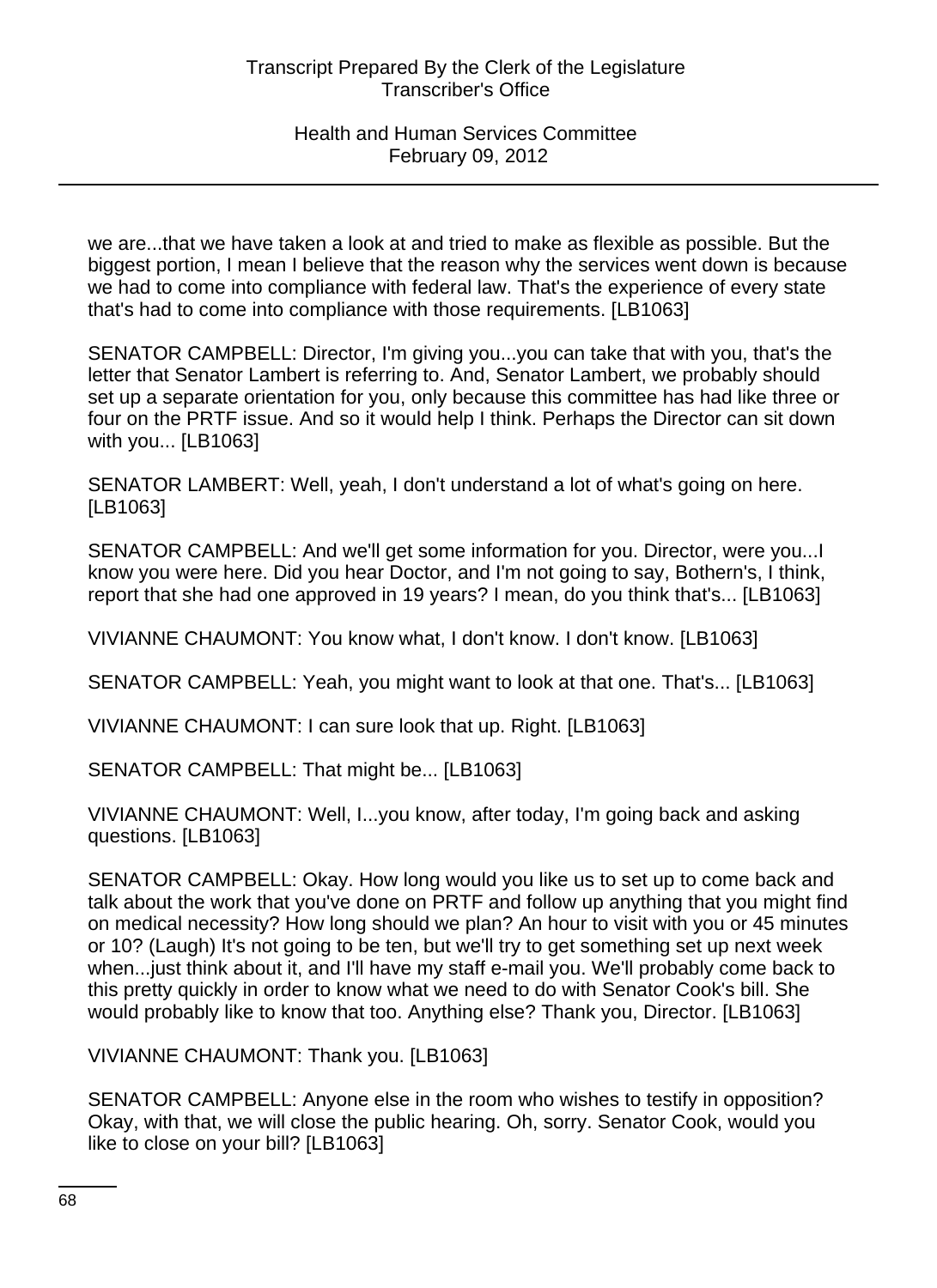SENATOR COOK: No, I don't think I will close today. [LB1063]

SENATOR CAMPBELL: Okay. Wise woman. [LB1063]

SENATOR COOK: I think I'd like to follow up with the committee in writing, follow up on that. Thank you. [LB1063]

SENATOR CAMPBELL: Okay. That will be great. And we will take a five-minute break here. So run, Diane. (Laugh) (See also Exhibits 21-27) [LB1063]

BREAK

SENATOR CAMPBELL: Okay, we have the clerk, we have four senators, we're ready to go. And we do apologize; it's just the nature of hearings. We just never know when we're going to get to people, so we apologize. We will resume, for the record, the hearings of the Health and Human Services Committee. And our next bill up is LB1083, Senator Bloomfield's bill to clarify permitted practices under the Nurse Practice Act. Senator Bloomfield? [LB1083]

SENATOR BLOOMFIELD: Thank you, Senator Campbell and colleagues, members of the Health and Human Services Committee. I have already apologized to the people that are here behind me for our delay, but they are aware that it is part of what we do. My name is Senator Dave Bloomfield, spelled B-l-o-o-m-f-i-e-l-d, and I represent Legislative District 17. I am here to introduce LB1083 to the Health Committee today. This bill would clearly instruct the Nebraska Department of Health and Human Services that they may hire nurses who hold current licenses through the department to provide home healthcare to family members and be reimbursed for these services. I am familiar with a licensed Nebraska nurse who has cared for her son for the past five years in her home. Late last year, she was informed that she could no longer be considered among the pool of nurses who could be hired to care for her son. She was told there was a change in statute and, therefore, could not be considered to be rehired to take care of her son. She is here today to provide testimony on her situation. After referring to statutes, I believe licensed nurses may currently work as healthcare providers in their homes for family members. There was a change in the statute; but to my understanding, it did not affect the subsection dealing with home healthcare. This bill is introduced to send a clear message to the Department of Health and Human Services that licensed nurses may indeed provide care to family members for pay in their home. It is my firm belief that no one can or will provide the extra-touch care of a family member, and the idea that we would sacrifice that special care when it costs us nothing seems foolish, at least in my eyes. Thank you for your consideration. I'll try to answer any questions you may have, though it is probable the people behind me who have been involved with this for years are more likely to have the answers you deserve. [LB1083]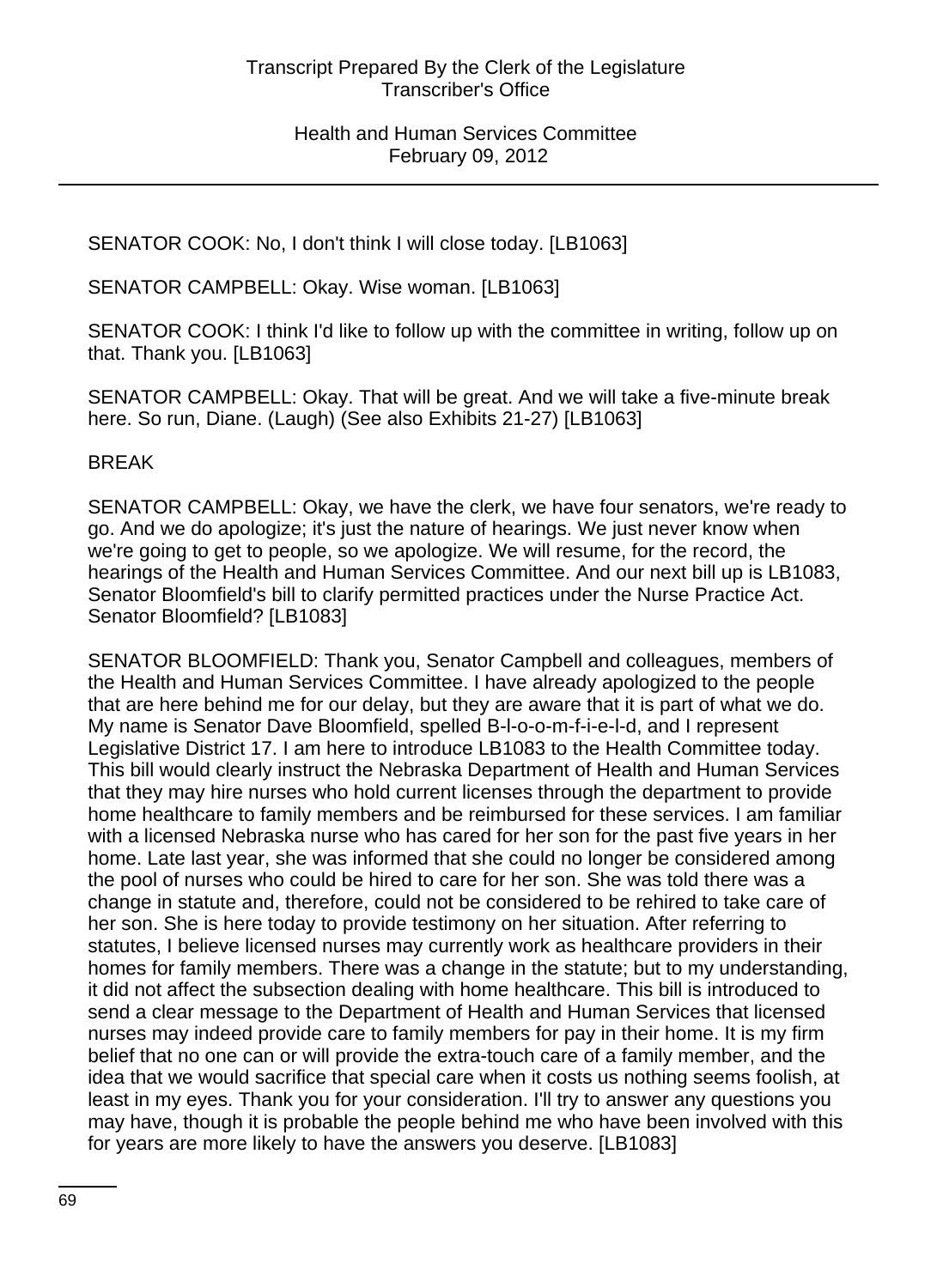SENATOR CAMPBELL: Okay, thank you, Senator Bloomfield. Any questions? We'll go ahead and take the testimony this afternoon. Our first proponent. Good afternoon. [LB1083]

LINDA SCHMIDT: (Exhibits 28-30) Good afternoon. Madam Chairwoman, members of the Health Committee, my name is Linda Schmidt, L-i-n-d-a S-c-h-m-i-d-t, and I am here today as a proponent of LB1083. My appearance is somewhat unusual because as you all know, I work as a legislative aide for Senator Bloomfield. I am here, however, today on behalf of my former boss, Senator "Cap" Dierks, who unfortunately cannot join us today. I spoke with Senator Dierks this morning, and he gave me his blessings to be here for him and asked that I give you all his warmest regards. LB1083 was introduced on behalf of a woman Senator Dierks, and now Senator Bloomfield, have tried to assist. Dee Shaffer of Ashland, Nebraska, is a licensed LPN. Dee contacted several senators in 2006, asking for assistance to help her to take care of her son, Brian. In response, Senator Dierks introduced LB605 (sic) in 2007, which you have copies of now, which would have allowed her to take care of Brian in her home for pay. Shortly after LB635 was introduced, the Department of Health and Human Services asked if Senator Dierks and Dee Shaffer would meet with the department to see if we could work things out for Dee. A meeting was held, which I attended, and an agreement was reached to allow Dee to work as Brian's private-duty nurse. A copy of that agreement has also been handed out to you today. In return, Senator Dierks withdrew LB635 back in 2007. I have also provided a copy to the committee of a letter of support for Dee Shaffer to take care of her son, and this letter was written by Brian's primary care doctor, Dr. John Deck. There have been many issues going on for Dee and Brian in the number of hours needed to take care of Brian and compensation; so this is somewhat a complicated situation, but the doctor is fully in support of Dee and the care she gives to her son. Let me close by saying it has been my pleasure to meet and work with Dee Shaffer. She is a single mom and a nurse who provides 24/7 care for her son Brian and during the last five months, she has provided this care for no compensation. Thank you very much to the committee and I will try to answer any questions if you would have them. [LB1083]

SENATOR CAMPBELL: I just want to make sure, just because I was trying to follow, and you said for the last...has not received compensation. What did you say? [LB1083]

LINDA SCHMIDT: For the last five months. [LB1083]

SENATOR CAMPBELL: Oh, five months, okay. [LB1083]

LINDA SCHMIDT: Yes. [LB1083]

SENATOR CAMPBELL: I just...I didn't want to write it down in my notes unless I had it correct. [LB1083]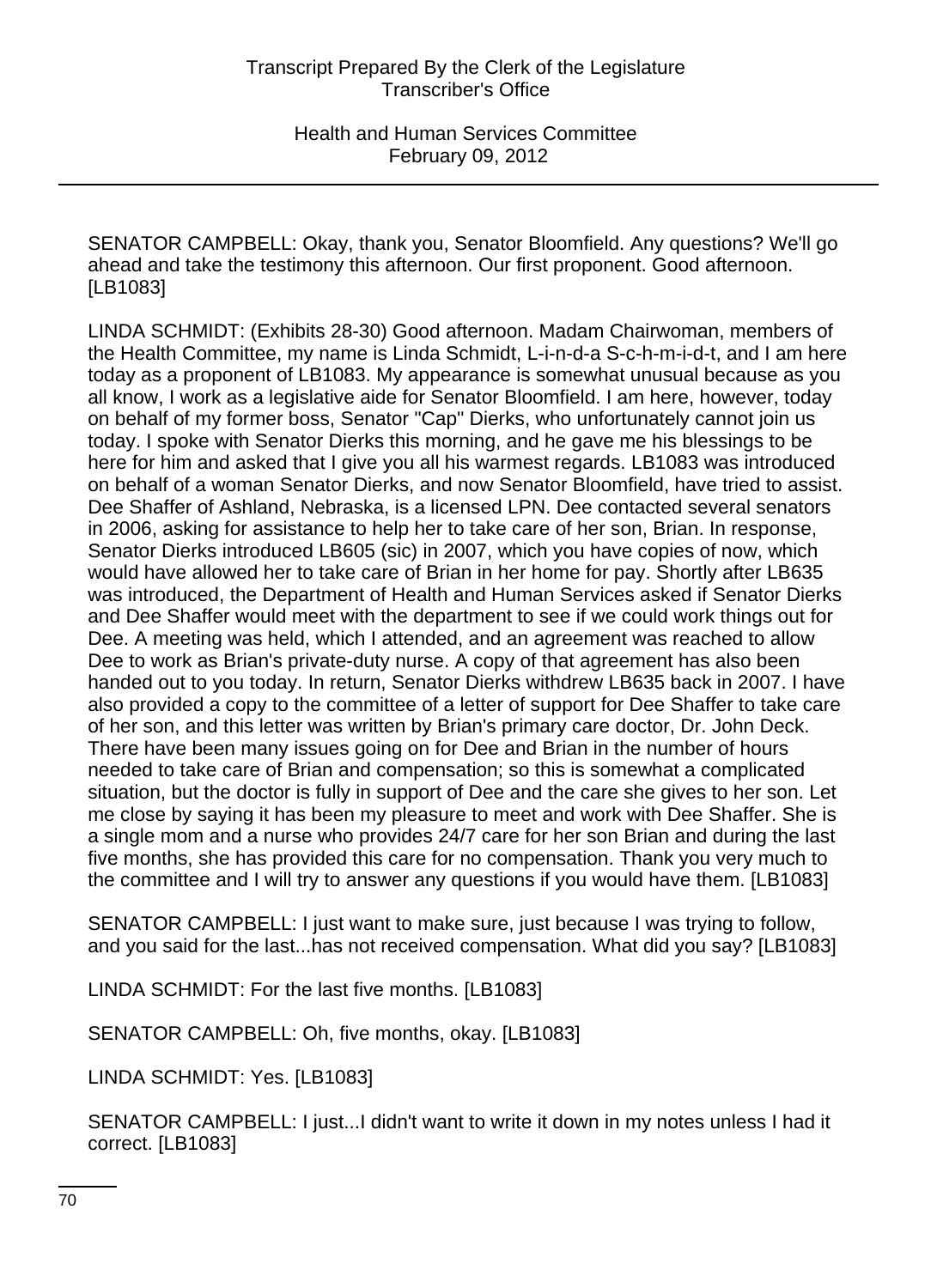LINDA SCHMIDT: Yes. [LB1083]

SENATOR CAMPBELL: Are there any questions from the senators? Senator Bloomfield, did you have a comment? [LB1083]

SENATOR BLOOMFIELD: Yeah, just briefly as a point of clarification. It was at five months ago when the department told her that she was...due to changes in statutes that they could no longer pay her, and from what we've been able to find in statutes, that's not the case. [LB1083]

SENATOR CAMPBELL: So you haven't been able to find in your research what specific statute they are referring to? [LB1083]

LINDA SCHMIDT: It's the statute that is in the bill, in LB1083. Back in 2007--and this is verified by the Bill Drafter who helped me draft this bill--changes were made to that specific part in statute; but it was not made to the home healthcare part of statute. It was made to a later part which would not have affected Dee. So what they told her in essence is true. Changes were made to this section in statute; but it was not a change, to the best of our knowledge, that would have affected Dee's ability as a licensed nurse to take care of her son. [LB1083]

SENATOR CAMPBELL: Okay, thank you. [LB1083]

LINDA SCHMIDT: And Dee is here today to talk with the committee as well. [LB1083]

SENATOR CAMPBELL: Yes, and thank you for that clarification. Okay, let's go ahead, and thank you for your testimony today. Our next proponent? Welcome, and I'm sorry for your long wait. [LB1083]

DEE SHAFFER: Please excuse me. I thank you for hearing me, Senator Campbell and senators, and especially for Senator Dave Bloomfield, who has been gracious enough to present this bill. [LB1083]

SENATOR CAMPBELL: And you want to state your name and spell it for us? [LB1083]

DEE SHAFFER: It's Dee Shaffer, D-e-e; and Shaffer is S-h-a-f-f-e-r. I leave my phone on here because in case my caretaker that is a friend of mine needs to call me, I've got to go. I'm in support of LB1083 for clarification. I was in a pay-for-fee services and it changed to a managed care with no explanation. The ball just got dropped. I received no direction as to why or what to do next. I was told that I could no longer work with my son due to the law saying that nurses could not work and be paid for taking care of their family members, although I did it for five years. The monies I earned in this position I used to support my special-needs son's many needs. He is on a special diet. He has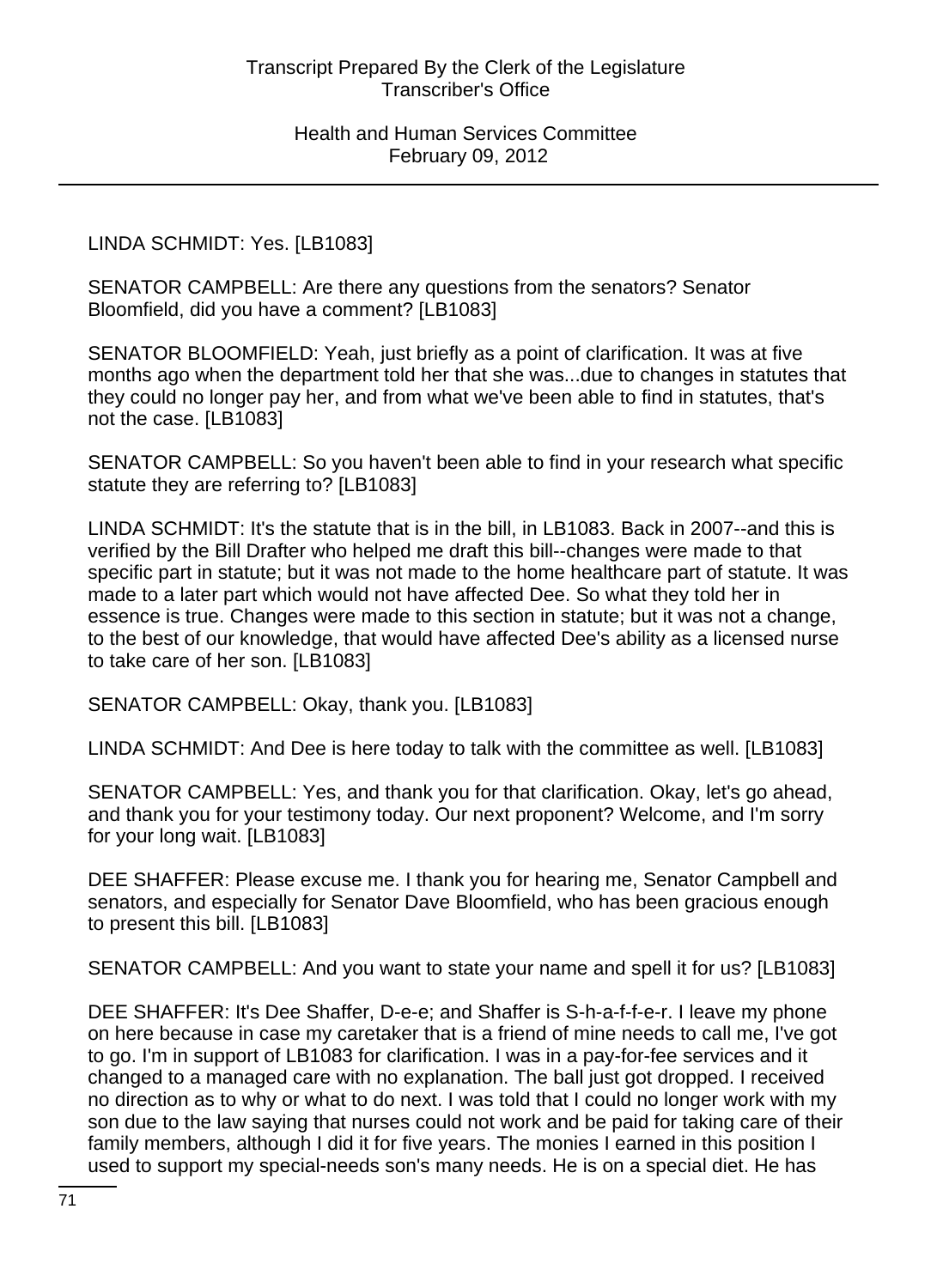Health and Human Services Committee February 09, 2012

three pages of allergies that we know of. I...he's been to allergists here in Nebraska. He's been to the Mayo Clinic. He's been to an environment authority allergist in Kansas City, Missouri, and he checked him and he said he's allergic to the seven most basic things in life. He would...he refused to even check him further. He said that his allergies are so severe that he could come across a chemical that actually could kill him in the minute amount in testing; therefore, he would not test him any further. The only thing that we have is avoidance. My son requires 24/7 care. When he has an allergic reaction, he's up throughout the night. You had a break and you got to relieve your bladders. Just imagine not being able to pee. My son can't do that sometimes when these allergic reactions happen. One doctor in his past thought he had a neurogenic bladder and he explained that chemicals, when you breathe them in or take them in, will shut down the bladder and it just fills up and it could burst and that could be the end of him because it could cause an infection. There are no antibiotics he can take. There are no pain medications he can take safely. He has fragrance allergies. Dr. Burgess (phonetic) was the first doctor that brought this to my attention. I said, well that's why he's been losing all these pain medications and why they're ineffective, is because the two are chemically related and I...he told me that make sure that I was fair to the doctors that...to make sure that they knew about this because if they tried to treat, they could kill him. Pain medications don't work and he's in excruciating pain when he has allergic reactions. Just imagine your liver swelling up inside and you can't see it and you can't scratch it. It impairs the liver from even doing its functioning and it swells and it causes pain inside his body. And his behaviors are not because he's autistic; they are because he is in pain and having allergic reactions. This is one thing that the five years has allotted me to see, that I can go ahead and look at and observe observations. That what a skilled nurse does. We record observations, and this is what I have seen and been able to report to doctors. It isn't that I...that it's just my opinion. I have had other nursing staff in my home at times and they have seen some of these reactions. An ear infection, Dr. Deck ordered an ear drop and we went ahead and used it. It had a preservative and I checked with the pharmacist and he said that minute a dose won't hurt him. I put the drop in his ear. I told the nurse I was very uncomfortable. I didn't even get the cap on the bottle and it...from his head down to his chest on over, he turned beet red and it swelled up immediately and she panicked. I had to yell at her to keep her in control for what we were going to do next. These...I have held my son in my arms and he...purple, anaphylactic shock with seizures. Since I have been caring for him, he has not had any seizures. We've only had to go to the emergency room once. I...with me caring for my son, we...I'm saving the state a lot of money. There is no way that they can try and shove him in with somebody else without him having problems. He can't breathe in the chemicals what somebody else wears. There are toiletry articles. There's laundry soap. He can't eat the foods that they eat. If he picks up something they have, it could be the end of him. He's not literally supposed to be here. His heart specialist said he wouldn't even make it to 25. He's 32 right now, and I praise God for each and every day. [LB1083]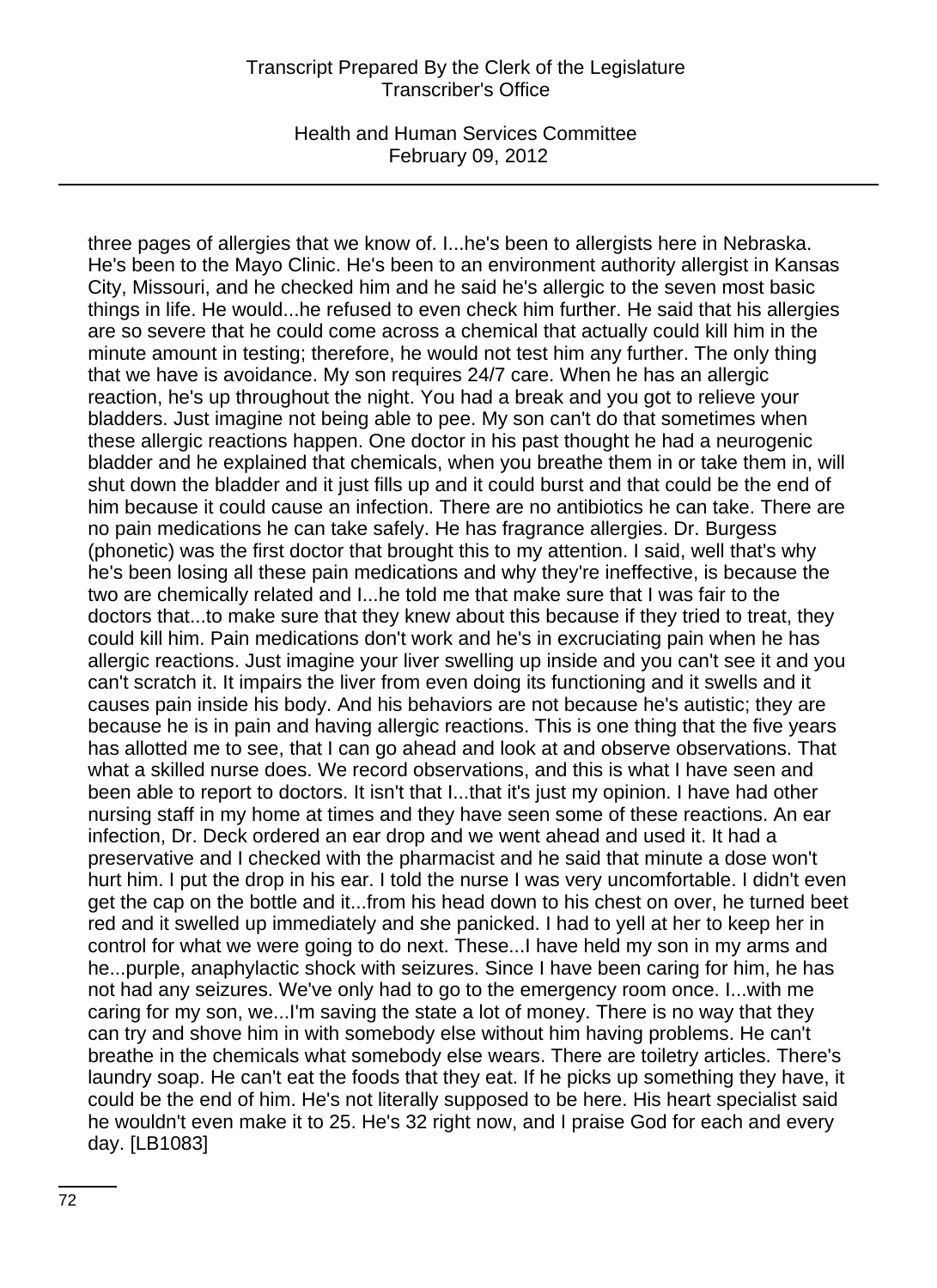SENATOR CAMPBELL: Thank you, Ms. Shaffer, for your testimony, and we always appreciate when a family member has to talk about their son or daughter because we know that's very difficult, so thank you. Are there any questions? [LB1083]

SENATOR BLOOMFIELD: Again, I'm going to go for a point of clarification. And thank you, Dee, for coming in. You're baby-sitting the phone so closely because Brian had a reaction to something the other day. [LB1083]

DEE SHAFFER: Yes. [LB1083]

SENATOR BLOOMFIELD: Would you tell the committee how minute and what that was, just so we get a feel for what's going on? [LB1083]

DEE SHAFFER: I...thank you, Senator. I had two scheduled appointments with doctors. I have to use alternative doctors because they're the least risk for giving Brian. I went to see Dr. Kevin Coughlin, and he had a patient in his waiting room, prior to us coming in, that was heavily scented with fragrance. Just us walking through that, Brian exploded into hives, and I had him in the room. I bring in an air-cleaning machine that cost me \$800 and it takes 20 minutes for it to take the chemical out; and I told the doctor that I almost got up and left because I didn't know for sure what I was going to have next. My son was up through the night because of that reaction. I never know how long it's going to take. Some of his reactions take months. His detoxing mechanism does not work in his biochemistry. He can't...what normal person does is 24 to 48 hours, they get rid of any kind of chemicals you breathe in. That's a normal functioning body. But his is not normal in that way and it doesn't work that way. It can take months. That's where that's at. I've found that acupuncture/chiropractic have helped tremendously. It helps to his body with pain issues and anxiety issues. [LB1083]

SENATOR CAMPBELL: That's good; that's very good. Well, thank you for coming today and we certainly appreciate your testimony. [LB1083]

DEE SHAFFER: Thank you so much for hearing me and thank you, Senator Bloomfield. [LB1083]

SENATOR CAMPBELL: Are there others in the room who wish to testify in support of LB1083? Is there anyone in the room who wishes to testify in opposition to LB1083? Anyone in a neutral position? Senator Bloomfield, do you wish to close? [LB1083]

SENATOR BLOOMFIELD: I don't think we need to close. We'll waive that for now. (See also Exhibits 31-32) [LB1083]

SENATOR CAMPBELL: Okay. With that, we will conclude the hearing on LB1083 and proceed to LB1122, which is also Senator Bloomfield's. And LB1122, Senator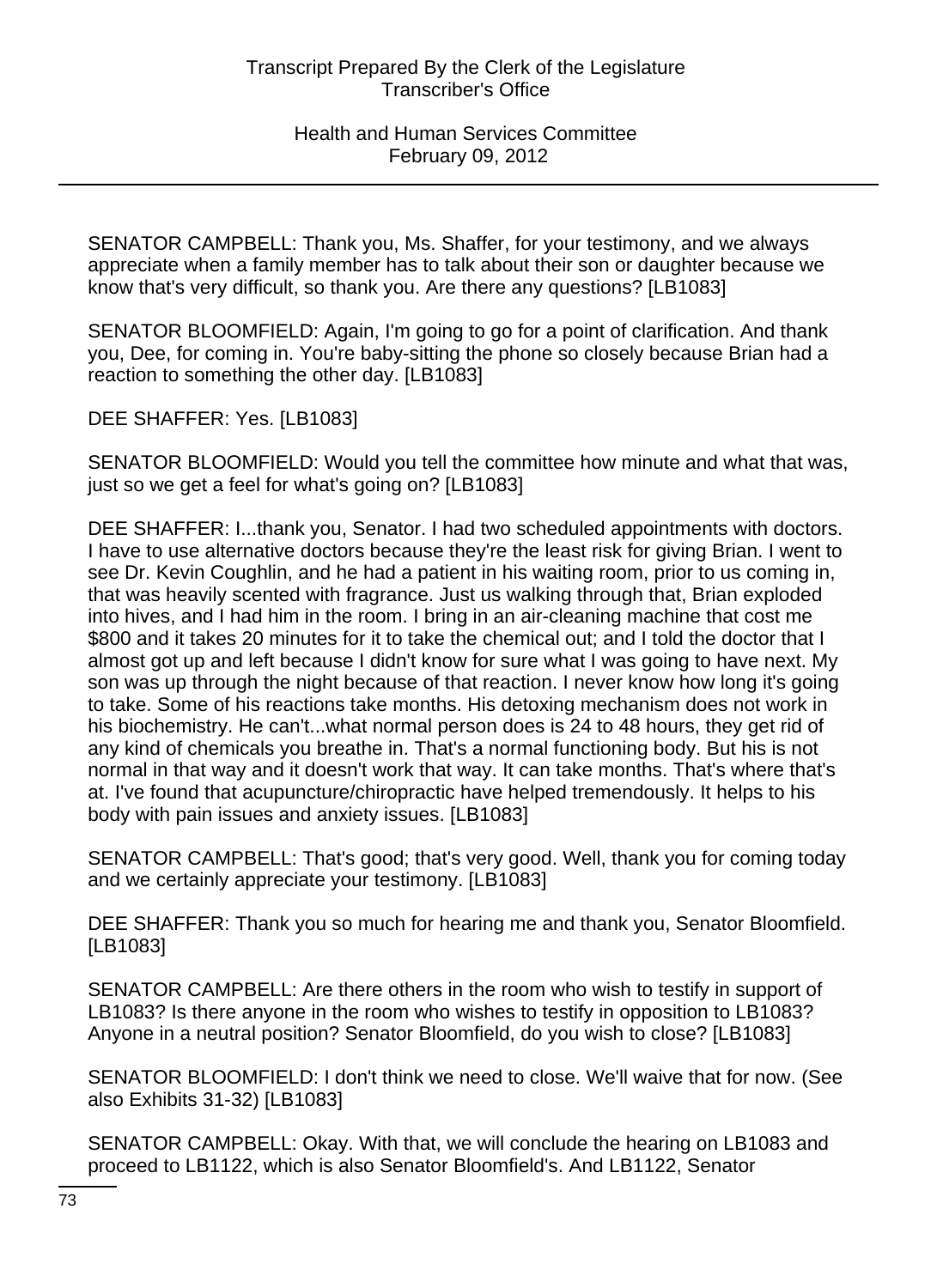Bloomfield brings to change the Medical Assistance Act with respect to certain home health services. Thank you and welcome again. [LB1122]

SENATOR BLOOMFIELD: Thank you again, Senator Campbell, colleagues. My name hasn't changed, it's Senator Dave Bloomfield, District 17; Bloomfield being spelled B-l-o-o-m-f-i-e-l-d. I'm here today to introduce LB1122 to the Health Committee. This bill would give instructions to the Department of Health and Human Services as to legislative preferences regarding Medicaid home healthcare services. LB1122 directs the department that when making cuts in Medicaid services, they are to look at home healthcare services offered by private-duty nurses only after they make cuts in other places. I am pleased to have constituents here today to tell you about their children. They contacted me in December when learning about proposed cuts in health services that would directly affect their two children. Unfortunately by statute, this letter is sent out yearly, just before Christmas, telling them that there are going to be things that affect their family. They are told of proposed cuts that could mean the difference between life and death for their kids, and this just seems wrong to me. I understand that the Legislature cannot directly tell the department where to make cuts and I do respect the separation of powers between the legislative branch and the executive branch of government. However, families should not be told annually that their way of lives will soon change because of the state's financial concerns. Honorable children and family members who require medical attention should not be on the chopping block when the state is making cuts to balance the budget and save a few dollars. This is a matter of life and death for many of our families. We should not and must not let the most fragile among us continue to be used as bargaining chips in the game of who gets the money. With that, I will end my testimony and allow you the privilege of meeting the family behind me. [LB1122]

SENATOR CAMPBELL: Okay. We'll save any questions and have the family testify. Thank you, Senator Bloomfield. [LB1122]

SENATOR BLOOMFIELD: And if you have any questions, yeah, I'll take a shot at them, but they're a lot better. [LB1122]

SENATOR CAMPBELL: Okay. Those who wish to testify in support of LB1122? Good afternoon. It's still afternoon. [LB1122]

CINDY MEYER: Yes. [LB1122]

SENATOR BLOOMFIELD: Yes. [LB1122]

SENATOR CAMPBELL: Thank you for your patience and we're sorry it took so long. [LB1122]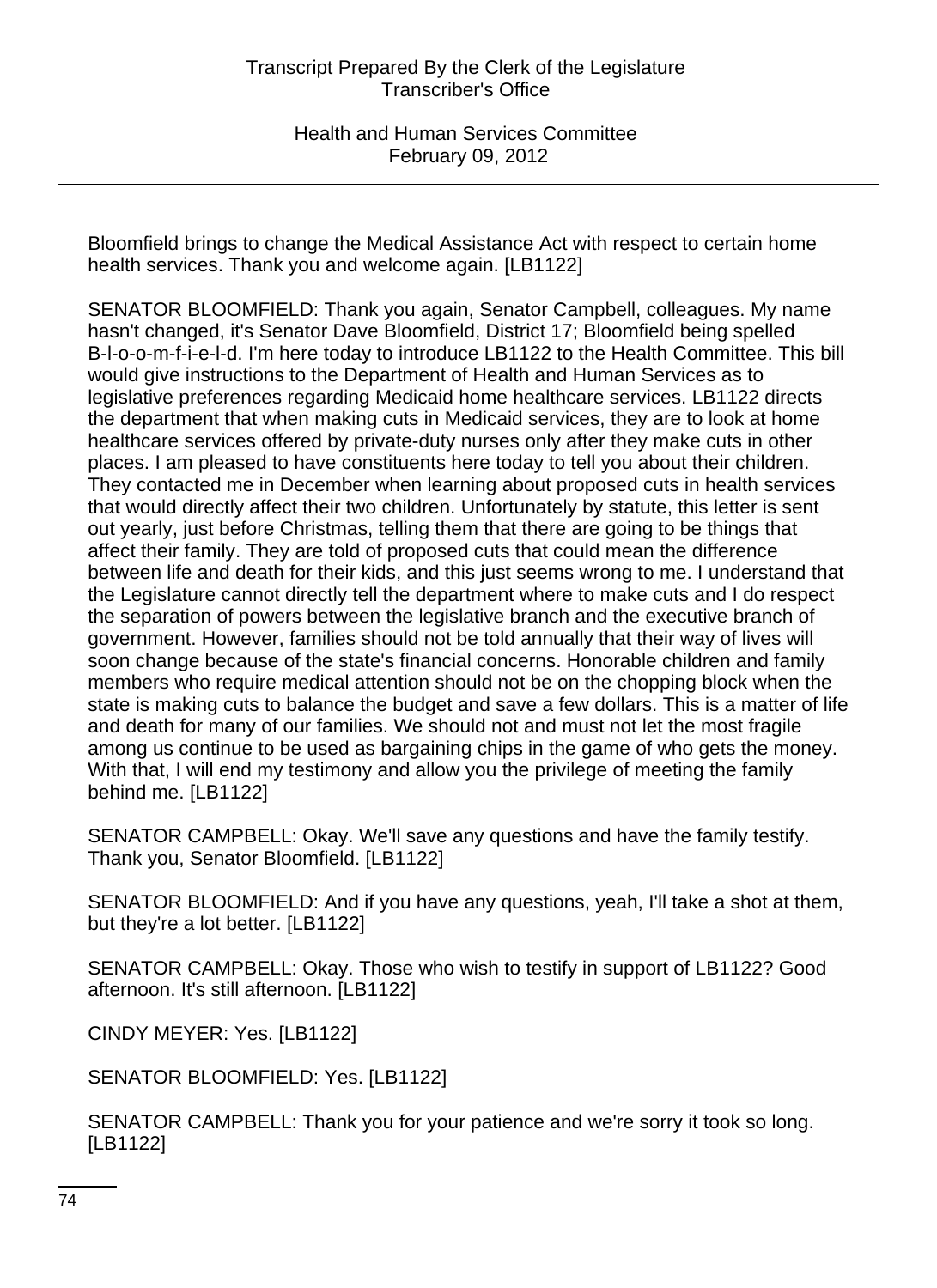CINDY MEYER: Thank you for having me. [LB1122]

SENATOR BLOOMFIELD: You've never told me, Senator Campbell, when it officially become evening down here. [LB1122]

SENATOR CAMPBELL: 6:00. [LB1122]

SENATOR BLOOMFIELD: Okay. [LB1122]

SENATOR CAMPBELL: That's really arbitrary, I know. We're glad you're here; go right ahead when you're ready. [LB1122]

CINDY MEYER: (Exhibit 33) Thank you. My name is Cindy Meyer. I'm a registered nurse who has two terminally-ill children. I contacted Senator Bloomfield after receiving the letter in December stating that private-duty nurses would be eliminated. My husband and I have two children that were born with a rare genetic disorder--nonketotic hyperglycinemia--and failure to thrive. The life expectancy of children with this disease is six months. Ashley (phonetic) is 28 years old; she is one of the longest-living people with this disease. And her brother Derek (phonetic) is 22. There are 23 known cases in the United States of this disease. They also have experienced grand mal seizures, ulcerative colitis, apnea, scoliosis, and they are blind. They have very brittle bones. They can't walk, talk, or feed themselves. They depend on nurses who care for them to meet their daily needs. They both have an immune deficiency, so they did not receive any childhood shots. They need to be isolated from children and sick adults so that they don't get sick. Ashley (phonetic) ended up getting the mumps when her school teacher left her home where her daughter was sick with the mumps, came into our home to provide school for her. Ashley (phonetic) caught the mumps from the teacher and ended up in the hospital on a ventilator for a month. Both children received school services in our home: physical therapy, occupational therapy, and vision services while they were school aged. Once they turned 21, those services all ended. At the time when Ashley (phonetic) and Derek (phonetic) were going to school, the school was building a new special education building in Wayne. The administrator came to our home, talked to us, and they developed a room for our children that was specially designed for them with a ventilation system that they thought that they could provide services for them. Once the building was done, the administrator came back with the teachers to meet the children. They were in our home for a half-an-hour, and after that time they told us they could not serve our children. They said they were too medically fragile and it would not be safe for them to be in the building, but they would continue to provide services in our home as long as there were nurses there to care for the children. Derek (phonetic) also has an ileostomy and has frequent problems with skin break down and secondary infections. Due to his brittle bones, he has had many broken bones: his right femur, his left foot, his left ankle and his left arm. His femur broke when he was being lifted out of the bathtub. If it hadn't been a nurse there caring for Derek (phonetic), it would have ended up being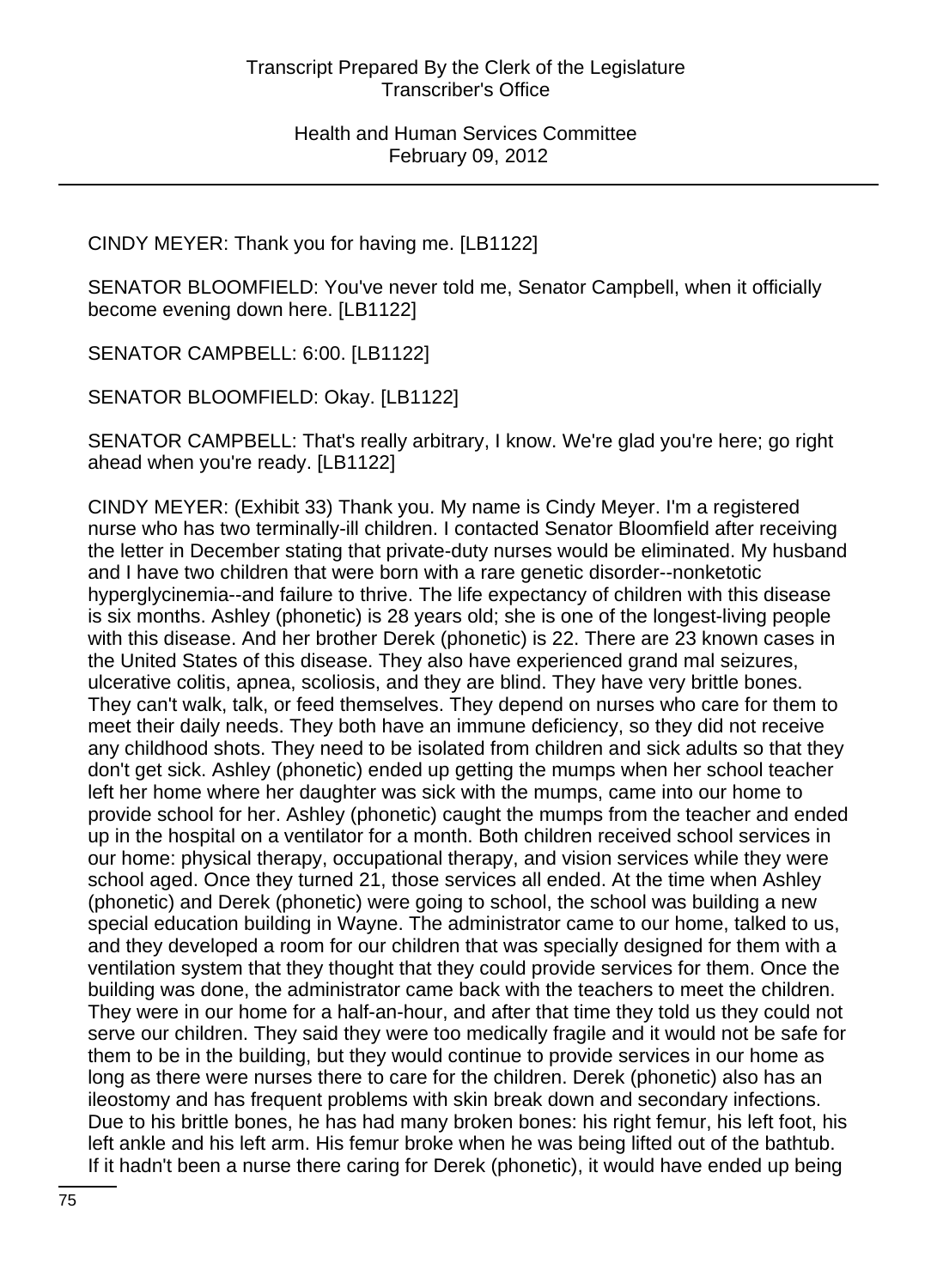## Transcript Prepared By the Clerk of the Legislature Transcriber's Office

Health and Human Services Committee February 09, 2012

a compound fracture with the bone going through the skin, with more complications. Derek (phonetic) suffers from malnutrition and weight loss. Both children are fed with a nasogastric tube. Derek's (phonetic) feedings run 24 hours a day. Both of the children are at risk of aspiration. Placement of the nasogastric tube must be verified by a nurse before each use and every hour, to make sure the tube is still in the stomach and not in the lungs. Derek (phonetic) is weighed weekly and his formula is calculated to help maintain his weight. Both children receive respiratory treatments every four hours around the clock, followed by percussion and a cough-assist device. Then they are nasally tracheally suctioned to get the secretions out of their lungs. Both children are monitored with a pulse oximeter continuously. They have increased amount of oral and nasal phlegm. Derek (phonetic) sleeps approximately 15-30 minutes every night. During the night, he is vomiting phlegm, coughing, having grand mal seizures, and coughing his feeding tube out of his mouth. He has had night nurses his whole life. With this disorder, children are missing enzymes in their liver and brain. Their liver does not metabolize medication properly, so an EpiPen is available for both children to have in case they run into any complications. Both children have been on the Katie Beckett program since birth and both children have been cared for their whole lives by nurses. It is very hard to find and keep nurses to work in your home in Wayne, Nebraska. We are lucky to have these nurses. We have modified our home and we have devoted our lives to our children. We can't go to family functions because our children's immunity prevents that. They can't be around other children. We are isolated. Our friends don't come over because they feel uncomfortable around our children. I once asked a friend of mine why she didn't come to my house and she told me it was because when she sees my children, she knows it could have happened to her. It's that simple. It could have been me, it could have been you, it could have been anyone. My children didn't ask to be sick. My children didn't ask to have nurses take care of them day in and day out. I just want them to have the best life possible. [LB1122]

SENATOR CAMPBELL: Thank you, Mrs. Meyer. And, again, we very much appreciate your sharing your story and the pictures of your children. I can tell you that in the preliminary budget that has come out from the Appropriations Committee, they have restored the cuts that had been proposed, and after talking to one of the folks who are on our Appropriations Committee--I'm sorry, I was trying to think of the word--this morning, I mean, he anticipates that that will continue. We also have several bills in our committee, so we're very hopeful that the cuts that are being proposed will not go forward, so I just wanted you to know that as you travel home today. [LB1122]

CINDY MEYER: I appreciate that. [LB1122]

SENATOR CAMPBELL: So you not only would have this bill, but there are a number of other bills that are dealing with the Medicaid cuts. [LB1122]

CINDY MEYER: Well, my concern is that if I don't have nurses to take care of my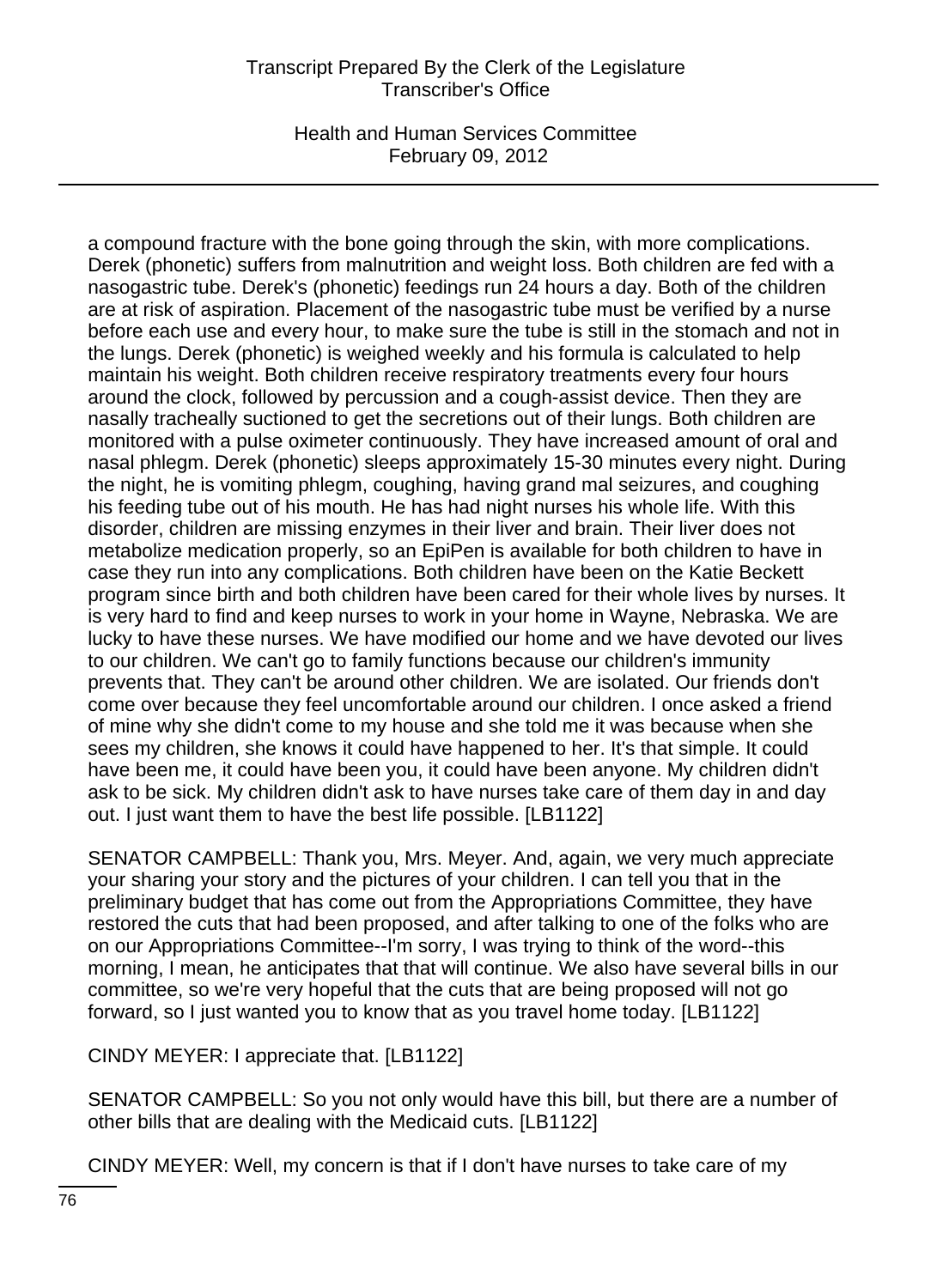children, then I can't work; and if I can't work, I can't provide health insurance for my children. [LB1122]

SENATOR CAMPBELL: Right. [LB1122]

CINDY MEYER: And Derek's (phonetic) medication cost this last year was over \$30,000. My health insurance paid 90 percent of that. Ashley's (phonetic) medication bill this year was over \$11,000, which my insurance paid 90 percent of. Ashley (phonetic) was in the hospital this last year for two-and-a-half weeks. Her bill, being at the University of Nebraska Medical Center--for the hospital alone, not including the doctors--was over \$310,000, which my health insurance paid 90 percent. Derek (phonetic) was also in the hospital last year for four days. His bill was over \$18,000, which my health insurance paid 90 percent again. If I lose my job, I lose my health insurance. My job pays health insurance on my children as long as they are alive, living in my home, and I continue to work. [LB1122]

SENATOR CAMPBELL: And I appreciate that very much. Any other comments or questions? Senator Bloomfield? [LB1122]

SENATOR BLOOMFIELD: Yeah. I'm going to ask you, Cindy, to very quickly run through some of these pictures and tell us what we're seeing here. And again, in the interest of time, be as brief as you can, but let us know what's going on. [LB1122]

CINDY MEYER: On the first page, the top left-hand picture is a registered nurse checking tube placement to make sure that his feeding tube is in his stomach and not in his lungs before she feeds him, so that the food goes into his stomach instead of his lung. Over on the right upper picture is a picture of Ashley (phonetic) and she is checking residual because before you feed them, if you don't check to see what's in their stomach and you dump more food in and they've got a stomach full of food, they're going to vomit it and it's going to go into their lungs. So it's quite a process in order to feed them and make sure that the tube that was inserted into their nose by the nurses is in the proper place so that they're getting the food where it needs to go. And then the bottom picture is just a picture of Derek (phonetic) with his feeding tube and the right-hand picture is his continuous feeding with the Kangaroo pump. On the second page, it shows the standing equipment that we have, which helps prevent them from getting blood clots and keeping them upright, which helps their lungs. The upper left-hand picture is a picture of Derek (phonetic) in his standing frame, the right hand is Ashley (phonetic) in her wheelchair, and in the bottom, it's Derek (phonetic) in his wheelchair and Ashley (phonetic) in her standing frame. Their whole day consists of continuous activities and keeping them moving and keeping things going so that they stay active and they don't end up with aspiration or pneumonia or blood clots or other complications that you get from just laying around. The next page is a nurse giving Derek (phonetic) his nebulizer respiratory treatment. He gets those every four hours. He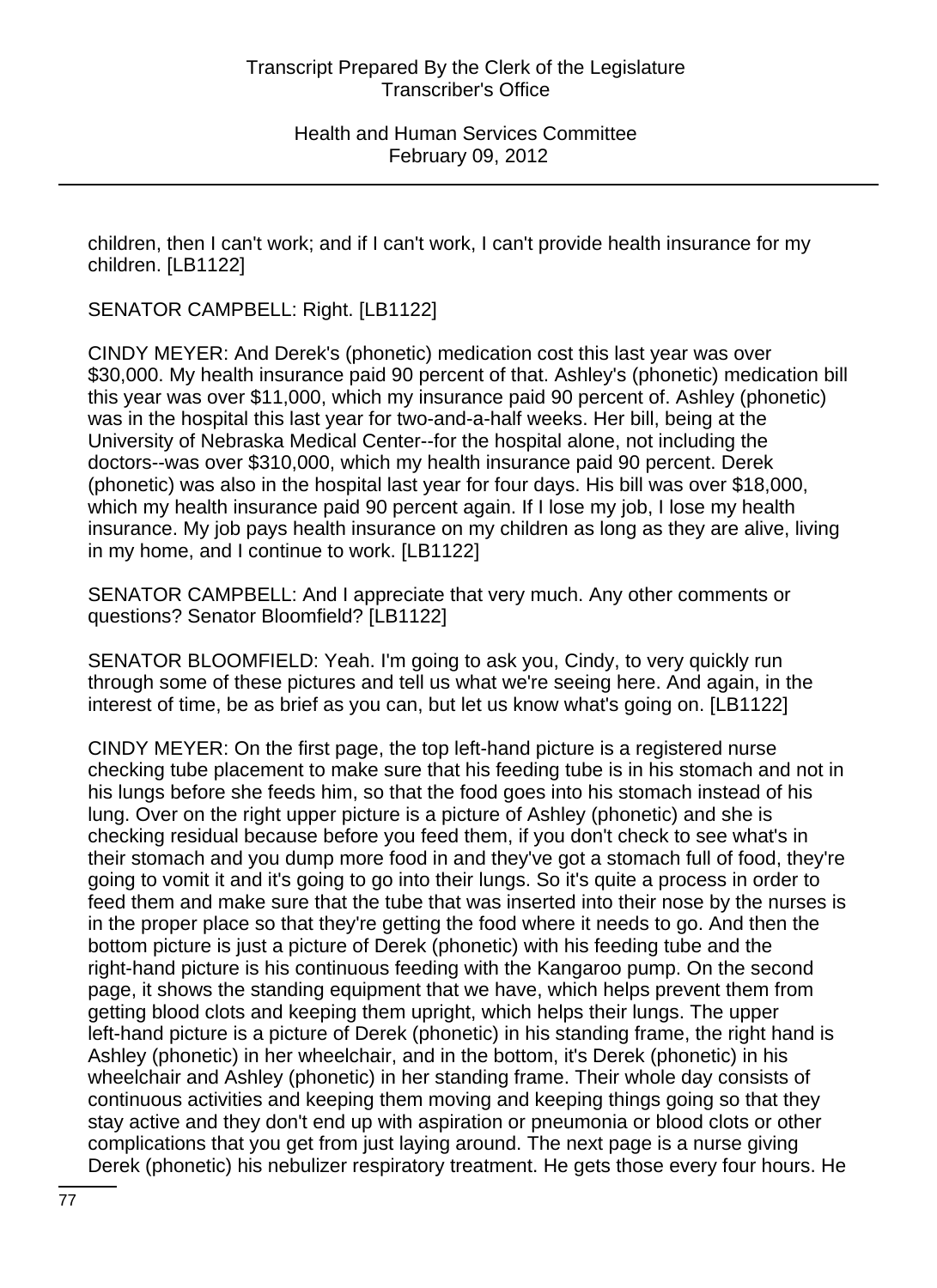## Transcript Prepared By the Clerk of the Legislature Transcriber's Office

Health and Human Services Committee February 09, 2012

ends up getting three different medications and nebulizer treatments a day. Then, they put him in a prone position and they do percussion on his back, which helps mobilize the secretions so that he can bring them up and they can be suctioned out. The bottom page is the same concept with Ashley (phonetic). She is on a piece of equipment that's called a jet mobile, which puts her in the prone position and does percussion. And then there is a picture showing her using the cough-assist device. That pushes in positive pressure into her lungs and then it has a negative pressure that pulls the air out of her lungs. If those settings are not set properly on that machine by trained personnel, she could end up having a pneumothorax and needing a chest tube put in. [LB1122]

SENATOR BLOOMFIELD: Cindy, would you please flip to the last page and just describe what we're looking at in the medicine cabinet? I guess it's the next-to-the-last page. [LB1122]

CINDY MEYER: Our house has been modified to take care of our children. We have a lift system throughout it. This is their medication area, where they have all their medications stored, and they are administrated from this cabinet. That is Ashley (phonetic) and Derek's (phonetic) medication that they receive every day in that cabinet. [LB1122]

SENATOR CAMPBELL: Thank you, Ms. Meyer. [LB1122]

SENATOR BLOOMFIELD: If your children were to be deprived of the nursing system and forced to go into a facility, what's going to happen to your children? [LB1122]

CINDY MEYER: I don't know how a facility could take my children because they can't be around anybody else. So if they were put into a facility, they would have to be put into a room by themselves where no one else came in where there was a personnel in there with them all the time that when they vomited, they could clear their airway, when they had seizures, that they protected them. I don't how they physically could take care of these two individuals in an institution. [LB1122]

SENATOR BLOOMFIELD: Thank you, and thank you for coming in and testifying again. And I do briefly want to close on this one. [LB1122]

SENATOR CAMPBELL: Okay. Thank you, Ms. Meyer, very much for bringing in your pictures and telling us your story. [LB1122]

CINDY MEYER: Thank you very much. [LB1122]

SENATOR CAMPBELL: (Exhibit 34) We did receive a letter of support on this bill from the Nebraska Nurses Association. Senator Bloomfield, do you want to go ahead? [LB1122]